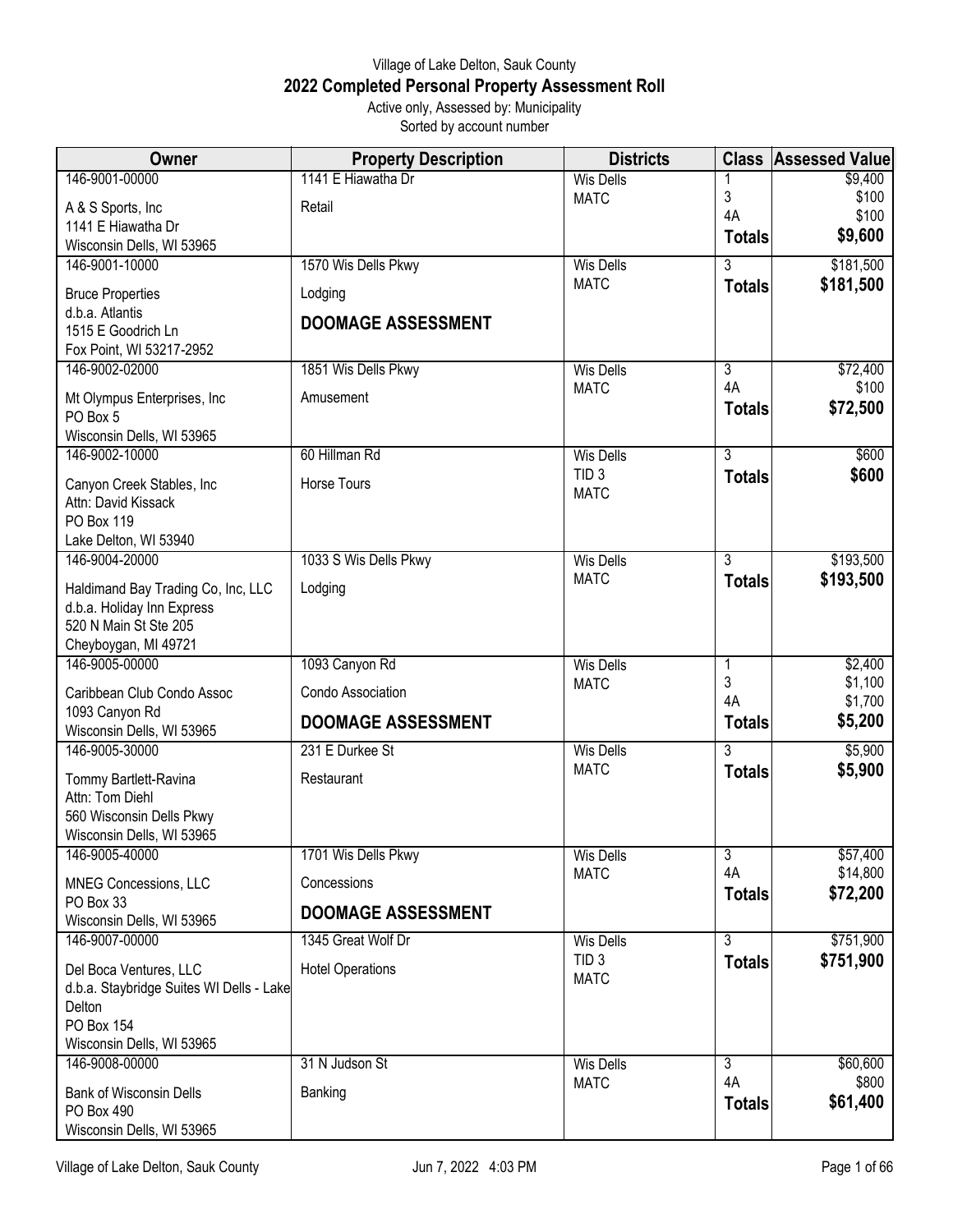| Owner                                                                                    | <b>Property Description</b> | <b>Districts</b>                |                     | <b>Class Assessed Value</b> |
|------------------------------------------------------------------------------------------|-----------------------------|---------------------------------|---------------------|-----------------------------|
| 146-9009-10000                                                                           | 633 County Rd A             | <b>Wis Dells</b>                |                     | \$1,200                     |
| Tylka, Edward, LLC                                                                       | <b>Apartment Rental</b>     | <b>MATC</b>                     | <b>Totals</b>       | \$1,200                     |
| S270 Birchwood Dr<br>Wisconsin Dells, WI 53965                                           | <b>DOOMAGE ASSESSMENT</b>   |                                 |                     |                             |
| 146-9010-00000                                                                           | 560 Wis Dells Pkwy          | <b>Wis Dells</b>                | $\overline{3}$      | \$1,000                     |
| Tommy Bartlett Water Show<br>560 Wisconsin Dells Pkwy<br>Wisconsin Dells, WI 53965       | Amusement                   | <b>MATC</b>                     | <b>Totals</b>       | \$1,000                     |
| 146-9011-00000                                                                           | 560 Wis Dells Pkwy          | <b>Wis Dells</b>                | $\overline{3}$      | \$14,700                    |
| Tommy Bartlett Robot World, Inc<br>560 Wisconsin Dells Pkwy<br>Wisconsin Dells, WI 53965 | Amusement                   | <b>MATC</b>                     | <b>Totals</b>       | \$14,700                    |
| 146-9012-10000                                                                           | 1480 Wis Dells Pkwy         | <b>Wis Dells</b>                | $\overline{3}$      | \$4,700                     |
| Dells Mining Co                                                                          | Amusement                   | <b>MATC</b>                     | <b>Totals</b>       | \$4,700                     |
| 1032 Hammock Cir<br>Tarpon Springs, FL 34688                                             | <b>DOOMAGE ASSESSMENT</b>   |                                 |                     |                             |
| 146-9013-10000                                                                           | 151 W Adams St              | <b>Wis Dells</b>                | 3                   | \$600                       |
| Havey, Simon J                                                                           | <b>Apartment Rental</b>     | <b>MATC</b>                     | 4A<br><b>Totals</b> | \$800<br>\$1,400            |
| PO Box 735<br>Wisconsin Dells, WI 53965                                                  | <b>DOOMAGE ASSESSMENT</b>   |                                 |                     |                             |
| 146-9014-00000                                                                           | 1470 Wis Dells Pkwy         | <b>Wis Dells</b>                | $\overline{3}$      | \$12,900                    |
| The Grateful Shed Truck Yard Dells                                                       | Restaurant                  | <b>MATC</b>                     | 4A<br><b>Totals</b> | \$19,700<br>\$32,600        |
| Store, LLC<br>1550 Wisconsin Dells Pkwy<br>Wisconsin Dells, WI 53965-8446                |                             |                                 |                     |                             |
| 146-9015-00000                                                                           | 1455 Wis Dells Pkwy         | <b>Wis Dells</b>                | $\overline{3}$      | \$900                       |
| Data Sales Co, Inc<br>3450 W Burnsville Pkwy<br>Burnsville, MN 55337                     | Leasing                     | <b>MATC</b>                     | <b>Totals</b>       | \$900                       |
| 146-9016-00000                                                                           | 100 Gasser Rd Unit B        | <b>Wis Dells</b>                | 3                   | \$11,200                    |
| Knuckleheads FEC, LLC<br>d.b.a. Booby Trap Escape Rooms<br>PO Box 298                    | Entertainment               | TID <sub>3</sub><br><b>MATC</b> | 4A<br><b>Totals</b> | \$150,600<br>\$161,800      |
| Wisconsin Dells, WI 53965                                                                |                             |                                 |                     |                             |
| 146-9017-20000                                                                           | 130 Commerce St             | <b>Wis Dells</b>                | 3                   | \$500                       |
| C.C. of Madison, Inc.                                                                    | Salon                       | TID <sub>2</sub><br><b>MATC</b> | 4A                  | \$700                       |
| d.b.a. Cost Cutters                                                                      |                             |                                 | <b>Totals</b>       | \$1,200                     |
| 1001 Fourier Dr Ste 200<br>Madison, WI 53717-1958                                        |                             |                                 |                     |                             |
| 146-9018-50000                                                                           | 1295 Wis Dells Pkwy         | <b>Wis Dells</b>                | $\overline{3}$      | \$39,100                    |
| Cracker Barrel Old Country Store, Inc                                                    | Restaurant                  | <b>MATC</b>                     | 4A                  | \$9,400                     |
| d.b.a. Cracker Barrel Old Country Store                                                  |                             |                                 | <b>Totals</b>       | \$48,500                    |
| #444                                                                                     |                             |                                 |                     |                             |
| PO Box 787<br>Lebanon, TN 37088-0787                                                     |                             |                                 |                     |                             |
| 146-9019-00000                                                                           | 1070 S Wis Dells Pkwy       | <b>Wis Dells</b>                | $\overline{3}$      | \$59,000                    |
| Lake Delton Burgers, Inc                                                                 | Restaurant                  | <b>MATC</b>                     | 4A                  | \$28,500                    |
| d.b.a. Culvers                                                                           | <b>DOOMAGE ASSESSMENT</b>   |                                 | <b>Totals</b>       | \$87,500                    |
| 2651 Kirking Ct<br>Portage, WI 53901                                                     |                             |                                 |                     |                             |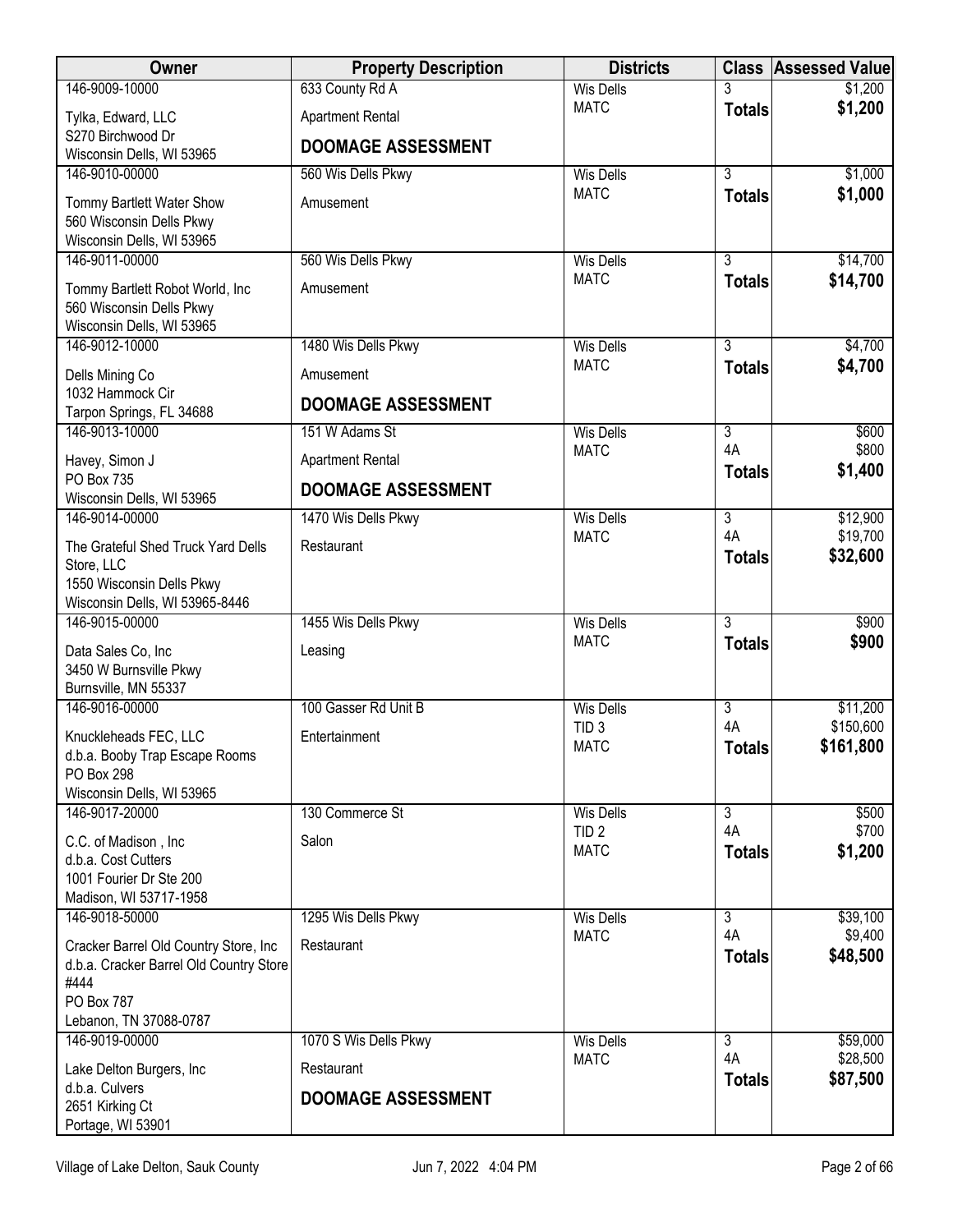| Owner                                          | <b>Property Description</b> | <b>Districts</b>                     | <b>Class</b>         | <b>Assessed Value</b> |
|------------------------------------------------|-----------------------------|--------------------------------------|----------------------|-----------------------|
| 146-9019-20000                                 | 1303 Kalahari Dr            | <b>Wis Dells</b>                     | 3                    | \$73,500              |
| Kalahari Resort (Brew Pub), LLP                | Restaurant                  | <b>MATC</b>                          | 4A                   | \$39,400<br>\$112,900 |
| Attn: Todd Nelson                              | <b>DOOMAGE ASSESSMENT</b>   |                                      | <b>Totals</b>        |                       |
| <b>PO Box 590</b><br>Wisconsin Dells, WI 53965 |                             |                                      |                      |                       |
| 146-9020-00000                                 | 70 Progressive Dr           | <b>Wis Dells</b>                     | $\overline{3}$       | \$3,000               |
| Deer Run Estates Mobile Home Park,             | Manufactured Home Community | <b>MATC</b>                          | <b>Totals</b>        | \$3,000               |
| LLC                                            |                             |                                      |                      |                       |
| Attn: Tom Webb                                 |                             |                                      |                      |                       |
| PO Box 250<br>Lake Delton, WI 53940            |                             |                                      |                      |                       |
| 146-9020-20000                                 | 511 E Adams St              | <b>Wis Dells</b>                     | $\overline{3}$       | \$6,200               |
|                                                |                             | <b>MATC</b>                          | 4A                   | \$800                 |
| Del Canyon Investments, LLC<br>d.b.a. Fields   | Restaurant                  |                                      | <b>Totals</b>        | \$7,000               |
| Attn: TJ VanWie                                |                             |                                      |                      |                       |
| PO Box 830                                     |                             |                                      |                      |                       |
| Wisconsin Dells, WI 53965                      |                             |                                      |                      |                       |
| 146-9020-90000                                 | 1090 S Wis Dells Pkwy       | <b>Wis Dells</b><br><b>MATC</b>      | $\overline{3}$<br>4A | \$13,000<br>\$18,500  |
| Gills Food Lake Delton, Inc                    | Restaurant                  |                                      | <b>Totals</b>        | \$31,500              |
| PO Box 558<br>Lake Delton, WI 53940            | <b>DOOMAGE ASSESSMENT</b>   |                                      |                      |                       |
| 146-9021-00000                                 | 2 W Munroe Ave              | <b>Wis Dells</b>                     | $\overline{3}$       | \$31,000              |
| Denny's Diner                                  | Restaurant                  | TID <sub>4</sub>                     | <b>Totals</b>        | \$31,000              |
| PO Box 324                                     | <b>DOOMAGE ASSESSMENT</b>   | <b>MATC</b>                          |                      |                       |
| Lake Delton, WI 53940                          |                             |                                      |                      |                       |
| 146-9022-00000                                 | 360 Wis Dells Pkwy          | <b>Wis Dells</b><br>TID <sub>4</sub> | $\overline{3}$       | \$1,800               |
| Parson's Indian Trading Post                   | Retail                      | <b>MATC</b>                          | <b>Totals</b>        | \$1,800               |
| Attn: Candace Lukasavage<br>PO Box 34          |                             |                                      |                      |                       |
| Wisconsin Dells, WI 53965                      |                             |                                      |                      |                       |
| 146-9023-10000                                 | 21 Wis Dells Pkwy           | <b>Wis Dells</b>                     | 3                    | \$1,500               |
|                                                | Retail                      | TID <sub>4</sub>                     | 4A                   | \$100                 |
| <b>BWP Express, Inc</b><br>d.b.a. Liquor Expo  |                             | <b>MATC</b>                          | <b>Totals</b>        | \$1,600               |
| 935 8th St                                     |                             |                                      |                      |                       |
| Baraboo, WI 53913                              |                             |                                      |                      |                       |
| 146-9026-00000                                 | 644 Wis Dells Pkwy          | <b>Wis Dells</b><br><b>MATC</b>      | $\overline{3}$<br>4A | \$18,900<br>\$31,100  |
| Lake Delton Social, LLC                        | Restaurant                  |                                      | <b>Totals</b>        | \$50,000              |
| 111 Center St<br>Lake Geneva, WI 53147         | <b>DOOMAGE ASSESSMENT</b>   |                                      |                      |                       |
| 146-9027-00000                                 | 1881 Wis Dells Pkwy         | <b>Wis Dells</b>                     | $\overline{3}$       | \$81,900              |
| Mt Olympus Enterprises, Inc                    | Amusement                   | <b>MATC</b>                          | 4A                   | \$100                 |
| PO Box 5                                       |                             |                                      | <b>Totals</b>        | \$82,000              |
| Wisconsin Dells, WI 53965                      |                             |                                      |                      |                       |
| 146-9029-00000                                 | 800 Wis Dells Pkwy          | <b>Wis Dells</b>                     | $\overline{3}$<br>4A | \$40,300              |
| Del-Bar 3.0, LLC                               | Restaurant                  | <b>MATC</b>                          | <b>Totals</b>        | \$200<br>\$40,500     |
| PO Box 479                                     |                             |                                      |                      |                       |
| Lake Delton, WI 53940-0000                     |                             |                                      |                      |                       |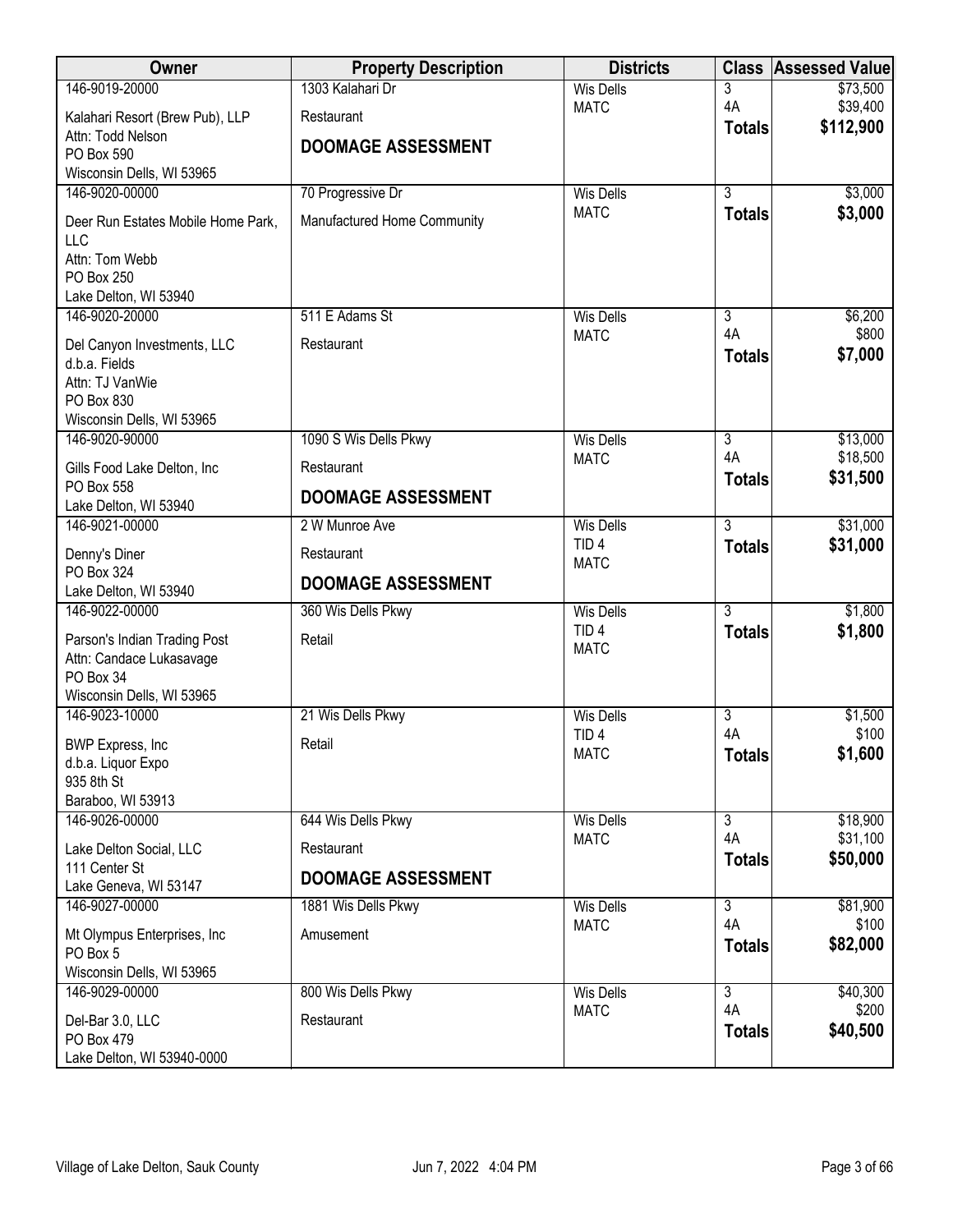| Owner                                                                                                       | <b>Property Description</b>         | <b>Districts</b>                |                     | <b>Class Assessed Value</b> |
|-------------------------------------------------------------------------------------------------------------|-------------------------------------|---------------------------------|---------------------|-----------------------------|
| 146-9030-00000                                                                                              | 100 Gasser Rd Unit A                | <b>Wis Dells</b>                | 3                   | \$20,500                    |
| McAlister's Deli                                                                                            | Restaurant                          | TID <sub>3</sub><br><b>MATC</b> | 4A                  | \$25,000<br>\$45,500        |
| PO Box 279<br>Lake Delton, WI 53940-0279                                                                    | <b>DOOMAGE ASSESSMENT</b>           |                                 | <b>Totals</b>       |                             |
| 146-9031-00000                                                                                              | 511 E Adams St                      | <b>Wis Dells</b>                | $\overline{3}$      | \$1,252,100                 |
| Wilderness Hotel & Resort<br>511 E Adams St<br>PO Box 830<br>Wisconsin Dells, WI 53965                      | Resort                              | <b>MATC</b>                     | <b>Totals</b>       | \$1,252,100                 |
| 146-9032-00000                                                                                              | 611 Wis Dells Pkwy                  | <b>Wis Dells</b>                | 3                   | \$30,000                    |
| Colossus Entertainment, LLC<br>PO Box 5<br>Wisconsin Dells, WI 53965                                        | Resort                              | TID <sub>4</sub><br><b>MATC</b> | 4A<br><b>Totals</b> | \$100<br>\$30,100           |
| 146-9034-00000                                                                                              | 730 E Hiawatha Dr                   | <b>Wis Dells</b>                | $\overline{3}$      | \$3,600                     |
| Delton Oaks Management, LLC                                                                                 | Resort                              | <b>MATC</b>                     | 4A<br><b>Totals</b> | \$2,800<br>\$6,400          |
| 730 E Hiawatha Dr<br>Wisconsin Dells, WI 53965                                                              | <b>DOOMAGE ASSESSMENT</b>           |                                 |                     |                             |
| 146-9035-00000                                                                                              | 1455 Wis Dells Pkwy                 | <b>Wis Dells</b>                | $\overline{3}$      | \$36,200                    |
| Ajavzi & Ramiza, Inc<br>1455 Wisconsin Dells Pkwy                                                           | Restaurant                          | <b>MATC</b>                     | 4A<br><b>Totals</b> | \$100<br>\$36,300           |
| Wisconsin Dells, WI 53965<br>146-9038-00000                                                                 | 30 N Judson St                      | <b>Wis Dells</b>                | 4A                  | \$600                       |
|                                                                                                             |                                     | TID <sub>4</sub>                | <b>Totals</b>       | \$600                       |
| <b>Brauns Happy Landing Antiques</b><br>Attn: Donna Braun<br>30 N Judson St<br>Lake Delton, WI 53940        | Retail<br><b>DOOMAGE ASSESSMENT</b> | <b>MATC</b>                     |                     |                             |
| 146-9040-00000                                                                                              | 1830 Wis Dells Pkwy                 | <b>Wis Dells</b>                | $\overline{3}$      | \$4,600                     |
| A Dare Go Carts<br>Attn: Dan Gavinski<br>PO Box 117<br>Wisconsin Dells, WI 53965                            | Amusement                           | <b>MATC</b>                     | <b>Totals</b>       | \$4,600                     |
| 146-9041-00000                                                                                              | 1550 Wis Dells Pkwy                 | <b>Wis Dells</b>                | 4A                  | \$200                       |
| Escape To Wisconsin Center<br>Attn: Suzanne Field<br>1550 Wisconsin Dells Pkwy<br>Wisconsin Dells, WI 53965 | <b>Ticket Booth</b>                 | <b>MATC</b>                     | <b>Totals</b>       | \$200                       |
| 146-9043-00000                                                                                              | 1010 Wis Dells Pkwy S Unit E        | <b>Wis Dells</b>                | $\overline{3}$      | \$10,000                    |
| Nail Box Salon, LLC                                                                                         | Salon                               | <b>MATC</b>                     | 4A<br><b>Totals</b> | \$20,000<br>\$30,000        |
| 1010 Wis Dells Pkwy S Ste E<br>Baraboo, WI                                                                  | <b>DOOMAGE ASSESSMENT</b>           |                                 |                     |                             |
| 146-9044-11000                                                                                              | 564 S Wis Dells Pkwy                | <b>Wis Dells</b>                | $\overline{3}$      | \$1,600                     |
| Gordon Flesch Company, Inc / GFC<br>Leasing<br>2675 Research Park Dr                                        | Leasing                             | TID <sub>3</sub><br><b>MATC</b> | <b>Totals</b>       | \$1,600                     |
| Madison, WI 53711<br>146-9044-12000                                                                         | 1890 Wis Dells Pkwy                 | <b>Wis Dells</b>                | 3                   | \$3,000                     |
| Gordon Flesch Company, Inc / GFC<br>Leasing<br>2675 Research Park Dr<br>Madison, WI 53711                   | Leasing                             | <b>MATC</b>                     | <b>Totals</b>       | \$3,000                     |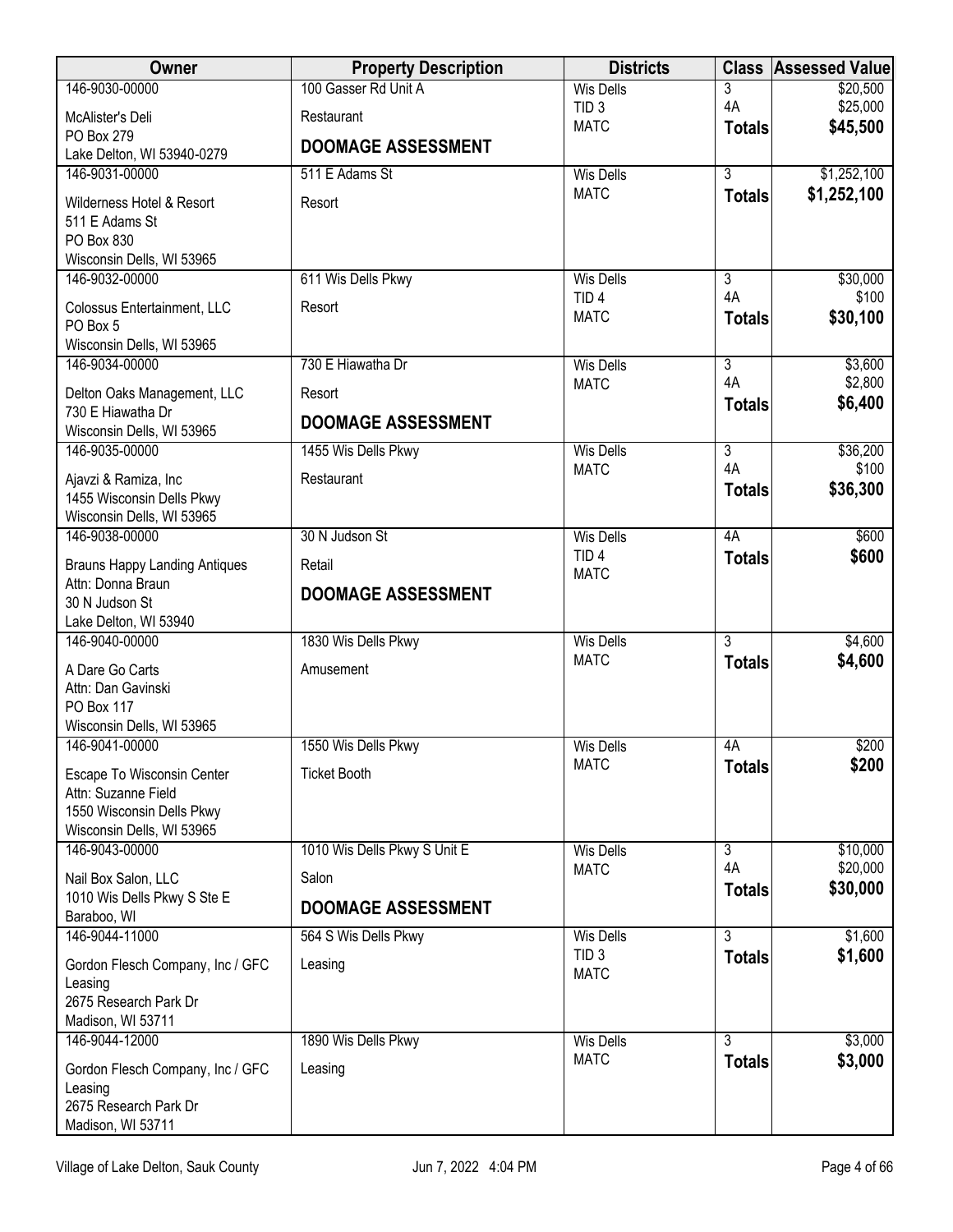| Owner                                                                                                  | <b>Property Description</b>   | <b>Districts</b>                | <b>Class</b>                    | <b>Assessed Value</b>           |
|--------------------------------------------------------------------------------------------------------|-------------------------------|---------------------------------|---------------------------------|---------------------------------|
| 146-9044-13000                                                                                         | 134 N Delavan St Unit A       | <b>Wis Dells</b>                |                                 | \$5,000                         |
| Gordon Flesch Company, Inc / GFC<br>Leasing                                                            | Leasing                       | <b>MATC</b>                     | <b>Totals</b>                   | \$5,000                         |
| 2675 Research Park Dr<br>Madison, WI 53711                                                             |                               |                                 |                                 |                                 |
| 146-9044-40000                                                                                         | 150 Gasser Rd                 | <b>Wis Dells</b>                | $\overline{3}$                  | \$2,900                         |
| Gordon Flesch Company, Inc / GFC<br>Leasing<br>2675 Research Park Dr                                   | Leasing                       | TID <sub>3</sub><br><b>MATC</b> | <b>Totals</b>                   | \$2,900                         |
| Madison, WI 53711                                                                                      |                               |                                 |                                 |                                 |
| 146-9044-50000<br>Gordon Flesch Company, Inc / GFC<br>Leasing<br>2675 Research Park Dr                 | 560 Wis Dells Pkwy<br>Leasing | <b>Wis Dells</b><br><b>MATC</b> | $\overline{3}$<br><b>Totals</b> | \$11,000<br>\$11,000            |
| Madison, WI 53711                                                                                      |                               |                                 |                                 |                                 |
| 146-9044-70000                                                                                         | 220 S Wis Dells Pkwy          | <b>Wis Dells</b>                | $\overline{3}$                  | \$3,200                         |
| Gordon Flesch Company, Inc / GFC<br>Leasing<br>2675 Research Park Dr                                   | Leasing                       | <b>MATC</b>                     | <b>Totals</b>                   | \$3,200                         |
| Madison, WI 53711                                                                                      |                               |                                 |                                 |                                 |
| 146-9044-80000                                                                                         | 110 Wis Dells Pkwy S          | <b>Wis Dells</b><br><b>MATC</b> | $\overline{3}$<br><b>Totals</b> | \$3,300<br>\$3,300              |
| Gordon Flesch Company, Inc / GFC<br>Leasing<br>2675 Research Park Dr<br>Madison, WI 53711              | Leasing                       |                                 |                                 |                                 |
| 146-9044-90000                                                                                         | 33A Grand Canyon Dr           | <b>Wis Dells</b>                | $\overline{3}$                  | \$1,500                         |
| Gordon Flesch Company, Inc / GFC<br>Leasing<br>2675 Research Park Dr<br>Madison, WI 53711              | Leasing                       | TID <sub>3</sub><br><b>MATC</b> | <b>Totals</b>                   | \$1,500                         |
| 146-9045-00000                                                                                         | 831 S Wis Dells Pkwy          | <b>Wis Dells</b>                | $\overline{3}$                  | $\sqrt[6]{}$                    |
| Kwik Trip, Inc<br>d.b.a. Kwik Trip #1206<br>PO Box 2107<br>La Crosse, WI 54602                         | Gas station/Convience Store   | TID <sub>3</sub><br><b>MATC</b> | <b>Totals</b>                   | \$0                             |
| 146-9047-00000                                                                                         | 1550 Wis Dells Pkwy           | <b>Wis Dells</b>                |                                 | \$36,500                        |
| Dells Duck Tours, Inc<br>Attn: Suzanne Field<br>1550 Wisconsin Dells Pkwy<br>Wisconsin Dells, WI 53965 | Amusement                     | <b>MATC</b>                     | 3<br>4A<br><b>Totals</b>        | \$17,600<br>\$4,100<br>\$58,200 |
| 146-9048-00000                                                                                         | 1425 Wis Dells Pkwy           | <b>Wis Dells</b>                | $\overline{3}$                  | \$12,900                        |
| Souvenir City, Inc.                                                                                    | Retail                        | <b>MATC</b>                     | <b>Totals</b>                   | \$12,900                        |
| Attn: Michael Melah<br>725 NW 100th Ter<br>Plantation, FL 33324-1058                                   | <b>DOOMAGE ASSESSMENT</b>     |                                 |                                 |                                 |
| 146-9049-00000                                                                                         | 131 Commerce St               | <b>Wis Dells</b>                | $\overline{3}$                  | \$2,400                         |
| Hallmark Marketing Company, LLC<br>PO Box 419479<br>Tax 407<br>Kansas City, MO 64141-6479              | Wholesale                     | TID <sub>2</sub><br><b>MATC</b> | <b>Totals</b>                   | \$2,400                         |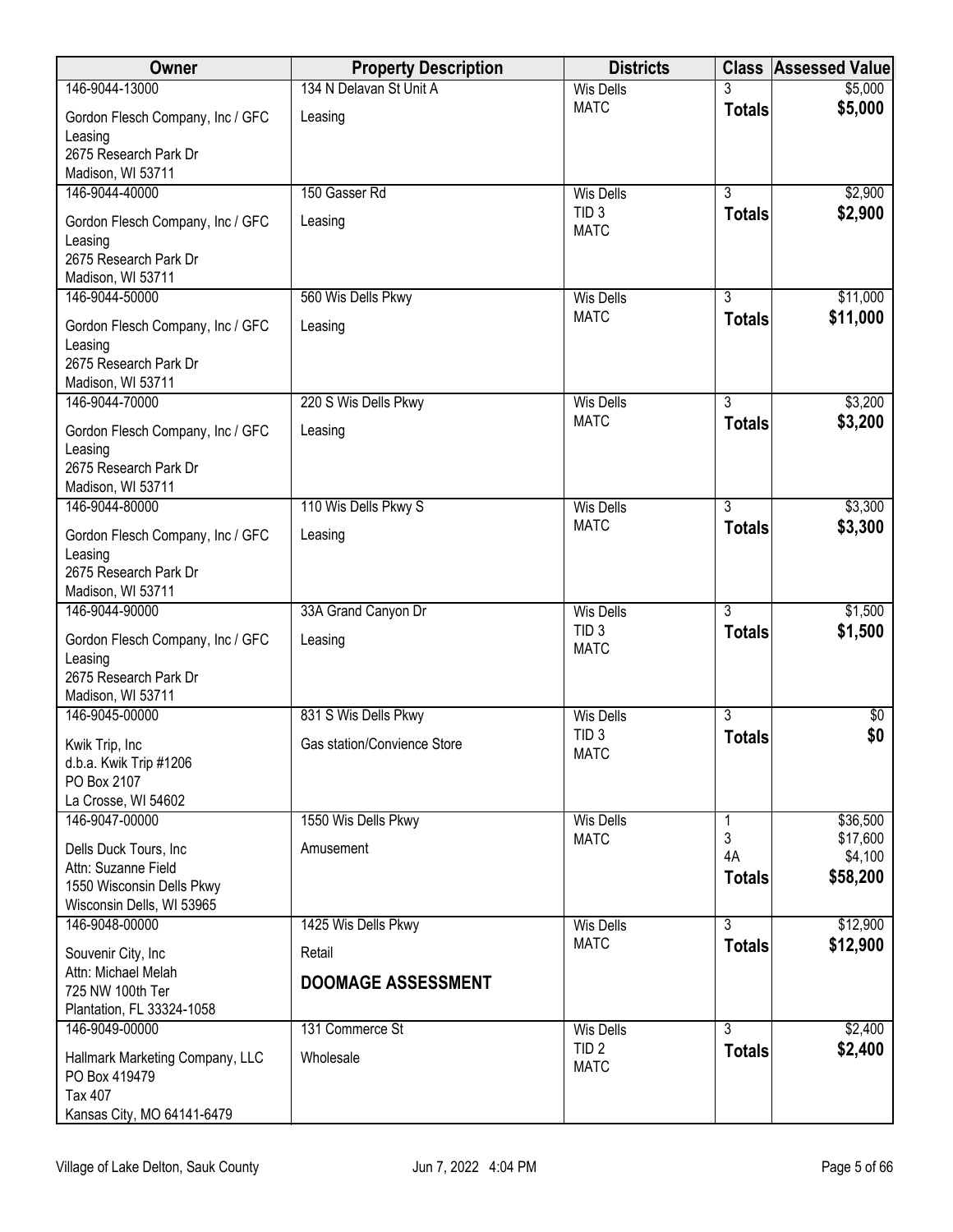| <b>Owner</b>                                   | <b>Property Description</b>   | <b>Districts</b>                |                     | <b>Class Assessed Value</b> |
|------------------------------------------------|-------------------------------|---------------------------------|---------------------|-----------------------------|
| 146-9051-00000                                 | 1150 Wis Dells Pkwy           | <b>Wis Dells</b>                | 3                   | \$300                       |
| Market Square Cheese                           | Retail                        | TID <sub>3</sub>                | 4A                  | \$18,400                    |
| PO Box 269                                     | <b>DOOMAGE ASSESSMENT</b>     | <b>MATC</b>                     | <b>Totals</b>       | \$18,700                    |
| Tomah, WI 54660                                |                               |                                 |                     |                             |
| 146-9052-00000                                 | 564 S Wis Dells Pkwy          | <b>Wis Dells</b>                | $\overline{3}$      | \$15,000                    |
| The Palace Theater                             | Dinner Theater                | TID <sub>3</sub><br><b>MATC</b> | <b>Totals</b>       | \$15,000                    |
| 564 Wisconsin Dell Pkwy S                      | <b>DOOMAGE ASSESSMENT</b>     |                                 |                     |                             |
| Wisconsin Dells, WI 53965-8790                 |                               |                                 |                     |                             |
| 146-9054-00000                                 | 41 W Munroe Ave               | <b>Wis Dells</b>                | 3                   | \$32,800                    |
| Lake Delton State Bank                         | Banking                       | <b>MATC</b>                     | 4A<br><b>Totals</b> | \$1,800<br>\$34,600         |
| Attn: Baraboo State Bank                       |                               |                                 |                     |                             |
| PO Box 50                                      |                               |                                 |                     |                             |
| Baraboo, WI 53913<br>146-9055-00000            | 360 County Rd A               | <b>Wis Dells</b>                | $\overline{3}$      | \$76,000                    |
|                                                |                               | <b>MATC</b>                     | <b>Totals</b>       | \$76,000                    |
| Vennebu Hill Development, LLC                  | Venue                         |                                 |                     |                             |
| <b>PO Box 480</b><br>Lake Delton, WI 53940     | <b>DOOMAGE ASSESSMENT</b>     |                                 |                     |                             |
| 146-9056-00000                                 | 69 Commerce St                | <b>Wis Dells</b>                | $\overline{3}$      | \$50,000                    |
|                                                |                               | TID <sub>2</sub>                | 4A                  | \$26,000                    |
| Anytime Fitness<br>69 Commerce St              | <b>Fitness</b>                | <b>MATC</b>                     | <b>Totals</b>       | \$76,000                    |
| Wisconsin Dells, WI 53965                      | <b>DOOMAGE ASSESSMENT</b>     |                                 |                     |                             |
| 146-9057-00000                                 | 1770 Wis Dells Pkwy           | <b>Wis Dells</b>                | 3                   | \$3,800                     |
| TG Bonanza RV Park, LLC                        | Campground                    | <b>MATC</b>                     | 4A                  | \$500                       |
| PO Box 56607                                   |                               |                                 | <b>Totals</b>       | \$4,300                     |
| Atlanta, GA 30343                              | <b>DOOMAGE ASSESSMENT</b>     |                                 |                     |                             |
| 146-9057-01000                                 | 1770 Wis Dells Pkwy Unit W01  | <b>Wis Dells</b>                | $\overline{AB}$     | \$1,100                     |
| OLeary, Tom                                    | Bonanza Campsites             | <b>MATC</b>                     | <b>Totals</b>       | \$1,100                     |
| 2315 N Merrimac Ave                            |                               |                                 |                     |                             |
| Chicago, IL 60639-2619                         |                               |                                 |                     |                             |
| 146-9057-02000                                 | 1770 Wis Dells Pkwy Unit W02  | <b>Wis Dells</b>                | 4B                  | \$500                       |
| Gumler, Rich                                   | Bonanza Campsites             | <b>MATC</b>                     | <b>Totals</b>       | \$500                       |
| 2507 Whitehall Ln                              |                               |                                 |                     |                             |
| Rockford, IL 61107-1238                        |                               |                                 |                     |                             |
| 146-9057-06000                                 | 1770 Wis Dells Pkwy Unit W06  | <b>Wis Dells</b>                | 4B                  | \$0                         |
| Gumler, John                                   | <b>Bonanza Campsites</b>      | <b>MATC</b>                     | <b>Totals</b>       | \$0                         |
| Attn: John Gumler                              |                               |                                 |                     |                             |
| 7086 Harkin Way                                |                               |                                 |                     |                             |
| Roscoe, IL 61073<br>146-9057-07000             | 1770 Wis Dells Pkwy Unit B07  | <b>Wis Dells</b>                | 4B                  | $\sqrt[6]{30}$              |
|                                                |                               | <b>MATC</b>                     | <b>Totals</b>       | \$0                         |
| Rojas-Munoz, Roberto                           | <b>Bonanza Campsites</b>      |                                 |                     |                             |
| Attn: Roberto Rojas-Munoz<br>916 S Whitney Way |                               |                                 |                     |                             |
| Madison, WI 53711                              |                               |                                 |                     |                             |
| 146-9057-11000                                 | 1770 Wis Dells Pkwy Unit B11A | <b>Wis Dells</b>                | $\overline{AB}$     | \$4,700                     |
| Ungethum, Dave                                 | Bonanza Campsites             | <b>MATC</b>                     | <b>Totals</b>       | \$4,700                     |
| 1770 Wisconsin Dells Pkwy                      |                               |                                 |                     |                             |
| Lot 11A                                        |                               |                                 |                     |                             |
| Wisconsin Dells, WI 53965                      |                               |                                 |                     |                             |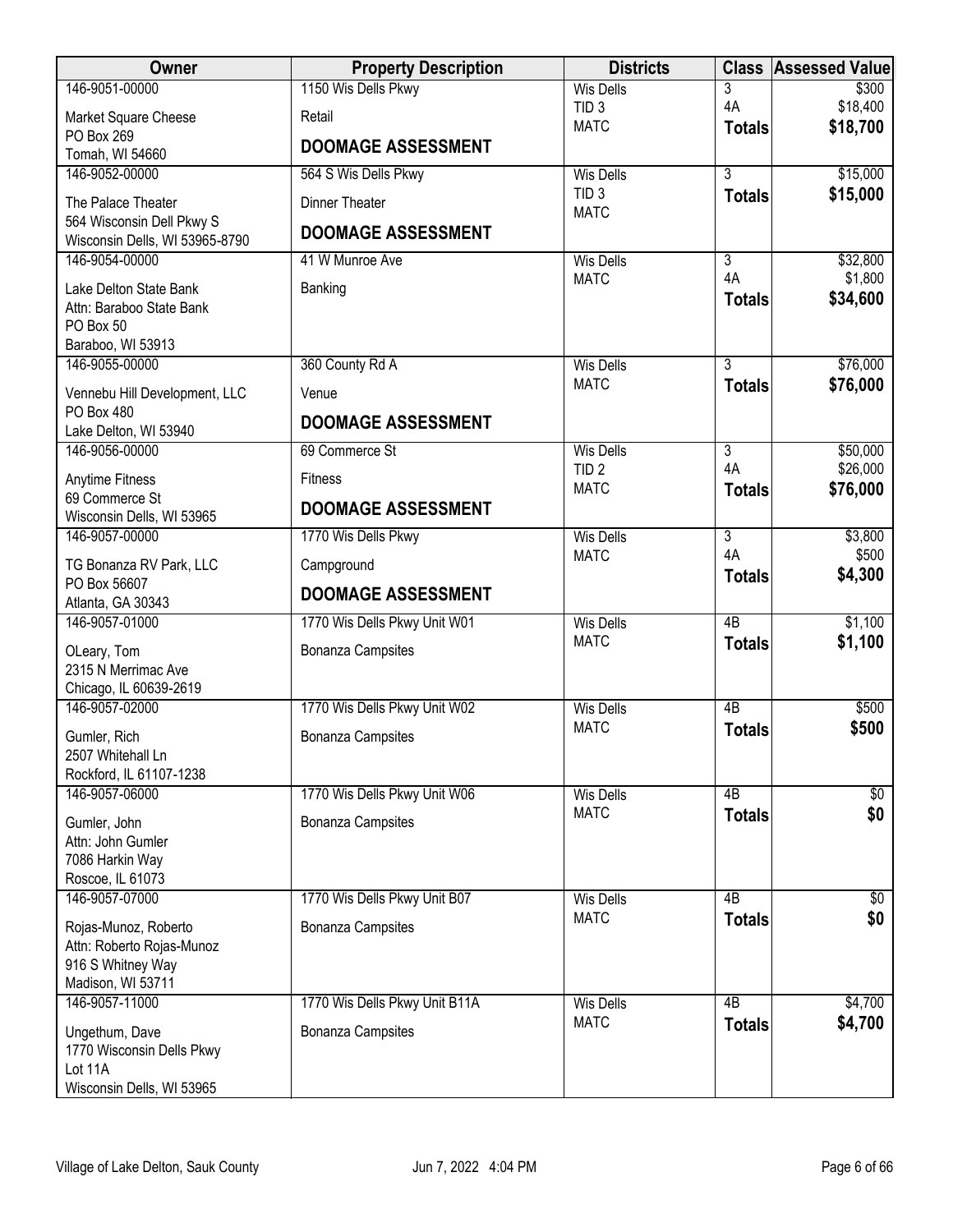| Owner                                        | <b>Property Description</b>   | <b>Districts</b>                | <b>Class</b>    | <b>Assessed Value</b> |
|----------------------------------------------|-------------------------------|---------------------------------|-----------------|-----------------------|
| 146-9057-27000                               | 1770 Wis Dells Pkwy Unit B27  | <b>Wis Dells</b>                | $\overline{AB}$ | \$3,000               |
| Calderon, Joe & April                        | Bonanza Campsites             | <b>MATC</b>                     | <b>Totals</b>   | \$3,000               |
| Attn: Joe & April Calderon                   |                               |                                 |                 |                       |
| 213 Seippel Blvd Apt 3                       |                               |                                 |                 |                       |
| Beaver Dam, WI 53916-3201                    |                               |                                 |                 |                       |
| 146-9057-28000                               | 1770 Wis Dells Pkwy Unit B28  | <b>Wis Dells</b><br><b>MATC</b> | 4B              | \$3,700               |
| Gillis, Linda                                | Bonanza Campsites             |                                 | <b>Totals</b>   | \$3,700               |
| <b>PO Box 218</b>                            |                               |                                 |                 |                       |
| Cameron, WI 54823                            |                               |                                 | 4B              |                       |
| 146-9057-29000                               | 1770 Wis Dells Pkwy Unit B29  | <b>Wis Dells</b><br><b>MATC</b> | <b>Totals</b>   | \$1,300<br>\$1,300    |
| Minor, Wayne                                 | <b>Bonanza Campsites</b>      |                                 |                 |                       |
| 3705 4th St                                  |                               |                                 |                 |                       |
| Kenosha, WI 53144<br>146-9057-37000          | 1770 Wis Dells Pkwy Unit W37  | <b>Wis Dells</b>                | $\overline{AB}$ | \$700                 |
|                                              |                               | <b>MATC</b>                     | <b>Totals</b>   | \$700                 |
| Barczynski, Jeff                             | Bonanza Campsites             |                                 |                 |                       |
| Attn: Jeff Barczynski                        |                               |                                 |                 |                       |
| 2523 W Vogel Ave<br>Milwaukee, WI 53221-3457 |                               |                                 |                 |                       |
| 146-9057-41000                               | 1770 Wis Dells Pkwy Unit W41  | <b>Wis Dells</b>                | $\overline{AB}$ | \$1,000               |
|                                              |                               | <b>MATC</b>                     | <b>Totals</b>   | \$1,000               |
| Kaydus, Patrick                              | Bonanza Campsites             |                                 |                 |                       |
| Attn: Patrick Kaydus<br>105 S Galena St      |                               |                                 |                 |                       |
| South Wayne, WI 53587-8118                   |                               |                                 |                 |                       |
| 146-9057-42000                               | 1770 Wis Dells Pkwy Unit W42  | <b>Wis Dells</b>                | $\overline{AB}$ | $\overline{60}$       |
| Dunn, Melvin                                 | Bonanza Campsites             | <b>MATC</b>                     | <b>Totals</b>   | \$0                   |
| Attn: Dunn, Melvin                           |                               |                                 |                 |                       |
| 600 Packer Ave Apt 121                       |                               |                                 |                 |                       |
| Oshkosh, WI 54901-0749                       |                               |                                 |                 |                       |
| 146-9057-46000                               | 1770 Wis Dells Pkwy Unit W46  | <b>Wis Dells</b>                | $\overline{AB}$ | \$1,600               |
| Ragen, Kathy                                 | Bonanza Campsites             | <b>MATC</b>                     | <b>Totals</b>   | \$1,600               |
| 11288 Sparkleberry Dr                        |                               |                                 |                 |                       |
| Ft Myers, FL 33913                           |                               |                                 |                 |                       |
| 146-9057-48000                               | 1770 Wis Dells Pkwy Unit W48  | <b>Wis Dells</b>                | 4B              | \$2,300               |
| Ceasar, Jose Oscar                           | Bonanza Campsites             | <b>MATC</b>                     | <b>Totals</b>   | \$2,300               |
| Hernandez, Jose & Cearser Ocegueda           |                               |                                 |                 |                       |
| 1151 Howell PI                               |                               |                                 |                 |                       |
| Aurora, IL 60505                             |                               |                                 |                 |                       |
| 146-9057-48100                               | 1770 Wis Dells Pkwy Unit W48A | <b>Wis Dells</b><br><b>MATC</b> | 4B              | \$0                   |
| Martin, James                                | <b>Bonanza Campsites</b>      |                                 | <b>Totals</b>   | \$0                   |
| 537 W Bolivar Ave                            |                               |                                 |                 |                       |
| Milwaukee, WI 53207                          |                               |                                 |                 |                       |
| 146-9057-48200                               | 1770 Wis Dells Pkwy Unit W48B | <b>Wis Dells</b><br><b>MATC</b> | $\overline{AB}$ | $\sqrt[6]{30}$<br>\$0 |
| Poyner, Robert                               | <b>Bonanza Campsites</b>      |                                 | <b>Totals</b>   |                       |
| 3403 30th Ave                                |                               |                                 |                 |                       |
| Kenosha, WI 53144<br>146-9058-00000          | 260 Sarrington Rd             | <b>Wis Dells</b>                | $\overline{3}$  | \$500                 |
|                                              |                               | <b>MATC</b>                     | <b>Totals</b>   | \$500                 |
| 260 Sarrington Rd, LLC                       | Lodging                       |                                 |                 |                       |
| PO Box 66<br>Lake Delton, WI 53940-0066      | <b>DOOMAGE ASSESSMENT</b>     |                                 |                 |                       |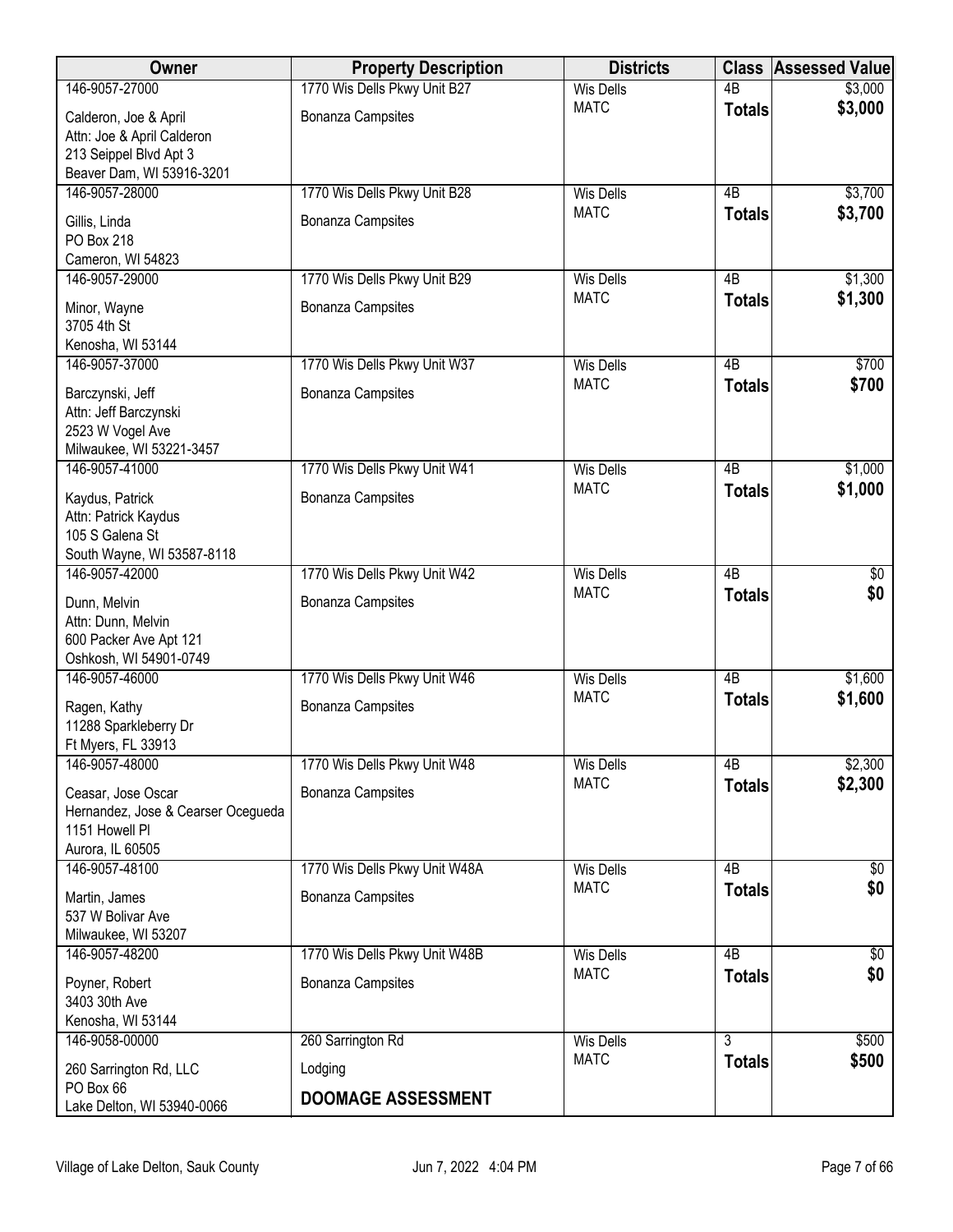| Owner                                                                                 | <b>Property Description</b>    | <b>Districts</b>                     | <b>Class</b>                    | <b>Assessed Value</b> |
|---------------------------------------------------------------------------------------|--------------------------------|--------------------------------------|---------------------------------|-----------------------|
| 146-9060-00000                                                                        | 33A Grand Canyon Dr Unit 112   | <b>Wis Dells</b>                     | 3                               | \$600                 |
| Boat Sales Distribution, LLC                                                          | <b>Online Sales</b>            | TID <sub>3</sub>                     | 4A                              | \$100                 |
| 33A Grand Canyon Dr Apt 112<br>Baraboo, WI 53913                                      |                                | <b>MATC</b>                          | <b>Totals</b>                   | \$700                 |
| 146-9061-00000                                                                        | 935 Wis Dells Pkwy             | <b>Wis Dells</b>                     | $\overline{3}$                  | \$27,400              |
| House of Embers, Inc.<br>Attn: Mike Obois<br>PO Box 249<br>Lake Delton, WI 53940-0249 | Restaurant                     | <b>MATC</b>                          | <b>Totals</b>                   | \$27,400              |
| 146-9061-05000                                                                        | 1301 S Wis Dells Pkwy          | <b>Wis Dells</b>                     | 3                               | \$189,000             |
| American Multi-Cinema, Inc<br>11500 Ash St                                            | Movie Theatre                  | <b>MATC</b>                          | 4A<br><b>Totals</b>             | \$6,500<br>\$195,500  |
| Leawood, KS 66211                                                                     |                                |                                      |                                 |                       |
| 146-9061-50000                                                                        | 230 W Munroe Ave               | <b>Wis Dells</b><br>TID <sub>2</sub> | $\overline{3}$<br>4A            | \$2,500<br>\$700      |
| Howie's Restaurant Of WisDells, Inc.                                                  | Restaurant                     | <b>MATC</b>                          | <b>Totals</b>                   | \$3,200               |
| 230 W Munroe Ave<br>S543 Oakhill RD                                                   | DOOMAGE ASSESSMENT             |                                      |                                 |                       |
| Wisconsin Dells, WI 53965                                                             |                                |                                      |                                 |                       |
| 146-9061-92000                                                                        | 49 Wis Dells Pkwy S            | <b>Wis Dells</b>                     | $\overline{3}$                  | \$21,000              |
| Brat House Grill, LLC                                                                 | Restaurant                     | <b>MATC</b>                          | <b>Totals</b>                   | \$21,000              |
| PO Box 45                                                                             | <b>DOOMAGE ASSESSMENT</b>      |                                      |                                 |                       |
| Lake Delton, WI 53940<br>146-9062-00000                                               | 40 W Munroe Ave                | <b>Wis Dells</b>                     | $\overline{3}$                  | \$100                 |
|                                                                                       |                                | TID <sub>4</sub>                     | <b>Totals</b>                   | \$100                 |
| Intermex Wire Transfer, LLC<br>9480 S Dixie Highway<br>Miami, FL 33156                | <b>Money Transfer Services</b> | <b>MATC</b>                          |                                 |                       |
| 146-9063-00000                                                                        | 45 Hillman Rd                  | <b>Wis Dells</b>                     | $\overline{3}$                  | \$4,100               |
|                                                                                       |                                | TID <sub>3</sub>                     | <b>Totals</b>                   | \$4,100               |
| Vitality Foodservice, Inc<br>Attn: Property Tax                                       | <b>Beverage Services</b>       | <b>MATC</b>                          |                                 |                       |
| PO Box 330219                                                                         |                                |                                      |                                 |                       |
| Nashville, TN 37203                                                                   |                                |                                      |                                 |                       |
| 146-9064-00000                                                                        | 220 S Wis Dells Pkwy           | <b>Wis Dells</b>                     | 3                               | \$300                 |
| First Weber, Inc                                                                      | <b>Real Estate Sales</b>       | <b>MATC</b>                          | 4A                              | \$6,300               |
| 5250 E Terrace Dr Ste 1                                                               |                                |                                      | <b>Totals</b>                   | \$6,600               |
| Madison, WI 53718                                                                     |                                |                                      |                                 |                       |
| 146-9065-00000                                                                        | 1231 Wis Dells Pkwy            | <b>Wis Dells</b><br><b>MATC</b>      | $\overline{3}$<br><b>Totals</b> | \$16,300<br>\$16,300  |
| Mt Olympus Resorts, LLC                                                               | Lodging                        |                                      |                                 |                       |
| d.b.a. Mythos, LLC<br>PO Box 5                                                        |                                |                                      |                                 |                       |
| Wisconsin Dells, WI 53965                                                             |                                |                                      |                                 |                       |
| 146-9065-20000                                                                        | 1305 Kalahari Dr               | <b>Wis Dells</b>                     | $\overline{3}$                  | \$1,360,600           |
| Kalahari Development                                                                  | Resort                         | <b>MATC</b>                          | 4A                              | \$756,400             |
| Attn: Todd Nelson                                                                     | <b>DOOMAGE ASSESSMENT</b>      |                                      | <b>Totals</b>                   | \$2,117,000           |
| PO Box 590                                                                            |                                |                                      |                                 |                       |
| Wisconsin Dells, WI 53965<br>146-9066-10000                                           | 803 Clara Ave                  | <b>Wis Dells</b>                     | $\overline{3}$                  | \$20,000              |
|                                                                                       |                                | <b>MATC</b>                          | <b>Totals</b>                   | \$20,000              |
| Kilbourn Roofing<br>Attn: Maurice Delmore                                             | Roofing                        |                                      |                                 |                       |
| 803 Clara Ave                                                                         | <b>DOOMAGE ASSESSMENT</b>      |                                      |                                 |                       |
| Wisconsin Dells, WI 53965                                                             |                                |                                      |                                 |                       |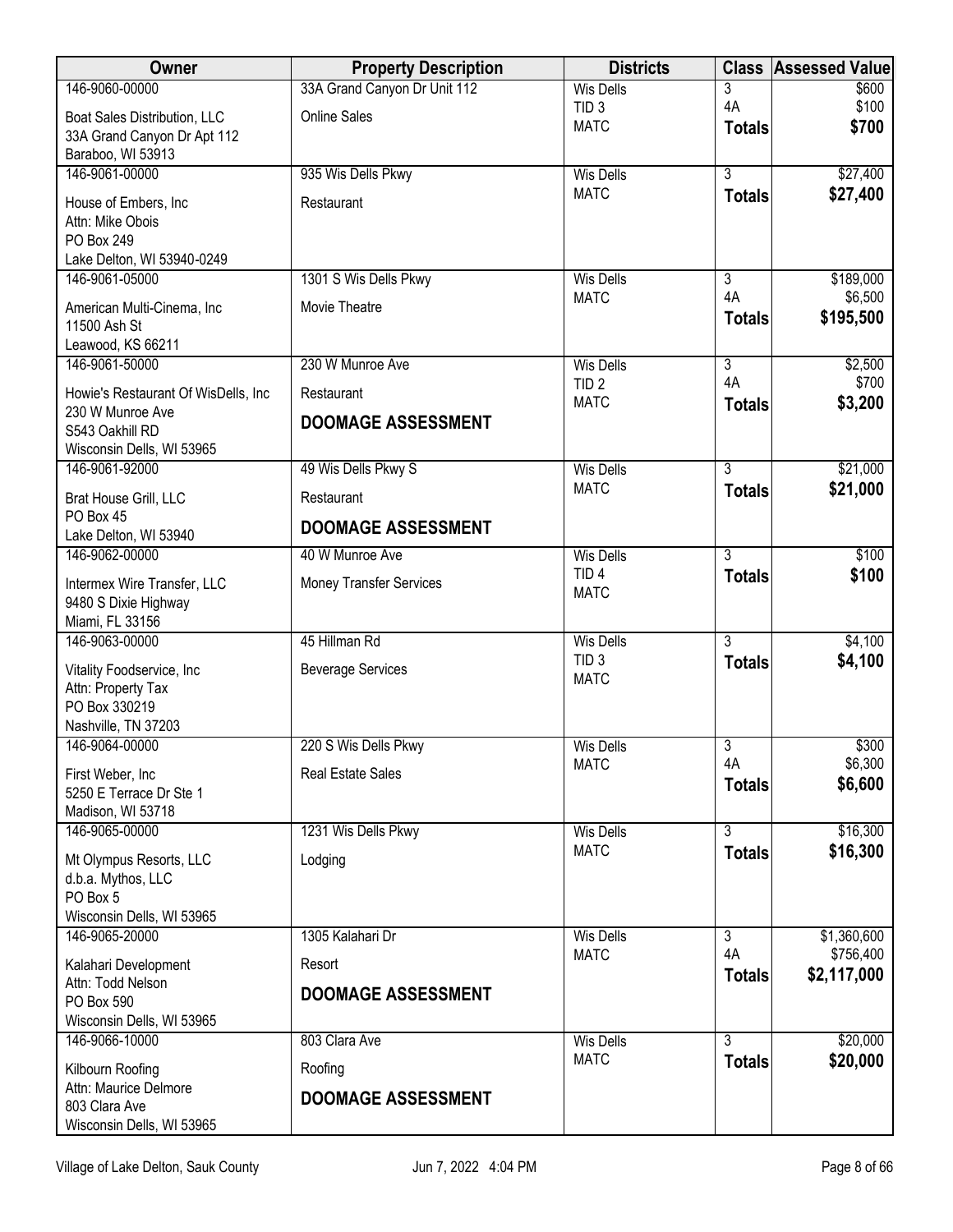| Owner                                                       | <b>Property Description</b> | <b>Districts</b> |                | <b>Class Assessed Value</b> |
|-------------------------------------------------------------|-----------------------------|------------------|----------------|-----------------------------|
| 146-9067-00000                                              | 276 W Munroe Ave            | <b>Wis Dells</b> | 3              | \$34,900                    |
| O'Reilly Automotive Stores, Inc.                            | Retail                      | TID <sub>2</sub> | 4A             | \$500                       |
| d.b.a. O'Reilly Auto Parts #5261                            |                             | <b>MATC</b>      | <b>Totals</b>  | \$35,400                    |
| Attn: Ryan, LLC                                             |                             |                  |                |                             |
| PO Box 9167                                                 |                             |                  |                |                             |
| Springfield, MO 65801-9167<br>146-9069-00000                | 1571 Wis Dells Pkwy         | <b>Wis Dells</b> | 3              | \$46,400                    |
|                                                             |                             | <b>MATC</b>      | 4A             | \$1,000                     |
| Zeus Entertainment, LLC                                     | Lodging                     |                  | <b>Totals</b>  | \$47,400                    |
| 1851 Wis Dells Pkwy<br>Wis Dells, WI 53965-0000             |                             |                  |                |                             |
| 146-9070-00000                                              | 101 Miller Dr               | <b>Wis Dells</b> | $\overline{3}$ | \$1,900                     |
|                                                             |                             | <b>MATC</b>      | <b>Totals</b>  | \$1,900                     |
| Star2Star Communications, LLC<br>Attn: Crowe, LLP           | Services                    |                  |                |                             |
| PO Box 7                                                    |                             |                  |                |                             |
| South Bend, IN 46624-0007                                   |                             |                  |                |                             |
| 146-9071-00000                                              | 60 Gasser Rd                | <b>Wis Dells</b> | $\overline{3}$ | \$165,100                   |
| Wintergreen Resort & Conference                             | Resort                      | TID <sub>3</sub> | 4A             | \$23,600                    |
| Center, LLC                                                 |                             | <b>MATC</b>      | <b>Totals</b>  | \$188,700                   |
| Attn: Julie Johnson                                         |                             |                  |                |                             |
| PO Box 296                                                  |                             |                  |                |                             |
| Wisconsin Dells, WI 53965<br>146-9073-00000                 | 1425 Wis Dells Pkwy         | <b>Wis Dells</b> | $\overline{3}$ | \$35,000                    |
|                                                             |                             | <b>MATC</b>      | 4A             | \$74,500                    |
| Kyoto Hibachi & Sushi, LLC                                  | Restaurant                  |                  | <b>Totals</b>  | \$109,500                   |
| 1425 Wisconsin Dells Pkwy<br>Wisconsin Dells, WI 53965-8308 | <b>DOOMAGE ASSESSMENT</b>   |                  |                |                             |
| 146-9074-00000                                              | 1241 Kalahari Dr Unit 4     | <b>Wis Dells</b> | $\overline{3}$ | \$20,600                    |
| <b>JSB Ventures, LLC</b>                                    | Restaurant                  | <b>MATC</b>      | 4A             | \$5,700                     |
| d.b.a. Jimmy Johns                                          |                             |                  | <b>Totals</b>  | \$26,300                    |
| 3595 E Glacier PL                                           | <b>DOOMAGE ASSESSMENT</b>   |                  |                |                             |
| Chandler, AZ 85249-5798                                     |                             |                  |                |                             |
| 146-9076-00000                                              | 1410 Wis Dells Pkwy         | <b>Wis Dells</b> | 3              | \$633,500                   |
| Festival Fun Parks, Inc.                                    | Amusement                   | <b>MATC</b>      | 4A             | \$25,700                    |
| d.b.a. Noah's Ark Family Park                               |                             |                  | <b>Totals</b>  | \$659,200                   |
| PO Box 543185                                               |                             |                  |                |                             |
| Dallas, TX 75354<br>146-9078-00000                          | 720 Canyon Rd               | <b>Wis Dells</b> | $\overline{3}$ | \$3,100                     |
|                                                             |                             | <b>MATC</b>      | <b>Totals</b>  | \$3,100                     |
| Lost Canyon Enterprises, Inc                                | Horse Tours                 |                  |                |                             |
| PO Box 119<br>Lake Delton, WI 53940                         |                             |                  |                |                             |
| 146-9079-00000                                              | 1970 Wis Dells Pkwy         | <b>Wis Dells</b> | $\overline{3}$ | \$19,400                    |
|                                                             |                             | <b>MATC</b>      | <b>Totals</b>  | \$19,400                    |
| Boreas Entertainment, LLC                                   | Lodging                     |                  |                |                             |
| d.b.a. Skyline Hotel<br>PO Box 5                            |                             |                  |                |                             |
| Wisconsin Dells, WI 53965                                   |                             |                  |                |                             |
| 146-9080-00000                                              | 23 S Birney St              | <b>Wis Dells</b> | 3              | \$14,000                    |
| Koch, Michael                                               | <b>Barber Shop</b>          | TID <sub>4</sub> | <b>Totals</b>  | \$14,000                    |
| d.b.a. Clip Joint                                           |                             | <b>MATC</b>      |                |                             |
| S608 Oakhill Rd                                             | <b>DOOMAGE ASSESSMENT</b>   |                  |                |                             |
| Wisconsin Dells, WI 53965-8358                              |                             |                  |                |                             |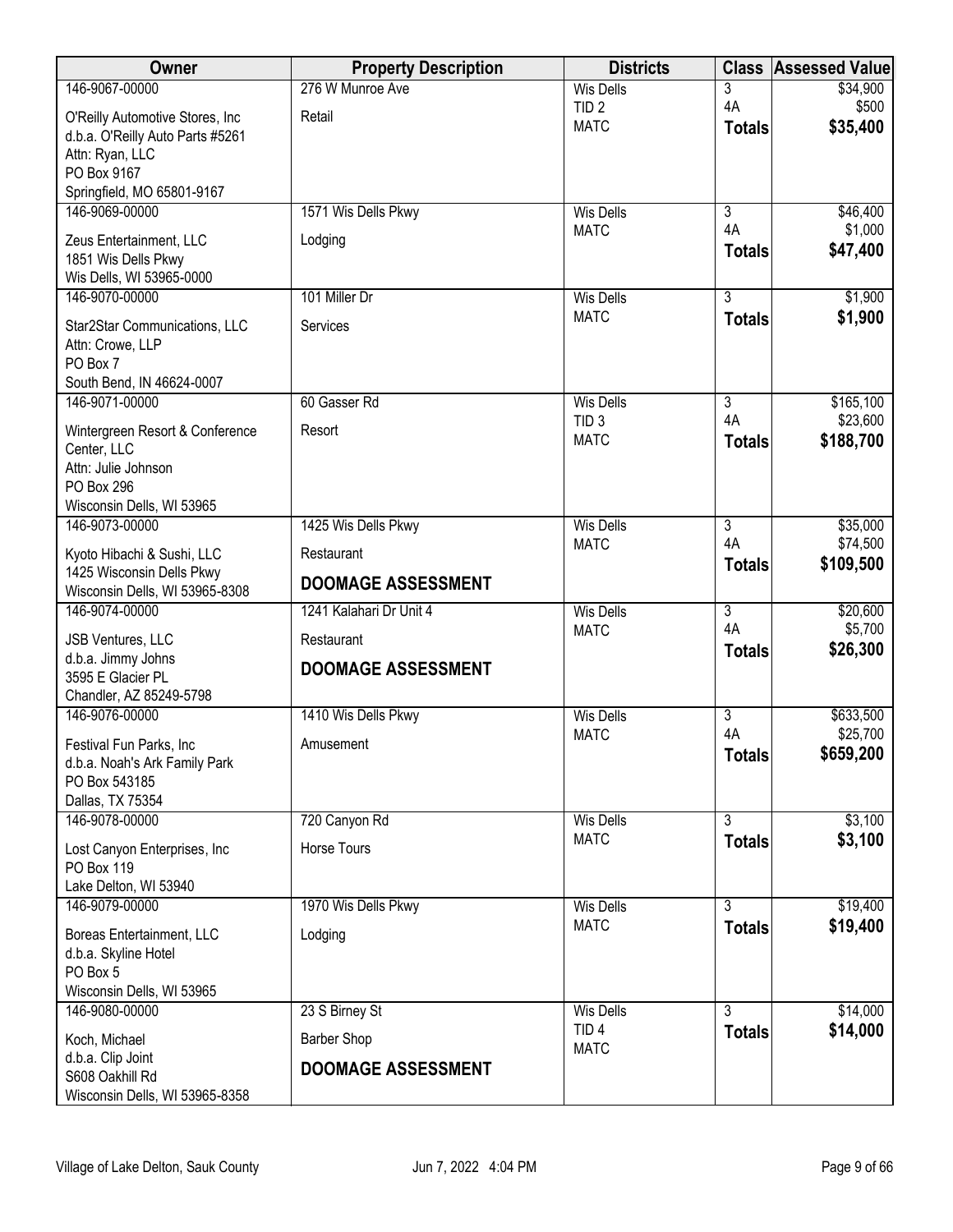| Owner                                                    | <b>Property Description</b> | <b>Districts</b>                | <b>Class</b>                    | <b>Assessed Value</b> |
|----------------------------------------------------------|-----------------------------|---------------------------------|---------------------------------|-----------------------|
| 146-9081-10000                                           | 421 Wis Dells Pkwy          | <b>Wis Dells</b>                | 3                               | \$1,800               |
| Lords & Ladies                                           | Salon                       | <b>MATC</b>                     | 4A                              | \$1,500               |
| Attn: Tammy Sobojinski                                   |                             |                                 | <b>Totals</b>                   | \$3,300               |
| 421 Wisconsin Dells Pkwy                                 | <b>DOOMAGE ASSESSMENT</b>   |                                 |                                 |                       |
| Wisconsin Dells, WI 53965                                |                             |                                 |                                 |                       |
| 146-9082-00000                                           | 1111 Wis Dells Pkwy         | <b>Wis Dells</b>                | $\overline{3}$                  | \$20,300              |
| Mt Olympus Resorts, LLC                                  | Lodging                     | <b>MATC</b>                     | 4A                              | \$100                 |
| d.b.a. Hercules Entertainment, LLC                       |                             |                                 | <b>Totals</b>                   | \$20,400              |
| PO Box 5                                                 |                             |                                 |                                 |                       |
| Wisconsin Dells, WI 53965<br>146-9083-00000              | 350 E Hiawatha Dr           | <b>Wis Dells</b>                |                                 | \$9,200               |
|                                                          |                             | <b>MATC</b>                     | 1<br>3                          | \$19,200              |
| Wild Lake, Inc                                           | Lodging                     |                                 | 4A                              | \$3,600               |
| Attn: T J Van Wie                                        |                             |                                 | <b>Totals</b>                   | \$32,000              |
| PO Box 830<br>Wisconsin Dells, WI 53965-0830             |                             |                                 |                                 |                       |
| 146-9085-00000                                           | 1410 Wis Dells Pkwy         | <b>Wis Dells</b>                | $\overline{3}$                  | \$10,200              |
|                                                          |                             | <b>MATC</b>                     | <b>Totals</b>                   | \$10,200              |
| Festival Fun Parks, Inc<br>d.b.a. Noah's Ark Family Park | Amusement                   |                                 |                                 |                       |
| PO Box 543185                                            |                             |                                 |                                 |                       |
| Dallas, TX 75354                                         |                             |                                 |                                 |                       |
| 146-9090-00000                                           | 210 Wis Dells Pkwy          | <b>Wis Dells</b>                | $\overline{3}$                  | \$3,000               |
| Lakeside Motel                                           | Lodging                     | TID <sub>4</sub>                | 4A                              | \$200                 |
| Attn: Jesse Nowak                                        | <b>DOOMAGE ASSESSMENT</b>   | <b>MATC</b>                     | <b>Totals</b>                   | \$3,200               |
| 210 Wisconsin Dells Pkwy                                 |                             |                                 |                                 |                       |
| Wisconsin Dells, WI 53965                                |                             |                                 |                                 |                       |
| 146-9091-10000                                           | 255 S Wis Dells Pkwy        | <b>Wis Dells</b><br><b>MATC</b> | $\overline{3}$<br><b>Totals</b> | \$10,500<br>\$10,500  |
| Lake Delton Boat Rental                                  | Amusement                   |                                 |                                 |                       |
| Attn: Steve Zowin<br>PO Box 366                          | <b>DOOMAGE ASSESSMENT</b>   |                                 |                                 |                       |
| Lake Delton, WI 53940                                    |                             |                                 |                                 |                       |
| 146-9091-30000                                           | (scattered)                 | <b>Wis Dells</b>                | 4A                              | \$85,400              |
|                                                          | <b>Outdoor Advertising</b>  | <b>MATC</b>                     | <b>Totals</b>                   | \$85,400              |
| Lamar Advertising of Janesville, LLC<br>PO Box 66338     |                             |                                 |                                 |                       |
| Baton Rouge, LA 70896                                    |                             |                                 |                                 |                       |
| 146-9092-00000                                           | 210 Gasser Rd Unit 391      | <b>Wis Dells</b>                | $\overline{3}$                  | \$161,600             |
| Michael KORS Retail, Inc.                                | Retail                      | TID <sub>3</sub>                | 4A                              | \$77,400              |
| One Meadowlands Plaza 12FL                               |                             | <b>MATC</b>                     | <b>Totals</b>                   | \$239,000             |
| East Rutherford, NJ 07073                                | <b>DOOMAGE ASSESSMENT</b>   |                                 |                                 |                       |
| 146-9093-00000                                           | 1200 Wis Dells Pkwy S       | Wis Dells                       | $\overline{3}$                  | \$96,700              |
| Courtesy of the Dells, LLC                               | Restaurant                  | TID <sub>3</sub>                | 4A                              | \$200                 |
| d.b.a. McDonald's                                        |                             | <b>MATC</b>                     | <b>Totals</b>                   | \$96,900              |
| 2700 National Dr Ste 100                                 |                             |                                 |                                 |                       |
| Onalaska, WI 54650                                       |                             |                                 |                                 |                       |
| 146-9094-00000                                           | 1410 Wis Dells Pkwy         | <b>Wis Dells</b><br><b>MATC</b> | $\overline{3}$                  | \$500                 |
| Festival Fun Parks, Inc                                  | Rental                      |                                 | <b>Totals</b>                   | \$500                 |
| d.b.a. Noah's Ark Family Park Inc Apts                   |                             |                                 |                                 |                       |
| PO Box 543185<br>Dallas, TX 75354                        |                             |                                 |                                 |                       |
|                                                          |                             |                                 |                                 |                       |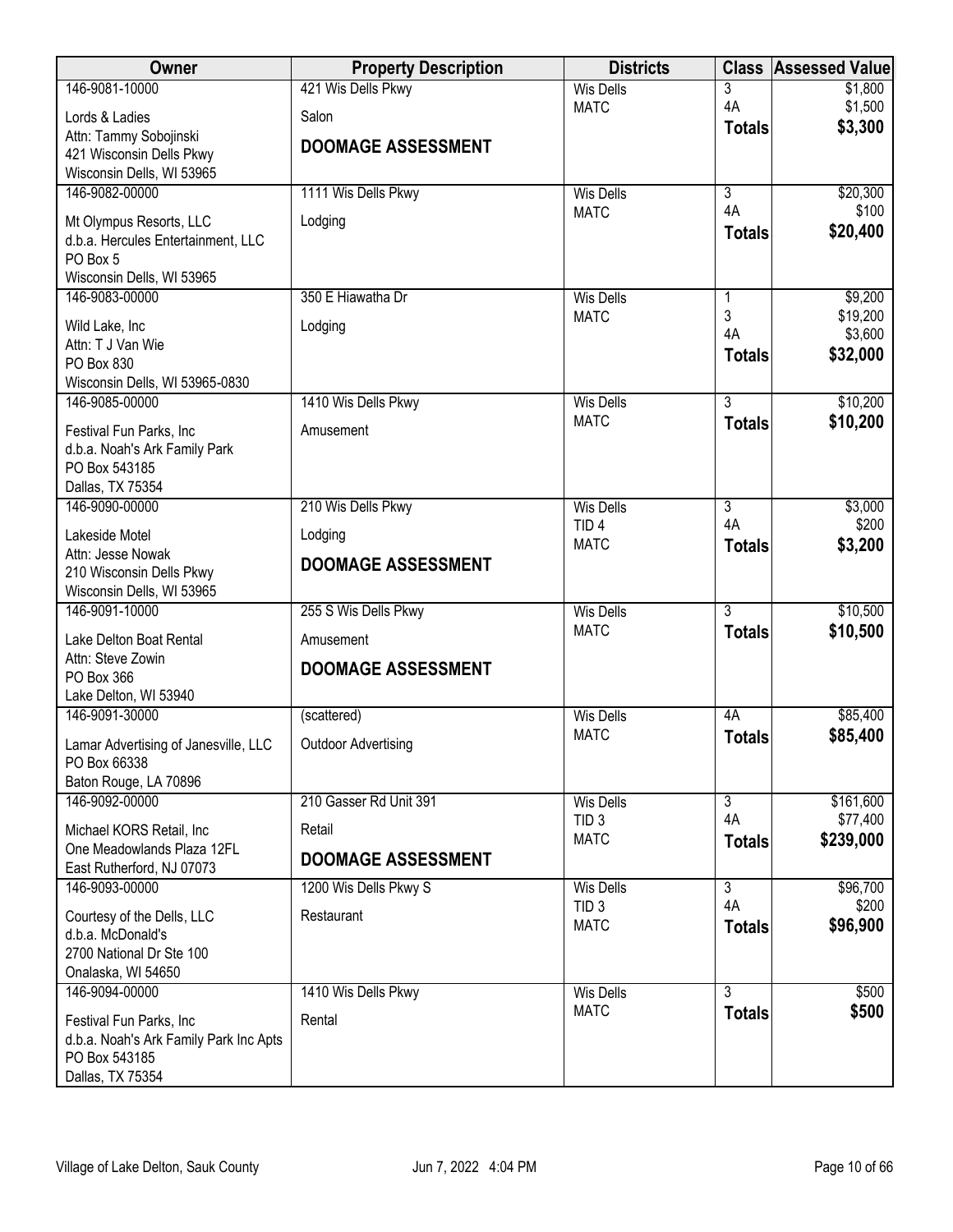| \$7,000<br><b>Wis Dells</b><br>3<br>\$7,000<br>TID <sub>4</sub><br><b>Totals</b><br>Two Rivers Group, LLC<br>Lodging<br><b>MATC</b><br>PO Box 127<br><b>DOOMAGE ASSESSMENT</b><br>Baraboo, WI 53913<br>146-9098-00000<br>1120 Wis Dells Pkwy<br><b>Wis Dells</b><br>$\overline{3}$<br>\$63,800<br>4A<br>\$1,400<br><b>MATC</b><br>Restaurant<br>Cave Enterprise Operations, LLC<br>\$65,200<br><b>Totals</b><br>d.b.a. Burger King<br>1624 W 18th St<br>Chicago, IL 60608<br>146-9099-00000<br>1310 Wis Dells Pkwy<br>$\overline{3}$<br>\$5,100<br><b>Wis Dells</b><br>\$5,100<br><b>MATC</b><br><b>Totals</b><br>Crete, LLC<br>Lodging<br>PO Box 5<br>Wisconsin Dells, WI 53965<br>146-9100-00000<br>$\overline{3}$<br>\$67,000<br>(scattered)<br><b>Wis Dells</b><br>\$67,000<br><b>MATC</b><br><b>Totals</b><br>Leasing<br>Wabasha Leasing, LLC<br>Attn: DuCharme, McMillen & Associates<br>PO Box 80615<br>Indianapolis, IN 46280<br>$\overline{3}$<br>\$13,300<br>146-9100-20000<br>(scattered)<br><b>Wis Dells</b><br>TID <sub>3</sub><br>\$13,300<br><b>Totals</b><br>Wabasha Leasing, LLC<br>Leasing<br><b>MATC</b><br>Attn: DuCharme, McMillen & Associates<br>PO Box 80615<br>Indianapolis, IN 46280<br>$\overline{3}$<br>\$5,700<br>146-9100-30000<br>(scattered)<br><b>Wis Dells</b><br>TID <sub>4</sub><br>\$5,700<br><b>Totals</b><br>Leasing<br>Wabasha Leasing, LLC<br><b>MATC</b><br>Attn: DuCharme, McMillen & Associates<br>PO Box 80615<br>Indianapolis, IN 46280<br>$\overline{\overline{3}}$<br>146-9102-00000<br>1030 S Wis Dells Pkwy<br>\$47,900<br><b>Wis Dells</b><br>4A<br>\$100<br><b>MATC</b><br><b>Hotel Operations</b><br>Burns Management, LLC<br>\$48,000<br><b>Totals</b><br>d.b.a. Wingate By Wyndham<br>PO Box 8<br>Lake Delton, WI 53940<br>146-9106-00000<br>1405 Wis Dells Pkwy<br>3<br>\$1,600<br><b>Wis Dells</b><br>\$1,600<br><b>MATC</b><br><b>Totals</b><br>Restaurant<br>Mr Pancake Restaurant, Inc.<br>214 Windy Hill Rd<br>Wisconsin Dells, WI 53965<br>\$5,700<br>146-9106-02000<br>1301 Kalahari Dr<br>$\overline{3}$<br><b>Wis Dells</b><br><b>MATC</b><br>\$5,700<br><b>Totals</b><br>Amusement<br>Namco USA, Inc<br>1550 Glenlake<br><b>DOOMAGE ASSESSMENT</b><br>Itasca, IL 60143-1117<br>$\overline{3}$<br>\$10,700<br>146-9106-10000<br><b>Wis Dells</b><br>(scattered)<br><b>MATC</b><br>\$10,700<br><b>Totals</b><br>Pitney Bowes Global Financial Svcs, LL<br>Leasing<br>600 N Westshore Blvd<br>Ste 810 | Owner           | <b>Property Description</b> | <b>Districts</b> | <b>Class Assessed Value</b> |
|----------------------------------------------------------------------------------------------------------------------------------------------------------------------------------------------------------------------------------------------------------------------------------------------------------------------------------------------------------------------------------------------------------------------------------------------------------------------------------------------------------------------------------------------------------------------------------------------------------------------------------------------------------------------------------------------------------------------------------------------------------------------------------------------------------------------------------------------------------------------------------------------------------------------------------------------------------------------------------------------------------------------------------------------------------------------------------------------------------------------------------------------------------------------------------------------------------------------------------------------------------------------------------------------------------------------------------------------------------------------------------------------------------------------------------------------------------------------------------------------------------------------------------------------------------------------------------------------------------------------------------------------------------------------------------------------------------------------------------------------------------------------------------------------------------------------------------------------------------------------------------------------------------------------------------------------------------------------------------------------------------------------------------------------------------------------------------------------------------------------------------------------------------------------------------------------------------------------------------------------------------------------------------------------------------------------------------------------------------------------------------------------------------------------------------------------------------------------|-----------------|-----------------------------|------------------|-----------------------------|
|                                                                                                                                                                                                                                                                                                                                                                                                                                                                                                                                                                                                                                                                                                                                                                                                                                                                                                                                                                                                                                                                                                                                                                                                                                                                                                                                                                                                                                                                                                                                                                                                                                                                                                                                                                                                                                                                                                                                                                                                                                                                                                                                                                                                                                                                                                                                                                                                                                                                      | 146-9097-00000  | 207 W Munroe Ave            |                  |                             |
|                                                                                                                                                                                                                                                                                                                                                                                                                                                                                                                                                                                                                                                                                                                                                                                                                                                                                                                                                                                                                                                                                                                                                                                                                                                                                                                                                                                                                                                                                                                                                                                                                                                                                                                                                                                                                                                                                                                                                                                                                                                                                                                                                                                                                                                                                                                                                                                                                                                                      |                 |                             |                  |                             |
|                                                                                                                                                                                                                                                                                                                                                                                                                                                                                                                                                                                                                                                                                                                                                                                                                                                                                                                                                                                                                                                                                                                                                                                                                                                                                                                                                                                                                                                                                                                                                                                                                                                                                                                                                                                                                                                                                                                                                                                                                                                                                                                                                                                                                                                                                                                                                                                                                                                                      |                 |                             |                  |                             |
|                                                                                                                                                                                                                                                                                                                                                                                                                                                                                                                                                                                                                                                                                                                                                                                                                                                                                                                                                                                                                                                                                                                                                                                                                                                                                                                                                                                                                                                                                                                                                                                                                                                                                                                                                                                                                                                                                                                                                                                                                                                                                                                                                                                                                                                                                                                                                                                                                                                                      |                 |                             |                  |                             |
|                                                                                                                                                                                                                                                                                                                                                                                                                                                                                                                                                                                                                                                                                                                                                                                                                                                                                                                                                                                                                                                                                                                                                                                                                                                                                                                                                                                                                                                                                                                                                                                                                                                                                                                                                                                                                                                                                                                                                                                                                                                                                                                                                                                                                                                                                                                                                                                                                                                                      |                 |                             |                  |                             |
|                                                                                                                                                                                                                                                                                                                                                                                                                                                                                                                                                                                                                                                                                                                                                                                                                                                                                                                                                                                                                                                                                                                                                                                                                                                                                                                                                                                                                                                                                                                                                                                                                                                                                                                                                                                                                                                                                                                                                                                                                                                                                                                                                                                                                                                                                                                                                                                                                                                                      |                 |                             |                  |                             |
|                                                                                                                                                                                                                                                                                                                                                                                                                                                                                                                                                                                                                                                                                                                                                                                                                                                                                                                                                                                                                                                                                                                                                                                                                                                                                                                                                                                                                                                                                                                                                                                                                                                                                                                                                                                                                                                                                                                                                                                                                                                                                                                                                                                                                                                                                                                                                                                                                                                                      |                 |                             |                  |                             |
|                                                                                                                                                                                                                                                                                                                                                                                                                                                                                                                                                                                                                                                                                                                                                                                                                                                                                                                                                                                                                                                                                                                                                                                                                                                                                                                                                                                                                                                                                                                                                                                                                                                                                                                                                                                                                                                                                                                                                                                                                                                                                                                                                                                                                                                                                                                                                                                                                                                                      |                 |                             |                  |                             |
|                                                                                                                                                                                                                                                                                                                                                                                                                                                                                                                                                                                                                                                                                                                                                                                                                                                                                                                                                                                                                                                                                                                                                                                                                                                                                                                                                                                                                                                                                                                                                                                                                                                                                                                                                                                                                                                                                                                                                                                                                                                                                                                                                                                                                                                                                                                                                                                                                                                                      |                 |                             |                  |                             |
|                                                                                                                                                                                                                                                                                                                                                                                                                                                                                                                                                                                                                                                                                                                                                                                                                                                                                                                                                                                                                                                                                                                                                                                                                                                                                                                                                                                                                                                                                                                                                                                                                                                                                                                                                                                                                                                                                                                                                                                                                                                                                                                                                                                                                                                                                                                                                                                                                                                                      |                 |                             |                  |                             |
|                                                                                                                                                                                                                                                                                                                                                                                                                                                                                                                                                                                                                                                                                                                                                                                                                                                                                                                                                                                                                                                                                                                                                                                                                                                                                                                                                                                                                                                                                                                                                                                                                                                                                                                                                                                                                                                                                                                                                                                                                                                                                                                                                                                                                                                                                                                                                                                                                                                                      |                 |                             |                  |                             |
|                                                                                                                                                                                                                                                                                                                                                                                                                                                                                                                                                                                                                                                                                                                                                                                                                                                                                                                                                                                                                                                                                                                                                                                                                                                                                                                                                                                                                                                                                                                                                                                                                                                                                                                                                                                                                                                                                                                                                                                                                                                                                                                                                                                                                                                                                                                                                                                                                                                                      |                 |                             |                  |                             |
|                                                                                                                                                                                                                                                                                                                                                                                                                                                                                                                                                                                                                                                                                                                                                                                                                                                                                                                                                                                                                                                                                                                                                                                                                                                                                                                                                                                                                                                                                                                                                                                                                                                                                                                                                                                                                                                                                                                                                                                                                                                                                                                                                                                                                                                                                                                                                                                                                                                                      |                 |                             |                  |                             |
|                                                                                                                                                                                                                                                                                                                                                                                                                                                                                                                                                                                                                                                                                                                                                                                                                                                                                                                                                                                                                                                                                                                                                                                                                                                                                                                                                                                                                                                                                                                                                                                                                                                                                                                                                                                                                                                                                                                                                                                                                                                                                                                                                                                                                                                                                                                                                                                                                                                                      |                 |                             |                  |                             |
|                                                                                                                                                                                                                                                                                                                                                                                                                                                                                                                                                                                                                                                                                                                                                                                                                                                                                                                                                                                                                                                                                                                                                                                                                                                                                                                                                                                                                                                                                                                                                                                                                                                                                                                                                                                                                                                                                                                                                                                                                                                                                                                                                                                                                                                                                                                                                                                                                                                                      |                 |                             |                  |                             |
|                                                                                                                                                                                                                                                                                                                                                                                                                                                                                                                                                                                                                                                                                                                                                                                                                                                                                                                                                                                                                                                                                                                                                                                                                                                                                                                                                                                                                                                                                                                                                                                                                                                                                                                                                                                                                                                                                                                                                                                                                                                                                                                                                                                                                                                                                                                                                                                                                                                                      |                 |                             |                  |                             |
|                                                                                                                                                                                                                                                                                                                                                                                                                                                                                                                                                                                                                                                                                                                                                                                                                                                                                                                                                                                                                                                                                                                                                                                                                                                                                                                                                                                                                                                                                                                                                                                                                                                                                                                                                                                                                                                                                                                                                                                                                                                                                                                                                                                                                                                                                                                                                                                                                                                                      |                 |                             |                  |                             |
|                                                                                                                                                                                                                                                                                                                                                                                                                                                                                                                                                                                                                                                                                                                                                                                                                                                                                                                                                                                                                                                                                                                                                                                                                                                                                                                                                                                                                                                                                                                                                                                                                                                                                                                                                                                                                                                                                                                                                                                                                                                                                                                                                                                                                                                                                                                                                                                                                                                                      |                 |                             |                  |                             |
|                                                                                                                                                                                                                                                                                                                                                                                                                                                                                                                                                                                                                                                                                                                                                                                                                                                                                                                                                                                                                                                                                                                                                                                                                                                                                                                                                                                                                                                                                                                                                                                                                                                                                                                                                                                                                                                                                                                                                                                                                                                                                                                                                                                                                                                                                                                                                                                                                                                                      |                 |                             |                  |                             |
|                                                                                                                                                                                                                                                                                                                                                                                                                                                                                                                                                                                                                                                                                                                                                                                                                                                                                                                                                                                                                                                                                                                                                                                                                                                                                                                                                                                                                                                                                                                                                                                                                                                                                                                                                                                                                                                                                                                                                                                                                                                                                                                                                                                                                                                                                                                                                                                                                                                                      |                 |                             |                  |                             |
|                                                                                                                                                                                                                                                                                                                                                                                                                                                                                                                                                                                                                                                                                                                                                                                                                                                                                                                                                                                                                                                                                                                                                                                                                                                                                                                                                                                                                                                                                                                                                                                                                                                                                                                                                                                                                                                                                                                                                                                                                                                                                                                                                                                                                                                                                                                                                                                                                                                                      |                 |                             |                  |                             |
|                                                                                                                                                                                                                                                                                                                                                                                                                                                                                                                                                                                                                                                                                                                                                                                                                                                                                                                                                                                                                                                                                                                                                                                                                                                                                                                                                                                                                                                                                                                                                                                                                                                                                                                                                                                                                                                                                                                                                                                                                                                                                                                                                                                                                                                                                                                                                                                                                                                                      |                 |                             |                  |                             |
|                                                                                                                                                                                                                                                                                                                                                                                                                                                                                                                                                                                                                                                                                                                                                                                                                                                                                                                                                                                                                                                                                                                                                                                                                                                                                                                                                                                                                                                                                                                                                                                                                                                                                                                                                                                                                                                                                                                                                                                                                                                                                                                                                                                                                                                                                                                                                                                                                                                                      |                 |                             |                  |                             |
|                                                                                                                                                                                                                                                                                                                                                                                                                                                                                                                                                                                                                                                                                                                                                                                                                                                                                                                                                                                                                                                                                                                                                                                                                                                                                                                                                                                                                                                                                                                                                                                                                                                                                                                                                                                                                                                                                                                                                                                                                                                                                                                                                                                                                                                                                                                                                                                                                                                                      |                 |                             |                  |                             |
|                                                                                                                                                                                                                                                                                                                                                                                                                                                                                                                                                                                                                                                                                                                                                                                                                                                                                                                                                                                                                                                                                                                                                                                                                                                                                                                                                                                                                                                                                                                                                                                                                                                                                                                                                                                                                                                                                                                                                                                                                                                                                                                                                                                                                                                                                                                                                                                                                                                                      |                 |                             |                  |                             |
|                                                                                                                                                                                                                                                                                                                                                                                                                                                                                                                                                                                                                                                                                                                                                                                                                                                                                                                                                                                                                                                                                                                                                                                                                                                                                                                                                                                                                                                                                                                                                                                                                                                                                                                                                                                                                                                                                                                                                                                                                                                                                                                                                                                                                                                                                                                                                                                                                                                                      |                 |                             |                  |                             |
|                                                                                                                                                                                                                                                                                                                                                                                                                                                                                                                                                                                                                                                                                                                                                                                                                                                                                                                                                                                                                                                                                                                                                                                                                                                                                                                                                                                                                                                                                                                                                                                                                                                                                                                                                                                                                                                                                                                                                                                                                                                                                                                                                                                                                                                                                                                                                                                                                                                                      |                 |                             |                  |                             |
|                                                                                                                                                                                                                                                                                                                                                                                                                                                                                                                                                                                                                                                                                                                                                                                                                                                                                                                                                                                                                                                                                                                                                                                                                                                                                                                                                                                                                                                                                                                                                                                                                                                                                                                                                                                                                                                                                                                                                                                                                                                                                                                                                                                                                                                                                                                                                                                                                                                                      |                 |                             |                  |                             |
|                                                                                                                                                                                                                                                                                                                                                                                                                                                                                                                                                                                                                                                                                                                                                                                                                                                                                                                                                                                                                                                                                                                                                                                                                                                                                                                                                                                                                                                                                                                                                                                                                                                                                                                                                                                                                                                                                                                                                                                                                                                                                                                                                                                                                                                                                                                                                                                                                                                                      |                 |                             |                  |                             |
|                                                                                                                                                                                                                                                                                                                                                                                                                                                                                                                                                                                                                                                                                                                                                                                                                                                                                                                                                                                                                                                                                                                                                                                                                                                                                                                                                                                                                                                                                                                                                                                                                                                                                                                                                                                                                                                                                                                                                                                                                                                                                                                                                                                                                                                                                                                                                                                                                                                                      |                 |                             |                  |                             |
|                                                                                                                                                                                                                                                                                                                                                                                                                                                                                                                                                                                                                                                                                                                                                                                                                                                                                                                                                                                                                                                                                                                                                                                                                                                                                                                                                                                                                                                                                                                                                                                                                                                                                                                                                                                                                                                                                                                                                                                                                                                                                                                                                                                                                                                                                                                                                                                                                                                                      |                 |                             |                  |                             |
|                                                                                                                                                                                                                                                                                                                                                                                                                                                                                                                                                                                                                                                                                                                                                                                                                                                                                                                                                                                                                                                                                                                                                                                                                                                                                                                                                                                                                                                                                                                                                                                                                                                                                                                                                                                                                                                                                                                                                                                                                                                                                                                                                                                                                                                                                                                                                                                                                                                                      |                 |                             |                  |                             |
|                                                                                                                                                                                                                                                                                                                                                                                                                                                                                                                                                                                                                                                                                                                                                                                                                                                                                                                                                                                                                                                                                                                                                                                                                                                                                                                                                                                                                                                                                                                                                                                                                                                                                                                                                                                                                                                                                                                                                                                                                                                                                                                                                                                                                                                                                                                                                                                                                                                                      |                 |                             |                  |                             |
|                                                                                                                                                                                                                                                                                                                                                                                                                                                                                                                                                                                                                                                                                                                                                                                                                                                                                                                                                                                                                                                                                                                                                                                                                                                                                                                                                                                                                                                                                                                                                                                                                                                                                                                                                                                                                                                                                                                                                                                                                                                                                                                                                                                                                                                                                                                                                                                                                                                                      |                 |                             |                  |                             |
|                                                                                                                                                                                                                                                                                                                                                                                                                                                                                                                                                                                                                                                                                                                                                                                                                                                                                                                                                                                                                                                                                                                                                                                                                                                                                                                                                                                                                                                                                                                                                                                                                                                                                                                                                                                                                                                                                                                                                                                                                                                                                                                                                                                                                                                                                                                                                                                                                                                                      |                 |                             |                  |                             |
|                                                                                                                                                                                                                                                                                                                                                                                                                                                                                                                                                                                                                                                                                                                                                                                                                                                                                                                                                                                                                                                                                                                                                                                                                                                                                                                                                                                                                                                                                                                                                                                                                                                                                                                                                                                                                                                                                                                                                                                                                                                                                                                                                                                                                                                                                                                                                                                                                                                                      |                 |                             |                  |                             |
|                                                                                                                                                                                                                                                                                                                                                                                                                                                                                                                                                                                                                                                                                                                                                                                                                                                                                                                                                                                                                                                                                                                                                                                                                                                                                                                                                                                                                                                                                                                                                                                                                                                                                                                                                                                                                                                                                                                                                                                                                                                                                                                                                                                                                                                                                                                                                                                                                                                                      |                 |                             |                  |                             |
|                                                                                                                                                                                                                                                                                                                                                                                                                                                                                                                                                                                                                                                                                                                                                                                                                                                                                                                                                                                                                                                                                                                                                                                                                                                                                                                                                                                                                                                                                                                                                                                                                                                                                                                                                                                                                                                                                                                                                                                                                                                                                                                                                                                                                                                                                                                                                                                                                                                                      |                 |                             |                  |                             |
|                                                                                                                                                                                                                                                                                                                                                                                                                                                                                                                                                                                                                                                                                                                                                                                                                                                                                                                                                                                                                                                                                                                                                                                                                                                                                                                                                                                                                                                                                                                                                                                                                                                                                                                                                                                                                                                                                                                                                                                                                                                                                                                                                                                                                                                                                                                                                                                                                                                                      |                 |                             |                  |                             |
|                                                                                                                                                                                                                                                                                                                                                                                                                                                                                                                                                                                                                                                                                                                                                                                                                                                                                                                                                                                                                                                                                                                                                                                                                                                                                                                                                                                                                                                                                                                                                                                                                                                                                                                                                                                                                                                                                                                                                                                                                                                                                                                                                                                                                                                                                                                                                                                                                                                                      |                 |                             |                  |                             |
|                                                                                                                                                                                                                                                                                                                                                                                                                                                                                                                                                                                                                                                                                                                                                                                                                                                                                                                                                                                                                                                                                                                                                                                                                                                                                                                                                                                                                                                                                                                                                                                                                                                                                                                                                                                                                                                                                                                                                                                                                                                                                                                                                                                                                                                                                                                                                                                                                                                                      |                 |                             |                  |                             |
|                                                                                                                                                                                                                                                                                                                                                                                                                                                                                                                                                                                                                                                                                                                                                                                                                                                                                                                                                                                                                                                                                                                                                                                                                                                                                                                                                                                                                                                                                                                                                                                                                                                                                                                                                                                                                                                                                                                                                                                                                                                                                                                                                                                                                                                                                                                                                                                                                                                                      | Tampa, FL 33609 |                             |                  |                             |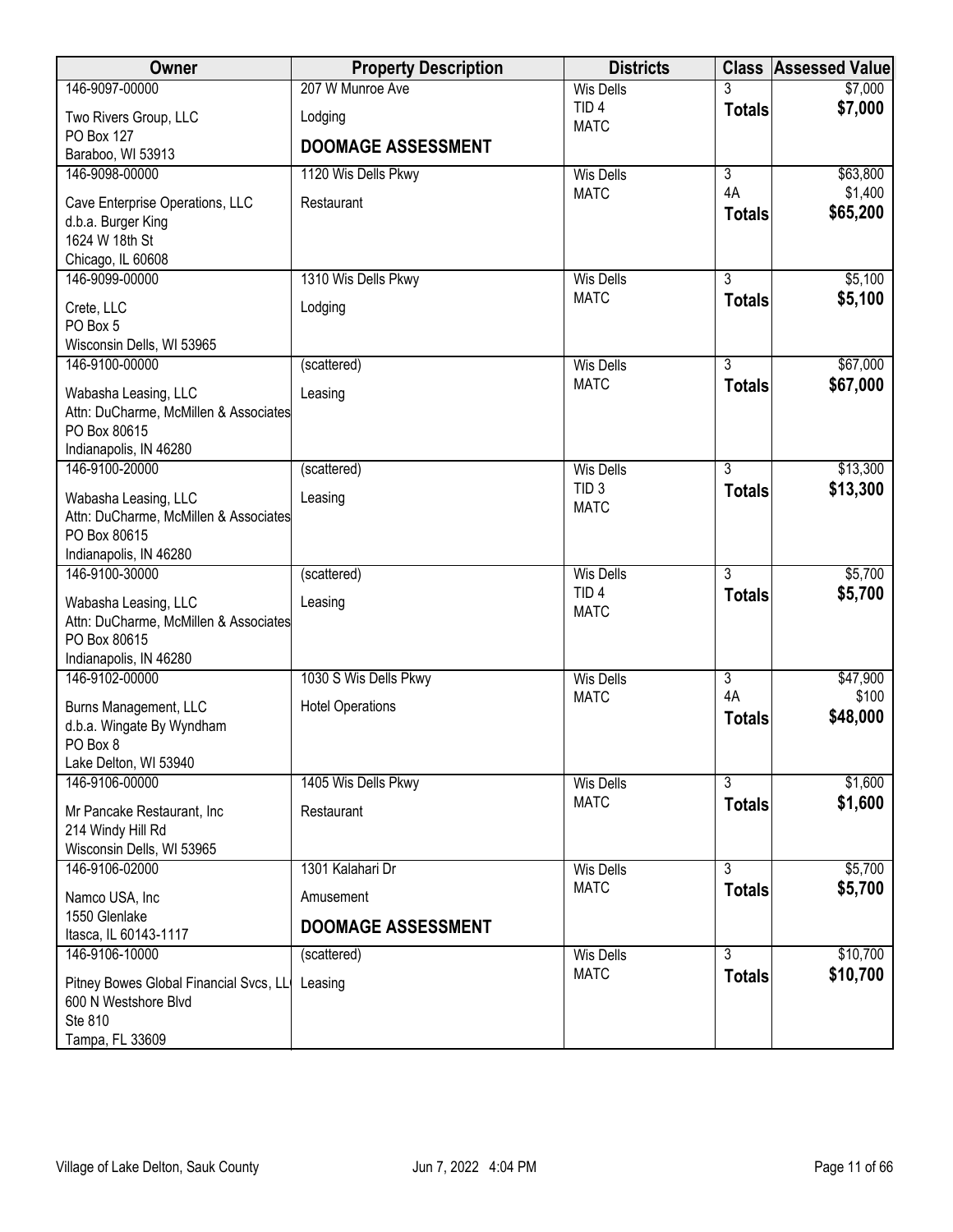| Owner                                                                     | <b>Property Description</b> | <b>Districts</b>                     | <b>Class</b>         | <b>Assessed Value</b> |
|---------------------------------------------------------------------------|-----------------------------|--------------------------------------|----------------------|-----------------------|
| 146-9108-00000                                                            | 436 Wis Dells Pkwy          | <b>Wis Dells</b>                     | 3                    | \$2,400               |
| Lake-Aire Motel                                                           | Lodging                     | TID <sub>4</sub>                     | 4A                   | \$500                 |
| Attn: Richard Fela                                                        |                             | <b>MATC</b>                          | <b>Totals</b>        | \$2,900               |
| PO Box 193                                                                |                             |                                      |                      |                       |
| Lake Delton, WI 53940                                                     |                             |                                      |                      |                       |
| 146-9109-00000                                                            | 60 Gasser Rd                | <b>Wis Dells</b>                     | $\overline{3}$       | \$8,100               |
| Wintergreen Resort (Restaurant), LLC<br>Attn: Julie Johnson<br>PO Box 296 | Restaurant                  | TID <sub>3</sub><br><b>MATC</b>      | <b>Totals</b>        | \$8,100               |
| Wisconsin Dells, WI 53965                                                 |                             |                                      |                      |                       |
| 146-9115-00000                                                            | 1221 Wis Dells Pkwy         | <b>Wis Dells</b>                     | 3                    | \$5,800               |
| Pine Dell, LLC                                                            | Lodging                     | <b>MATC</b>                          | 4A                   | \$100                 |
| PO Box 5                                                                  |                             |                                      | <b>Totals</b>        | \$5,900               |
| Wisconsin Dells, WI 53965-9715                                            |                             |                                      |                      |                       |
| 146-9121-00000                                                            | 240 Trout Rd                | <b>Wis Dells</b>                     | 1                    | \$1,300               |
| Spring Brook Resort, LLC                                                  | Resort                      | <b>MATC</b>                          | 3<br>4A              | \$31,400<br>\$100     |
| Attn: Dar Mor                                                             |                             |                                      | <b>Totals</b>        | \$32,800              |
| 242 Lake Shore Dr                                                         |                             |                                      |                      |                       |
| Wisconsin Dells, WI 53965                                                 |                             |                                      |                      |                       |
| 146-9127-00000                                                            | 103 W Munroe Ave            | <b>Wis Dells</b><br>TID <sub>4</sub> | $\overline{3}$<br>4A | \$1,600<br>\$400      |
| WP Delton Develpment, LLC, Inc                                            | Bar/Restaurant              | <b>MATC</b>                          | <b>Totals</b>        | \$2,000               |
| d.b.a. BWP Express Inc                                                    |                             |                                      |                      |                       |
| 935 8th St<br>Baraboo, WI 53913                                           |                             |                                      |                      |                       |
| 146-9135-00000                                                            | 921 Canyon Rd               | <b>Wis Dells</b>                     | 1                    | \$6,900               |
|                                                                           |                             | <b>MATC</b>                          | 3                    | \$54,700              |
| Baker's Sunset Bay Resort, LLC<br>Attn: Jo Baker                          | Resort                      |                                      | 4A                   | \$600                 |
| 921 Canyon Rd                                                             |                             |                                      | <b>Totals</b>        | \$62,200              |
| Wisconsin Dells, WI 53965                                                 |                             |                                      |                      |                       |
| 146-9136-10000                                                            | 501 Wis Dells Pkwy S        | <b>Wis Dells</b>                     | $\overline{3}$       | \$20,000              |
| Samtina, LLC                                                              | Lodging                     | <b>MATC</b>                          | <b>Totals</b>        | \$20,000              |
| d.b.a. Dell Creek Motel                                                   |                             |                                      |                      |                       |
| 501 Wisconsin Dells Pkwy S                                                | <b>DOOMAGE ASSESSMENT</b>   |                                      |                      |                       |
| Wisconsin Dells., WI 53965-9732                                           |                             |                                      |                      |                       |
| 146-9137-00000                                                            | 1220 Wis Dells Pkwy         | <b>Wis Dells</b>                     | $\overline{3}$       | \$7,300               |
| Festival Fun Parks, Inc                                                   | Lodging                     | <b>MATC</b>                          | <b>Totals</b>        | \$7,300               |
| d.b.a. Noah's Ark Motel Inc Hilltop Motel                                 |                             |                                      |                      |                       |
| PO Box 543185                                                             |                             |                                      |                      |                       |
| Dallas, TX 75354<br>146-9138-10000                                        | 1080 E Hiawatha Dr          | <b>Wis Dells</b>                     | 3                    | \$20,000              |
|                                                                           |                             | <b>MATC</b>                          | <b>Totals</b>        | \$20,000              |
| Sandrift Resort & Motel, LLC                                              | Lodging                     |                                      |                      |                       |
| Attn: Chris & Linda Allessi<br>1080 E Hiawatha Dr                         | <b>DOOMAGE ASSESSMENT</b>   |                                      |                      |                       |
| Wisconsin Dells, WI 53965-8460                                            |                             |                                      |                      |                       |
| 146-9139-00000                                                            | 20 River's Edge Rd          | <b>Wis Dells</b>                     | 1                    | \$11,700              |
| Andy & Jessica's Bait Shop, LLC                                           | Retail                      | <b>MATC</b>                          | 3                    | \$11,600              |
| 20 River's Edge Rd                                                        |                             |                                      | 4A                   | \$19,200              |
| Wisconsin Dells, WI 53965                                                 | <b>DOOMAGE ASSESSMENT</b>   |                                      | <b>Totals</b>        | \$42,500              |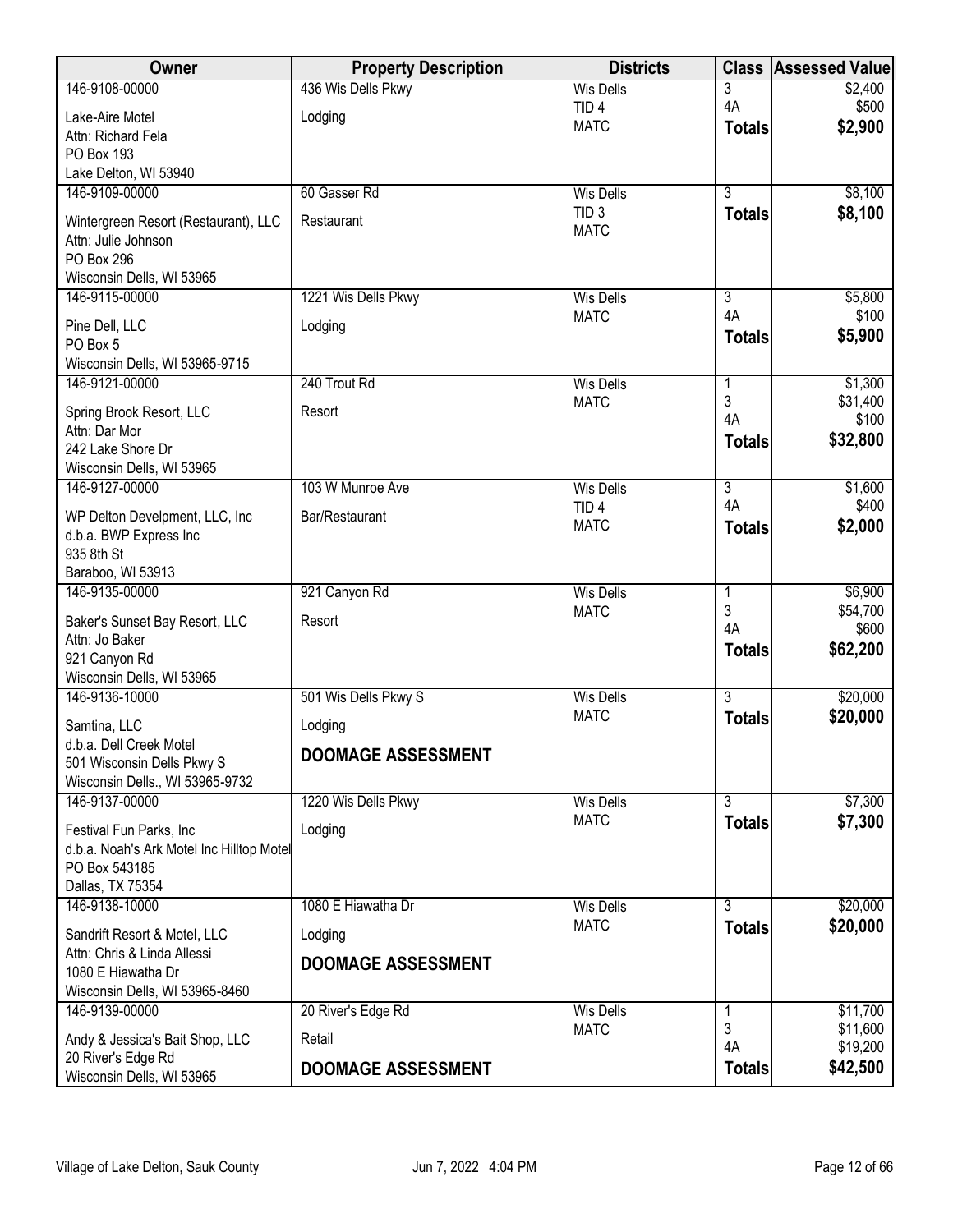| Owner                                       | <b>Property Description</b> | <b>Districts</b>                |                | <b>Class Assessed Value</b> |
|---------------------------------------------|-----------------------------|---------------------------------|----------------|-----------------------------|
| 146-9139-10000                              | 20 River's Edge Rd          | <b>Wis Dells</b>                | 3              | \$47,800                    |
| Rivers Edge of Wisconsin Dells, LLC         | Resort                      | <b>MATC</b>                     | 4A             | \$100                       |
| 20 River's Edge Rd                          |                             |                                 | <b>Totals</b>  | \$47,900                    |
| Wisconsin Dells, WI 53965                   |                             |                                 |                |                             |
| 146-9140-00000                              | 30 County Rd A              | <b>Wis Dells</b>                | $\overline{3}$ | \$18,200                    |
| Up the River, Inc.                          | Restaurant                  | <b>MATC</b>                     | 4A             | \$100                       |
| d.b.a. River's Edge Pub & Grub              |                             |                                 | <b>Totals</b>  | \$18,300                    |
| 1290 Canyon Rd                              |                             |                                 |                |                             |
| Wisconsin Dells, WI 53965<br>146-9141-10000 | 350 W Munroe Ave            | <b>Wis Dells</b>                | $\overline{3}$ | \$47,000                    |
|                                             |                             | <b>MATC</b>                     | <b>Totals</b>  | \$47,000                    |
| Econo Lodge, LLC                            | Lodging                     |                                 |                |                             |
| Attn: Vitold Stawierej<br>350 W Munroe Ave  | <b>DOOMAGE ASSESSMENT</b>   |                                 |                |                             |
| Wisconsin Dells, WI 53965                   |                             |                                 |                |                             |
| 146-9144-00000                              | 133 S Wis Dells Pkwy        | <b>Wis Dells</b>                | $\overline{3}$ | \$8,100                     |
| Barney D Straugh                            | Restaurant                  | TID <sub>4</sub>                | 4A             | \$100                       |
| d.b.a. Mary's Place                         |                             | <b>MATC</b>                     | <b>Totals</b>  | \$8,200                     |
| PO Box 571                                  |                             |                                 |                |                             |
| Lake Delton, WI 53940                       |                             |                                 |                |                             |
| 146-9145-10000                              | 630 S Wis Dells Pkwy        | <b>Wis Dells</b>                | $\overline{3}$ | $\overline{60}$             |
| Leglh, LLC                                  | <b>TBD</b>                  | TID <sub>3</sub><br><b>MATC</b> | <b>Totals</b>  | \$0                         |
| 2205 Battle Hill Rd                         |                             |                                 |                |                             |
| Pigeon Forge, TN 37863                      |                             |                                 |                |                             |
| 146-9149-00000                              | 923 Wis Dells Pkwy          | <b>Wis Dells</b><br><b>MATC</b> | $\overline{3}$ | \$500                       |
| Authenticity Gifts, LLC                     | Retail                      |                                 | <b>Totals</b>  | \$500                       |
| d.b.a. Gifts of The World                   | <b>DOOMAGE ASSESSMENT</b>   |                                 |                |                             |
| Attn: Darrin Marsich<br>PO Box 483          |                             |                                 |                |                             |
| Wisconsin Dells, WI 53965-0483              |                             |                                 |                |                             |
| 146-9151-00000                              | 351 Canyon Rd               | <b>Wis Dells</b>                | 1              | \$34,800                    |
| Cliffside Resort, Inc.                      | Resort                      | <b>MATC</b>                     | 3              | \$28,400                    |
| Attn: Angie & Wally Tylka                   |                             |                                 | <b>Totals</b>  | \$63,200                    |
| 351 Canyon Rd                               |                             |                                 |                |                             |
| Wisconsin Dells, WI 53965                   |                             |                                 |                |                             |
| 146-9152-00000                              | 1370 E Hiawatha Dr          | <b>Wis Dells</b>                | 1              | \$1,100                     |
| Aloha Beach                                 | Lodging                     | <b>MATC</b>                     | 3<br>4A        | \$37,200<br>\$10,700        |
| Attn: Lester Makowski                       | <b>DOOMAGE ASSESSMENT</b>   |                                 | <b>Totals</b>  | \$49,000                    |
| 1370 E Hiawatha Dr                          |                             |                                 |                |                             |
| Wisconsin Dells, WI 53965<br>146-9153-00000 | 1321 Wis Dells Pkwy         | <b>Wis Dells</b>                | $\overline{3}$ | \$5,300                     |
|                                             |                             | <b>MATC</b>                     | 4A             | \$100                       |
| Starb, LLC                                  | Lodging                     |                                 | <b>Totals</b>  | \$5,400                     |
| d.b.a. Shamrock Motel<br>PO Box 12          |                             |                                 |                |                             |
| Wisconsin Dells, WI 53965-0012              |                             |                                 |                |                             |
| 146-9161-00000                              | 651 Wis Dells Pkwy          | <b>Wis Dells</b>                | $\overline{3}$ | \$2,900                     |
| Mt Olympus Resorts, LLC                     | Lodging                     | <b>MATC</b>                     | <b>Totals</b>  | \$2,900                     |
| d.b.a. Sandman Motel                        |                             |                                 |                |                             |
| PO Box 5                                    |                             |                                 |                |                             |
| Wisconsin Dells, WI 53965                   |                             |                                 |                |                             |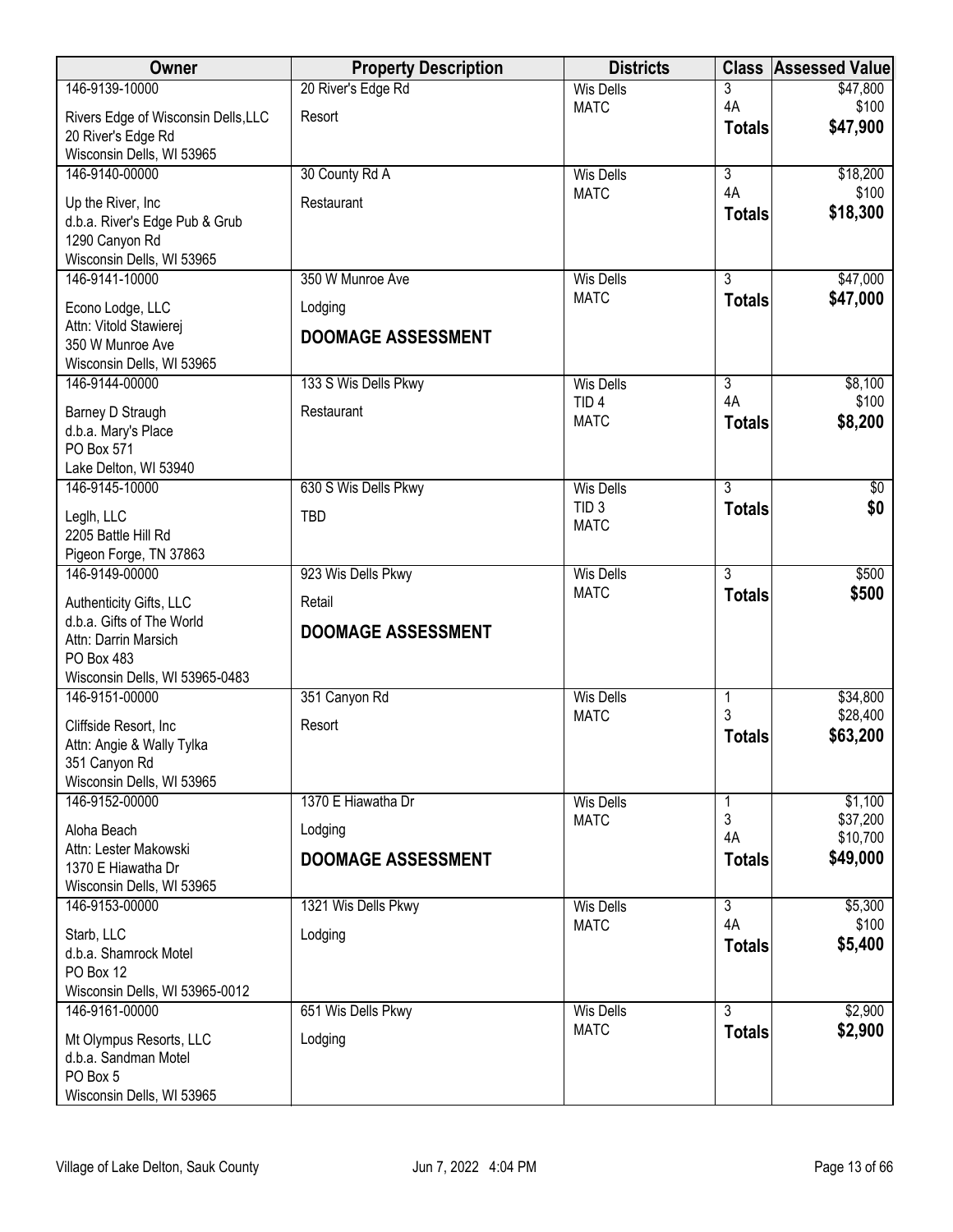| Owner                                                    | <b>Property Description</b> | <b>Districts</b>                |                 | <b>Class Assessed Value</b> |
|----------------------------------------------------------|-----------------------------|---------------------------------|-----------------|-----------------------------|
| 146-9164-00000                                           | 152 W Munroe Ave            | <b>Wis Dells</b>                |                 | \$3,000                     |
| Dee Jays, Inc                                            | Convenience Store           | TID <sub>4</sub><br><b>MATC</b> | <b>Totals</b>   | \$3,000                     |
| Attn: Sarbjit Kaur                                       | <b>DOOMAGE ASSESSMENT</b>   |                                 |                 |                             |
| 152 W Munroe Ave<br>Wisconsin Dells, WI 53965            |                             |                                 |                 |                             |
| 146-9167-00000                                           | 1280 S Wis Dells Pkwy       | <b>Wis Dells</b>                | $\overline{3}$  | \$15,000                    |
|                                                          |                             | <b>MATC</b>                     | 4A              | \$13,300                    |
| Kuehl Subs, Inc<br>d.b.a. Subway                         | Restaurant                  |                                 | <b>Totals</b>   | \$28,300                    |
| 533 Bascom Hill Dr                                       | <b>DOOMAGE ASSESSMENT</b>   |                                 |                 |                             |
| Baraboo, WI 53913                                        |                             |                                 |                 |                             |
| 146-9168-00000                                           | 940 S Wis Dells Pkwy        | <b>Wis Dells</b>                | $\overline{3}$  | \$4,000                     |
| Grayfield, LLC                                           | Restaurant                  | <b>MATC</b>                     | 4A              | \$100                       |
| d.b.a. Ponderosa Steakhouse                              |                             |                                 | <b>Totals</b>   | \$4,100                     |
| PO Box 40                                                |                             |                                 |                 |                             |
| Lake Delton, WI 53940<br>146-9173-00000                  | 1890 Wis Dells Pkwy         | <b>Wis Dells</b>                | $\overline{3}$  | \$38,200                    |
|                                                          |                             | <b>MATC</b>                     | <b>Totals</b>   | \$38,200                    |
| Wisconsin Ducks, Inc<br>Attn: Dan Gavinski               | Amusement                   |                                 |                 |                             |
| PO Box 117                                               |                             |                                 |                 |                             |
| Wisconsin Dells, WI 53965-0117                           |                             |                                 |                 |                             |
| 146-9176-00000                                           | 1890 Wis Dells Pkwy         | <b>Wis Dells</b>                | $\overline{AB}$ | \$520,000                   |
| Wisconsin Ducks, Inc                                     | Amusement                   | <b>MATC</b>                     | <b>Totals</b>   | \$520,000                   |
| Attn: Dan Gavinski                                       |                             |                                 |                 |                             |
| PO Box 117                                               |                             |                                 |                 |                             |
| Wisconsin Dells, WI 53965-0117<br>146-9177-00000         | 1410 Wis Dells Pkwy         | <b>Wis Dells</b>                | $\overline{3}$  | \$100                       |
|                                                          |                             | <b>MATC</b>                     | <b>Totals</b>   | \$100                       |
| Festival Fun Parks, Inc<br>d.b.a. Noah's Ark Family Park | Recreation                  |                                 |                 |                             |
| (Hermans)                                                |                             |                                 |                 |                             |
| PO Box 543185                                            |                             |                                 |                 |                             |
| Dallas, TX 75354                                         |                             |                                 |                 |                             |
| 146-9178-00000                                           |                             | <b>Wis Dells</b>                | 4A              | \$100                       |
| Manternach General Contracting                           | Contractor                  | TID <sub>3</sub><br><b>MATC</b> | <b>Totals</b>   | \$100                       |
| PO Box 41                                                |                             |                                 |                 |                             |
| Lake Delton, WI 53940<br>146-9180-00000                  | 1700 Wis Dells Pkwy         | Wis Dells                       | $\overline{3}$  | \$95,600                    |
|                                                          |                             | <b>MATC</b>                     | 4A              | \$100                       |
| MT Olympus Resorts, LLC<br>d.b.a. Paradise Motel         | <b>Hotel Operations</b>     |                                 | <b>Totals</b>   | \$95,700                    |
| PO Box 5                                                 |                             |                                 |                 |                             |
| Wisconsin Dells, WI 53965-0005                           |                             |                                 |                 |                             |
| 146-9181-00000                                           | 1141 E Hiawatha Dr          | <b>Wis Dells</b>                | $\overline{3}$  | \$200                       |
| Schleef's Bait Shop, Inc                                 | Retail                      | <b>MATC</b>                     | 4A              | \$100                       |
| 1141 E Hiawatha Dr                                       |                             |                                 | <b>Totals</b>   | \$300                       |
| Wisconsin Dells, WI 53965                                |                             |                                 |                 |                             |
| 146-9182-00000                                           | 910 Wis Dells Pkwy          | <b>Wis Dells</b>                | $\overline{3}$  | \$7,300                     |
| Festival Fun Parks, Inc                                  | Lodging                     | TID <sub>4</sub><br><b>MATC</b> | <b>Totals</b>   | \$7,300                     |
| d.b.a. Noah's Ark Motel (Mayflower)                      |                             |                                 |                 |                             |
| PO Box 543185<br>Dallas, TX 75354                        |                             |                                 |                 |                             |
|                                                          |                             |                                 |                 |                             |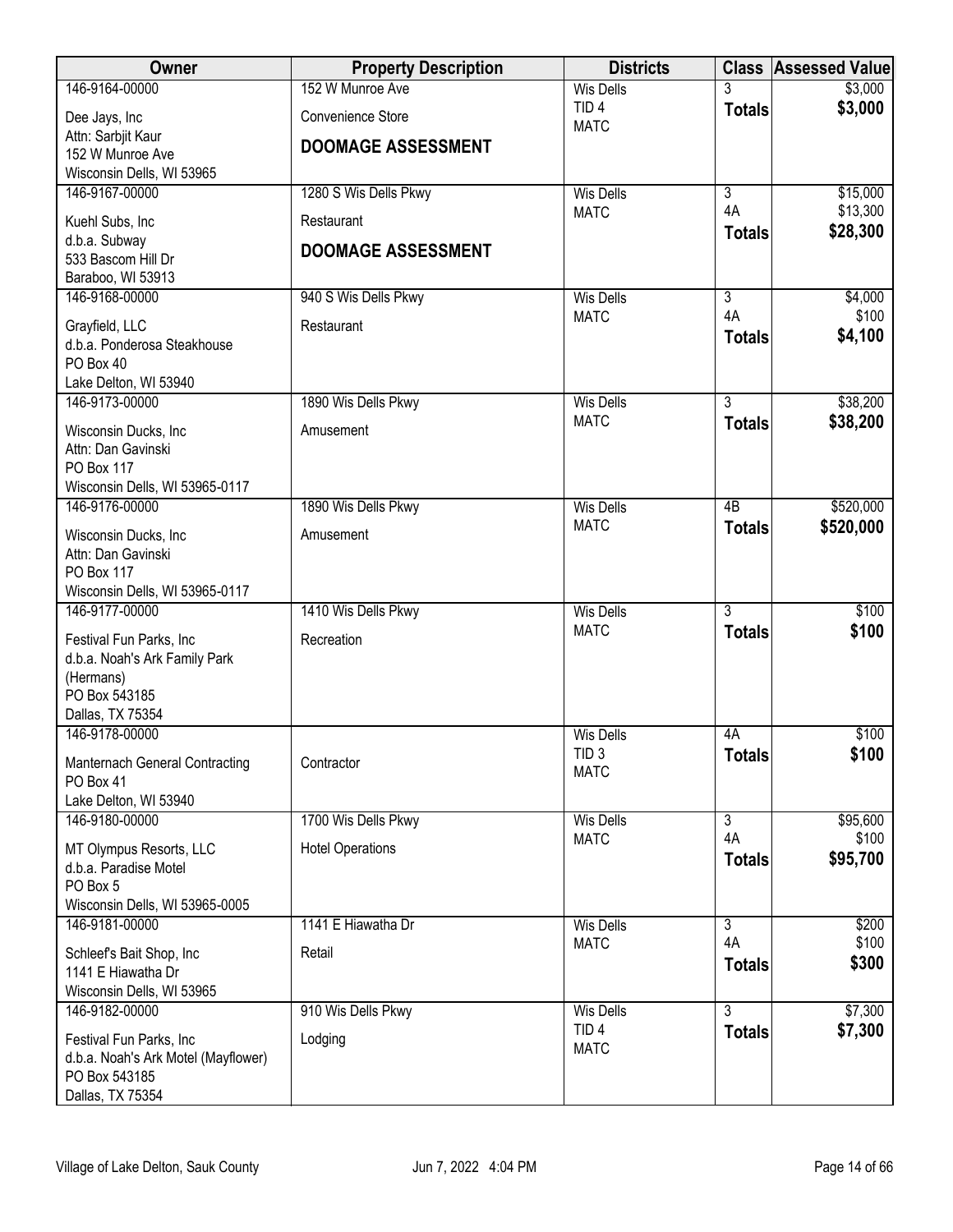| Owner                                            | <b>Property Description</b> | <b>Districts</b>                |                           | <b>Class Assessed Value</b> |
|--------------------------------------------------|-----------------------------|---------------------------------|---------------------------|-----------------------------|
| 146-9184-00000                                   | 750 Wis Dells Pkwy S        | <b>Wis Dells</b>                |                           | \$36,300                    |
| Island Food & Fun, Inc                           | Restaurant                  | TID <sub>3</sub><br><b>MATC</b> | <b>Totals</b>             | \$36,300                    |
| d.b.a. Bobber's                                  |                             |                                 |                           |                             |
| PO Box 68                                        |                             |                                 |                           |                             |
| Lake Delton, WI 53940<br>146-9184-10000          | 750 S Wis Dells Pkwy        | <b>Wis Dells</b>                | $\overline{3}$            | \$18,600                    |
|                                                  |                             | TID <sub>3</sub>                | 4A                        | \$3,700                     |
| T F Foodcourt, LLC<br>PO Box 68                  | Signs                       | <b>MATC</b>                     | <b>Totals</b>             | \$22,300                    |
| Lake Delton, WI 53940                            |                             |                                 |                           |                             |
| 146-9188-00000                                   | 411 Wis Dells Pkwy          | <b>Wis Dells</b>                | $\overline{3}$            | \$15,200                    |
| Rhodes, LLC                                      | Lodging                     | <b>MATC</b>                     | 4A                        | \$100                       |
| PO Box 5                                         |                             |                                 | <b>Totals</b>             | \$15,300                    |
| Wisconsin Dells, WI 53965                        |                             |                                 |                           |                             |
| 146-9192-00000                                   | 560 Wis Dells Pkwy          | <b>Wis Dells</b>                | 4B                        | \$24,000                    |
| Tommy Bartlett Inc (Mobiles)                     | Mobile Homes                | <b>MATC</b>                     | <b>Totals</b>             | \$24,000                    |
| 560 Wisconsin Dells Pkwy                         |                             |                                 |                           |                             |
| Wisconsin Dells, WI 53965                        |                             |                                 |                           |                             |
| 146-9198-00000                                   | 30 Wis Dells Pkwy           | <b>Wis Dells</b><br><b>MATC</b> | $\overline{3}$<br>4A      | \$12,900<br>\$7,500         |
| Architectural Design & Consultants               | Consulting                  |                                 | <b>Totals</b>             | \$20,400                    |
| Attn: Robert Nagel<br>PO Box 580                 | <b>DOOMAGE ASSESSMENT</b>   |                                 |                           |                             |
| Lake Delton, WI 53940                            |                             |                                 |                           |                             |
| 146-9203-00000                                   | 1691 Wis Dells Pkwy         | <b>Wis Dells</b>                | $\overline{3}$            | \$300                       |
| MT Olympus Resorts, LLC                          | Amusemet Ride               | <b>MATC</b>                     | <b>Totals</b>             | \$300                       |
| PO Box 5                                         |                             |                                 |                           |                             |
| Wisconsin Dells, WI 53965-0005                   |                             |                                 |                           |                             |
| 146-9206-00000                                   | 1810 Wis Dells Pkwy         | <b>Wis Dells</b>                | $\overline{\overline{3}}$ | \$5,000                     |
| Alligator Alley Adventures, Inc.                 | Amusement                   | <b>MATC</b>                     | 4A                        | \$400                       |
| Attn: Reyna Properties                           |                             |                                 | <b>Totals</b>             | \$5,400                     |
| 1188 Gillette Dr                                 |                             |                                 |                           |                             |
| Wisconsin Dells, WI 53965-8905<br>146-9206-10000 | 1073 Wis Dells Pkwy         | Wis Dells                       | $\overline{3}$            | \$86,000                    |
|                                                  |                             | <b>MATC</b>                     | 4A                        | \$115,000                   |
| Narayan, LLC<br>PO Box 389                       | Lodging                     |                                 | <b>Totals</b>             | \$201,000                   |
| Lake Delton, WI 53940                            | <b>DOOMAGE ASSESSMENT</b>   |                                 |                           |                             |
| 146-9207-00000                                   | 210 Ridgewood St            | <b>Wis Dells</b>                | 3                         | \$1,200                     |
| Ridgewood Townhouse General                      | Housing                     | <b>MATC</b>                     | <b>Totals</b>             | \$1,200                     |
| Partnership                                      |                             |                                 |                           |                             |
| 210 Ridgewood St                                 |                             |                                 |                           |                             |
| Wisconsin Dells, WI 53965                        |                             |                                 |                           |                             |
| 146-9210-00000                                   | 430 W Munroe Ave            | <b>Wis Dells</b>                | $\overline{3}$            | \$7,100                     |
| Crystal Grand Music, LLC                         | <b>Theater Rental</b>       | <b>MATC</b>                     | <b>Totals</b>             | \$7,100                     |
| PO Box 48                                        |                             |                                 |                           |                             |
| Wisconsin Dells, WI 53965<br>146-9211-00000      | 116 W Munroe Ave            | <b>Wis Dells</b>                | $\overline{3}$            | \$13,700                    |
|                                                  |                             | TID <sub>4</sub>                | 4A                        | \$100                       |
| A-Cubed, Inc,<br>PO Box 409                      | Rental Management           | <b>MATC</b>                     | <b>Totals</b>             | \$13,800                    |
| Lake Delton, WI 53940                            |                             |                                 |                           |                             |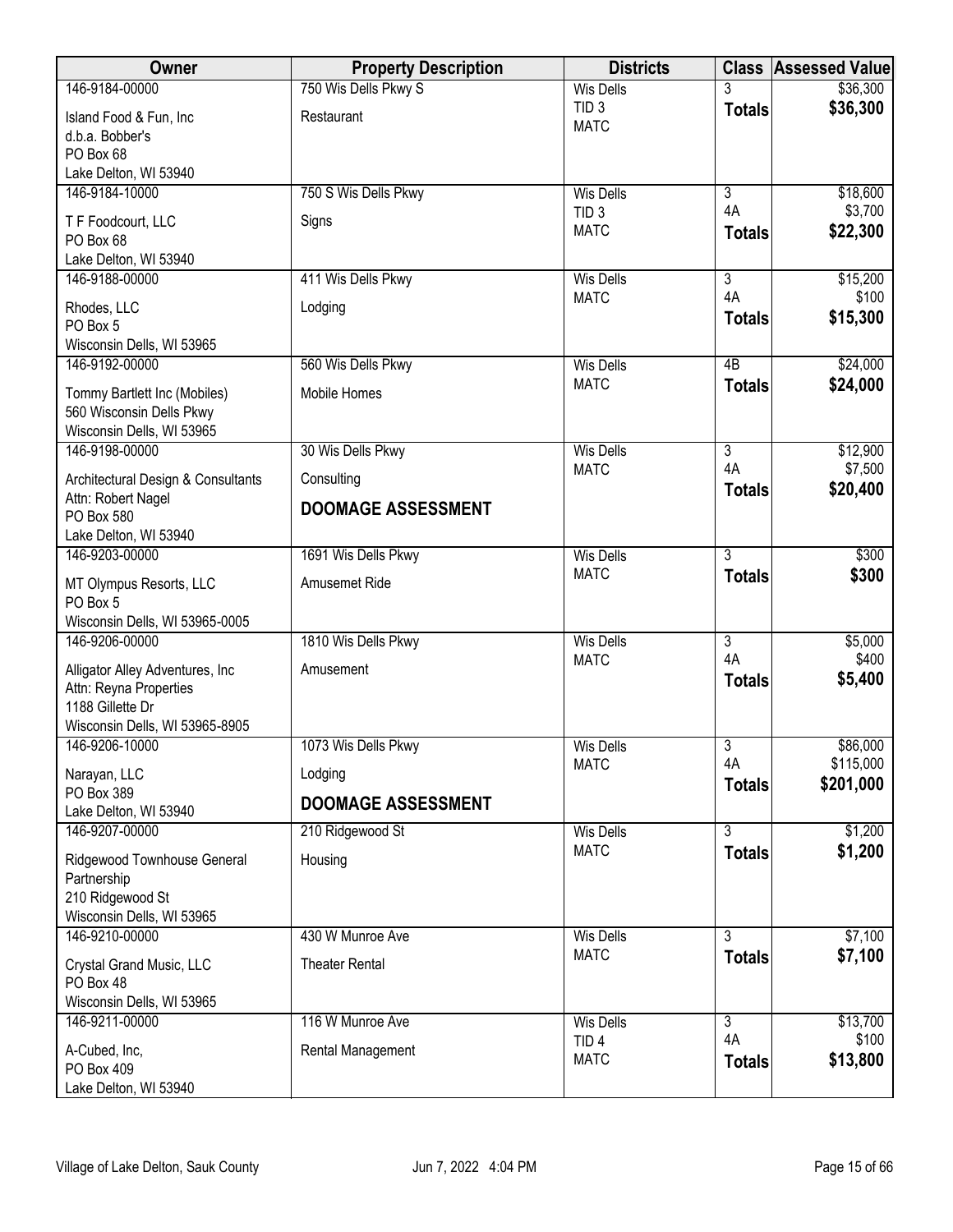| Owner                                                  | <b>Property Description</b> | <b>Districts</b>                |                      | <b>Class Assessed Value</b> |
|--------------------------------------------------------|-----------------------------|---------------------------------|----------------------|-----------------------------|
| 146-9212-00000                                         | 1670 Wis Dells Pkwy         | <b>Wis Dells</b>                |                      | \$6,400                     |
| Rick Wilcox Theater, LLC                               | Entertainment               | <b>MATC</b>                     | <b>Totals</b>        | \$6,400                     |
| Attn: Rick Wilcox                                      |                             |                                 |                      |                             |
| 1670 Wisconsin Dells Pkwy<br>Wisconsin Dells, WI 53965 |                             |                                 |                      |                             |
| 146-9213-00000                                         | 840 Wis Dells Pkwy          | <b>Wis Dells</b>                | $\overline{3}$       | \$240,000                   |
| Grand Marquis Inn, Inc                                 | Lodging                     | <b>MATC</b>                     | <b>Totals</b>        | \$240,000                   |
| Attn: Paul Bryski                                      |                             |                                 |                      |                             |
| PO Box 70                                              | <b>DOOMAGE ASSESSMENT</b>   |                                 |                      |                             |
| Wisconsin Dells, WI 53965                              |                             |                                 |                      |                             |
| 146-9215-00000                                         | 1480 Wis Dells Pkwy         | <b>Wis Dells</b>                | 4B                   | \$214,700                   |
| Dells Mining Co                                        | Amusement                   | <b>MATC</b>                     | <b>Totals</b>        | \$214,700                   |
| 1032 Hammock Cir                                       |                             |                                 |                      |                             |
| Tarpon Springs, FL 34688<br>146-9215-10000             | 131 E Adams St              | <b>Wis Dells</b>                | $\overline{3}$       | \$1,300                     |
|                                                        |                             | <b>MATC</b>                     | <b>Totals</b>        | \$1,300                     |
| <b>Stanislaw Orawiec</b><br>PO Box 112                 | <b>Apartment Rental</b>     |                                 |                      |                             |
| Lake Delton, WI 53940                                  |                             |                                 |                      |                             |
| 146-9216-00000                                         | 221 W Munroe Ave            | <b>Wis Dells</b>                | $\overline{3}$       | \$100                       |
| Lake Delton Laundromat, LLC                            | Laundromat                  | TID <sub>4</sub>                | 4A                   | \$100                       |
| Attn: Steve Lutter                                     |                             | <b>MATC</b>                     | <b>Totals</b>        | \$200                       |
| W14636 Norway Dr                                       |                             |                                 |                      |                             |
| Wisconsin Dells, WI 53965                              |                             |                                 |                      |                             |
| 146-9220-00000                                         | 281 W Munroe Ave            | <b>Wis Dells</b><br><b>MATC</b> | $\overline{3}$<br>4A | \$3,100<br>\$600            |
| 360 Degress Management, LLC                            | Lodging                     |                                 | <b>Totals</b>        | \$3,700                     |
| d.b.a. Malibu Motel<br>1130 Williamson St              | <b>DOOMAGE ASSESSMENT</b>   |                                 |                      |                             |
| Madison, WI 53703                                      |                             |                                 |                      |                             |
| 146-9222-00000                                         | 511 E Adams St              | <b>Wis Dells</b>                | $\overline{3}$       | \$102,600                   |
| Wild Golf, Inc                                         | Recreation                  | <b>MATC</b>                     | <b>Totals</b>        | \$102,600                   |
| Attn: T J Van Wie                                      |                             |                                 |                      |                             |
| 511 E Adams St                                         |                             |                                 |                      |                             |
| Wisconsin Dells, WI 53965<br>146-9227-00000            | 421 Wis Dells Pkwy          | <b>Wis Dells</b>                | $\overline{3}$       | \$3,500                     |
|                                                        |                             | <b>MATC</b>                     | <b>Totals</b>        | \$3,500                     |
| Subway, LLC<br>Attn: Bill Trevorrow                    | Restaurant                  |                                 |                      |                             |
| E10720 Delton Rd                                       |                             |                                 |                      |                             |
| Baraboo, WI 53913-9001                                 |                             |                                 |                      |                             |
| 146-9238-00000                                         | 1400 Great Wolf Dr          | <b>Wis Dells</b>                | $\overline{3}$       | \$2,702,400                 |
| GWR Dells OP Lesee, LLC                                | Resort                      | <b>MATC</b>                     | 4A                   | \$96,500                    |
| Attn: Property Tax SVC Comp                            |                             |                                 | <b>Totals</b>        | \$2,798,900                 |
| PO Box 543185                                          |                             |                                 |                      |                             |
| Dallas, TX 75354<br>146-9238-10000                     | 1400 Great Wolf Dr          | <b>Wis Dells</b>                | $\overline{3}$       | \$1,400                     |
|                                                        |                             | <b>MATC</b>                     | <b>Totals</b>        | \$1,400                     |
| S & D Coffee, Inc<br>2500 Westfield Dr Bldg 1          | Wholesale                   |                                 |                      |                             |
| <b>Ste 202G</b>                                        |                             |                                 |                      |                             |
| Elgin, IL 60124                                        |                             |                                 |                      |                             |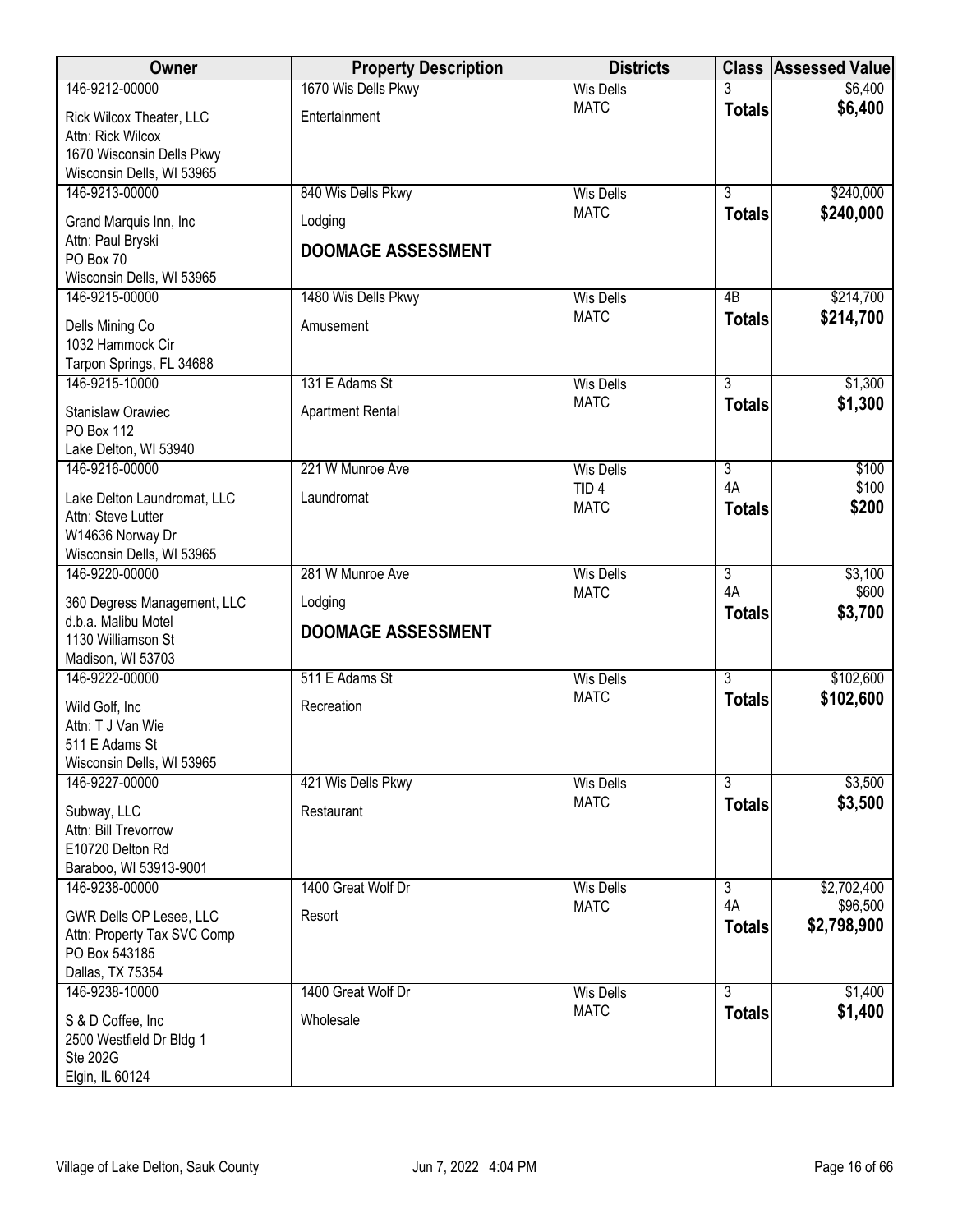| 146-9240-00000<br>231 N Burritt Ave<br><b>Wis Dells</b><br>\$1,300<br>\$1,300<br><b>MATC</b><br><b>Totals</b><br>Stephan Banaszak<br><b>Apartment Rental</b><br>4337 Keating Ter<br>Madison, WI 53711-1563<br>146-9241-00000<br>106 Whitlock St<br>$\overline{3}$<br>\$2,400<br><b>Wis Dells</b><br>TID <sub>4</sub><br>\$2,400<br><b>Totals</b><br><b>Apartment Rental</b><br>Ho Chunk Nation/Property Management<br><b>MATC</b><br>PO Box 310<br>Black River Falls, WI 54615<br>$\overline{3}$<br>\$4,900<br>146-9241-10000<br><b>Wis Dells</b><br>(scattered)<br>TID <sub>3</sub><br>\$4,900<br><b>Totals</b><br>Frozen Foods<br>Schwan's Food Service, Inc<br><b>MATC</b><br>Attn: Connie Moen<br>PO Box 35<br>Marshall, MN 56258<br>146-9242-00000<br>890 Wis Dells Pkwy<br>$\overline{3}$<br>\$4,300<br><b>Wis Dells</b><br>\$100<br>4A<br><b>MATC</b><br>Convenience Store<br>Grayfield, LLC<br>\$4,400<br><b>Totals</b><br>d.b.a. Ponderosa Amoco<br>PO Box 41<br>Lake Delton, WI 53940<br>\$1,100<br>146-9243-00000<br>14 Country Ln<br><b>Wis Dells</b><br>$\overline{3}$<br>4A<br>\$300<br><b>MATC</b><br><b>Apartment Rental</b><br>Deer Trail Park Campground, LLC<br>\$1,400<br><b>Totals</b><br>PO Box 14<br><b>DOOMAGE ASSESSMENT</b><br>Cottage Grove, WI 53527<br>146-9244-00000<br>$\overline{3}$<br>\$2,900<br>130 E Adams St<br><b>Wis Dells</b><br>4A<br>\$5,000<br><b>MATC</b><br><b>Funeral Home</b><br>Garlen, Inc<br>\$7,900<br><b>Totals</b><br>d.b.a. Picha Funeral Home<br><b>DOOMAGE ASSESSMENT</b><br>Attn: Gary Picha<br><b>PO Box 757</b><br>Lake Delton, WI 53940-0757<br>530 Wis Dells Pkwy S<br>$\overline{\overline{3}}$<br>146-9252-00000<br><b>Wis Dells</b><br>\$15,400<br>4A<br>\$3,500<br>TID <sub>3</sub><br>Clinic<br>Dean Health Systems, Inc<br><b>MATC</b><br>\$18,900<br><b>Totals</b> |
|----------------------------------------------------------------------------------------------------------------------------------------------------------------------------------------------------------------------------------------------------------------------------------------------------------------------------------------------------------------------------------------------------------------------------------------------------------------------------------------------------------------------------------------------------------------------------------------------------------------------------------------------------------------------------------------------------------------------------------------------------------------------------------------------------------------------------------------------------------------------------------------------------------------------------------------------------------------------------------------------------------------------------------------------------------------------------------------------------------------------------------------------------------------------------------------------------------------------------------------------------------------------------------------------------------------------------------------------------------------------------------------------------------------------------------------------------------------------------------------------------------------------------------------------------------------------------------------------------------------------------------------------------------------------------------------------------------------------------------------------------------------------------------------------------------------------------------------|
|                                                                                                                                                                                                                                                                                                                                                                                                                                                                                                                                                                                                                                                                                                                                                                                                                                                                                                                                                                                                                                                                                                                                                                                                                                                                                                                                                                                                                                                                                                                                                                                                                                                                                                                                                                                                                                        |
|                                                                                                                                                                                                                                                                                                                                                                                                                                                                                                                                                                                                                                                                                                                                                                                                                                                                                                                                                                                                                                                                                                                                                                                                                                                                                                                                                                                                                                                                                                                                                                                                                                                                                                                                                                                                                                        |
|                                                                                                                                                                                                                                                                                                                                                                                                                                                                                                                                                                                                                                                                                                                                                                                                                                                                                                                                                                                                                                                                                                                                                                                                                                                                                                                                                                                                                                                                                                                                                                                                                                                                                                                                                                                                                                        |
|                                                                                                                                                                                                                                                                                                                                                                                                                                                                                                                                                                                                                                                                                                                                                                                                                                                                                                                                                                                                                                                                                                                                                                                                                                                                                                                                                                                                                                                                                                                                                                                                                                                                                                                                                                                                                                        |
|                                                                                                                                                                                                                                                                                                                                                                                                                                                                                                                                                                                                                                                                                                                                                                                                                                                                                                                                                                                                                                                                                                                                                                                                                                                                                                                                                                                                                                                                                                                                                                                                                                                                                                                                                                                                                                        |
|                                                                                                                                                                                                                                                                                                                                                                                                                                                                                                                                                                                                                                                                                                                                                                                                                                                                                                                                                                                                                                                                                                                                                                                                                                                                                                                                                                                                                                                                                                                                                                                                                                                                                                                                                                                                                                        |
|                                                                                                                                                                                                                                                                                                                                                                                                                                                                                                                                                                                                                                                                                                                                                                                                                                                                                                                                                                                                                                                                                                                                                                                                                                                                                                                                                                                                                                                                                                                                                                                                                                                                                                                                                                                                                                        |
|                                                                                                                                                                                                                                                                                                                                                                                                                                                                                                                                                                                                                                                                                                                                                                                                                                                                                                                                                                                                                                                                                                                                                                                                                                                                                                                                                                                                                                                                                                                                                                                                                                                                                                                                                                                                                                        |
|                                                                                                                                                                                                                                                                                                                                                                                                                                                                                                                                                                                                                                                                                                                                                                                                                                                                                                                                                                                                                                                                                                                                                                                                                                                                                                                                                                                                                                                                                                                                                                                                                                                                                                                                                                                                                                        |
|                                                                                                                                                                                                                                                                                                                                                                                                                                                                                                                                                                                                                                                                                                                                                                                                                                                                                                                                                                                                                                                                                                                                                                                                                                                                                                                                                                                                                                                                                                                                                                                                                                                                                                                                                                                                                                        |
|                                                                                                                                                                                                                                                                                                                                                                                                                                                                                                                                                                                                                                                                                                                                                                                                                                                                                                                                                                                                                                                                                                                                                                                                                                                                                                                                                                                                                                                                                                                                                                                                                                                                                                                                                                                                                                        |
|                                                                                                                                                                                                                                                                                                                                                                                                                                                                                                                                                                                                                                                                                                                                                                                                                                                                                                                                                                                                                                                                                                                                                                                                                                                                                                                                                                                                                                                                                                                                                                                                                                                                                                                                                                                                                                        |
|                                                                                                                                                                                                                                                                                                                                                                                                                                                                                                                                                                                                                                                                                                                                                                                                                                                                                                                                                                                                                                                                                                                                                                                                                                                                                                                                                                                                                                                                                                                                                                                                                                                                                                                                                                                                                                        |
|                                                                                                                                                                                                                                                                                                                                                                                                                                                                                                                                                                                                                                                                                                                                                                                                                                                                                                                                                                                                                                                                                                                                                                                                                                                                                                                                                                                                                                                                                                                                                                                                                                                                                                                                                                                                                                        |
|                                                                                                                                                                                                                                                                                                                                                                                                                                                                                                                                                                                                                                                                                                                                                                                                                                                                                                                                                                                                                                                                                                                                                                                                                                                                                                                                                                                                                                                                                                                                                                                                                                                                                                                                                                                                                                        |
|                                                                                                                                                                                                                                                                                                                                                                                                                                                                                                                                                                                                                                                                                                                                                                                                                                                                                                                                                                                                                                                                                                                                                                                                                                                                                                                                                                                                                                                                                                                                                                                                                                                                                                                                                                                                                                        |
|                                                                                                                                                                                                                                                                                                                                                                                                                                                                                                                                                                                                                                                                                                                                                                                                                                                                                                                                                                                                                                                                                                                                                                                                                                                                                                                                                                                                                                                                                                                                                                                                                                                                                                                                                                                                                                        |
|                                                                                                                                                                                                                                                                                                                                                                                                                                                                                                                                                                                                                                                                                                                                                                                                                                                                                                                                                                                                                                                                                                                                                                                                                                                                                                                                                                                                                                                                                                                                                                                                                                                                                                                                                                                                                                        |
|                                                                                                                                                                                                                                                                                                                                                                                                                                                                                                                                                                                                                                                                                                                                                                                                                                                                                                                                                                                                                                                                                                                                                                                                                                                                                                                                                                                                                                                                                                                                                                                                                                                                                                                                                                                                                                        |
|                                                                                                                                                                                                                                                                                                                                                                                                                                                                                                                                                                                                                                                                                                                                                                                                                                                                                                                                                                                                                                                                                                                                                                                                                                                                                                                                                                                                                                                                                                                                                                                                                                                                                                                                                                                                                                        |
|                                                                                                                                                                                                                                                                                                                                                                                                                                                                                                                                                                                                                                                                                                                                                                                                                                                                                                                                                                                                                                                                                                                                                                                                                                                                                                                                                                                                                                                                                                                                                                                                                                                                                                                                                                                                                                        |
|                                                                                                                                                                                                                                                                                                                                                                                                                                                                                                                                                                                                                                                                                                                                                                                                                                                                                                                                                                                                                                                                                                                                                                                                                                                                                                                                                                                                                                                                                                                                                                                                                                                                                                                                                                                                                                        |
|                                                                                                                                                                                                                                                                                                                                                                                                                                                                                                                                                                                                                                                                                                                                                                                                                                                                                                                                                                                                                                                                                                                                                                                                                                                                                                                                                                                                                                                                                                                                                                                                                                                                                                                                                                                                                                        |
|                                                                                                                                                                                                                                                                                                                                                                                                                                                                                                                                                                                                                                                                                                                                                                                                                                                                                                                                                                                                                                                                                                                                                                                                                                                                                                                                                                                                                                                                                                                                                                                                                                                                                                                                                                                                                                        |
|                                                                                                                                                                                                                                                                                                                                                                                                                                                                                                                                                                                                                                                                                                                                                                                                                                                                                                                                                                                                                                                                                                                                                                                                                                                                                                                                                                                                                                                                                                                                                                                                                                                                                                                                                                                                                                        |
|                                                                                                                                                                                                                                                                                                                                                                                                                                                                                                                                                                                                                                                                                                                                                                                                                                                                                                                                                                                                                                                                                                                                                                                                                                                                                                                                                                                                                                                                                                                                                                                                                                                                                                                                                                                                                                        |
|                                                                                                                                                                                                                                                                                                                                                                                                                                                                                                                                                                                                                                                                                                                                                                                                                                                                                                                                                                                                                                                                                                                                                                                                                                                                                                                                                                                                                                                                                                                                                                                                                                                                                                                                                                                                                                        |
|                                                                                                                                                                                                                                                                                                                                                                                                                                                                                                                                                                                                                                                                                                                                                                                                                                                                                                                                                                                                                                                                                                                                                                                                                                                                                                                                                                                                                                                                                                                                                                                                                                                                                                                                                                                                                                        |
|                                                                                                                                                                                                                                                                                                                                                                                                                                                                                                                                                                                                                                                                                                                                                                                                                                                                                                                                                                                                                                                                                                                                                                                                                                                                                                                                                                                                                                                                                                                                                                                                                                                                                                                                                                                                                                        |
| Attn: Ryan Fritz                                                                                                                                                                                                                                                                                                                                                                                                                                                                                                                                                                                                                                                                                                                                                                                                                                                                                                                                                                                                                                                                                                                                                                                                                                                                                                                                                                                                                                                                                                                                                                                                                                                                                                                                                                                                                       |
| PO Box 259443                                                                                                                                                                                                                                                                                                                                                                                                                                                                                                                                                                                                                                                                                                                                                                                                                                                                                                                                                                                                                                                                                                                                                                                                                                                                                                                                                                                                                                                                                                                                                                                                                                                                                                                                                                                                                          |
| Madison, WI 53725-9443<br>146-9253-00000<br>223 Progressive Dr<br>$\overline{3}$<br>\$8,300<br>Wis Dells                                                                                                                                                                                                                                                                                                                                                                                                                                                                                                                                                                                                                                                                                                                                                                                                                                                                                                                                                                                                                                                                                                                                                                                                                                                                                                                                                                                                                                                                                                                                                                                                                                                                                                                               |
| \$100<br>4A<br><b>MATC</b>                                                                                                                                                                                                                                                                                                                                                                                                                                                                                                                                                                                                                                                                                                                                                                                                                                                                                                                                                                                                                                                                                                                                                                                                                                                                                                                                                                                                                                                                                                                                                                                                                                                                                                                                                                                                             |
| Child Care<br>Mindi's Sunshine Playhouse, LLC<br>\$8,400<br><b>Totals</b>                                                                                                                                                                                                                                                                                                                                                                                                                                                                                                                                                                                                                                                                                                                                                                                                                                                                                                                                                                                                                                                                                                                                                                                                                                                                                                                                                                                                                                                                                                                                                                                                                                                                                                                                                              |
| Attn: Mindi Seiler                                                                                                                                                                                                                                                                                                                                                                                                                                                                                                                                                                                                                                                                                                                                                                                                                                                                                                                                                                                                                                                                                                                                                                                                                                                                                                                                                                                                                                                                                                                                                                                                                                                                                                                                                                                                                     |
| 223 Progressive Dr                                                                                                                                                                                                                                                                                                                                                                                                                                                                                                                                                                                                                                                                                                                                                                                                                                                                                                                                                                                                                                                                                                                                                                                                                                                                                                                                                                                                                                                                                                                                                                                                                                                                                                                                                                                                                     |
| Baraboo, WI 53913<br>\$40,300<br>146-9257-00000<br>511 E Adams St<br>$\overline{3}$<br><b>Wis Dells</b>                                                                                                                                                                                                                                                                                                                                                                                                                                                                                                                                                                                                                                                                                                                                                                                                                                                                                                                                                                                                                                                                                                                                                                                                                                                                                                                                                                                                                                                                                                                                                                                                                                                                                                                                |
| <b>MATC</b><br>\$40,300<br><b>Totals</b>                                                                                                                                                                                                                                                                                                                                                                                                                                                                                                                                                                                                                                                                                                                                                                                                                                                                                                                                                                                                                                                                                                                                                                                                                                                                                                                                                                                                                                                                                                                                                                                                                                                                                                                                                                                               |
| GreatAmerica Financial Services Corp<br>Leasing                                                                                                                                                                                                                                                                                                                                                                                                                                                                                                                                                                                                                                                                                                                                                                                                                                                                                                                                                                                                                                                                                                                                                                                                                                                                                                                                                                                                                                                                                                                                                                                                                                                                                                                                                                                        |
| 625 First St SE                                                                                                                                                                                                                                                                                                                                                                                                                                                                                                                                                                                                                                                                                                                                                                                                                                                                                                                                                                                                                                                                                                                                                                                                                                                                                                                                                                                                                                                                                                                                                                                                                                                                                                                                                                                                                        |
| Ste 800<br>Cedar Rapids, IA 52401                                                                                                                                                                                                                                                                                                                                                                                                                                                                                                                                                                                                                                                                                                                                                                                                                                                                                                                                                                                                                                                                                                                                                                                                                                                                                                                                                                                                                                                                                                                                                                                                                                                                                                                                                                                                      |
| $\overline{3}$<br>146-9257-12000<br>444 Wis Dells Pkwy S<br>\$3,100<br><b>Wis Dells</b>                                                                                                                                                                                                                                                                                                                                                                                                                                                                                                                                                                                                                                                                                                                                                                                                                                                                                                                                                                                                                                                                                                                                                                                                                                                                                                                                                                                                                                                                                                                                                                                                                                                                                                                                                |
| TID <sub>3</sub><br>\$3,100<br><b>Totals</b>                                                                                                                                                                                                                                                                                                                                                                                                                                                                                                                                                                                                                                                                                                                                                                                                                                                                                                                                                                                                                                                                                                                                                                                                                                                                                                                                                                                                                                                                                                                                                                                                                                                                                                                                                                                           |
| GreatAmerica Financial Services Corp<br>Leasing<br><b>MATC</b>                                                                                                                                                                                                                                                                                                                                                                                                                                                                                                                                                                                                                                                                                                                                                                                                                                                                                                                                                                                                                                                                                                                                                                                                                                                                                                                                                                                                                                                                                                                                                                                                                                                                                                                                                                         |
| 625 First St SE<br>Ste 800                                                                                                                                                                                                                                                                                                                                                                                                                                                                                                                                                                                                                                                                                                                                                                                                                                                                                                                                                                                                                                                                                                                                                                                                                                                                                                                                                                                                                                                                                                                                                                                                                                                                                                                                                                                                             |
| Cedar Rapids, IA 52401                                                                                                                                                                                                                                                                                                                                                                                                                                                                                                                                                                                                                                                                                                                                                                                                                                                                                                                                                                                                                                                                                                                                                                                                                                                                                                                                                                                                                                                                                                                                                                                                                                                                                                                                                                                                                 |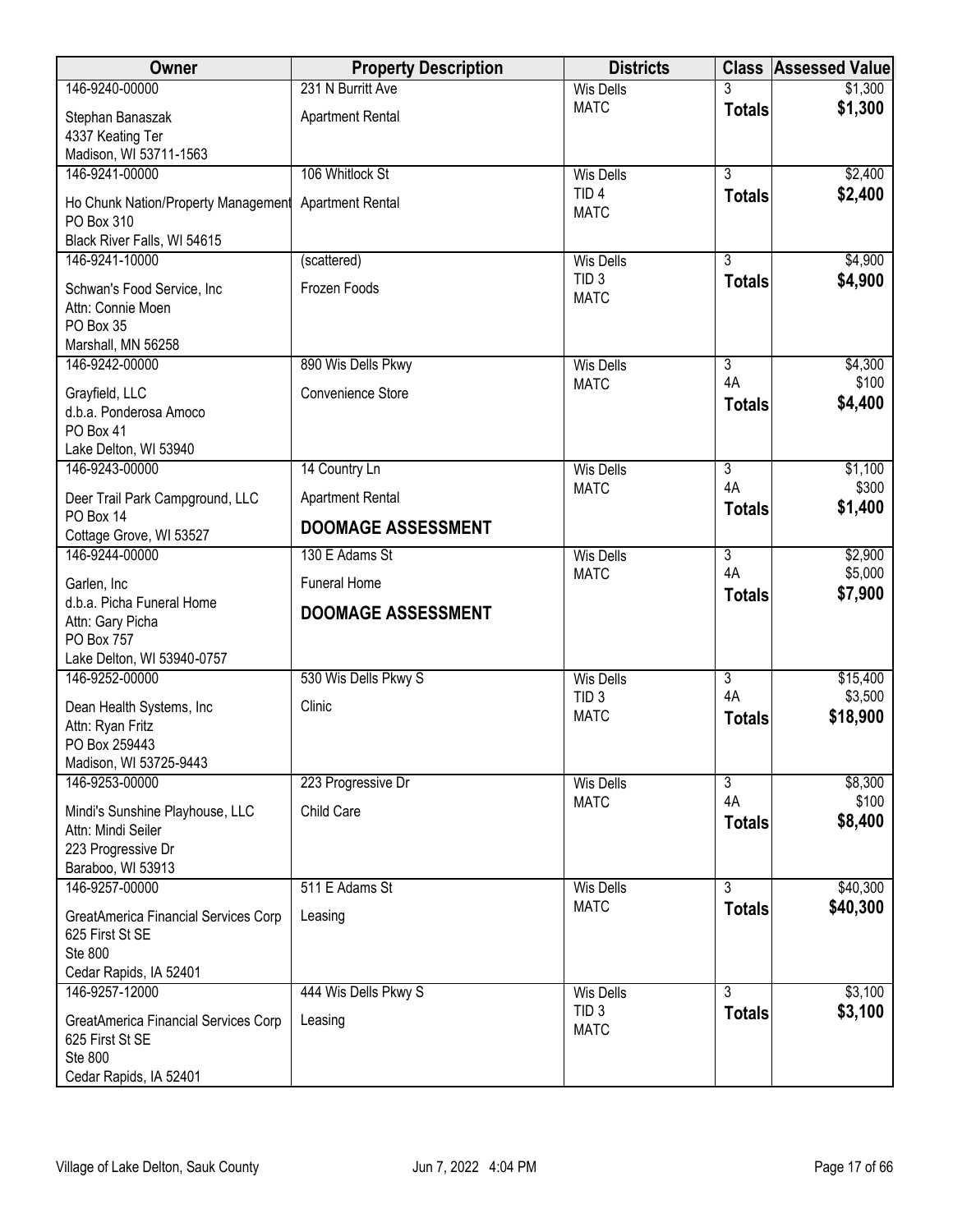| Owner                                                                                                          | <b>Property Description</b> | <b>Districts</b>                                    |                                 | <b>Class Assessed Value</b> |
|----------------------------------------------------------------------------------------------------------------|-----------------------------|-----------------------------------------------------|---------------------------------|-----------------------------|
| 146-9257-13000                                                                                                 | 441 S Wis Dells Pkwy        | <b>Wis Dells</b>                                    |                                 | \$2,400                     |
| <b>GreatAmerica Financial Services Corp</b><br>625 First St SE<br>Ste 800                                      | Leasing                     | <b>MATC</b>                                         | <b>Totals</b>                   | \$2,400                     |
| Cedar Rapids, IA 52401                                                                                         |                             |                                                     |                                 |                             |
| 146-9257-14000                                                                                                 | 1345 Great Wolf Dr          | <b>Wis Dells</b>                                    | $\overline{3}$                  | \$2,200                     |
| GreatAmerica Financial Services Corp<br>625 First St SE<br>Ste 800<br>Cedar Rapids, IA 52401                   | Leasing                     | TID <sub>3</sub><br><b>MATC</b>                     | <b>Totals</b>                   | \$2,200                     |
| 146-9257-15000                                                                                                 | 874 Xanadu Rd               | <b>Wis Dells</b>                                    | 3                               | \$8,100                     |
| GreatAmerica Financial Services Corp<br>625 First St SE<br>Ste 800                                             | Leasing                     | TID <sub>2</sub><br><b>MATC</b>                     | <b>Totals</b>                   | \$8,100                     |
| Cedar Rapids, IA 52401<br>146-9257-16000                                                                       | E10305 Xanadu Rd            | Mirror Lake Mgmt Dist                               | $\overline{3}$                  | \$1,400                     |
| GreatAmerica Financial Services Corp<br>625 First St SE<br>Ste 800<br>Cedar Rapids, IA 52401                   | Leasing                     | <b>Wis Dells</b><br><b>MATC</b>                     | <b>Totals</b>                   | \$1,400                     |
| 146-9257-17000                                                                                                 | 45 Hillman Rd               | <b>Wis Dells</b>                                    | $\overline{3}$                  | \$7,400                     |
| GreatAmerica Financial Services Corp<br>625 First St SE<br>Ste 800                                             | Leasing                     | TID <sub>3</sub><br><b>MATC</b>                     | <b>Totals</b>                   | \$7,400                     |
| Cedar Rapids, IA 52401                                                                                         |                             |                                                     |                                 |                             |
| 146-9257-18000<br>GreatAmerica Financial Services Corp<br>625 First St SE<br>Ste 800<br>Cedar Rapids, IA 52401 | 69 Commerce St<br>Leasing   | <b>Wis Dells</b><br>TID <sub>2</sub><br><b>MATC</b> | $\overline{3}$<br><b>Totals</b> | \$8,900<br>\$8,900          |
| 146-9257-20000                                                                                                 | 1217 Clara Ave              | <b>Wis Dells</b>                                    | $\overline{3}$                  | \$2,200                     |
| GreatAmerica Financial Services Corp<br>625 First St SE<br>Ste 800<br>Cedar Rapids, IA 52401                   | Leasing                     | <b>MATC</b>                                         | <b>Totals</b>                   | \$2,200                     |
| 146-9257-30000                                                                                                 | 800 Wis Dells Pkwy          | <b>Wis Dells</b>                                    | 3                               | \$13,700                    |
| GreatAmerica Financial Services Corp<br>625 First St SE<br>Ste 800<br>Cedar Rapids, IA 52401                   | Leasing                     | <b>MATC</b>                                         | <b>Totals</b>                   | \$13,700                    |
| 146-9257-40000                                                                                                 | 1701 Wis Dells Pkwy         | <b>Wis Dells</b>                                    | $\overline{3}$                  | \$10,400                    |
| GreatAmerica Financial Services Corp<br>625 First St SE<br>Ste 800<br>Cedar Rapids, IA 52401                   | Leasing                     | <b>MATC</b>                                         | <b>Totals</b>                   | \$10,400                    |
| 146-9257-50000                                                                                                 | 1197 Bunker Rd              | <b>Wis Dells</b>                                    | $\overline{3}$                  | \$1,200                     |
| GreatAmerica Financial Services Corp<br>625 First St SE<br><b>Ste 800</b><br>Cedar Rapids, IA 52401            | Leasing                     | <b>MATC</b>                                         | <b>Totals</b>                   | \$1,200                     |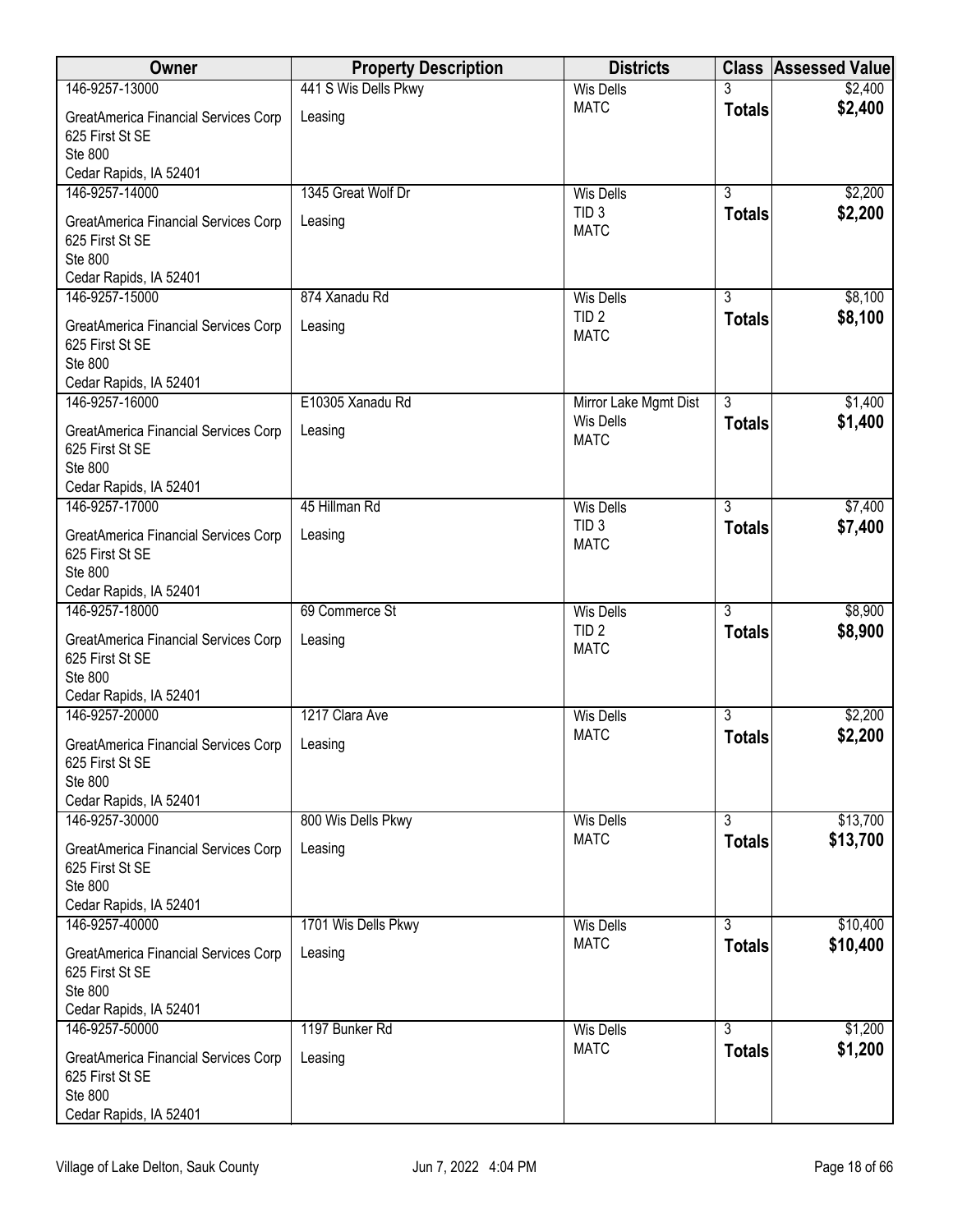| Owner                                                                                                 | <b>Property Description</b>        | <b>Districts</b>                                    |                                                  | <b>Class Assessed Value</b>    |
|-------------------------------------------------------------------------------------------------------|------------------------------------|-----------------------------------------------------|--------------------------------------------------|--------------------------------|
| 146-9257-60000                                                                                        | 30 Wis Dells Pkwy                  | <b>Wis Dells</b>                                    |                                                  | \$62,900                       |
| GreatAmerica Financial Services Corp<br>625 First St SE<br>Ste 800                                    | Leasing                            | <b>MATC</b>                                         | <b>Totals</b>                                    | \$62,900                       |
| Cedar Rapids, IA 52401<br>146-9257-70000                                                              | 101 E Hiawatha Dr                  | <b>Wis Dells</b>                                    | $\overline{3}$                                   | \$3,200                        |
| GreatAmerica Financial Services Corp<br>625 First St SE<br><b>Ste 800</b><br>Cedar Rapids, IA 52401   | Leasing                            | <b>MATC</b>                                         | <b>Totals</b>                                    | \$3,200                        |
| 146-9257-80000                                                                                        | 1120 Zap Dr                        | <b>Wis Dells</b>                                    | $\overline{3}$                                   | \$1,600                        |
| GreatAmerica Financial Services Corp<br>625 First St SE<br>Ste 800<br>Cedar Rapids, IA 52401          | Leasing                            | <b>MATC</b>                                         | <b>Totals</b>                                    | \$1,600                        |
| 146-9257-90000                                                                                        | 116 W Munroe Ave                   | <b>Wis Dells</b>                                    | $\overline{3}$                                   | \$2,800                        |
| GreatAmerica Financial Services Corp<br>625 First St SE<br><b>Ste 800</b><br>Cedar Rapids, IA 52401   | Leasing                            | TID <sub>4</sub><br><b>MATC</b>                     | <b>Totals</b>                                    | \$2,800                        |
| 146-9263-00000                                                                                        | 131 Commerce St                    | <b>Wis Dells</b>                                    | $\overline{3}$                                   | \$1,500                        |
| Xerox Corporation<br>Attn: Property Tax Dept<br>PO Box 9601                                           | Leasing                            | TID <sub>2</sub><br><b>MATC</b>                     | <b>Totals</b>                                    | \$1,500                        |
| Webster, NY 14580<br>146-9265-00000                                                                   | 136 Commerce St                    | <b>Wis Dells</b>                                    | $\overline{3}$                                   | \$574,000                      |
| Home Depot USA 4929, Inc<br>Attn: Property Tax Dept., B-12<br>PO Box 105842<br>Atlanta, GA 30348-5842 | Retail                             | TID <sub>2</sub><br><b>MATC</b>                     | 4A<br><b>Totals</b>                              | \$36,900<br>\$610,900          |
| 146-9266-00000                                                                                        | 85 Grand Canyon Dr                 | <b>Wis Dells</b>                                    | $\overline{3}$                                   | \$23,600                       |
| Lake Delton Affordable Homes<br>4801 Tradewinds Pkwy Ste 101                                          | Contractor                         | TID <sub>3</sub><br><b>MATC</b>                     | <b>Totals</b>                                    | \$23,600                       |
| Madison., WI 53718-4100                                                                               | <b>DOOMAGE ASSESSMENT</b>          |                                                     |                                                  |                                |
| 146-9269-00000<br>ZRN Enterprises, Inc<br>d.b.a. Domino's Pizza<br>PO Box 269<br>Baraboo, WI 53913    | 584 S Wis Dells Pkwy<br>Restaurant | <b>Wis Dells</b><br>TID <sub>3</sub><br><b>MATC</b> | $\overline{\overline{3}}$<br>4A<br><b>Totals</b> | \$9,000<br>\$6,100<br>\$15,100 |
| 146-9270-00000                                                                                        | 1197 Bunker Rd                     | <b>Wis Dells</b>                                    | $\overline{3}$                                   | \$26,100                       |
| NIs, LLC<br>1305 Kalahari Dr                                                                          | <b>Apartment Rental</b>            | <b>MATC</b>                                         | 4A<br><b>Totals</b>                              | \$13,500<br>\$39,600           |
| Wisconsin Dells, WI 53965                                                                             | <b>DOOMAGE ASSESSMENT</b>          |                                                     |                                                  |                                |
| 146-9277-00000                                                                                        | 130 Commerce St                    | <b>Wis Dells</b>                                    | $\overline{3}$                                   | \$847,400                      |
| Wal-Mart Stores East LP USO3505<br>PO Box 8050<br>MS #0555<br>Bentonville, AR 72716-8050              | Retail                             | TID <sub>2</sub><br><b>MATC</b>                     | 4A<br><b>Totals</b>                              | \$87,500<br>\$934,900          |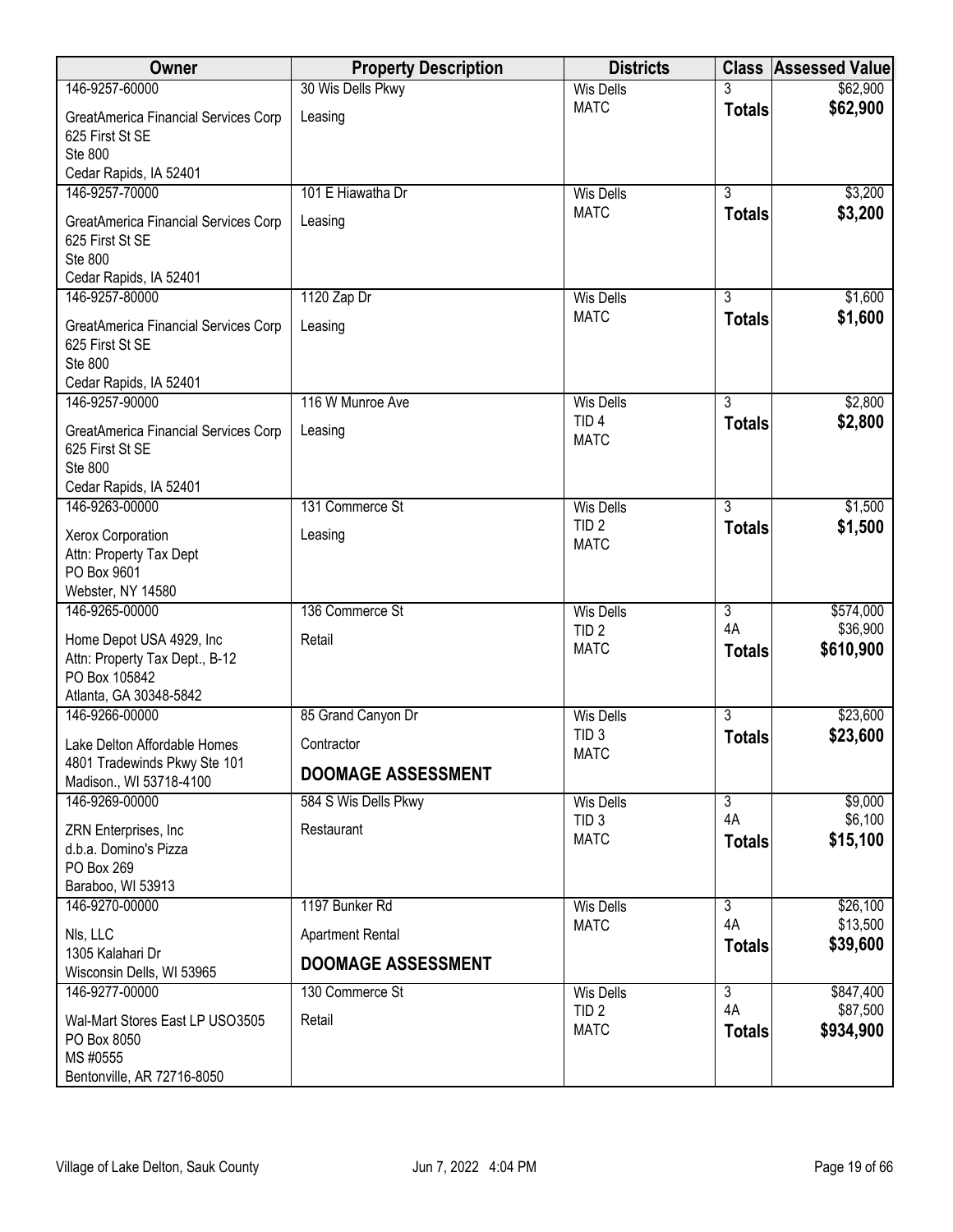| Owner                                                  | <b>Property Description</b> | <b>Districts</b>                     | <b>Class</b>                    | <b>Assessed Value</b> |
|--------------------------------------------------------|-----------------------------|--------------------------------------|---------------------------------|-----------------------|
| 146-9278-00000                                         | (scattered)                 | <b>Wis Dells</b>                     | 4A                              | \$12,400              |
| Hofmann Family Trust                                   | Signs                       | TID <sub>3</sub><br><b>MATC</b>      | <b>Totals</b>                   | \$12,400              |
| Attn: Linda Hofmann-Olson, Trustee                     |                             |                                      |                                 |                       |
| 2386 Keenan Rd<br>McFarland, WI 53558                  |                             |                                      |                                 |                       |
| 146-9279-00000                                         | (scattered)                 | <b>Wis Dells</b>                     | 4A                              | \$15,900              |
|                                                        | Satellite TV                | <b>MATC</b>                          | <b>Totals</b>                   | \$15,900              |
| <b>DISH Network, LLC</b><br>PO Box 6623                |                             |                                      |                                 |                       |
| Englewood, CO 80155                                    |                             |                                      |                                 |                       |
| 146-9281-00000                                         | (scattered)                 | <b>Wis Dells</b>                     | $\overline{3}$                  | \$4,000               |
| National Entertainment Network, LLC                    | Amusement & Vending         | TID <sub>2</sub>                     | <b>Totals</b>                   | \$4,000               |
| 246 S Taylor Ave Unit 200                              |                             | <b>MATC</b>                          |                                 |                       |
| Louisville, CO 80027-3603                              |                             |                                      |                                 |                       |
| 146-9282-00000                                         | 199 Fieldstone Dr           | <b>Wis Dells</b><br>TID <sub>2</sub> | $\overline{3}$<br><b>Totals</b> | \$3,800<br>\$3,800    |
| Woodland Park Investments, Inc                         | <b>Apartment Rental</b>     | <b>MATC</b>                          |                                 |                       |
| Attn: Holtz Builders, Inc.<br>PO Box 429               |                             |                                      |                                 |                       |
| Lake Delton, WI 53940                                  |                             |                                      |                                 |                       |
| 146-9283-00000                                         | (scattered)                 | <b>Wis Dells</b>                     | $\overline{3}$                  | \$26,900              |
| NuCO2 Supply, LLC                                      | Leasing                     | <b>MATC</b>                          | <b>Totals</b>                   | \$26,900              |
| Attn: Tax Dept                                         |                             |                                      |                                 |                       |
| 10 Riverview Dr                                        |                             |                                      |                                 |                       |
| Danbury, CT 06810<br>146-9285-00000                    | 1810 Wis Dells Pkwy         | <b>Wis Dells</b>                     | $\overline{3}$                  | \$1,900               |
|                                                        |                             | <b>MATC</b>                          | 4A                              | \$1,500               |
| American Me, Inc<br>Attn: Izik Cohen                   | Retail                      |                                      | <b>Totals</b>                   | \$3,400               |
| 202 Broadway                                           |                             |                                      |                                 |                       |
| Wisconsin Dells, WI 53965                              |                             |                                      |                                 |                       |
| 146-9287-00000                                         | 110 S Wis Dells Pkwy        | <b>Wis Dells</b>                     | $\overline{3}$<br>4A            | \$59,400              |
| Moosejaw Pizza & Brew Co,LLC                           | Restaurant                  | <b>MATC</b>                          | <b>Totals</b>                   | \$1,300<br>\$60,700   |
| 110 S Wisconsin Dells Pkwy                             |                             |                                      |                                 |                       |
| Wisconsin Dells, WI 53965<br>146-9288-00000            | 421 Wis Dells Pkwy Unit B   | <b>Wis Dells</b>                     | $\overline{3}$                  | \$2,700               |
|                                                        |                             | <b>MATC</b>                          | <b>Totals</b>                   | \$2,700               |
| Kruschel Electronics, LLC<br>421B Wisconsin Dells Pkwy | Sales/Service               |                                      |                                 |                       |
| Wisconsin Dells, WI 53965                              |                             |                                      |                                 |                       |
| 146-9296-00000                                         | 441 S Wis Dells Pkwy        | <b>Wis Dells</b>                     | $\overline{3}$                  | \$14,400              |
| Sarento's Restaurant                                   | Restaurant                  | <b>MATC</b>                          | <b>Totals</b>                   | \$14,400              |
| PO Box 830                                             |                             |                                      |                                 |                       |
| Wisconsin Dells, WI 53965                              |                             |                                      | $\overline{3}$                  |                       |
| 146-9297-00000                                         | 215 Canyon Rd               | <b>Wis Dells</b><br><b>MATC</b>      | <b>Totals</b>                   | \$1,000<br>\$1,000    |
| CRR of Reedsburg<br><b>PO Box 128</b>                  | Rental                      |                                      |                                 |                       |
| Reedsburg, WI 53959-0128                               | <b>DOOMAGE ASSESSMENT</b>   |                                      |                                 |                       |
| 146-9305-00000                                         | 511 E Adams St              | <b>Wis Dells</b>                     | $\overline{3}$                  | \$6,600               |
| Wild Candy, LLC                                        | Retail                      | <b>MATC</b>                          | 4A                              | \$65,900              |
| Attn: Bobette Helland                                  |                             |                                      | <b>Totals</b>                   | \$72,500              |
| PO Box 410                                             | <b>DOOMAGE ASSESSMENT</b>   |                                      |                                 |                       |
| Wisconsin Dells, WI 53965                              |                             |                                      |                                 |                       |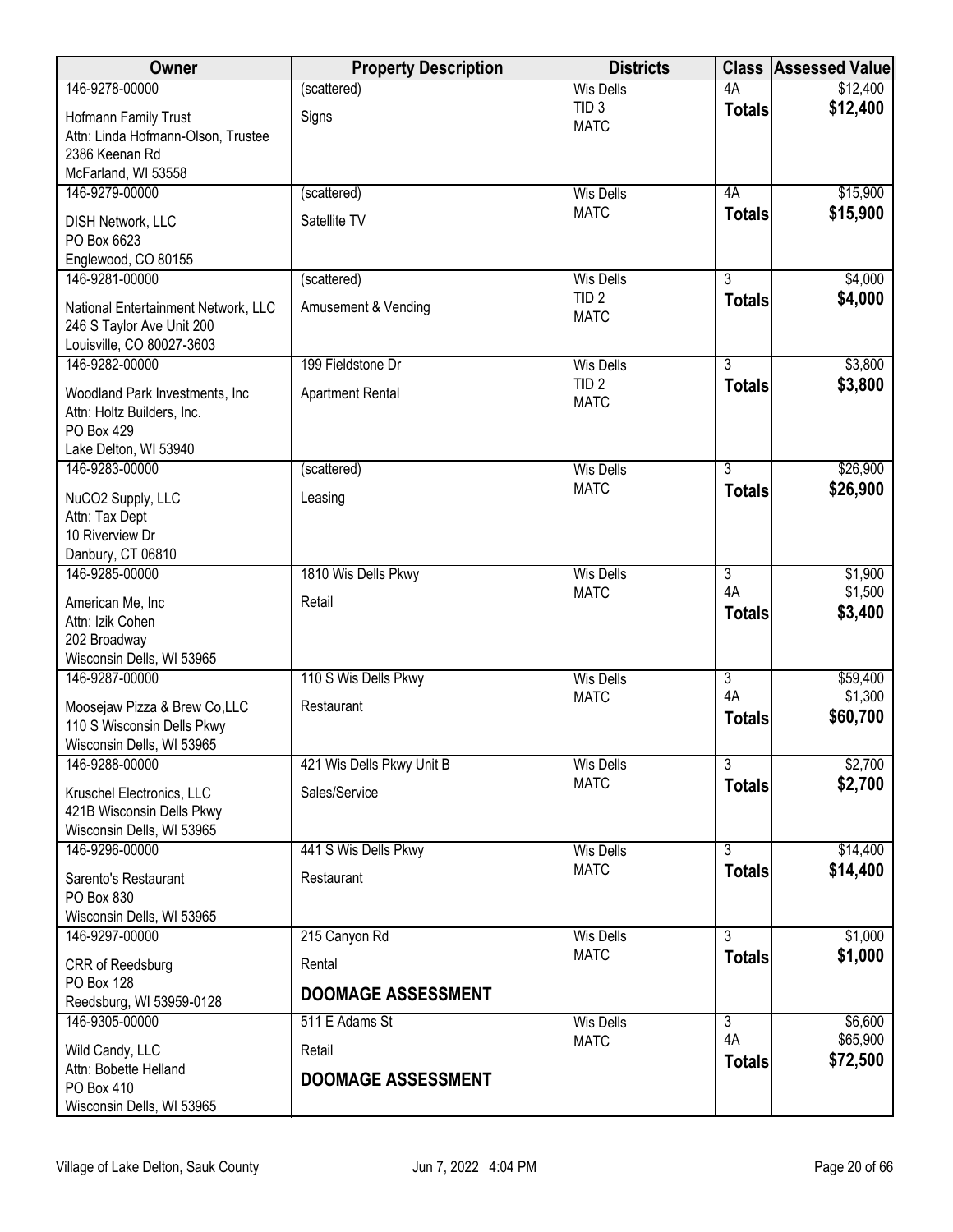| Owner                                                           | <b>Property Description</b> | <b>Districts</b>                |                      | <b>Class Assessed Value</b> |
|-----------------------------------------------------------------|-----------------------------|---------------------------------|----------------------|-----------------------------|
| 146-9309-00000                                                  | (scattered)                 | <b>Wis Dells</b>                |                      | \$2,500                     |
| ADT, LLC                                                        | <b>Security Services</b>    | TID <sub>3</sub><br><b>MATC</b> | <b>Totals</b>        | \$2,500                     |
| PO Box 54767                                                    |                             |                                 |                      |                             |
| Lexington, KY 40555                                             |                             |                                 |                      |                             |
| 146-9313-00000                                                  | (scattered)                 | <b>Wis Dells</b>                | $\overline{3}$       | \$12,600                    |
| Smucker FoodService, Inc                                        | Wholesale                   | <b>MATC</b>                     | <b>Totals</b>        | \$12,600                    |
| PO Box 3576                                                     |                             |                                 |                      |                             |
| Chicago, IL 60654                                               |                             |                                 |                      |                             |
| 146-9314-00000                                                  | (scattered)                 | <b>Wis Dells</b><br><b>MATC</b> | $\overline{3}$       | \$400<br>\$400              |
| Pitney Bowes, Inc                                               | Leasing                     |                                 | <b>Totals</b>        |                             |
| 600 N Westshore Blvd Ste 810                                    |                             |                                 |                      |                             |
| Tampa, FL 33609<br>146-9318-00000                               | 711 Wis Dells Pkwy          | <b>Wis Dells</b>                | $\overline{3}$       | \$1,200                     |
|                                                                 |                             | <b>MATC</b>                     | 4A                   | \$4,700                     |
| American Me, Inc                                                | Retail                      |                                 | <b>Totals</b>        | \$5,900                     |
| Attn: Izik Cohen<br>202 Broadway                                |                             |                                 |                      |                             |
| Wisconsin Dells, WI 53965                                       |                             |                                 |                      |                             |
| 146-9319-00000                                                  | 131 Commerce St             | <b>Wis Dells</b>                | $\overline{3}$       | \$404,900                   |
| Kohl's Value Services, Inc                                      | Retail                      | TID <sub>2</sub>                | 4A                   | \$1,600                     |
| d.b.a. Store #745                                               |                             | <b>MATC</b>                     | <b>Totals</b>        | \$406,500                   |
| PO Box 3208                                                     |                             |                                 |                      |                             |
| Miwaukee, WI 53201                                              |                             |                                 |                      |                             |
| 146-9320-00000                                                  | 28 Commerce St              | <b>Wis Dells</b>                | $\overline{3}$       | \$68,100                    |
| Delton Family Medical Center, Inc                               | <b>Health Care Clinic</b>   | TID <sub>2</sub>                | <b>Totals</b>        | \$68,100                    |
| 1050 Division St                                                |                             | <b>MATC</b>                     |                      |                             |
| Mauston, WI 53948                                               |                             |                                 |                      |                             |
| 146-9323-00000                                                  | 1270 E Hiawatha Dr          | <b>Wis Dells</b>                | $\overline{3}$       | \$1,500                     |
| Bellue, Brady and Kendra                                        | Rental                      | <b>MATC</b>                     | 4A                   | \$100<br>\$1,600            |
| 3095 Kingswood Ct                                               |                             |                                 | <b>Totals</b>        |                             |
| Green Bay, WI 54313                                             |                             |                                 |                      |                             |
| 146-9327-00000                                                  | 101 E Hiawatha Dr           | <b>Wis Dells</b><br><b>MATC</b> | $\overline{3}$<br>4A | \$460,200<br>\$339,800      |
| ShreeSomnath, LLC                                               |                             |                                 | <b>Totals</b>        | \$800,000                   |
| d.b.a. Hillton Garden Inn                                       | <b>DOOMAGE ASSESSMENT</b>   |                                 |                      |                             |
| 101 E Hiawatha Dr<br>Wisconsin Dells, WI 53695-9756             |                             |                                 |                      |                             |
| 146-9330-00000                                                  | 530 Wis Dells Pkwy S        | <b>Wis Dells</b>                | $\overline{3}$       | \$4,400                     |
|                                                                 |                             | TID <sub>3</sub>                | <b>Totals</b>        | \$4,400                     |
| St Clare Hospital & Health Services, Inc<br>Attn: Ron Mickelson | Clinic                      | <b>MATC</b>                     |                      |                             |
| 707 14 Th St                                                    |                             |                                 |                      |                             |
| Baraboo, WI 53913                                               |                             |                                 |                      |                             |
| 146-9354-00000                                                  | 1000 S Wis Dells Pkwy       | <b>Wis Dells</b>                | $\overline{3}$       | \$27,000                    |
| Delton Uno, LLC                                                 | Restaurant                  | <b>MATC</b>                     | 4A                   | \$100                       |
| PO Box 220                                                      |                             |                                 | <b>Totals</b>        | \$27,100                    |
| Lake Delton, WI 53940                                           |                             |                                 |                      |                             |
| 146-9363-00000                                                  | 30 Commerce St              | Wis Dells                       | $\overline{3}$       | \$86,600                    |
| Courtesy of the Dells, LLC                                      | Restaurant                  | TID <sub>2</sub>                | 4A                   | \$200                       |
| d.b.a. McDonald's                                               |                             | <b>MATC</b>                     | <b>Totals</b>        | \$86,800                    |
| 2700 National Dr Ste 100                                        |                             |                                 |                      |                             |
| Onalaska, WI 54650                                              |                             |                                 |                      |                             |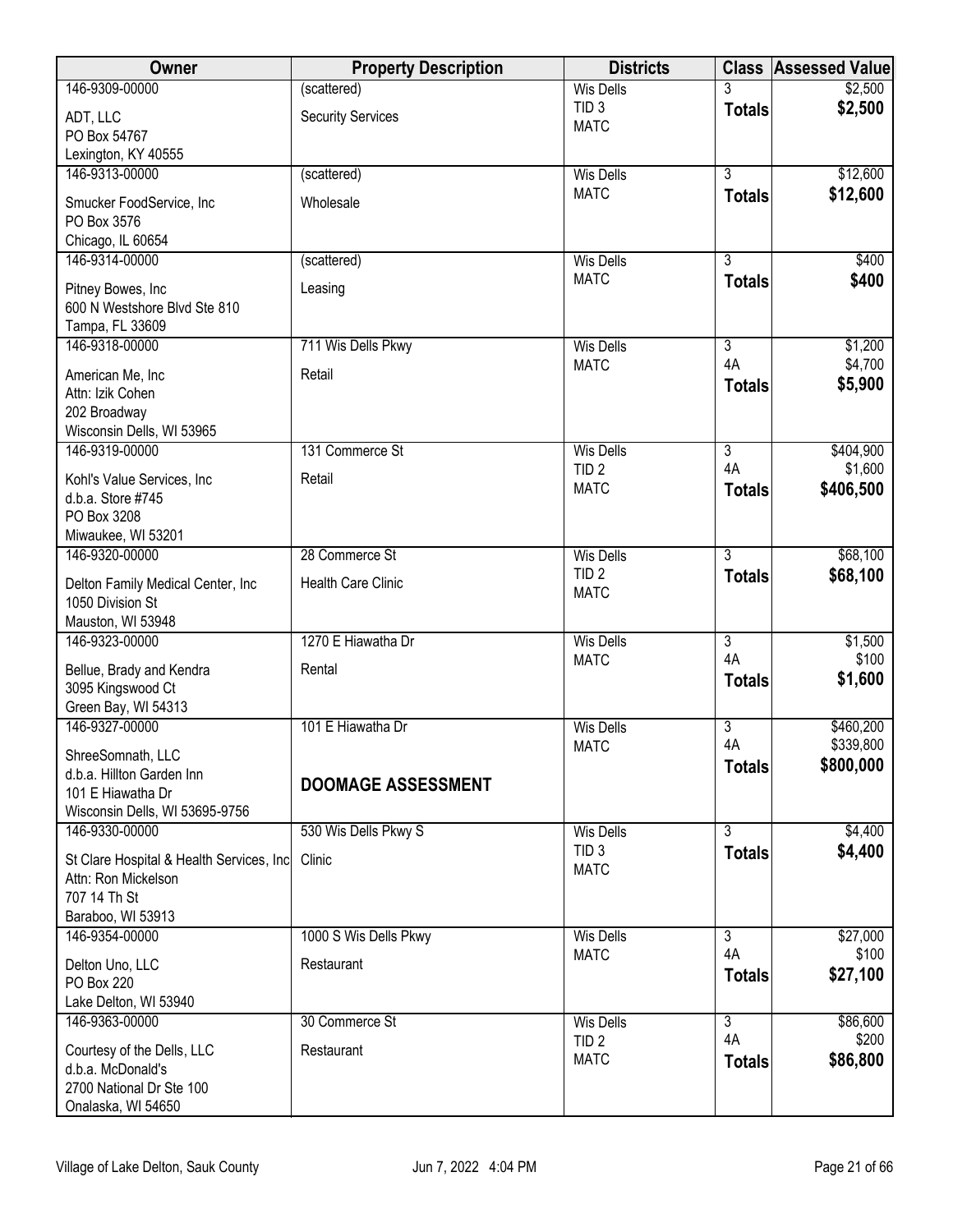| Owner                                           | <b>Property Description</b> | <b>Districts</b>                     | <b>Class</b>   | <b>Assessed Value</b> |
|-------------------------------------------------|-----------------------------|--------------------------------------|----------------|-----------------------|
| 146-9364-00000                                  | 240 S Wis Dells Pkwy        | <b>Wis Dells</b>                     | 3              | \$1,400               |
| MBE CPAs, LLP                                   | <b>Public Accounting</b>    | <b>MATC</b>                          | 4A             | \$100                 |
| 134 N Delavan St                                |                             |                                      | <b>Totals</b>  | \$1,500               |
| Wisconsin Dells, WI 53965                       |                             |                                      |                |                       |
| 146-9365-00000                                  | 130 Commerce St             | <b>Wis Dells</b>                     | $\overline{3}$ | \$5,400               |
| Subway, LLC                                     | Restaurant                  | TID <sub>2</sub>                     | <b>Totals</b>  | \$5,400               |
| Attn: Bill Trevorrow                            |                             | <b>MATC</b>                          |                |                       |
| E10720 Delton Rd                                |                             |                                      |                |                       |
| Baraboo, WI 53913-9001                          |                             |                                      |                |                       |
| 146-9368-10000                                  | (scattered)                 | <b>Wis Dells</b>                     | $\overline{3}$ | \$100                 |
| Quadient, Inc                                   | Leasing                     | <b>MATC</b>                          | <b>Totals</b>  | \$100                 |
| Attn: Tax Department                            |                             |                                      |                |                       |
| 478 Wheelers Farms Rd                           |                             |                                      |                |                       |
| Milford, CT 06461                               |                             |                                      |                |                       |
| 146-9368-30000                                  | (scattered)                 | <b>Wis Dells</b><br><b>MATC</b>      | $\overline{3}$ | \$1,400               |
| Quadient Leasing USA, Inc                       | Leasing                     |                                      | <b>Totals</b>  | \$1,400               |
| Attn: Tax Department                            |                             |                                      |                |                       |
| 478 Wheelers Farms Rd                           |                             |                                      |                |                       |
| Milford, CT 06461                               |                             |                                      | $\overline{3}$ | \$7,600               |
| 146-9374-00000                                  | 921 Wis Dells Pkwy          | <b>Wis Dells</b><br>TID <sub>3</sub> |                | \$7,600               |
| US Bank National Association, Inc.              | Leasing                     | <b>MATC</b>                          | <b>Totals</b>  |                       |
| 1310 Madrid St Ste 100                          |                             |                                      |                |                       |
| Marshall, MN 56258                              |                             |                                      |                |                       |
| 146-9375-00000                                  | 136 Commerce St             | <b>Wis Dells</b><br>TID <sub>2</sub> | 4A             | \$5,300               |
| Chep USA, Inc                                   | Leasing                     | <b>MATC</b>                          | <b>Totals</b>  | \$5,300               |
| Attn: Indirect Tax                              |                             |                                      |                |                       |
| 5897 Windward Pkwy                              |                             |                                      |                |                       |
| Alpharetta, GA 30005<br>146-9379-00000          | 175 Commerce St             | <b>Wis Dells</b>                     | $\overline{3}$ | \$1,100               |
|                                                 |                             | TID <sub>2</sub>                     | 4A             | \$1,500               |
| Dells Hallman Lindsay, LLC                      | Retail                      | <b>MATC</b>                          | <b>Totals</b>  | \$2,600               |
| Attn: Matthew or Trish Schulte                  | <b>DOOMAGE ASSESSMENT</b>   |                                      |                |                       |
| 175 Commerce St                                 |                             |                                      |                |                       |
| Wisconsin Dells, WI 53965<br>146-9380-10000     | 1120 Zap Dr                 | Wis Dells                            | $\overline{3}$ | \$5,700               |
|                                                 |                             | <b>MATC</b>                          | 4A             | \$100                 |
| Karen A Quinn, LLC                              | Education                   |                                      | <b>Totals</b>  | \$5,800               |
| d.b.a. Panache Academy of Beauty                |                             |                                      |                |                       |
| 1120 Zap Dr<br>Baraboo, WI 53913                |                             |                                      |                |                       |
| 146-9382-00000                                  | (scattered)                 | <b>Wis Dells</b>                     | $\overline{3}$ | \$2,300               |
|                                                 |                             | <b>MATC</b>                          | <b>Totals</b>  | \$2,300               |
| DirecTV, LLC                                    | Satellite TV                |                                      |                |                       |
| Attn: Kroll, LLC<br>PO Box 2789                 |                             |                                      |                |                       |
| Addison, TX 75001                               |                             |                                      |                |                       |
| 146-9383-00000                                  | (scattered)                 | <b>Wis Dells</b>                     | $\overline{3}$ | \$64,500              |
|                                                 |                             | TID <sub>3</sub>                     | <b>Totals</b>  | \$64,500              |
| The Coca-Cola Company                           | Leasing                     | <b>MATC</b>                          |                |                       |
| Attn: Fountain Proprty Tax NAT 8<br>PO Box 1734 |                             |                                      |                |                       |
| Atlanta, GA 30301                               |                             |                                      |                |                       |
|                                                 |                             |                                      |                |                       |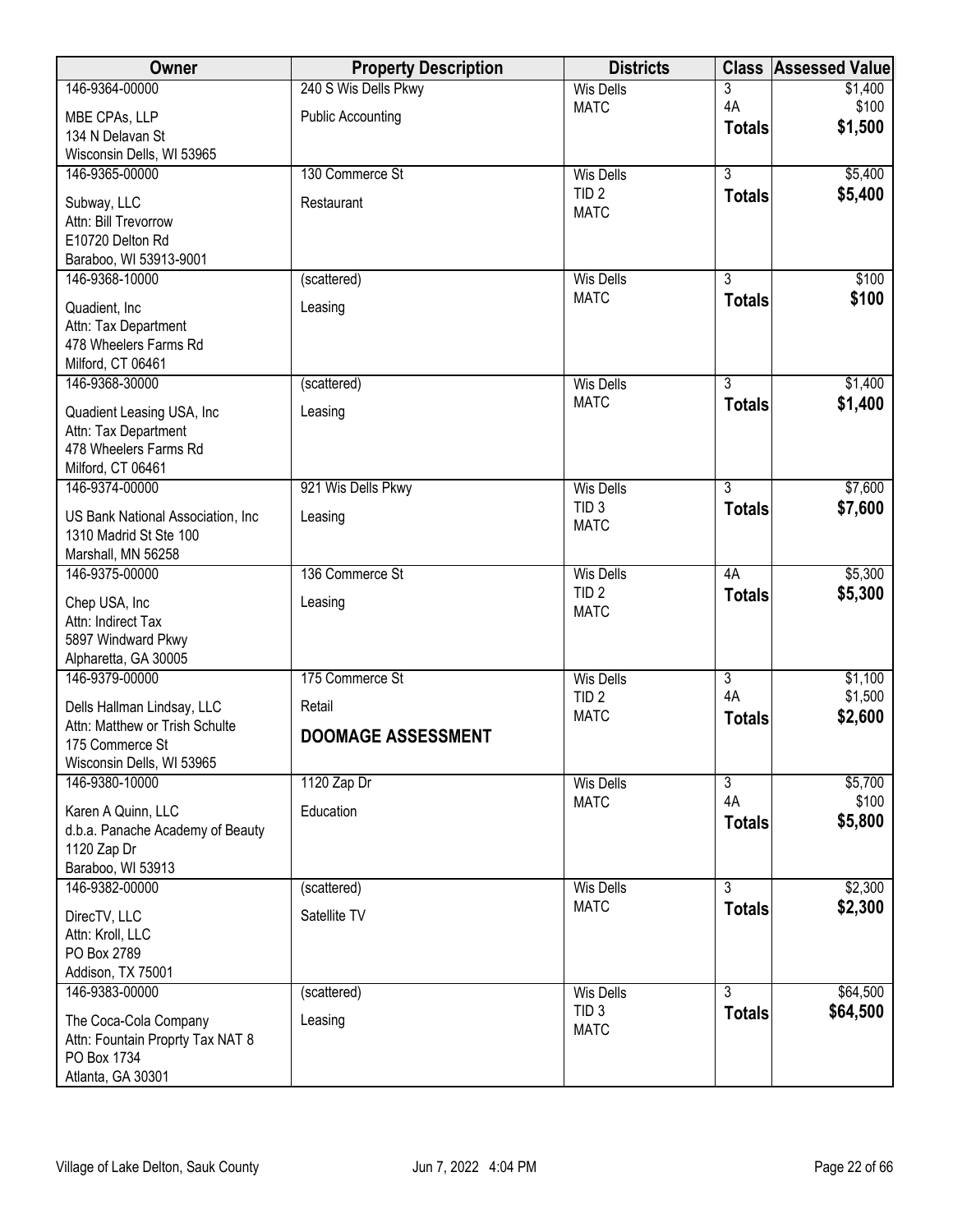| Owner                                                                                                                | <b>Property Description</b>           | <b>Districts</b>                |                     | <b>Class Assessed Value</b> |
|----------------------------------------------------------------------------------------------------------------------|---------------------------------------|---------------------------------|---------------------|-----------------------------|
| 146-9383-10000                                                                                                       | (scattered)                           | <b>Wis Dells</b>                |                     | \$11,400                    |
| Great Lakes Coca-Cola Distribution, LLO<br>6250 N River Rd Ste 9000<br>Rosemont, IL 60018                            | Wholesale                             | <b>MATC</b>                     | <b>Totals</b>       | \$11,400                    |
| 146-9399-10000                                                                                                       | 1171 S Wis Dells Pkwy                 | <b>Wis Dells</b>                | $\overline{3}$      | \$11,500                    |
| Bluegreen Vacations Unlimited, Inc<br>Attn: Corp. Tax Dept.<br>4960 Conference Way N Ste 100<br>Boca Raton, FL 33431 | <b>Information Center</b>             | <b>MATC</b>                     | 4A<br><b>Totals</b> | \$400<br>\$11,900           |
| 146-9403-00000                                                                                                       | 134 W Munroe Ave                      | <b>Wis Dells</b>                | $\overline{3}$      | \$5,400                     |
| Stephanie A Elliot<br>d.b.a. The Kutting Room                                                                        | Salon                                 | TID <sub>4</sub><br><b>MATC</b> | <b>Totals</b>       | \$5,400                     |
| 3733 8th Ave                                                                                                         | <b>DOOMAGE ASSESSMENT</b>             |                                 |                     |                             |
| Wisconsin Dells, WI 53965<br>146-9404-00000                                                                          | 241 S Burritt Ave                     | <b>Wis Dells</b>                | 3                   | \$200                       |
|                                                                                                                      | <b>Commercial Rental</b>              | <b>MATC</b>                     | <b>Totals</b>       | \$200                       |
| Reifsteck Enterprises, LLC<br>PO Box 114                                                                             | <b>DOOMAGE ASSESSMENT</b>             |                                 |                     |                             |
| Lake Delton, WI 53940-0000<br>146-9404-20000                                                                         | 241 S Burritt Ave                     | <b>Wis Dells</b>                | $\overline{3}$      | \$600                       |
| Song & Dance, LLC<br>241 S Burritt Ave                                                                               | Dance Studio                          | <b>MATC</b>                     | 4A<br><b>Totals</b> | \$100<br>\$700              |
| PO Box 114<br>Lake Delton, WI 53940                                                                                  |                                       |                                 |                     |                             |
| 146-9405-00000                                                                                                       | 151 Progressive Dr                    | <b>Wis Dells</b>                | $\overline{3}$      | \$57,100                    |
| Kalahari Management Co                                                                                               | Office                                | <b>MATC</b>                     | 4A                  | \$46,900<br>\$104,000       |
| PO Box 590<br>Wisconsin Dells, WI 53965                                                                              | <b>DOOMAGE ASSESSMENT</b>             |                                 | <b>Totals</b>       |                             |
| 146-9406-00000                                                                                                       | 41 E Adams St                         | <b>Wis Dells</b>                | $\overline{3}$      | \$3,900                     |
| Wisconsin Landscaping & Garden                                                                                       | Retail                                | TID <sub>4</sub><br><b>MATC</b> | 4A<br><b>Totals</b> | \$14,400<br>\$18,300        |
| Center, LLC<br>918 Weber Ave<br>Wisconsin Dells, WI 53965                                                            | <b>DOOMAGE ASSESSMENT</b>             |                                 |                     |                             |
| 146-9407-00000                                                                                                       | 33 Hillman Rd                         | <b>Wis Dells</b>                | $\overline{3}$      | \$144,100                   |
| MBG Group, LLC                                                                                                       | Restaurant                            | TID <sub>3</sub><br><b>MATC</b> | 4A<br>4C            | \$84,900<br>\$3,000         |
| d.b.a. Monks at the Wilderness<br>PO Box 660<br>Wisconsin Dells, WI 53965-0660                                       | <b>DOOMAGE ASSESSMENT</b>             |                                 | <b>Totals</b>       | \$232,000                   |
| 146-9409-00000                                                                                                       | 150 Gasser Rd                         | <b>Wis Dells</b>                | $\overline{3}$      | \$57,600                    |
| Buffalo Phil's, LLC<br><b>PO Box 298</b><br>Wisconsin Dells, WI 53965                                                | Restaurant                            | TID <sub>3</sub><br><b>MATC</b> | 4A<br><b>Totals</b> | \$10,300<br>\$67,900        |
| 146-9410-00000                                                                                                       | 150 Gasser Rd                         | <b>Wis Dells</b>                | $\overline{3}$      | \$19,200                    |
| Knuckleheads FEC, LLC<br>d.b.a. Knuckleheads<br>PO Box 298<br>Wisconsin Dells, WI 53965                              | <b>Bowling Alley/Indoor Amusement</b> | TID <sub>3</sub><br><b>MATC</b> | 4A<br><b>Totals</b> | \$19,600<br>\$38,800        |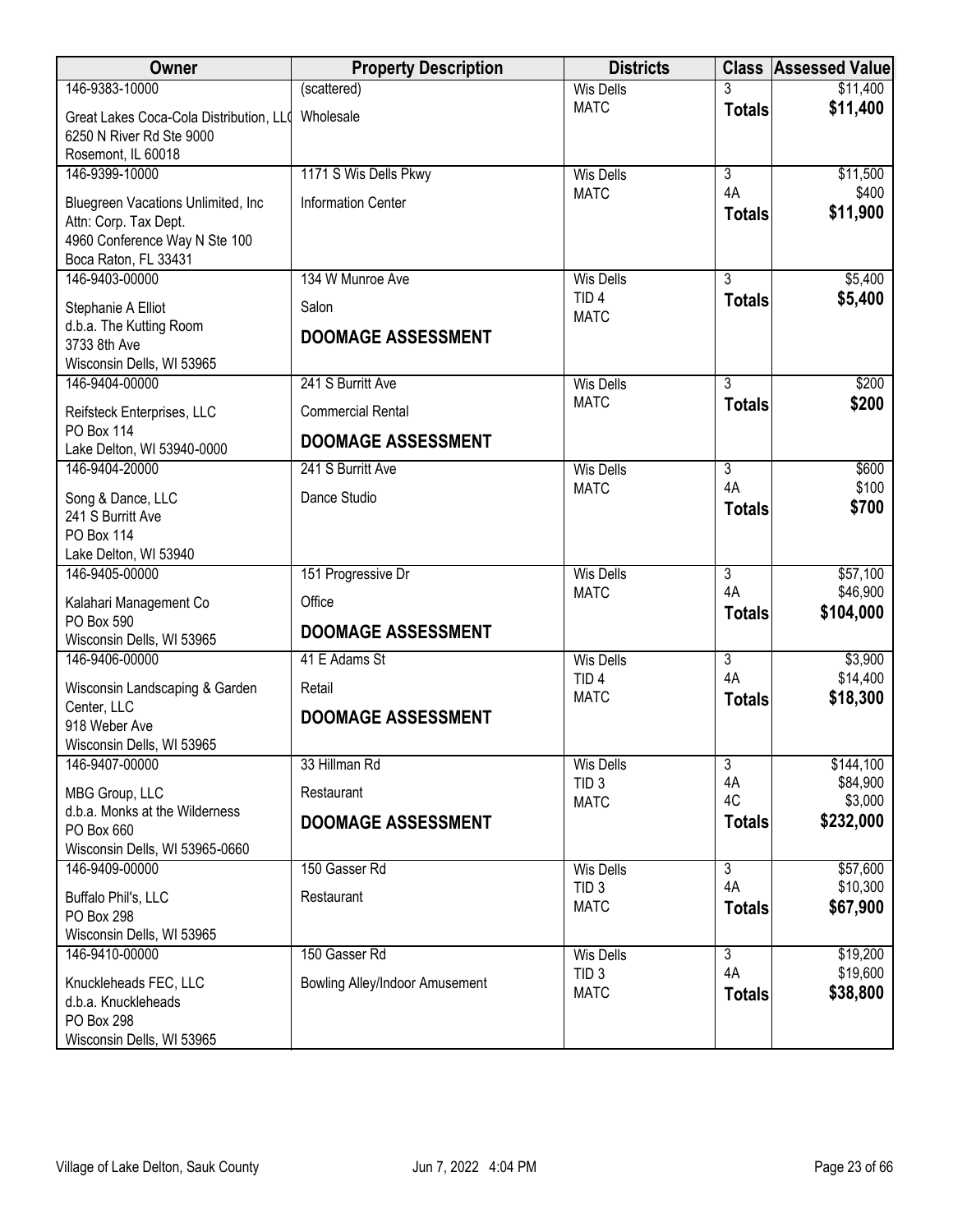| \$9,000<br><b>Wis Dells</b><br>\$9,000<br><b>MATC</b><br><b>Totals</b><br><b>B J's Restaurant</b><br>Restaurant<br>Attn: Gerald Kimball<br>1201 Wisconsin Dells Pkwy<br>Wisconsin Dells, WI 53965<br>1435 Wis Dells Pkwy<br>146-9412-00000<br>$\overline{3}$<br>\$44,300<br><b>Wis Dells</b><br>4A<br>\$100<br><b>MATC</b><br>Mt Olympus Resorts, LLC<br>Motel & Laundry Services<br>\$44,400<br><b>Totals</b><br>d.b.a. Hotel Rome (Raintree)<br>PO Box 5<br>Wisconsin Dells, WI 53965<br>1425 Wis Dells Pkwy Unit 6<br>146-9413-00000<br>3<br>\$19,500<br><b>Wis Dells</b><br>4A<br>\$4,900<br><b>MATC</b><br>Tattoo/Barber<br>Alpha Red Tattoo & Barber Studio, LLC<br>\$24,400<br><b>Totals</b><br>Attn: Jesus Reyes<br><b>DOOMAGE ASSESSMENT</b><br>1425 Wis Dells Pkwy Unit 6<br>Wisconsin Dells, WI 53965<br>146-9415-00000<br>$\overline{3}$<br>\$25,700<br>1131 E East Frontage Rd<br><b>Wis Dells</b><br>4A<br>\$200<br>TID <sub>3</sub><br>Restaurant<br>Pizza Ranch, Inc<br>\$25,900<br><b>MATC</b><br><b>Totals</b><br>Attn: Steven Timlin<br><b>PO Box 788</b><br>Lake Delton, WI 53940-0788<br>\$27,300<br>146-9417-00000<br>31 Meadowview Dr<br>3<br><b>Wis Dells</b><br>4A<br>\$13,000<br>TID <sub>3</sub><br>Bluegreen Vacations Unlimited, Inc<br><b>Information Center</b><br>\$40,300<br><b>MATC</b><br><b>Totals</b><br>Attn: Corp. Tax Dept.<br>4960 Conference Way N Ste 100<br>Boca Raton, FL 33431<br>1701 Wis Dells Pkwy<br>$\overline{3}$<br>146-9417-10000<br><b>Wis Dells</b><br>\$900<br>\$900<br><b>MATC</b><br><b>Totals</b><br>Sales Kiosk<br><b>Bluegreen Vacations Corporation</b><br>Attn: Corp Tax Dept<br>4960 Conference Way N Ste 100<br>Boca Raton, FL 33431<br>146-9427-00000<br>45 Hillman Rd<br>3<br>\$136,200<br><b>Wis Dells</b><br>4A<br>\$8,600<br>TID <sub>3</sub><br>Wyndham Vacation Ownership, Inc.<br>Resort<br>\$144,800<br><b>MATC</b><br><b>Totals</b><br>Attn: Advantax, Inc<br>2500 Westfield Dr Ste 1-202<br>Elgin, IL 60124-7700<br>$\overline{3}$<br>146-9430-00000<br>210 Gasser Rd<br>\$200<br><b>Wis Dells</b><br>TID <sub>3</sub><br>\$200<br><b>Totals</b><br>Retail<br><b>Stanley Convergent Security Solutions</b><br><b>MATC</b><br>PO Box 1029<br>Dublin, PA 18917-1029<br>\$2,400<br>146-9432-00000<br>1881 Wis Dells Pkwy<br><b>Wis Dells</b><br>$\overline{3}$<br>\$116,500<br>4A<br><b>MATC</b><br>Amusement<br>Casco, Inc.<br>\$118,900<br><b>Totals</b><br>d.b.a. Dick Clark's Ultimate Rush<br>W332 N5743 Louise Ln<br>Nashota, WI 53058<br>413 S Burritt Ave<br>$\overline{3}$<br>\$2,500<br>146-9434-00000<br>Mirror Lake Mgmt Dist<br>\$2,500<br><b>Wis Dells</b><br><b>Totals</b><br>Restaurant<br>Johnson O'Malley, Inc.<br><b>MATC</b><br>d.b.a. The Port<br><b>DOOMAGE ASSESSMENT</b><br>PO Box 449 | Owner          | <b>Property Description</b> | <b>Districts</b> | <b>Class</b> | <b>Assessed Value</b> |
|------------------------------------------------------------------------------------------------------------------------------------------------------------------------------------------------------------------------------------------------------------------------------------------------------------------------------------------------------------------------------------------------------------------------------------------------------------------------------------------------------------------------------------------------------------------------------------------------------------------------------------------------------------------------------------------------------------------------------------------------------------------------------------------------------------------------------------------------------------------------------------------------------------------------------------------------------------------------------------------------------------------------------------------------------------------------------------------------------------------------------------------------------------------------------------------------------------------------------------------------------------------------------------------------------------------------------------------------------------------------------------------------------------------------------------------------------------------------------------------------------------------------------------------------------------------------------------------------------------------------------------------------------------------------------------------------------------------------------------------------------------------------------------------------------------------------------------------------------------------------------------------------------------------------------------------------------------------------------------------------------------------------------------------------------------------------------------------------------------------------------------------------------------------------------------------------------------------------------------------------------------------------------------------------------------------------------------------------------------------------------------------------------------------------------------------------------------------------------------------------------------------------------------------------------------------------------------------------------------------------------------------------------------------------------------------------------------------------------------------------------------------------------------------|----------------|-----------------------------|------------------|--------------|-----------------------|
|                                                                                                                                                                                                                                                                                                                                                                                                                                                                                                                                                                                                                                                                                                                                                                                                                                                                                                                                                                                                                                                                                                                                                                                                                                                                                                                                                                                                                                                                                                                                                                                                                                                                                                                                                                                                                                                                                                                                                                                                                                                                                                                                                                                                                                                                                                                                                                                                                                                                                                                                                                                                                                                                                                                                                                                          | 146-9411-00000 | 1201 Wis Dells Pkwy         |                  |              |                       |
|                                                                                                                                                                                                                                                                                                                                                                                                                                                                                                                                                                                                                                                                                                                                                                                                                                                                                                                                                                                                                                                                                                                                                                                                                                                                                                                                                                                                                                                                                                                                                                                                                                                                                                                                                                                                                                                                                                                                                                                                                                                                                                                                                                                                                                                                                                                                                                                                                                                                                                                                                                                                                                                                                                                                                                                          |                |                             |                  |              |                       |
|                                                                                                                                                                                                                                                                                                                                                                                                                                                                                                                                                                                                                                                                                                                                                                                                                                                                                                                                                                                                                                                                                                                                                                                                                                                                                                                                                                                                                                                                                                                                                                                                                                                                                                                                                                                                                                                                                                                                                                                                                                                                                                                                                                                                                                                                                                                                                                                                                                                                                                                                                                                                                                                                                                                                                                                          |                |                             |                  |              |                       |
|                                                                                                                                                                                                                                                                                                                                                                                                                                                                                                                                                                                                                                                                                                                                                                                                                                                                                                                                                                                                                                                                                                                                                                                                                                                                                                                                                                                                                                                                                                                                                                                                                                                                                                                                                                                                                                                                                                                                                                                                                                                                                                                                                                                                                                                                                                                                                                                                                                                                                                                                                                                                                                                                                                                                                                                          |                |                             |                  |              |                       |
|                                                                                                                                                                                                                                                                                                                                                                                                                                                                                                                                                                                                                                                                                                                                                                                                                                                                                                                                                                                                                                                                                                                                                                                                                                                                                                                                                                                                                                                                                                                                                                                                                                                                                                                                                                                                                                                                                                                                                                                                                                                                                                                                                                                                                                                                                                                                                                                                                                                                                                                                                                                                                                                                                                                                                                                          |                |                             |                  |              |                       |
|                                                                                                                                                                                                                                                                                                                                                                                                                                                                                                                                                                                                                                                                                                                                                                                                                                                                                                                                                                                                                                                                                                                                                                                                                                                                                                                                                                                                                                                                                                                                                                                                                                                                                                                                                                                                                                                                                                                                                                                                                                                                                                                                                                                                                                                                                                                                                                                                                                                                                                                                                                                                                                                                                                                                                                                          |                |                             |                  |              |                       |
|                                                                                                                                                                                                                                                                                                                                                                                                                                                                                                                                                                                                                                                                                                                                                                                                                                                                                                                                                                                                                                                                                                                                                                                                                                                                                                                                                                                                                                                                                                                                                                                                                                                                                                                                                                                                                                                                                                                                                                                                                                                                                                                                                                                                                                                                                                                                                                                                                                                                                                                                                                                                                                                                                                                                                                                          |                |                             |                  |              |                       |
|                                                                                                                                                                                                                                                                                                                                                                                                                                                                                                                                                                                                                                                                                                                                                                                                                                                                                                                                                                                                                                                                                                                                                                                                                                                                                                                                                                                                                                                                                                                                                                                                                                                                                                                                                                                                                                                                                                                                                                                                                                                                                                                                                                                                                                                                                                                                                                                                                                                                                                                                                                                                                                                                                                                                                                                          |                |                             |                  |              |                       |
|                                                                                                                                                                                                                                                                                                                                                                                                                                                                                                                                                                                                                                                                                                                                                                                                                                                                                                                                                                                                                                                                                                                                                                                                                                                                                                                                                                                                                                                                                                                                                                                                                                                                                                                                                                                                                                                                                                                                                                                                                                                                                                                                                                                                                                                                                                                                                                                                                                                                                                                                                                                                                                                                                                                                                                                          |                |                             |                  |              |                       |
|                                                                                                                                                                                                                                                                                                                                                                                                                                                                                                                                                                                                                                                                                                                                                                                                                                                                                                                                                                                                                                                                                                                                                                                                                                                                                                                                                                                                                                                                                                                                                                                                                                                                                                                                                                                                                                                                                                                                                                                                                                                                                                                                                                                                                                                                                                                                                                                                                                                                                                                                                                                                                                                                                                                                                                                          |                |                             |                  |              |                       |
|                                                                                                                                                                                                                                                                                                                                                                                                                                                                                                                                                                                                                                                                                                                                                                                                                                                                                                                                                                                                                                                                                                                                                                                                                                                                                                                                                                                                                                                                                                                                                                                                                                                                                                                                                                                                                                                                                                                                                                                                                                                                                                                                                                                                                                                                                                                                                                                                                                                                                                                                                                                                                                                                                                                                                                                          |                |                             |                  |              |                       |
|                                                                                                                                                                                                                                                                                                                                                                                                                                                                                                                                                                                                                                                                                                                                                                                                                                                                                                                                                                                                                                                                                                                                                                                                                                                                                                                                                                                                                                                                                                                                                                                                                                                                                                                                                                                                                                                                                                                                                                                                                                                                                                                                                                                                                                                                                                                                                                                                                                                                                                                                                                                                                                                                                                                                                                                          |                |                             |                  |              |                       |
|                                                                                                                                                                                                                                                                                                                                                                                                                                                                                                                                                                                                                                                                                                                                                                                                                                                                                                                                                                                                                                                                                                                                                                                                                                                                                                                                                                                                                                                                                                                                                                                                                                                                                                                                                                                                                                                                                                                                                                                                                                                                                                                                                                                                                                                                                                                                                                                                                                                                                                                                                                                                                                                                                                                                                                                          |                |                             |                  |              |                       |
|                                                                                                                                                                                                                                                                                                                                                                                                                                                                                                                                                                                                                                                                                                                                                                                                                                                                                                                                                                                                                                                                                                                                                                                                                                                                                                                                                                                                                                                                                                                                                                                                                                                                                                                                                                                                                                                                                                                                                                                                                                                                                                                                                                                                                                                                                                                                                                                                                                                                                                                                                                                                                                                                                                                                                                                          |                |                             |                  |              |                       |
|                                                                                                                                                                                                                                                                                                                                                                                                                                                                                                                                                                                                                                                                                                                                                                                                                                                                                                                                                                                                                                                                                                                                                                                                                                                                                                                                                                                                                                                                                                                                                                                                                                                                                                                                                                                                                                                                                                                                                                                                                                                                                                                                                                                                                                                                                                                                                                                                                                                                                                                                                                                                                                                                                                                                                                                          |                |                             |                  |              |                       |
|                                                                                                                                                                                                                                                                                                                                                                                                                                                                                                                                                                                                                                                                                                                                                                                                                                                                                                                                                                                                                                                                                                                                                                                                                                                                                                                                                                                                                                                                                                                                                                                                                                                                                                                                                                                                                                                                                                                                                                                                                                                                                                                                                                                                                                                                                                                                                                                                                                                                                                                                                                                                                                                                                                                                                                                          |                |                             |                  |              |                       |
|                                                                                                                                                                                                                                                                                                                                                                                                                                                                                                                                                                                                                                                                                                                                                                                                                                                                                                                                                                                                                                                                                                                                                                                                                                                                                                                                                                                                                                                                                                                                                                                                                                                                                                                                                                                                                                                                                                                                                                                                                                                                                                                                                                                                                                                                                                                                                                                                                                                                                                                                                                                                                                                                                                                                                                                          |                |                             |                  |              |                       |
|                                                                                                                                                                                                                                                                                                                                                                                                                                                                                                                                                                                                                                                                                                                                                                                                                                                                                                                                                                                                                                                                                                                                                                                                                                                                                                                                                                                                                                                                                                                                                                                                                                                                                                                                                                                                                                                                                                                                                                                                                                                                                                                                                                                                                                                                                                                                                                                                                                                                                                                                                                                                                                                                                                                                                                                          |                |                             |                  |              |                       |
|                                                                                                                                                                                                                                                                                                                                                                                                                                                                                                                                                                                                                                                                                                                                                                                                                                                                                                                                                                                                                                                                                                                                                                                                                                                                                                                                                                                                                                                                                                                                                                                                                                                                                                                                                                                                                                                                                                                                                                                                                                                                                                                                                                                                                                                                                                                                                                                                                                                                                                                                                                                                                                                                                                                                                                                          |                |                             |                  |              |                       |
|                                                                                                                                                                                                                                                                                                                                                                                                                                                                                                                                                                                                                                                                                                                                                                                                                                                                                                                                                                                                                                                                                                                                                                                                                                                                                                                                                                                                                                                                                                                                                                                                                                                                                                                                                                                                                                                                                                                                                                                                                                                                                                                                                                                                                                                                                                                                                                                                                                                                                                                                                                                                                                                                                                                                                                                          |                |                             |                  |              |                       |
|                                                                                                                                                                                                                                                                                                                                                                                                                                                                                                                                                                                                                                                                                                                                                                                                                                                                                                                                                                                                                                                                                                                                                                                                                                                                                                                                                                                                                                                                                                                                                                                                                                                                                                                                                                                                                                                                                                                                                                                                                                                                                                                                                                                                                                                                                                                                                                                                                                                                                                                                                                                                                                                                                                                                                                                          |                |                             |                  |              |                       |
|                                                                                                                                                                                                                                                                                                                                                                                                                                                                                                                                                                                                                                                                                                                                                                                                                                                                                                                                                                                                                                                                                                                                                                                                                                                                                                                                                                                                                                                                                                                                                                                                                                                                                                                                                                                                                                                                                                                                                                                                                                                                                                                                                                                                                                                                                                                                                                                                                                                                                                                                                                                                                                                                                                                                                                                          |                |                             |                  |              |                       |
|                                                                                                                                                                                                                                                                                                                                                                                                                                                                                                                                                                                                                                                                                                                                                                                                                                                                                                                                                                                                                                                                                                                                                                                                                                                                                                                                                                                                                                                                                                                                                                                                                                                                                                                                                                                                                                                                                                                                                                                                                                                                                                                                                                                                                                                                                                                                                                                                                                                                                                                                                                                                                                                                                                                                                                                          |                |                             |                  |              |                       |
|                                                                                                                                                                                                                                                                                                                                                                                                                                                                                                                                                                                                                                                                                                                                                                                                                                                                                                                                                                                                                                                                                                                                                                                                                                                                                                                                                                                                                                                                                                                                                                                                                                                                                                                                                                                                                                                                                                                                                                                                                                                                                                                                                                                                                                                                                                                                                                                                                                                                                                                                                                                                                                                                                                                                                                                          |                |                             |                  |              |                       |
|                                                                                                                                                                                                                                                                                                                                                                                                                                                                                                                                                                                                                                                                                                                                                                                                                                                                                                                                                                                                                                                                                                                                                                                                                                                                                                                                                                                                                                                                                                                                                                                                                                                                                                                                                                                                                                                                                                                                                                                                                                                                                                                                                                                                                                                                                                                                                                                                                                                                                                                                                                                                                                                                                                                                                                                          |                |                             |                  |              |                       |
|                                                                                                                                                                                                                                                                                                                                                                                                                                                                                                                                                                                                                                                                                                                                                                                                                                                                                                                                                                                                                                                                                                                                                                                                                                                                                                                                                                                                                                                                                                                                                                                                                                                                                                                                                                                                                                                                                                                                                                                                                                                                                                                                                                                                                                                                                                                                                                                                                                                                                                                                                                                                                                                                                                                                                                                          |                |                             |                  |              |                       |
|                                                                                                                                                                                                                                                                                                                                                                                                                                                                                                                                                                                                                                                                                                                                                                                                                                                                                                                                                                                                                                                                                                                                                                                                                                                                                                                                                                                                                                                                                                                                                                                                                                                                                                                                                                                                                                                                                                                                                                                                                                                                                                                                                                                                                                                                                                                                                                                                                                                                                                                                                                                                                                                                                                                                                                                          |                |                             |                  |              |                       |
|                                                                                                                                                                                                                                                                                                                                                                                                                                                                                                                                                                                                                                                                                                                                                                                                                                                                                                                                                                                                                                                                                                                                                                                                                                                                                                                                                                                                                                                                                                                                                                                                                                                                                                                                                                                                                                                                                                                                                                                                                                                                                                                                                                                                                                                                                                                                                                                                                                                                                                                                                                                                                                                                                                                                                                                          |                |                             |                  |              |                       |
|                                                                                                                                                                                                                                                                                                                                                                                                                                                                                                                                                                                                                                                                                                                                                                                                                                                                                                                                                                                                                                                                                                                                                                                                                                                                                                                                                                                                                                                                                                                                                                                                                                                                                                                                                                                                                                                                                                                                                                                                                                                                                                                                                                                                                                                                                                                                                                                                                                                                                                                                                                                                                                                                                                                                                                                          |                |                             |                  |              |                       |
|                                                                                                                                                                                                                                                                                                                                                                                                                                                                                                                                                                                                                                                                                                                                                                                                                                                                                                                                                                                                                                                                                                                                                                                                                                                                                                                                                                                                                                                                                                                                                                                                                                                                                                                                                                                                                                                                                                                                                                                                                                                                                                                                                                                                                                                                                                                                                                                                                                                                                                                                                                                                                                                                                                                                                                                          |                |                             |                  |              |                       |
|                                                                                                                                                                                                                                                                                                                                                                                                                                                                                                                                                                                                                                                                                                                                                                                                                                                                                                                                                                                                                                                                                                                                                                                                                                                                                                                                                                                                                                                                                                                                                                                                                                                                                                                                                                                                                                                                                                                                                                                                                                                                                                                                                                                                                                                                                                                                                                                                                                                                                                                                                                                                                                                                                                                                                                                          |                |                             |                  |              |                       |
|                                                                                                                                                                                                                                                                                                                                                                                                                                                                                                                                                                                                                                                                                                                                                                                                                                                                                                                                                                                                                                                                                                                                                                                                                                                                                                                                                                                                                                                                                                                                                                                                                                                                                                                                                                                                                                                                                                                                                                                                                                                                                                                                                                                                                                                                                                                                                                                                                                                                                                                                                                                                                                                                                                                                                                                          |                |                             |                  |              |                       |
|                                                                                                                                                                                                                                                                                                                                                                                                                                                                                                                                                                                                                                                                                                                                                                                                                                                                                                                                                                                                                                                                                                                                                                                                                                                                                                                                                                                                                                                                                                                                                                                                                                                                                                                                                                                                                                                                                                                                                                                                                                                                                                                                                                                                                                                                                                                                                                                                                                                                                                                                                                                                                                                                                                                                                                                          |                |                             |                  |              |                       |
|                                                                                                                                                                                                                                                                                                                                                                                                                                                                                                                                                                                                                                                                                                                                                                                                                                                                                                                                                                                                                                                                                                                                                                                                                                                                                                                                                                                                                                                                                                                                                                                                                                                                                                                                                                                                                                                                                                                                                                                                                                                                                                                                                                                                                                                                                                                                                                                                                                                                                                                                                                                                                                                                                                                                                                                          |                |                             |                  |              |                       |
|                                                                                                                                                                                                                                                                                                                                                                                                                                                                                                                                                                                                                                                                                                                                                                                                                                                                                                                                                                                                                                                                                                                                                                                                                                                                                                                                                                                                                                                                                                                                                                                                                                                                                                                                                                                                                                                                                                                                                                                                                                                                                                                                                                                                                                                                                                                                                                                                                                                                                                                                                                                                                                                                                                                                                                                          |                |                             |                  |              |                       |
|                                                                                                                                                                                                                                                                                                                                                                                                                                                                                                                                                                                                                                                                                                                                                                                                                                                                                                                                                                                                                                                                                                                                                                                                                                                                                                                                                                                                                                                                                                                                                                                                                                                                                                                                                                                                                                                                                                                                                                                                                                                                                                                                                                                                                                                                                                                                                                                                                                                                                                                                                                                                                                                                                                                                                                                          |                |                             |                  |              |                       |
|                                                                                                                                                                                                                                                                                                                                                                                                                                                                                                                                                                                                                                                                                                                                                                                                                                                                                                                                                                                                                                                                                                                                                                                                                                                                                                                                                                                                                                                                                                                                                                                                                                                                                                                                                                                                                                                                                                                                                                                                                                                                                                                                                                                                                                                                                                                                                                                                                                                                                                                                                                                                                                                                                                                                                                                          |                |                             |                  |              |                       |
|                                                                                                                                                                                                                                                                                                                                                                                                                                                                                                                                                                                                                                                                                                                                                                                                                                                                                                                                                                                                                                                                                                                                                                                                                                                                                                                                                                                                                                                                                                                                                                                                                                                                                                                                                                                                                                                                                                                                                                                                                                                                                                                                                                                                                                                                                                                                                                                                                                                                                                                                                                                                                                                                                                                                                                                          |                |                             |                  |              |                       |
|                                                                                                                                                                                                                                                                                                                                                                                                                                                                                                                                                                                                                                                                                                                                                                                                                                                                                                                                                                                                                                                                                                                                                                                                                                                                                                                                                                                                                                                                                                                                                                                                                                                                                                                                                                                                                                                                                                                                                                                                                                                                                                                                                                                                                                                                                                                                                                                                                                                                                                                                                                                                                                                                                                                                                                                          |                |                             |                  |              |                       |
|                                                                                                                                                                                                                                                                                                                                                                                                                                                                                                                                                                                                                                                                                                                                                                                                                                                                                                                                                                                                                                                                                                                                                                                                                                                                                                                                                                                                                                                                                                                                                                                                                                                                                                                                                                                                                                                                                                                                                                                                                                                                                                                                                                                                                                                                                                                                                                                                                                                                                                                                                                                                                                                                                                                                                                                          |                |                             |                  |              |                       |
|                                                                                                                                                                                                                                                                                                                                                                                                                                                                                                                                                                                                                                                                                                                                                                                                                                                                                                                                                                                                                                                                                                                                                                                                                                                                                                                                                                                                                                                                                                                                                                                                                                                                                                                                                                                                                                                                                                                                                                                                                                                                                                                                                                                                                                                                                                                                                                                                                                                                                                                                                                                                                                                                                                                                                                                          |                |                             |                  |              |                       |
|                                                                                                                                                                                                                                                                                                                                                                                                                                                                                                                                                                                                                                                                                                                                                                                                                                                                                                                                                                                                                                                                                                                                                                                                                                                                                                                                                                                                                                                                                                                                                                                                                                                                                                                                                                                                                                                                                                                                                                                                                                                                                                                                                                                                                                                                                                                                                                                                                                                                                                                                                                                                                                                                                                                                                                                          |                |                             |                  |              |                       |
|                                                                                                                                                                                                                                                                                                                                                                                                                                                                                                                                                                                                                                                                                                                                                                                                                                                                                                                                                                                                                                                                                                                                                                                                                                                                                                                                                                                                                                                                                                                                                                                                                                                                                                                                                                                                                                                                                                                                                                                                                                                                                                                                                                                                                                                                                                                                                                                                                                                                                                                                                                                                                                                                                                                                                                                          |                |                             |                  |              |                       |
|                                                                                                                                                                                                                                                                                                                                                                                                                                                                                                                                                                                                                                                                                                                                                                                                                                                                                                                                                                                                                                                                                                                                                                                                                                                                                                                                                                                                                                                                                                                                                                                                                                                                                                                                                                                                                                                                                                                                                                                                                                                                                                                                                                                                                                                                                                                                                                                                                                                                                                                                                                                                                                                                                                                                                                                          |                |                             |                  |              |                       |
|                                                                                                                                                                                                                                                                                                                                                                                                                                                                                                                                                                                                                                                                                                                                                                                                                                                                                                                                                                                                                                                                                                                                                                                                                                                                                                                                                                                                                                                                                                                                                                                                                                                                                                                                                                                                                                                                                                                                                                                                                                                                                                                                                                                                                                                                                                                                                                                                                                                                                                                                                                                                                                                                                                                                                                                          |                |                             |                  |              |                       |
| Lake Delton, WI 53940                                                                                                                                                                                                                                                                                                                                                                                                                                                                                                                                                                                                                                                                                                                                                                                                                                                                                                                                                                                                                                                                                                                                                                                                                                                                                                                                                                                                                                                                                                                                                                                                                                                                                                                                                                                                                                                                                                                                                                                                                                                                                                                                                                                                                                                                                                                                                                                                                                                                                                                                                                                                                                                                                                                                                                    |                |                             |                  |              |                       |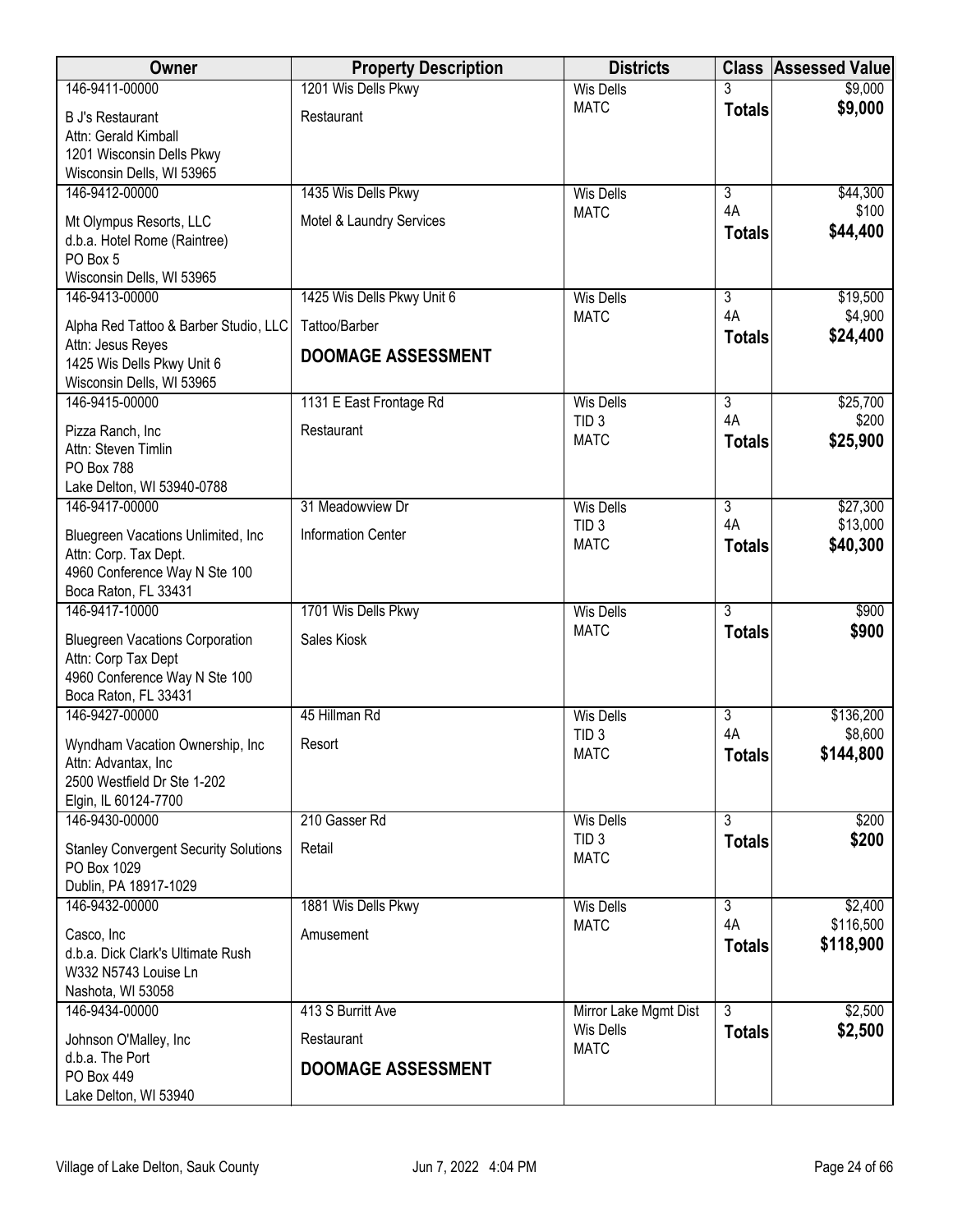| 146-9435-00000<br>421 Wis Dells Pkwy<br><b>Wis Dells</b><br>\$1,300<br><b>MATC</b><br><b>Totals</b><br>Convenience Store<br>Dino Stop 1, Inc<br>421 Wis Dells Pkwy<br>Wisconsin Dells, WI 53965<br>$\overline{3}$<br>1280 S Wis Dells Pkwy<br><b>Wis Dells</b><br>\$800<br>146-9436-00000<br><b>MATC</b><br>\$800<br><b>Totals</b><br>Travel Mart, Inc<br>Gas station<br>PO Box 120<br>Wisconsin Dells, WI 53965<br>130 Commerce St<br>\$400<br>146-9437-00000<br><b>Wis Dells</b><br>4A<br>TID <sub>2</sub><br>\$400<br><b>Totals</b><br>DVD/Video Rental<br>Redbox Automated Retail, LLC<br><b>MATC</b><br>PO Box 72210<br><b>DOOMAGE ASSESSMENT</b><br>Phoenix, AZ 85050<br>$\overline{3}$<br>146-9441-00000<br>\$31,500<br><b>Wis Dells</b><br>(scattered)<br><b>MATC</b><br>\$31,500<br><b>Totals</b><br>Grayhawk Leasing, LLC<br><b>Beverage Services</b><br>1412 Main St Ste 1500<br>Dallas, TX 75202<br>\$12,200<br>31 Meadowview Dr<br>$\overline{3}$<br>146-9446-00000<br><b>Wis Dells</b><br>4A<br>\$8,500<br>TID <sub>3</sub><br>Rib Kings of Lake Delton, LLC, Inc<br>Restaurant<br>\$20,700<br><b>MATC</b><br><b>Totals</b><br>PO Box 572<br>Wisconsin Dells, WI 53965-0572<br>140 E Adams St<br>$\overline{3}$<br>\$5,800<br>146-9447-00000<br><b>Wis Dells</b><br>4A<br>\$10,700<br><b>MATC</b><br>Law Office<br>Curran, Hollenbeck & Orton, SC, Inc.<br>\$16,500<br><b>Totals</b><br>Attn: Thomas J Casey<br>PO Box 140<br>Mauston, WI 53948-0140<br>511 E Adams St<br>$\overline{3}$<br>146-9459-00000<br><b>Wis Dells</b><br>\$1,100<br>4A<br>\$400<br><b>MATC</b><br>Polka Dot Pots, LLC<br>Pottery<br>\$1,500<br><b>Totals</b><br>PO Box 385<br>Lake Delton, WI 53940<br>490 Bunker Rd<br>$\overline{3}$<br>\$6,400<br>146-9462-00000<br><b>Wis Dells</b><br><b>MATC</b><br>\$6,400<br><b>Totals</b><br>Coldwater Canyon Veterinary Clinic, Inc Veterinarian Services<br>d.b.a. Noble Hound Animal Clinic<br><b>DOOMAGE ASSESSMENT</b><br>490 Bunker Rd<br>Baraboo, WI 53913<br>\$12,700<br>146-9472-00000<br>45 Hillman Rd<br>3<br><b>Wis Dells</b><br>TID <sub>3</sub><br>\$12,700<br><b>Totals</b><br>Canon Financial Services, Inc<br>Leasing<br><b>MATC</b><br>PO Box 5008<br>158 Gaither Dr<br>Mount Laurel, NJ 08054<br>146-9472-10000<br>$\overline{3}$<br>\$5,600<br>31 Meadowview Dr<br><b>Wis Dells</b><br>TID <sub>3</sub><br>\$5,600<br><b>Totals</b><br>Canon Financial Services, Inc.<br>Leasing<br><b>MATC</b><br>PO Box 5008<br>158 Gaither Dr<br>Mount Laurel, NJ 08054<br>\$9,700<br>146-9475-00000<br>240 Trout Rd<br>$\overline{3}$<br><b>Wis Dells</b> | <b>Owner</b> | <b>Property Description</b> | <b>Districts</b> |    | <b>Class Assessed Value</b> |
|---------------------------------------------------------------------------------------------------------------------------------------------------------------------------------------------------------------------------------------------------------------------------------------------------------------------------------------------------------------------------------------------------------------------------------------------------------------------------------------------------------------------------------------------------------------------------------------------------------------------------------------------------------------------------------------------------------------------------------------------------------------------------------------------------------------------------------------------------------------------------------------------------------------------------------------------------------------------------------------------------------------------------------------------------------------------------------------------------------------------------------------------------------------------------------------------------------------------------------------------------------------------------------------------------------------------------------------------------------------------------------------------------------------------------------------------------------------------------------------------------------------------------------------------------------------------------------------------------------------------------------------------------------------------------------------------------------------------------------------------------------------------------------------------------------------------------------------------------------------------------------------------------------------------------------------------------------------------------------------------------------------------------------------------------------------------------------------------------------------------------------------------------------------------------------------------------------------------------------------------------------------------------------------------------------------------------------------------------------------------------------------------------------------------------------------------------------------------------------------------------------------------------------------------------------------------------------------------------|--------------|-----------------------------|------------------|----|-----------------------------|
|                                                                                                                                                                                                                                                                                                                                                                                                                                                                                                                                                                                                                                                                                                                                                                                                                                                                                                                                                                                                                                                                                                                                                                                                                                                                                                                                                                                                                                                                                                                                                                                                                                                                                                                                                                                                                                                                                                                                                                                                                                                                                                                                                                                                                                                                                                                                                                                                                                                                                                                                                                                                   |              |                             |                  |    | \$1,300                     |
|                                                                                                                                                                                                                                                                                                                                                                                                                                                                                                                                                                                                                                                                                                                                                                                                                                                                                                                                                                                                                                                                                                                                                                                                                                                                                                                                                                                                                                                                                                                                                                                                                                                                                                                                                                                                                                                                                                                                                                                                                                                                                                                                                                                                                                                                                                                                                                                                                                                                                                                                                                                                   |              |                             |                  |    |                             |
|                                                                                                                                                                                                                                                                                                                                                                                                                                                                                                                                                                                                                                                                                                                                                                                                                                                                                                                                                                                                                                                                                                                                                                                                                                                                                                                                                                                                                                                                                                                                                                                                                                                                                                                                                                                                                                                                                                                                                                                                                                                                                                                                                                                                                                                                                                                                                                                                                                                                                                                                                                                                   |              |                             |                  |    |                             |
|                                                                                                                                                                                                                                                                                                                                                                                                                                                                                                                                                                                                                                                                                                                                                                                                                                                                                                                                                                                                                                                                                                                                                                                                                                                                                                                                                                                                                                                                                                                                                                                                                                                                                                                                                                                                                                                                                                                                                                                                                                                                                                                                                                                                                                                                                                                                                                                                                                                                                                                                                                                                   |              |                             |                  |    |                             |
|                                                                                                                                                                                                                                                                                                                                                                                                                                                                                                                                                                                                                                                                                                                                                                                                                                                                                                                                                                                                                                                                                                                                                                                                                                                                                                                                                                                                                                                                                                                                                                                                                                                                                                                                                                                                                                                                                                                                                                                                                                                                                                                                                                                                                                                                                                                                                                                                                                                                                                                                                                                                   |              |                             |                  |    |                             |
|                                                                                                                                                                                                                                                                                                                                                                                                                                                                                                                                                                                                                                                                                                                                                                                                                                                                                                                                                                                                                                                                                                                                                                                                                                                                                                                                                                                                                                                                                                                                                                                                                                                                                                                                                                                                                                                                                                                                                                                                                                                                                                                                                                                                                                                                                                                                                                                                                                                                                                                                                                                                   |              |                             |                  |    |                             |
|                                                                                                                                                                                                                                                                                                                                                                                                                                                                                                                                                                                                                                                                                                                                                                                                                                                                                                                                                                                                                                                                                                                                                                                                                                                                                                                                                                                                                                                                                                                                                                                                                                                                                                                                                                                                                                                                                                                                                                                                                                                                                                                                                                                                                                                                                                                                                                                                                                                                                                                                                                                                   |              |                             |                  |    |                             |
|                                                                                                                                                                                                                                                                                                                                                                                                                                                                                                                                                                                                                                                                                                                                                                                                                                                                                                                                                                                                                                                                                                                                                                                                                                                                                                                                                                                                                                                                                                                                                                                                                                                                                                                                                                                                                                                                                                                                                                                                                                                                                                                                                                                                                                                                                                                                                                                                                                                                                                                                                                                                   |              |                             |                  |    |                             |
|                                                                                                                                                                                                                                                                                                                                                                                                                                                                                                                                                                                                                                                                                                                                                                                                                                                                                                                                                                                                                                                                                                                                                                                                                                                                                                                                                                                                                                                                                                                                                                                                                                                                                                                                                                                                                                                                                                                                                                                                                                                                                                                                                                                                                                                                                                                                                                                                                                                                                                                                                                                                   |              |                             |                  |    |                             |
|                                                                                                                                                                                                                                                                                                                                                                                                                                                                                                                                                                                                                                                                                                                                                                                                                                                                                                                                                                                                                                                                                                                                                                                                                                                                                                                                                                                                                                                                                                                                                                                                                                                                                                                                                                                                                                                                                                                                                                                                                                                                                                                                                                                                                                                                                                                                                                                                                                                                                                                                                                                                   |              |                             |                  |    |                             |
|                                                                                                                                                                                                                                                                                                                                                                                                                                                                                                                                                                                                                                                                                                                                                                                                                                                                                                                                                                                                                                                                                                                                                                                                                                                                                                                                                                                                                                                                                                                                                                                                                                                                                                                                                                                                                                                                                                                                                                                                                                                                                                                                                                                                                                                                                                                                                                                                                                                                                                                                                                                                   |              |                             |                  |    |                             |
|                                                                                                                                                                                                                                                                                                                                                                                                                                                                                                                                                                                                                                                                                                                                                                                                                                                                                                                                                                                                                                                                                                                                                                                                                                                                                                                                                                                                                                                                                                                                                                                                                                                                                                                                                                                                                                                                                                                                                                                                                                                                                                                                                                                                                                                                                                                                                                                                                                                                                                                                                                                                   |              |                             |                  |    |                             |
|                                                                                                                                                                                                                                                                                                                                                                                                                                                                                                                                                                                                                                                                                                                                                                                                                                                                                                                                                                                                                                                                                                                                                                                                                                                                                                                                                                                                                                                                                                                                                                                                                                                                                                                                                                                                                                                                                                                                                                                                                                                                                                                                                                                                                                                                                                                                                                                                                                                                                                                                                                                                   |              |                             |                  |    |                             |
|                                                                                                                                                                                                                                                                                                                                                                                                                                                                                                                                                                                                                                                                                                                                                                                                                                                                                                                                                                                                                                                                                                                                                                                                                                                                                                                                                                                                                                                                                                                                                                                                                                                                                                                                                                                                                                                                                                                                                                                                                                                                                                                                                                                                                                                                                                                                                                                                                                                                                                                                                                                                   |              |                             |                  |    |                             |
|                                                                                                                                                                                                                                                                                                                                                                                                                                                                                                                                                                                                                                                                                                                                                                                                                                                                                                                                                                                                                                                                                                                                                                                                                                                                                                                                                                                                                                                                                                                                                                                                                                                                                                                                                                                                                                                                                                                                                                                                                                                                                                                                                                                                                                                                                                                                                                                                                                                                                                                                                                                                   |              |                             |                  |    |                             |
|                                                                                                                                                                                                                                                                                                                                                                                                                                                                                                                                                                                                                                                                                                                                                                                                                                                                                                                                                                                                                                                                                                                                                                                                                                                                                                                                                                                                                                                                                                                                                                                                                                                                                                                                                                                                                                                                                                                                                                                                                                                                                                                                                                                                                                                                                                                                                                                                                                                                                                                                                                                                   |              |                             |                  |    |                             |
|                                                                                                                                                                                                                                                                                                                                                                                                                                                                                                                                                                                                                                                                                                                                                                                                                                                                                                                                                                                                                                                                                                                                                                                                                                                                                                                                                                                                                                                                                                                                                                                                                                                                                                                                                                                                                                                                                                                                                                                                                                                                                                                                                                                                                                                                                                                                                                                                                                                                                                                                                                                                   |              |                             |                  |    |                             |
|                                                                                                                                                                                                                                                                                                                                                                                                                                                                                                                                                                                                                                                                                                                                                                                                                                                                                                                                                                                                                                                                                                                                                                                                                                                                                                                                                                                                                                                                                                                                                                                                                                                                                                                                                                                                                                                                                                                                                                                                                                                                                                                                                                                                                                                                                                                                                                                                                                                                                                                                                                                                   |              |                             |                  |    |                             |
|                                                                                                                                                                                                                                                                                                                                                                                                                                                                                                                                                                                                                                                                                                                                                                                                                                                                                                                                                                                                                                                                                                                                                                                                                                                                                                                                                                                                                                                                                                                                                                                                                                                                                                                                                                                                                                                                                                                                                                                                                                                                                                                                                                                                                                                                                                                                                                                                                                                                                                                                                                                                   |              |                             |                  |    |                             |
|                                                                                                                                                                                                                                                                                                                                                                                                                                                                                                                                                                                                                                                                                                                                                                                                                                                                                                                                                                                                                                                                                                                                                                                                                                                                                                                                                                                                                                                                                                                                                                                                                                                                                                                                                                                                                                                                                                                                                                                                                                                                                                                                                                                                                                                                                                                                                                                                                                                                                                                                                                                                   |              |                             |                  |    |                             |
|                                                                                                                                                                                                                                                                                                                                                                                                                                                                                                                                                                                                                                                                                                                                                                                                                                                                                                                                                                                                                                                                                                                                                                                                                                                                                                                                                                                                                                                                                                                                                                                                                                                                                                                                                                                                                                                                                                                                                                                                                                                                                                                                                                                                                                                                                                                                                                                                                                                                                                                                                                                                   |              |                             |                  |    |                             |
|                                                                                                                                                                                                                                                                                                                                                                                                                                                                                                                                                                                                                                                                                                                                                                                                                                                                                                                                                                                                                                                                                                                                                                                                                                                                                                                                                                                                                                                                                                                                                                                                                                                                                                                                                                                                                                                                                                                                                                                                                                                                                                                                                                                                                                                                                                                                                                                                                                                                                                                                                                                                   |              |                             |                  |    |                             |
|                                                                                                                                                                                                                                                                                                                                                                                                                                                                                                                                                                                                                                                                                                                                                                                                                                                                                                                                                                                                                                                                                                                                                                                                                                                                                                                                                                                                                                                                                                                                                                                                                                                                                                                                                                                                                                                                                                                                                                                                                                                                                                                                                                                                                                                                                                                                                                                                                                                                                                                                                                                                   |              |                             |                  |    |                             |
|                                                                                                                                                                                                                                                                                                                                                                                                                                                                                                                                                                                                                                                                                                                                                                                                                                                                                                                                                                                                                                                                                                                                                                                                                                                                                                                                                                                                                                                                                                                                                                                                                                                                                                                                                                                                                                                                                                                                                                                                                                                                                                                                                                                                                                                                                                                                                                                                                                                                                                                                                                                                   |              |                             |                  |    |                             |
|                                                                                                                                                                                                                                                                                                                                                                                                                                                                                                                                                                                                                                                                                                                                                                                                                                                                                                                                                                                                                                                                                                                                                                                                                                                                                                                                                                                                                                                                                                                                                                                                                                                                                                                                                                                                                                                                                                                                                                                                                                                                                                                                                                                                                                                                                                                                                                                                                                                                                                                                                                                                   |              |                             |                  |    |                             |
|                                                                                                                                                                                                                                                                                                                                                                                                                                                                                                                                                                                                                                                                                                                                                                                                                                                                                                                                                                                                                                                                                                                                                                                                                                                                                                                                                                                                                                                                                                                                                                                                                                                                                                                                                                                                                                                                                                                                                                                                                                                                                                                                                                                                                                                                                                                                                                                                                                                                                                                                                                                                   |              |                             |                  |    |                             |
|                                                                                                                                                                                                                                                                                                                                                                                                                                                                                                                                                                                                                                                                                                                                                                                                                                                                                                                                                                                                                                                                                                                                                                                                                                                                                                                                                                                                                                                                                                                                                                                                                                                                                                                                                                                                                                                                                                                                                                                                                                                                                                                                                                                                                                                                                                                                                                                                                                                                                                                                                                                                   |              |                             |                  |    |                             |
|                                                                                                                                                                                                                                                                                                                                                                                                                                                                                                                                                                                                                                                                                                                                                                                                                                                                                                                                                                                                                                                                                                                                                                                                                                                                                                                                                                                                                                                                                                                                                                                                                                                                                                                                                                                                                                                                                                                                                                                                                                                                                                                                                                                                                                                                                                                                                                                                                                                                                                                                                                                                   |              |                             |                  |    |                             |
|                                                                                                                                                                                                                                                                                                                                                                                                                                                                                                                                                                                                                                                                                                                                                                                                                                                                                                                                                                                                                                                                                                                                                                                                                                                                                                                                                                                                                                                                                                                                                                                                                                                                                                                                                                                                                                                                                                                                                                                                                                                                                                                                                                                                                                                                                                                                                                                                                                                                                                                                                                                                   |              |                             |                  |    |                             |
|                                                                                                                                                                                                                                                                                                                                                                                                                                                                                                                                                                                                                                                                                                                                                                                                                                                                                                                                                                                                                                                                                                                                                                                                                                                                                                                                                                                                                                                                                                                                                                                                                                                                                                                                                                                                                                                                                                                                                                                                                                                                                                                                                                                                                                                                                                                                                                                                                                                                                                                                                                                                   |              |                             |                  |    |                             |
|                                                                                                                                                                                                                                                                                                                                                                                                                                                                                                                                                                                                                                                                                                                                                                                                                                                                                                                                                                                                                                                                                                                                                                                                                                                                                                                                                                                                                                                                                                                                                                                                                                                                                                                                                                                                                                                                                                                                                                                                                                                                                                                                                                                                                                                                                                                                                                                                                                                                                                                                                                                                   |              |                             |                  |    |                             |
|                                                                                                                                                                                                                                                                                                                                                                                                                                                                                                                                                                                                                                                                                                                                                                                                                                                                                                                                                                                                                                                                                                                                                                                                                                                                                                                                                                                                                                                                                                                                                                                                                                                                                                                                                                                                                                                                                                                                                                                                                                                                                                                                                                                                                                                                                                                                                                                                                                                                                                                                                                                                   |              |                             |                  |    |                             |
|                                                                                                                                                                                                                                                                                                                                                                                                                                                                                                                                                                                                                                                                                                                                                                                                                                                                                                                                                                                                                                                                                                                                                                                                                                                                                                                                                                                                                                                                                                                                                                                                                                                                                                                                                                                                                                                                                                                                                                                                                                                                                                                                                                                                                                                                                                                                                                                                                                                                                                                                                                                                   |              |                             |                  |    |                             |
|                                                                                                                                                                                                                                                                                                                                                                                                                                                                                                                                                                                                                                                                                                                                                                                                                                                                                                                                                                                                                                                                                                                                                                                                                                                                                                                                                                                                                                                                                                                                                                                                                                                                                                                                                                                                                                                                                                                                                                                                                                                                                                                                                                                                                                                                                                                                                                                                                                                                                                                                                                                                   |              |                             |                  |    |                             |
|                                                                                                                                                                                                                                                                                                                                                                                                                                                                                                                                                                                                                                                                                                                                                                                                                                                                                                                                                                                                                                                                                                                                                                                                                                                                                                                                                                                                                                                                                                                                                                                                                                                                                                                                                                                                                                                                                                                                                                                                                                                                                                                                                                                                                                                                                                                                                                                                                                                                                                                                                                                                   |              |                             |                  |    |                             |
|                                                                                                                                                                                                                                                                                                                                                                                                                                                                                                                                                                                                                                                                                                                                                                                                                                                                                                                                                                                                                                                                                                                                                                                                                                                                                                                                                                                                                                                                                                                                                                                                                                                                                                                                                                                                                                                                                                                                                                                                                                                                                                                                                                                                                                                                                                                                                                                                                                                                                                                                                                                                   |              |                             |                  |    |                             |
|                                                                                                                                                                                                                                                                                                                                                                                                                                                                                                                                                                                                                                                                                                                                                                                                                                                                                                                                                                                                                                                                                                                                                                                                                                                                                                                                                                                                                                                                                                                                                                                                                                                                                                                                                                                                                                                                                                                                                                                                                                                                                                                                                                                                                                                                                                                                                                                                                                                                                                                                                                                                   |              |                             |                  |    |                             |
|                                                                                                                                                                                                                                                                                                                                                                                                                                                                                                                                                                                                                                                                                                                                                                                                                                                                                                                                                                                                                                                                                                                                                                                                                                                                                                                                                                                                                                                                                                                                                                                                                                                                                                                                                                                                                                                                                                                                                                                                                                                                                                                                                                                                                                                                                                                                                                                                                                                                                                                                                                                                   |              |                             |                  |    |                             |
|                                                                                                                                                                                                                                                                                                                                                                                                                                                                                                                                                                                                                                                                                                                                                                                                                                                                                                                                                                                                                                                                                                                                                                                                                                                                                                                                                                                                                                                                                                                                                                                                                                                                                                                                                                                                                                                                                                                                                                                                                                                                                                                                                                                                                                                                                                                                                                                                                                                                                                                                                                                                   |              |                             |                  |    |                             |
|                                                                                                                                                                                                                                                                                                                                                                                                                                                                                                                                                                                                                                                                                                                                                                                                                                                                                                                                                                                                                                                                                                                                                                                                                                                                                                                                                                                                                                                                                                                                                                                                                                                                                                                                                                                                                                                                                                                                                                                                                                                                                                                                                                                                                                                                                                                                                                                                                                                                                                                                                                                                   |              |                             |                  |    |                             |
|                                                                                                                                                                                                                                                                                                                                                                                                                                                                                                                                                                                                                                                                                                                                                                                                                                                                                                                                                                                                                                                                                                                                                                                                                                                                                                                                                                                                                                                                                                                                                                                                                                                                                                                                                                                                                                                                                                                                                                                                                                                                                                                                                                                                                                                                                                                                                                                                                                                                                                                                                                                                   |              |                             |                  |    |                             |
|                                                                                                                                                                                                                                                                                                                                                                                                                                                                                                                                                                                                                                                                                                                                                                                                                                                                                                                                                                                                                                                                                                                                                                                                                                                                                                                                                                                                                                                                                                                                                                                                                                                                                                                                                                                                                                                                                                                                                                                                                                                                                                                                                                                                                                                                                                                                                                                                                                                                                                                                                                                                   |              |                             |                  |    |                             |
|                                                                                                                                                                                                                                                                                                                                                                                                                                                                                                                                                                                                                                                                                                                                                                                                                                                                                                                                                                                                                                                                                                                                                                                                                                                                                                                                                                                                                                                                                                                                                                                                                                                                                                                                                                                                                                                                                                                                                                                                                                                                                                                                                                                                                                                                                                                                                                                                                                                                                                                                                                                                   |              |                             |                  |    |                             |
| Construction<br>Spring Brook Construction, LLC                                                                                                                                                                                                                                                                                                                                                                                                                                                                                                                                                                                                                                                                                                                                                                                                                                                                                                                                                                                                                                                                                                                                                                                                                                                                                                                                                                                                                                                                                                                                                                                                                                                                                                                                                                                                                                                                                                                                                                                                                                                                                                                                                                                                                                                                                                                                                                                                                                                                                                                                                    |              |                             | <b>MATC</b>      | 4A | \$100                       |
| \$9,800<br><b>Totals</b><br>240 Trout Rd                                                                                                                                                                                                                                                                                                                                                                                                                                                                                                                                                                                                                                                                                                                                                                                                                                                                                                                                                                                                                                                                                                                                                                                                                                                                                                                                                                                                                                                                                                                                                                                                                                                                                                                                                                                                                                                                                                                                                                                                                                                                                                                                                                                                                                                                                                                                                                                                                                                                                                                                                          |              |                             |                  |    |                             |
| Wisconsin Dells, WI 53965                                                                                                                                                                                                                                                                                                                                                                                                                                                                                                                                                                                                                                                                                                                                                                                                                                                                                                                                                                                                                                                                                                                                                                                                                                                                                                                                                                                                                                                                                                                                                                                                                                                                                                                                                                                                                                                                                                                                                                                                                                                                                                                                                                                                                                                                                                                                                                                                                                                                                                                                                                         |              |                             |                  |    |                             |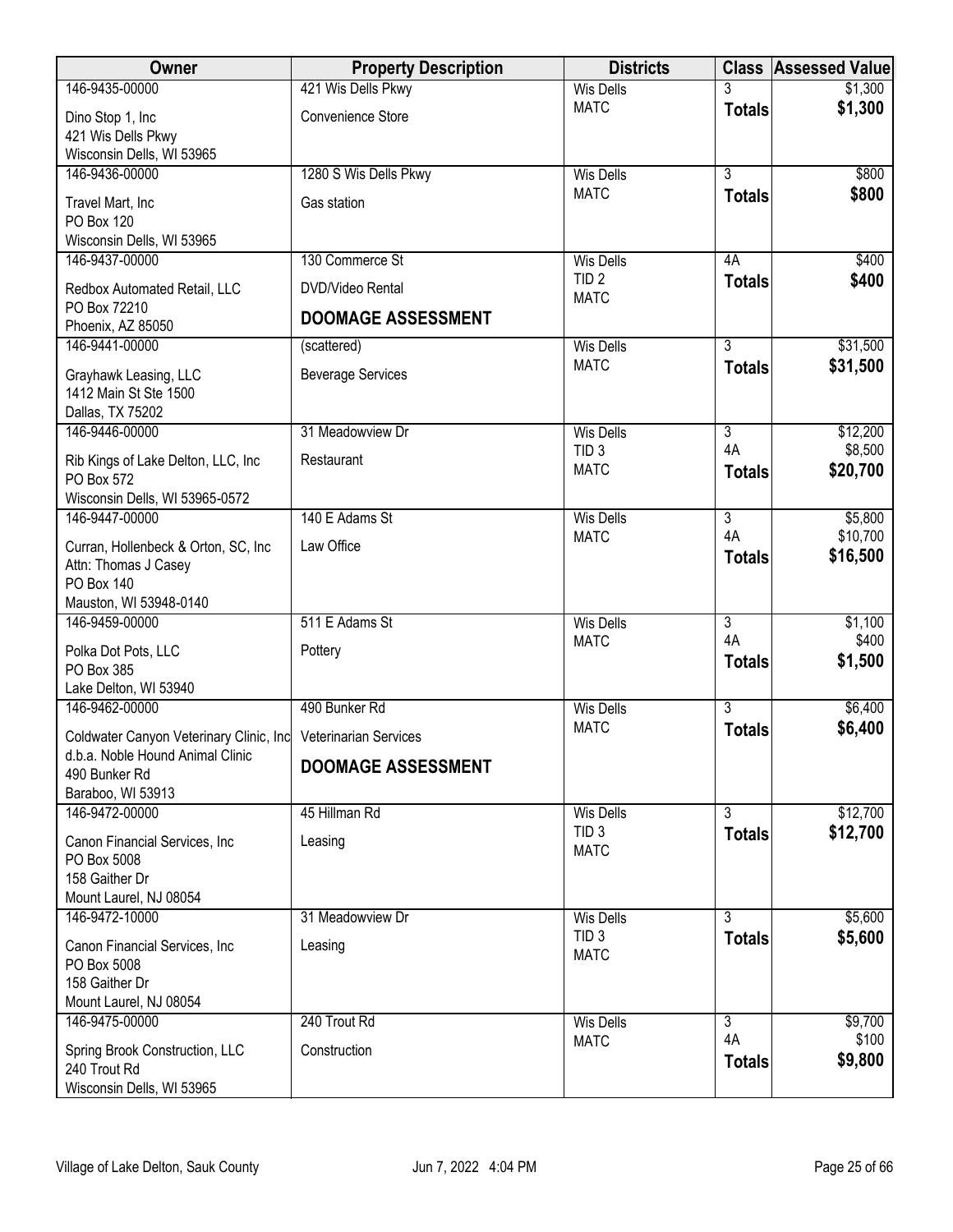| Owner                                               | <b>Property Description</b> | <b>Districts</b>                |                      | <b>Class Assessed Value</b> |
|-----------------------------------------------------|-----------------------------|---------------------------------|----------------------|-----------------------------|
| 146-9476-00000                                      | 242 Lake Shore Dr           | <b>Wis Dells</b>                | 3                    | \$400                       |
| Mor Design                                          | Design                      | <b>MATC</b>                     | 4A                   | \$100                       |
| 242 Lake Shore Dr                                   |                             |                                 | <b>Totals</b>        | \$500                       |
| Wisconsin Dells, WI 53965                           |                             |                                 |                      |                             |
| 146-9477-00000                                      | 121 Commerce St Unit 3      | <b>Wis Dells</b>                | $\overline{3}$       | \$12,000                    |
| Get It Now, LLC                                     | Retail                      | TID <sub>2</sub><br><b>MATC</b> | 4A                   | \$18,700                    |
| Attn: Marvin F. Poer & Company                      |                             |                                 | <b>Totals</b>        | \$30,700                    |
| PO Box 802206                                       |                             |                                 |                      |                             |
| Dallas, TX 75380                                    |                             |                                 |                      |                             |
| 146-9480-00000                                      | 1240 Great Wolf Dr          | <b>Wis Dells</b><br><b>MATC</b> | $\overline{3}$<br>4A | \$46,500<br>\$19,600        |
| Bell Great Lakes, LLC                               | Restaurant                  |                                 | <b>Totals</b>        | \$66,100                    |
| d.b.a. Taco Bell                                    |                             |                                 |                      |                             |
| 6200 Oak Tree Blvd Ste 250                          |                             |                                 |                      |                             |
| Independence, OH 44131<br>146-9481-00000            | 121 Commerce St Unit 1      | <b>Wis Dells</b>                | $\overline{3}$       | \$45,700                    |
|                                                     |                             | TID <sub>2</sub>                | 4A                   | \$7,800                     |
| Jo-Ann Stores, LLC                                  | Retail                      | <b>MATC</b>                     | <b>Totals</b>        | \$53,500                    |
| Attn: Tax Dept. Store # 2236<br>5555 Darrow Rd      |                             |                                 |                      |                             |
| Hudson, OH 44236                                    |                             |                                 |                      |                             |
| 146-9482-00000                                      | 31 Meadowview Dr            | <b>Wis Dells</b>                | $\overline{3}$       | \$2,300                     |
|                                                     |                             | TID <sub>3</sub>                | 4A                   | \$1,000                     |
| Travel Mart, Inc<br><b>PO Box 120</b>               | Gas station                 | <b>MATC</b>                     | <b>Totals</b>        | \$3,300                     |
| Wisconsin Dells, WI 53965                           |                             |                                 |                      |                             |
| 146-9483-00000                                      | 121 Commerce St Unit 2      | <b>Wis Dells</b>                | $\overline{3}$       | \$5,700                     |
|                                                     | Retail                      | TID <sub>2</sub>                | 4A                   | \$400                       |
| Dollar Tree Stores, Inc<br>d.b.a. Dollar Tree #4649 |                             | <b>MATC</b>                     | <b>Totals</b>        | \$6,100                     |
| PO Box 460389                                       |                             |                                 |                      |                             |
| Dept 120                                            |                             |                                 |                      |                             |
| Houston, TX 77056                                   |                             |                                 |                      |                             |
| 146-9492-30000                                      | 1305 Kalahari Dr            | <b>Wis Dells</b>                | $\overline{3}$       | \$19,400                    |
| Wells Fargo Vendor Financial Services,              | Leasing                     | <b>MATC</b>                     | <b>Totals</b>        | \$19,400                    |
| LLC                                                 |                             |                                 |                      |                             |
| Attn: Property Tax Compliance                       |                             |                                 |                      |                             |
| PO Box 36200                                        |                             |                                 |                      |                             |
| Billings, MT 59107-6200<br>146-9492-40000           | 151 Progressive Dr          | <b>Wis Dells</b>                | $\overline{3}$       | \$18,500                    |
|                                                     |                             | <b>MATC</b>                     | <b>Totals</b>        | \$18,500                    |
| Wells Fargo Vendor Financial Services,              | Leasing                     |                                 |                      |                             |
| LLC                                                 |                             |                                 |                      |                             |
| Attn: Property Tax Compliance<br>PO Box 36200       |                             |                                 |                      |                             |
| Billings, MT 59107-6200                             |                             |                                 |                      |                             |
| 146-9494-10000                                      | 1400 Great Wolf Dr          | Wis Dells                       | $\overline{3}$       | \$2,600                     |
|                                                     | Leasing                     | <b>MATC</b>                     | <b>Totals</b>        | \$2,600                     |
| Marlin Leasing, Inc<br>PO Box 31308                 |                             |                                 |                      |                             |
| Charlotte, NC 28237                                 |                             |                                 |                      |                             |
| 146-9495-00000                                      | 130 Commerce St             | Wis Dells                       | $\overline{3}$       | \$2,900                     |
| Tax Services of America, Inc                        | <b>Tax Preparation</b>      | TID <sub>2</sub>                | 4A                   | \$100                       |
| d.b.a. Jackson Hewitt Tax Service - PME             |                             | <b>MATC</b>                     | <b>Totals</b>        | \$3,000                     |
| #336                                                |                             |                                 |                      |                             |
| PO Box 941290                                       |                             |                                 |                      |                             |
| Maitland, FL 32794                                  |                             |                                 |                      |                             |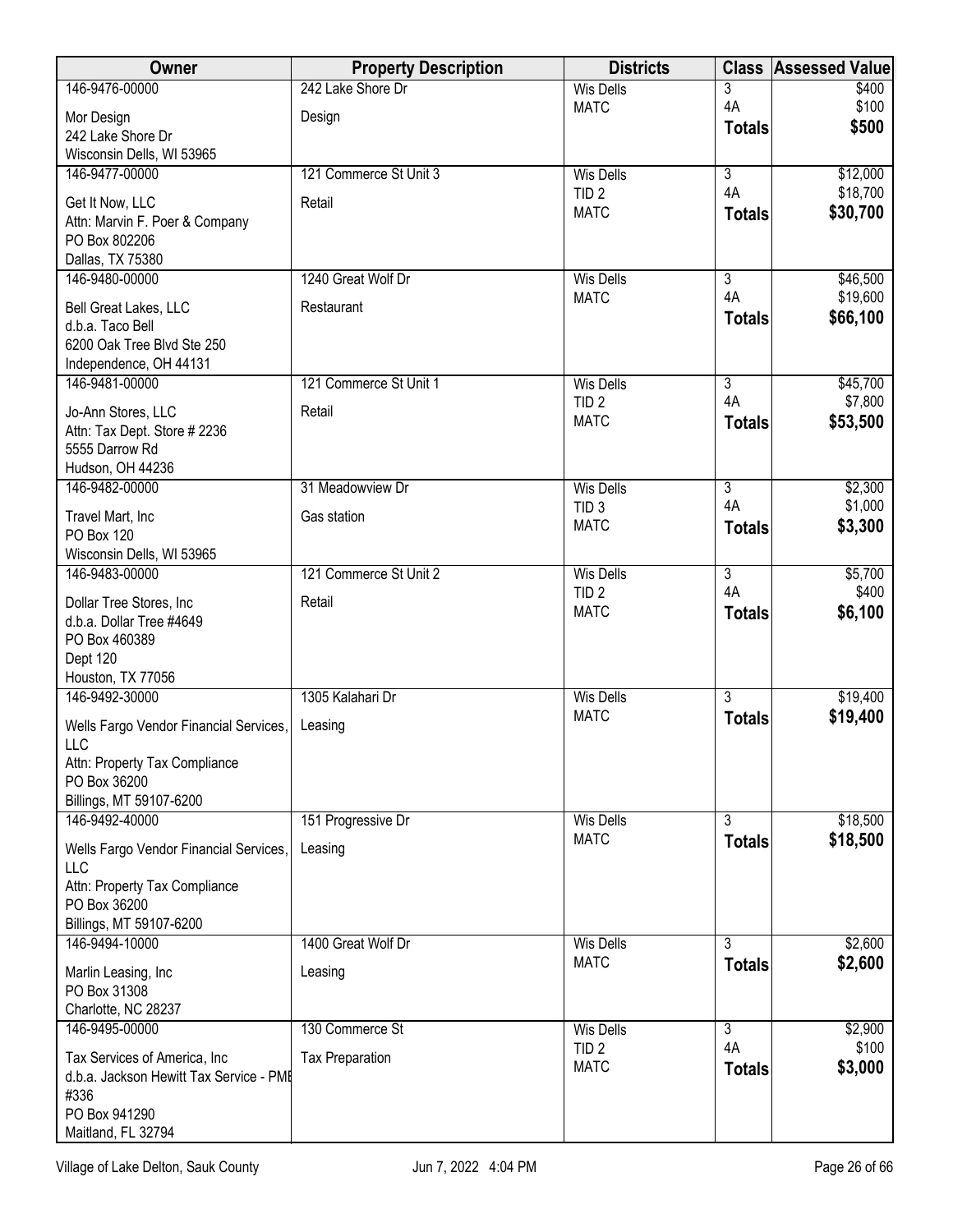| Owner                                                  | <b>Property Description</b> | <b>Districts</b>                     |                                 | <b>Class Assessed Value</b> |
|--------------------------------------------------------|-----------------------------|--------------------------------------|---------------------------------|-----------------------------|
| 146-9499-00000                                         | 210 Gasser Rd               | <b>Wis Dells</b>                     | 3                               | \$214,200                   |
| Wisconsin Dells Outlet Fee, LLC                        | Retail                      | TID <sub>3</sub><br><b>MATC</b>      | 4A<br><b>Totals</b>             | \$12,100<br>\$226,300       |
| Attn: Tax Dept                                         |                             |                                      |                                 |                             |
| 4100 MacArthur Blvd Ste 100<br>Newport Beach, CA 92660 |                             |                                      |                                 |                             |
| 146-9499-10160                                         | 210 Gasser Rd Unit 1035     | <b>Wis Dells</b>                     | $\overline{3}$                  | \$133,700                   |
| Under Armour Retail of Wisconsin, LLC                  | Retail                      | TID <sub>3</sub>                     | 4A                              | \$15,300                    |
| Attn: Altus Group US, Inc                              |                             | <b>MATC</b>                          | <b>Totals</b>                   | \$149,000                   |
| PO Box 1875                                            |                             |                                      |                                 |                             |
| Cockeysville, MA 21030                                 |                             |                                      |                                 |                             |
| 146-9499-10300                                         | 210 Gasser Rd Unit 103      | <b>Wis Dells</b><br>TID <sub>3</sub> | $\overline{3}$<br><b>Totals</b> | \$22,100<br>\$22,100        |
| Skechers USA Retail, LLC                               | Retail                      | <b>MATC</b>                          |                                 |                             |
| 228 Mahhattan Beach Blvd<br><b>Ste 200</b>             |                             |                                      |                                 |                             |
| Manhattan Beach, CA 90266-5356                         |                             |                                      |                                 |                             |
| 146-9499-10400                                         | 210 Gasser Rd Unit 1040     | <b>Wis Dells</b>                     | $\overline{3}$                  | \$62,500                    |
| GAP Outlet #01832, Inc                                 | Retail                      | TID <sub>3</sub>                     | 4A                              | \$39,800                    |
| PO Box 27809                                           |                             | <b>MATC</b>                          | <b>Totals</b>                   | \$102,300                   |
| Albuquerque, NM 87125-7809                             |                             |                                      |                                 |                             |
| 146-9499-11300                                         | 210 Gasser Rd Unit 1130     | <b>Wis Dells</b><br>TID <sub>3</sub> | $\overline{3}$<br>4A            | \$21,400<br>\$4,600         |
| Levi's Only Stores, Inc                                | Retail                      | <b>MATC</b>                          | <b>Totals</b>                   | \$26,000                    |
| d.b.a. LOS #327 Levi's Outlet<br>PO Box 80615          |                             |                                      |                                 |                             |
| Indianapolis, IN 46280                                 |                             |                                      |                                 |                             |
| 146-9499-11500                                         | 210 Gasser Rd Unit 1150     | <b>Wis Dells</b>                     | $\overline{3}$                  | \$800                       |
| Techtronics Industries Factory Outlets,                | Retail                      | TID <sub>3</sub>                     | 4A                              | \$11,800                    |
| Inc                                                    |                             | <b>MATC</b>                          | <b>Totals</b>                   | \$12,600                    |
| d.b.a. Direct Tool Outlets                             |                             |                                      |                                 |                             |
| 1428 Pearman Dairy Rd<br>Anderson, SC 29625            |                             |                                      |                                 |                             |
| 146-9499-13100                                         | 210 Gasser Rd Unit 105      | <b>Wis Dells</b>                     | 3                               | \$47,300                    |
| New Rue21, LLC                                         | Retail                      | TID <sub>3</sub>                     | 4A                              | \$18,400                    |
| d.b.a. Rue 21 #471                                     |                             | <b>MATC</b>                          | <b>Totals</b>                   | \$65,700                    |
| 800 Commonwealth Dr                                    |                             |                                      |                                 |                             |
| Warrendale, PA 15086                                   |                             |                                      |                                 |                             |
| 146-9499-15100                                         | 210 Gasser Rd Unit 151      | <b>Wis Dells</b><br>TID <sub>3</sub> | $\overline{3}$<br>4A            | \$85,300<br>\$68,800        |
| Old Navy #05802, Inc                                   | Retail                      | <b>MATC</b>                          | <b>Totals</b>                   | \$154,100                   |
| PO Box 27809<br>Albuquerque, NM 87125-7809             |                             |                                      |                                 |                             |
| 146-9499-20100                                         | 210 Gasser Rd Unit 201      | <b>Wis Dells</b>                     | $\overline{3}$                  | \$421,700                   |
| Adidas America, Inc.                                   | Retail                      | TID <sub>3</sub>                     | 4A                              | \$33,800                    |
| Attn: Dma                                              |                             | <b>MATC</b>                          | <b>Totals</b>                   | \$455,500                   |
| PO Box 80516                                           |                             |                                      |                                 |                             |
| Indianapolis, IN 46280                                 |                             |                                      |                                 |                             |
| 146-9499-22100                                         | 210 Gasser Rd Unit 221      | <b>Wis Dells</b><br>TID <sub>3</sub> | $\overline{3}$<br>4A            | \$35,000<br>\$200           |
| Maurice's Incorporated                                 | Retail                      | <b>MATC</b>                          | <b>Totals</b>                   | \$35,200                    |
| d.b.a. #1818<br>425 W Superior St                      |                             |                                      |                                 |                             |
| Duluth, MN 55802                                       |                             |                                      |                                 |                             |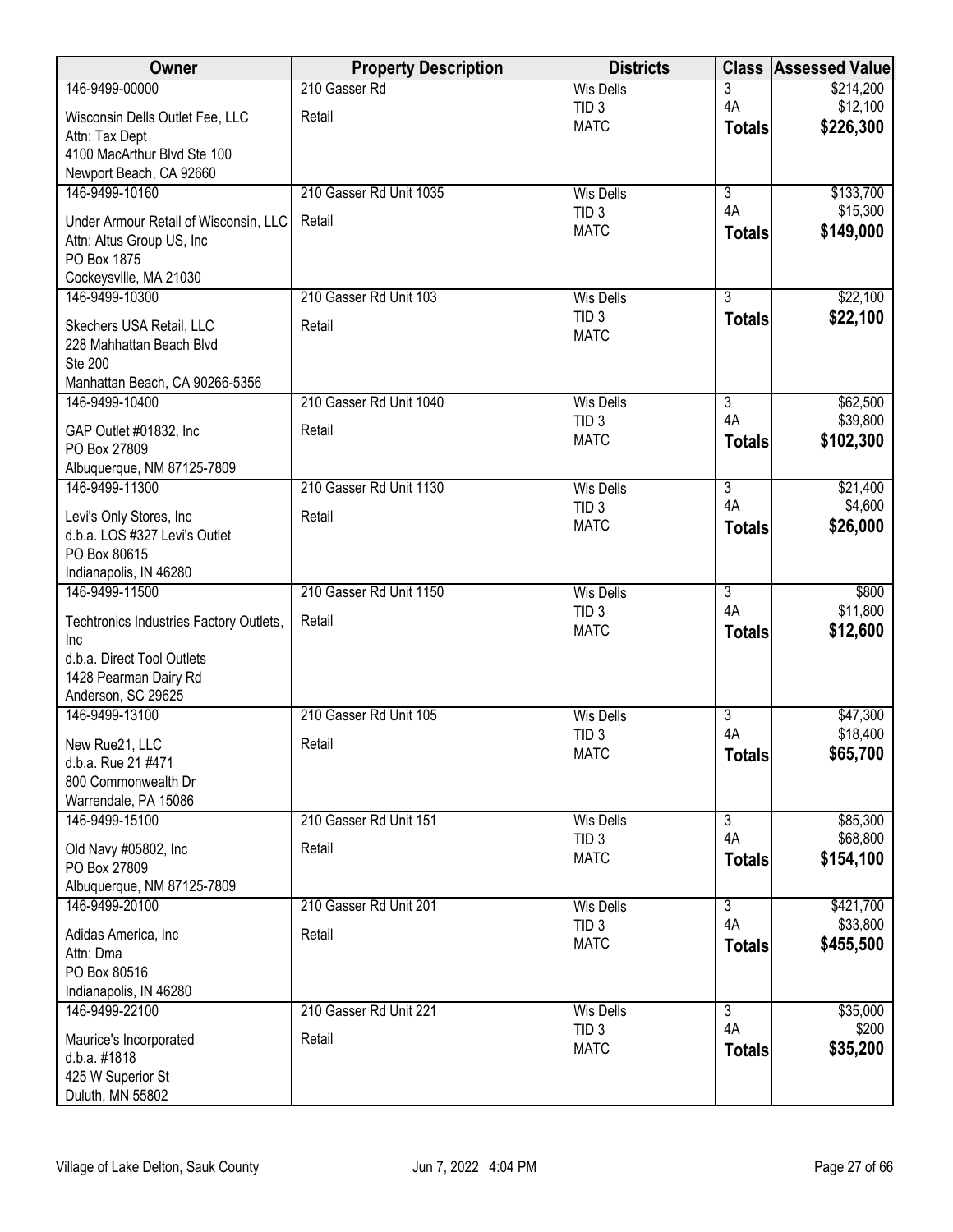| Owner                                                     | <b>Property Description</b> | <b>Districts</b>                | <b>Class</b>         | <b>Assessed Value</b> |
|-----------------------------------------------------------|-----------------------------|---------------------------------|----------------------|-----------------------|
| 146-9499-26100                                            | 210 Gasser Rd Unit 261      | <b>Wis Dells</b>                | 3                    | \$7,800               |
| Hanesbrands, Inc                                          | Retail                      | TID <sub>3</sub><br><b>MATC</b> | 4A                   | \$13,300<br>\$21,100  |
| Attn: Ryan LLC                                            |                             |                                 | <b>Totals</b>        |                       |
| PO Box 460389                                             |                             |                                 |                      |                       |
| Dept 201<br>Houston, TX 77056                             |                             |                                 |                      |                       |
| 146-9499-27100                                            | 210 Gasser Rd Unit 271      | <b>Wis Dells</b>                | $\overline{3}$       | \$29,700              |
|                                                           |                             | TID <sub>3</sub>                | 4A                   | \$800                 |
| Torrid LLC #5347                                          | Retail                      | <b>MATC</b>                     | <b>Totals</b>        | \$30,500              |
| Attn: Advanced Property Tax<br>Compliance                 |                             |                                 |                      |                       |
| 1611 N Interstate 35E #428                                |                             |                                 |                      |                       |
| Carrollton, TX 75006-8616                                 |                             |                                 |                      |                       |
| 146-9499-29100                                            | 210 Gasser Rd Unit 291      | <b>Wis Dells</b>                | 3                    | \$123,800             |
| Sterling, Inc.                                            | Retail                      | TID <sub>3</sub>                | 4A                   | \$97,000              |
| d.b.a. Kay Jewelers Outlet # 4178                         |                             | <b>MATC</b>                     | <b>Totals</b>        | \$220,800             |
| 375 Ghent Rd                                              |                             |                                 |                      |                       |
| Akron, OH 44333                                           |                             |                                 |                      |                       |
| 146-9499-31100                                            | 210 Gasser Rd Unit 311      | <b>Wis Dells</b>                | $\overline{3}$       | \$25,700              |
| The Children's Place Retail Stores, Inc                   | Retail                      | TID <sub>3</sub>                | 4A                   | \$3,700               |
| Attn: Fandl, LLC                                          |                             | <b>MATC</b>                     | <b>Totals</b>        | \$29,400              |
| 6375 S Pecos Rd Ste 212                                   |                             |                                 |                      |                       |
| Las Vegas, NV 89120                                       |                             |                                 |                      |                       |
| 146-9499-35100                                            | 210 Gasser Rd Unit 351      | <b>Wis Dells</b>                | $\overline{3}$<br>4A | \$47,300<br>\$6,900   |
| Tapestry, Inc                                             | Retail                      | TID <sub>3</sub><br><b>MATC</b> | <b>Totals</b>        | \$54,200              |
| d.b.a. Coach, Inc #6002                                   |                             |                                 |                      |                       |
| PO Box 4747                                               |                             |                                 |                      |                       |
| Oak Brook, IL 60522<br>146-9499-37100                     | 210 Gasser Rd Unit 371      | <b>Wis Dells</b>                | $\overline{3}$       | \$9,400               |
|                                                           |                             | TID <sub>3</sub>                | 4A                   | \$1,100               |
| Build A Bear Workshop, Inc.                               | Retail                      | <b>MATC</b>                     | <b>Totals</b>        | \$10,500              |
| 1954 Innerbelt Business Ctr Dr<br>St Louis, MO 63114-5760 |                             |                                 |                      |                       |
| 146-9499-38100                                            | 210 Gasser Rd Unit 381      | <b>Wis Dells</b>                | $\overline{3}$       | \$24,400              |
|                                                           |                             | TID <sub>3</sub>                | 4A                   | \$131,600             |
| The Fudgery, Inc                                          | Retail                      | <b>MATC</b>                     | <b>Totals</b>        | \$156,000             |
| Attn: Tax Dept<br>393 Green St NW                         |                             |                                 |                      |                       |
| Gainesville, GA 30501                                     |                             |                                 |                      |                       |
| 146-9499-40100                                            | 210 Gasser Rd Unit 401      | <b>Wis Dells</b>                | $\overline{3}$       | \$14,000              |
| BR Outlet #01833, Inc                                     | Retail                      | TID <sub>3</sub>                | 4A                   | \$22,600              |
| PO Box 27809                                              |                             | <b>MATC</b>                     | <b>Totals</b>        | \$36,600              |
| Albuquerque, NM 87125-7809                                |                             |                                 |                      |                       |
| 146-9499-40900                                            | 210 Gasser Rd Unit 409      | Wis Dells                       | $\overline{3}$       | \$28,200              |
| Luxottica of America, Inc                                 | Retail                      | TID <sub>3</sub>                | 4A                   | \$7,100               |
| d.b.a. Sunglass Hut                                       |                             | <b>MATC</b>                     | <b>Totals</b>        | \$35,300              |
| PO Box 331429                                             |                             |                                 |                      |                       |
| Nashville, TN 37203                                       |                             |                                 |                      |                       |
| 146-9499-43100                                            | 210 Gasser Rd Unit 431      | <b>Wis Dells</b>                | $\overline{3}$       | \$7,400               |
| Crocs Retail LLC 00042                                    | Retail                      | TID <sub>3</sub>                | 4A                   | \$6,600               |
| 13601 Via Varra                                           |                             | <b>MATC</b>                     | <b>Totals</b>        | \$14,000              |
| Broomfield, CO 80020                                      |                             |                                 |                      |                       |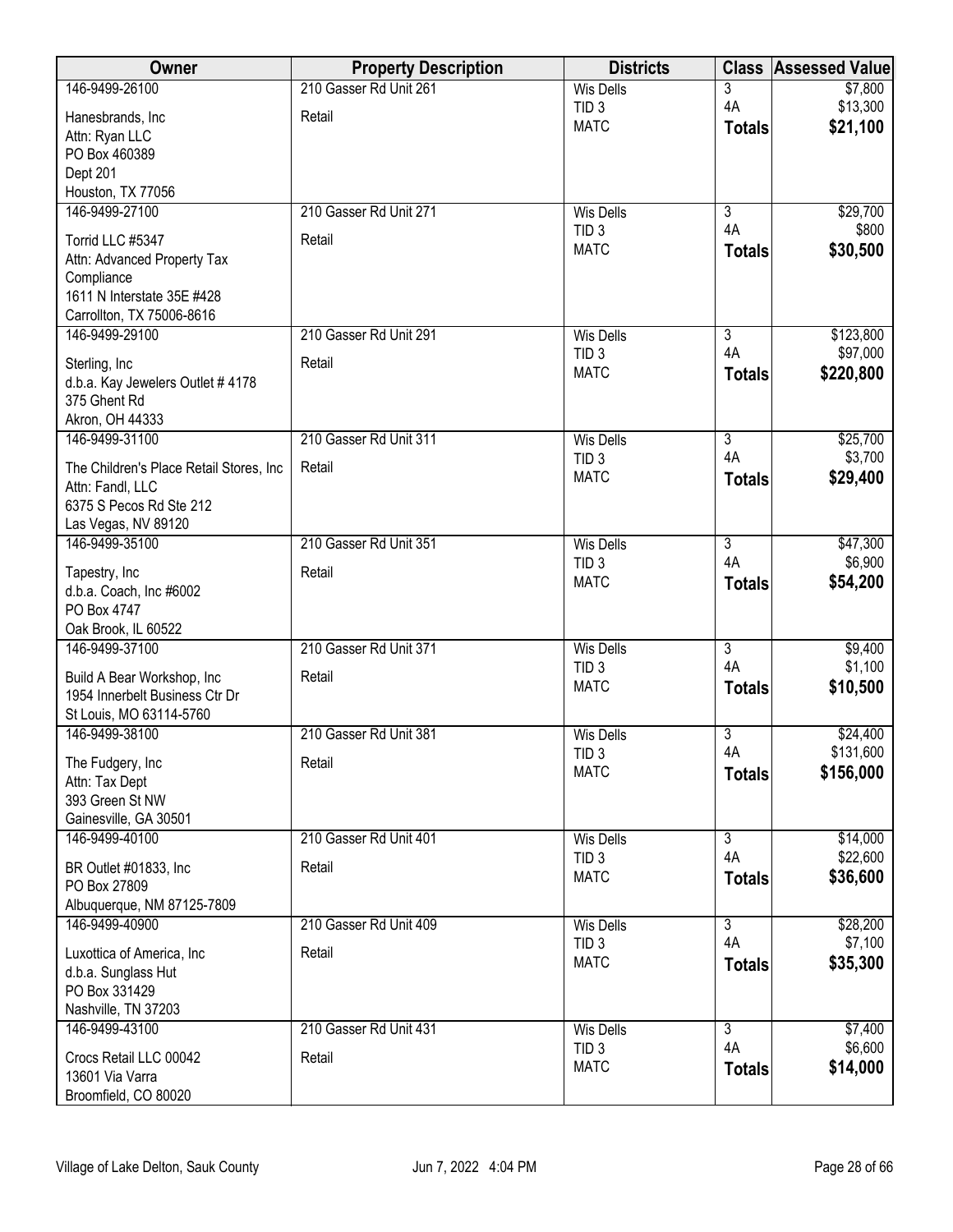| 3<br>4A<br>\$9,900<br>TID <sub>3</sub><br>Carter's Retail, Inc<br>Retail<br>\$25,500<br><b>MATC</b><br><b>Totals</b><br>d.b.a. Carter's #356<br>PO Box 4900<br>Scottsdale, AZ 85261<br>\$2,400<br>146-9499-54100<br>210 Gasser Rd Unit 541<br>$\overline{3}$<br><b>Wis Dells</b><br>4A<br>\$15,300<br>TID <sub>3</sub><br>Retail<br>Fragrance Outlet #81, Inc<br><b>MATC</b><br>\$17,700<br><b>Totals</b><br>Attn: Tax Dept<br>11920 Miramar Pkwy<br>Miramar, FL 33025<br>$\overline{\overline{3}}$<br>146-9499-55100<br>210 Gasser Rd Unit 551<br>\$6,400<br><b>Wis Dells</b><br>4A<br>TID <sub>3</sub><br>\$400<br>Retail<br><b>BG Retail, LLC</b><br><b>MATC</b><br>\$6,800<br><b>Totals</b><br>Attn: Famous Footwear #2496<br>PO Box 4747<br>Oak Brook, IL 60522<br>146-9499-58100<br>210 Gasser Rd Unit 581<br>$\overline{3}$<br>\$7,200<br><b>Wis Dells</b><br>4A<br>\$2,900<br>TID <sub>3</sub><br>Eddie Bauer LLC #9311<br>Retail<br>\$10,100<br><b>MATC</b><br><b>Totals</b><br>Attn: Marvin F. Poer & Co<br>PO Box 802206<br>Dallas, TX 75380<br>\$77,700<br>210 Gasser Rd Unit 790<br><b>Wis Dells</b><br>$\overline{3}$<br>146-9499-79000<br>4A<br>\$81,500<br>TID <sub>3</sub><br>NIKE Retail Services, Inc<br>Retail<br>\$159,200<br><b>MATC</b><br><b>Totals</b><br>PO Box 331029<br>Nashville, TN 37203<br>$\overline{3}$<br>146-9499-93000<br>210 Gasser Rd Unit 930<br><b>Wis Dells</b><br>\$9,600<br>4A<br>\$200<br>TID <sub>3</sub><br>Claire's Boutiques Inc #6409<br>Retail<br>\$9,800<br><b>MATC</b><br><b>Totals</b><br>3 SW 129th Ave Ste 400<br>Pembroke Pines, FL 33027<br>$\overline{3}$<br>146-9499-94400<br>210 Gasser Rd Unit 944<br>\$12,400<br><b>Wis Dells</b><br>4A<br>\$400<br>TID <sub>3</sub><br>Retail<br>Hot Topic Inc #749, LLC<br><b>MATC</b><br>\$12,800<br><b>Totals</b><br>Attn: Advanced Property Tax<br>Compliance<br>1611 N Interstate 35E #428<br>Carrollton, TX 75006-8616<br>$\overline{\overline{3}}$<br>146-9499-95000<br>210 Gasser Rd Unit 950<br><b>Wis Dells</b><br>\$9,300<br>4A<br>\$1,900<br>TID <sub>3</sub><br>Retail<br>Genesco, Inc<br><b>MATC</b><br>\$11,200<br><b>Totals</b><br>d.b.a. Journey's #081855<br>11000 Richmond Ave Ste 350<br>Houston, TX 77042<br>210 Gasser Rd Unit 960<br>$\overline{3}$<br>\$6,000<br>146-9499-96000<br><b>Wis Dells</b><br>4A<br>\$800<br>TID <sub>3</sub><br>Retail<br>Hat World, Inc<br>\$6,800<br><b>MATC</b><br><b>Totals</b><br>d.b.a. Lids 205845 205845<br>11000 Richmond Ave Ste 350<br>Houston, TX 77042<br>146-9499-98000<br>$\overline{3}$<br>\$48,700<br>210 Gasser Rd Unit 980<br><b>Wis Dells</b> | Owner          | <b>Property Description</b> | <b>Districts</b> |    | <b>Class Assessed Value</b> |
|---------------------------------------------------------------------------------------------------------------------------------------------------------------------------------------------------------------------------------------------------------------------------------------------------------------------------------------------------------------------------------------------------------------------------------------------------------------------------------------------------------------------------------------------------------------------------------------------------------------------------------------------------------------------------------------------------------------------------------------------------------------------------------------------------------------------------------------------------------------------------------------------------------------------------------------------------------------------------------------------------------------------------------------------------------------------------------------------------------------------------------------------------------------------------------------------------------------------------------------------------------------------------------------------------------------------------------------------------------------------------------------------------------------------------------------------------------------------------------------------------------------------------------------------------------------------------------------------------------------------------------------------------------------------------------------------------------------------------------------------------------------------------------------------------------------------------------------------------------------------------------------------------------------------------------------------------------------------------------------------------------------------------------------------------------------------------------------------------------------------------------------------------------------------------------------------------------------------------------------------------------------------------------------------------------------------------------------------------------------------------------------------------------------------------------------------------------------------------------------------------------------------------------------------------------------------------------------------------------------------|----------------|-----------------------------|------------------|----|-----------------------------|
|                                                                                                                                                                                                                                                                                                                                                                                                                                                                                                                                                                                                                                                                                                                                                                                                                                                                                                                                                                                                                                                                                                                                                                                                                                                                                                                                                                                                                                                                                                                                                                                                                                                                                                                                                                                                                                                                                                                                                                                                                                                                                                                                                                                                                                                                                                                                                                                                                                                                                                                                                                                                                     | 146-9499-53100 | 210 Gasser Rd Unit 531      | <b>Wis Dells</b> |    | \$15,600                    |
|                                                                                                                                                                                                                                                                                                                                                                                                                                                                                                                                                                                                                                                                                                                                                                                                                                                                                                                                                                                                                                                                                                                                                                                                                                                                                                                                                                                                                                                                                                                                                                                                                                                                                                                                                                                                                                                                                                                                                                                                                                                                                                                                                                                                                                                                                                                                                                                                                                                                                                                                                                                                                     |                |                             |                  |    |                             |
|                                                                                                                                                                                                                                                                                                                                                                                                                                                                                                                                                                                                                                                                                                                                                                                                                                                                                                                                                                                                                                                                                                                                                                                                                                                                                                                                                                                                                                                                                                                                                                                                                                                                                                                                                                                                                                                                                                                                                                                                                                                                                                                                                                                                                                                                                                                                                                                                                                                                                                                                                                                                                     |                |                             |                  |    |                             |
|                                                                                                                                                                                                                                                                                                                                                                                                                                                                                                                                                                                                                                                                                                                                                                                                                                                                                                                                                                                                                                                                                                                                                                                                                                                                                                                                                                                                                                                                                                                                                                                                                                                                                                                                                                                                                                                                                                                                                                                                                                                                                                                                                                                                                                                                                                                                                                                                                                                                                                                                                                                                                     |                |                             |                  |    |                             |
|                                                                                                                                                                                                                                                                                                                                                                                                                                                                                                                                                                                                                                                                                                                                                                                                                                                                                                                                                                                                                                                                                                                                                                                                                                                                                                                                                                                                                                                                                                                                                                                                                                                                                                                                                                                                                                                                                                                                                                                                                                                                                                                                                                                                                                                                                                                                                                                                                                                                                                                                                                                                                     |                |                             |                  |    |                             |
|                                                                                                                                                                                                                                                                                                                                                                                                                                                                                                                                                                                                                                                                                                                                                                                                                                                                                                                                                                                                                                                                                                                                                                                                                                                                                                                                                                                                                                                                                                                                                                                                                                                                                                                                                                                                                                                                                                                                                                                                                                                                                                                                                                                                                                                                                                                                                                                                                                                                                                                                                                                                                     |                |                             |                  |    |                             |
|                                                                                                                                                                                                                                                                                                                                                                                                                                                                                                                                                                                                                                                                                                                                                                                                                                                                                                                                                                                                                                                                                                                                                                                                                                                                                                                                                                                                                                                                                                                                                                                                                                                                                                                                                                                                                                                                                                                                                                                                                                                                                                                                                                                                                                                                                                                                                                                                                                                                                                                                                                                                                     |                |                             |                  |    |                             |
|                                                                                                                                                                                                                                                                                                                                                                                                                                                                                                                                                                                                                                                                                                                                                                                                                                                                                                                                                                                                                                                                                                                                                                                                                                                                                                                                                                                                                                                                                                                                                                                                                                                                                                                                                                                                                                                                                                                                                                                                                                                                                                                                                                                                                                                                                                                                                                                                                                                                                                                                                                                                                     |                |                             |                  |    |                             |
|                                                                                                                                                                                                                                                                                                                                                                                                                                                                                                                                                                                                                                                                                                                                                                                                                                                                                                                                                                                                                                                                                                                                                                                                                                                                                                                                                                                                                                                                                                                                                                                                                                                                                                                                                                                                                                                                                                                                                                                                                                                                                                                                                                                                                                                                                                                                                                                                                                                                                                                                                                                                                     |                |                             |                  |    |                             |
|                                                                                                                                                                                                                                                                                                                                                                                                                                                                                                                                                                                                                                                                                                                                                                                                                                                                                                                                                                                                                                                                                                                                                                                                                                                                                                                                                                                                                                                                                                                                                                                                                                                                                                                                                                                                                                                                                                                                                                                                                                                                                                                                                                                                                                                                                                                                                                                                                                                                                                                                                                                                                     |                |                             |                  |    |                             |
|                                                                                                                                                                                                                                                                                                                                                                                                                                                                                                                                                                                                                                                                                                                                                                                                                                                                                                                                                                                                                                                                                                                                                                                                                                                                                                                                                                                                                                                                                                                                                                                                                                                                                                                                                                                                                                                                                                                                                                                                                                                                                                                                                                                                                                                                                                                                                                                                                                                                                                                                                                                                                     |                |                             |                  |    |                             |
|                                                                                                                                                                                                                                                                                                                                                                                                                                                                                                                                                                                                                                                                                                                                                                                                                                                                                                                                                                                                                                                                                                                                                                                                                                                                                                                                                                                                                                                                                                                                                                                                                                                                                                                                                                                                                                                                                                                                                                                                                                                                                                                                                                                                                                                                                                                                                                                                                                                                                                                                                                                                                     |                |                             |                  |    |                             |
|                                                                                                                                                                                                                                                                                                                                                                                                                                                                                                                                                                                                                                                                                                                                                                                                                                                                                                                                                                                                                                                                                                                                                                                                                                                                                                                                                                                                                                                                                                                                                                                                                                                                                                                                                                                                                                                                                                                                                                                                                                                                                                                                                                                                                                                                                                                                                                                                                                                                                                                                                                                                                     |                |                             |                  |    |                             |
|                                                                                                                                                                                                                                                                                                                                                                                                                                                                                                                                                                                                                                                                                                                                                                                                                                                                                                                                                                                                                                                                                                                                                                                                                                                                                                                                                                                                                                                                                                                                                                                                                                                                                                                                                                                                                                                                                                                                                                                                                                                                                                                                                                                                                                                                                                                                                                                                                                                                                                                                                                                                                     |                |                             |                  |    |                             |
|                                                                                                                                                                                                                                                                                                                                                                                                                                                                                                                                                                                                                                                                                                                                                                                                                                                                                                                                                                                                                                                                                                                                                                                                                                                                                                                                                                                                                                                                                                                                                                                                                                                                                                                                                                                                                                                                                                                                                                                                                                                                                                                                                                                                                                                                                                                                                                                                                                                                                                                                                                                                                     |                |                             |                  |    |                             |
|                                                                                                                                                                                                                                                                                                                                                                                                                                                                                                                                                                                                                                                                                                                                                                                                                                                                                                                                                                                                                                                                                                                                                                                                                                                                                                                                                                                                                                                                                                                                                                                                                                                                                                                                                                                                                                                                                                                                                                                                                                                                                                                                                                                                                                                                                                                                                                                                                                                                                                                                                                                                                     |                |                             |                  |    |                             |
|                                                                                                                                                                                                                                                                                                                                                                                                                                                                                                                                                                                                                                                                                                                                                                                                                                                                                                                                                                                                                                                                                                                                                                                                                                                                                                                                                                                                                                                                                                                                                                                                                                                                                                                                                                                                                                                                                                                                                                                                                                                                                                                                                                                                                                                                                                                                                                                                                                                                                                                                                                                                                     |                |                             |                  |    |                             |
|                                                                                                                                                                                                                                                                                                                                                                                                                                                                                                                                                                                                                                                                                                                                                                                                                                                                                                                                                                                                                                                                                                                                                                                                                                                                                                                                                                                                                                                                                                                                                                                                                                                                                                                                                                                                                                                                                                                                                                                                                                                                                                                                                                                                                                                                                                                                                                                                                                                                                                                                                                                                                     |                |                             |                  |    |                             |
|                                                                                                                                                                                                                                                                                                                                                                                                                                                                                                                                                                                                                                                                                                                                                                                                                                                                                                                                                                                                                                                                                                                                                                                                                                                                                                                                                                                                                                                                                                                                                                                                                                                                                                                                                                                                                                                                                                                                                                                                                                                                                                                                                                                                                                                                                                                                                                                                                                                                                                                                                                                                                     |                |                             |                  |    |                             |
|                                                                                                                                                                                                                                                                                                                                                                                                                                                                                                                                                                                                                                                                                                                                                                                                                                                                                                                                                                                                                                                                                                                                                                                                                                                                                                                                                                                                                                                                                                                                                                                                                                                                                                                                                                                                                                                                                                                                                                                                                                                                                                                                                                                                                                                                                                                                                                                                                                                                                                                                                                                                                     |                |                             |                  |    |                             |
|                                                                                                                                                                                                                                                                                                                                                                                                                                                                                                                                                                                                                                                                                                                                                                                                                                                                                                                                                                                                                                                                                                                                                                                                                                                                                                                                                                                                                                                                                                                                                                                                                                                                                                                                                                                                                                                                                                                                                                                                                                                                                                                                                                                                                                                                                                                                                                                                                                                                                                                                                                                                                     |                |                             |                  |    |                             |
|                                                                                                                                                                                                                                                                                                                                                                                                                                                                                                                                                                                                                                                                                                                                                                                                                                                                                                                                                                                                                                                                                                                                                                                                                                                                                                                                                                                                                                                                                                                                                                                                                                                                                                                                                                                                                                                                                                                                                                                                                                                                                                                                                                                                                                                                                                                                                                                                                                                                                                                                                                                                                     |                |                             |                  |    |                             |
|                                                                                                                                                                                                                                                                                                                                                                                                                                                                                                                                                                                                                                                                                                                                                                                                                                                                                                                                                                                                                                                                                                                                                                                                                                                                                                                                                                                                                                                                                                                                                                                                                                                                                                                                                                                                                                                                                                                                                                                                                                                                                                                                                                                                                                                                                                                                                                                                                                                                                                                                                                                                                     |                |                             |                  |    |                             |
|                                                                                                                                                                                                                                                                                                                                                                                                                                                                                                                                                                                                                                                                                                                                                                                                                                                                                                                                                                                                                                                                                                                                                                                                                                                                                                                                                                                                                                                                                                                                                                                                                                                                                                                                                                                                                                                                                                                                                                                                                                                                                                                                                                                                                                                                                                                                                                                                                                                                                                                                                                                                                     |                |                             |                  |    |                             |
|                                                                                                                                                                                                                                                                                                                                                                                                                                                                                                                                                                                                                                                                                                                                                                                                                                                                                                                                                                                                                                                                                                                                                                                                                                                                                                                                                                                                                                                                                                                                                                                                                                                                                                                                                                                                                                                                                                                                                                                                                                                                                                                                                                                                                                                                                                                                                                                                                                                                                                                                                                                                                     |                |                             |                  |    |                             |
|                                                                                                                                                                                                                                                                                                                                                                                                                                                                                                                                                                                                                                                                                                                                                                                                                                                                                                                                                                                                                                                                                                                                                                                                                                                                                                                                                                                                                                                                                                                                                                                                                                                                                                                                                                                                                                                                                                                                                                                                                                                                                                                                                                                                                                                                                                                                                                                                                                                                                                                                                                                                                     |                |                             |                  |    |                             |
|                                                                                                                                                                                                                                                                                                                                                                                                                                                                                                                                                                                                                                                                                                                                                                                                                                                                                                                                                                                                                                                                                                                                                                                                                                                                                                                                                                                                                                                                                                                                                                                                                                                                                                                                                                                                                                                                                                                                                                                                                                                                                                                                                                                                                                                                                                                                                                                                                                                                                                                                                                                                                     |                |                             |                  |    |                             |
|                                                                                                                                                                                                                                                                                                                                                                                                                                                                                                                                                                                                                                                                                                                                                                                                                                                                                                                                                                                                                                                                                                                                                                                                                                                                                                                                                                                                                                                                                                                                                                                                                                                                                                                                                                                                                                                                                                                                                                                                                                                                                                                                                                                                                                                                                                                                                                                                                                                                                                                                                                                                                     |                |                             |                  |    |                             |
|                                                                                                                                                                                                                                                                                                                                                                                                                                                                                                                                                                                                                                                                                                                                                                                                                                                                                                                                                                                                                                                                                                                                                                                                                                                                                                                                                                                                                                                                                                                                                                                                                                                                                                                                                                                                                                                                                                                                                                                                                                                                                                                                                                                                                                                                                                                                                                                                                                                                                                                                                                                                                     |                |                             |                  |    |                             |
|                                                                                                                                                                                                                                                                                                                                                                                                                                                                                                                                                                                                                                                                                                                                                                                                                                                                                                                                                                                                                                                                                                                                                                                                                                                                                                                                                                                                                                                                                                                                                                                                                                                                                                                                                                                                                                                                                                                                                                                                                                                                                                                                                                                                                                                                                                                                                                                                                                                                                                                                                                                                                     |                |                             |                  |    |                             |
|                                                                                                                                                                                                                                                                                                                                                                                                                                                                                                                                                                                                                                                                                                                                                                                                                                                                                                                                                                                                                                                                                                                                                                                                                                                                                                                                                                                                                                                                                                                                                                                                                                                                                                                                                                                                                                                                                                                                                                                                                                                                                                                                                                                                                                                                                                                                                                                                                                                                                                                                                                                                                     |                |                             |                  |    |                             |
|                                                                                                                                                                                                                                                                                                                                                                                                                                                                                                                                                                                                                                                                                                                                                                                                                                                                                                                                                                                                                                                                                                                                                                                                                                                                                                                                                                                                                                                                                                                                                                                                                                                                                                                                                                                                                                                                                                                                                                                                                                                                                                                                                                                                                                                                                                                                                                                                                                                                                                                                                                                                                     |                |                             |                  |    |                             |
|                                                                                                                                                                                                                                                                                                                                                                                                                                                                                                                                                                                                                                                                                                                                                                                                                                                                                                                                                                                                                                                                                                                                                                                                                                                                                                                                                                                                                                                                                                                                                                                                                                                                                                                                                                                                                                                                                                                                                                                                                                                                                                                                                                                                                                                                                                                                                                                                                                                                                                                                                                                                                     |                |                             |                  |    |                             |
|                                                                                                                                                                                                                                                                                                                                                                                                                                                                                                                                                                                                                                                                                                                                                                                                                                                                                                                                                                                                                                                                                                                                                                                                                                                                                                                                                                                                                                                                                                                                                                                                                                                                                                                                                                                                                                                                                                                                                                                                                                                                                                                                                                                                                                                                                                                                                                                                                                                                                                                                                                                                                     |                |                             |                  |    |                             |
|                                                                                                                                                                                                                                                                                                                                                                                                                                                                                                                                                                                                                                                                                                                                                                                                                                                                                                                                                                                                                                                                                                                                                                                                                                                                                                                                                                                                                                                                                                                                                                                                                                                                                                                                                                                                                                                                                                                                                                                                                                                                                                                                                                                                                                                                                                                                                                                                                                                                                                                                                                                                                     |                |                             |                  |    |                             |
|                                                                                                                                                                                                                                                                                                                                                                                                                                                                                                                                                                                                                                                                                                                                                                                                                                                                                                                                                                                                                                                                                                                                                                                                                                                                                                                                                                                                                                                                                                                                                                                                                                                                                                                                                                                                                                                                                                                                                                                                                                                                                                                                                                                                                                                                                                                                                                                                                                                                                                                                                                                                                     |                |                             |                  |    |                             |
|                                                                                                                                                                                                                                                                                                                                                                                                                                                                                                                                                                                                                                                                                                                                                                                                                                                                                                                                                                                                                                                                                                                                                                                                                                                                                                                                                                                                                                                                                                                                                                                                                                                                                                                                                                                                                                                                                                                                                                                                                                                                                                                                                                                                                                                                                                                                                                                                                                                                                                                                                                                                                     |                |                             |                  |    |                             |
|                                                                                                                                                                                                                                                                                                                                                                                                                                                                                                                                                                                                                                                                                                                                                                                                                                                                                                                                                                                                                                                                                                                                                                                                                                                                                                                                                                                                                                                                                                                                                                                                                                                                                                                                                                                                                                                                                                                                                                                                                                                                                                                                                                                                                                                                                                                                                                                                                                                                                                                                                                                                                     |                |                             |                  |    |                             |
| AE Outfitters Retail Co<br>Retail                                                                                                                                                                                                                                                                                                                                                                                                                                                                                                                                                                                                                                                                                                                                                                                                                                                                                                                                                                                                                                                                                                                                                                                                                                                                                                                                                                                                                                                                                                                                                                                                                                                                                                                                                                                                                                                                                                                                                                                                                                                                                                                                                                                                                                                                                                                                                                                                                                                                                                                                                                                   |                |                             | TID <sub>3</sub> | 4A | \$24,200                    |
| \$72,900<br><b>MATC</b><br><b>Totals</b><br>d.b.a. American Eagle Outfitters                                                                                                                                                                                                                                                                                                                                                                                                                                                                                                                                                                                                                                                                                                                                                                                                                                                                                                                                                                                                                                                                                                                                                                                                                                                                                                                                                                                                                                                                                                                                                                                                                                                                                                                                                                                                                                                                                                                                                                                                                                                                                                                                                                                                                                                                                                                                                                                                                                                                                                                                        |                |                             |                  |    |                             |
| #1402154                                                                                                                                                                                                                                                                                                                                                                                                                                                                                                                                                                                                                                                                                                                                                                                                                                                                                                                                                                                                                                                                                                                                                                                                                                                                                                                                                                                                                                                                                                                                                                                                                                                                                                                                                                                                                                                                                                                                                                                                                                                                                                                                                                                                                                                                                                                                                                                                                                                                                                                                                                                                            |                |                             |                  |    |                             |
| PO Box 802206<br>Dallas, TX 75380-2206                                                                                                                                                                                                                                                                                                                                                                                                                                                                                                                                                                                                                                                                                                                                                                                                                                                                                                                                                                                                                                                                                                                                                                                                                                                                                                                                                                                                                                                                                                                                                                                                                                                                                                                                                                                                                                                                                                                                                                                                                                                                                                                                                                                                                                                                                                                                                                                                                                                                                                                                                                              |                |                             |                  |    |                             |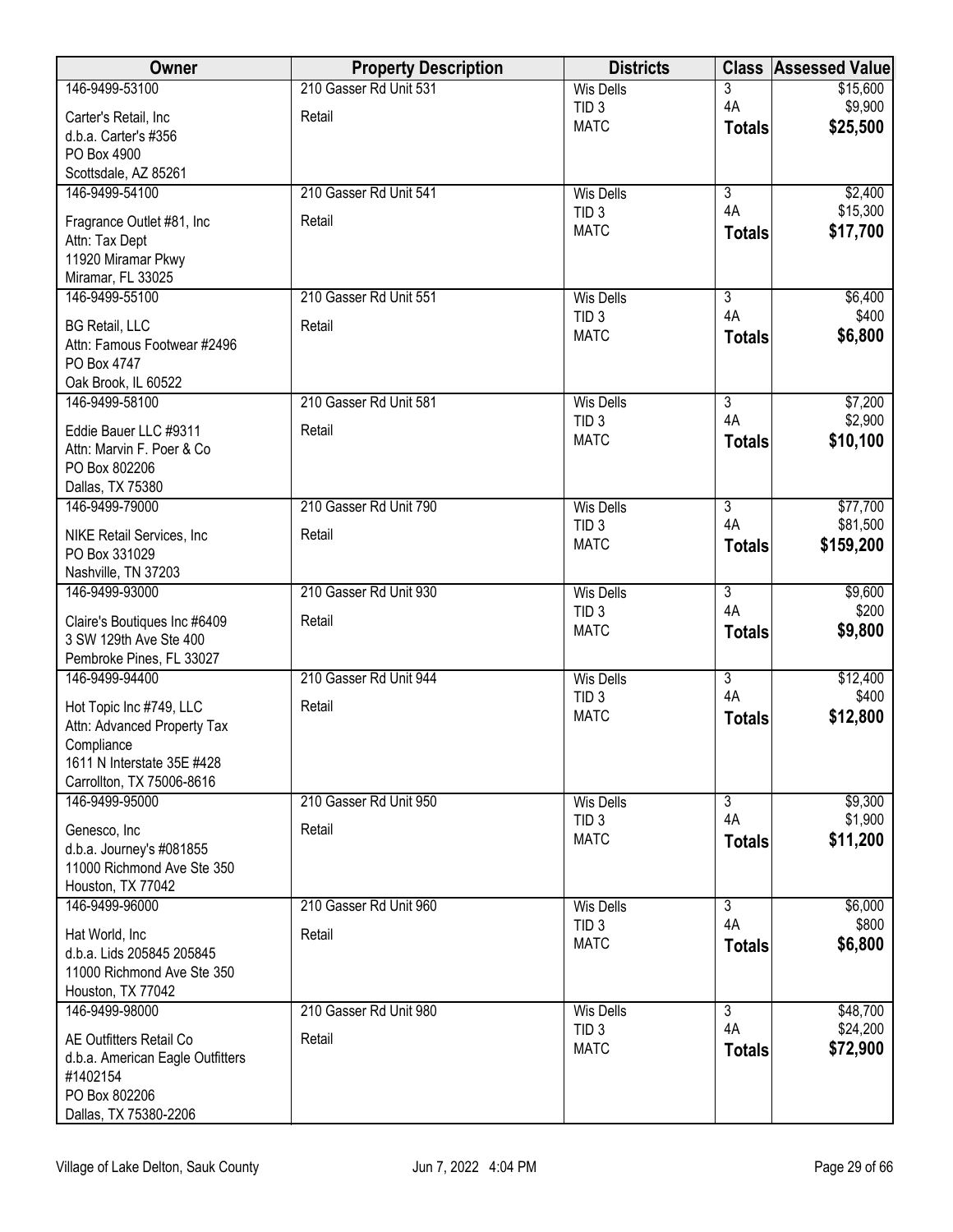| Owner                                                | <b>Property Description</b> | <b>Districts</b>                          |                     | <b>Class Assessed Value</b> |
|------------------------------------------------------|-----------------------------|-------------------------------------------|---------------------|-----------------------------|
| 146-9500-00000                                       | E10305 Xanadu Rd            | Mirror Lake Mgmt Dist                     | 3                   | \$2,600                     |
| Camp Delton Club, Inc                                | Campground                  | <b>Wis Dells</b><br><b>MATC</b>           | 4A<br><b>Totals</b> | \$100<br>\$2,700            |
| E10305 Xanadu Rd                                     |                             |                                           |                     |                             |
| Wisconsin Dells, WI 53965<br>146-9500-00100          | E10305 Xanadu Rd Unit 01    | Mirror Lake Mgmt Dist                     | $\overline{AB}$     | \$2,300                     |
|                                                      |                             | <b>Wis Dells</b>                          | <b>Totals</b>       | \$2,300                     |
| Grissom, Davi & Susan                                | Camp Delton                 | <b>MATC</b>                               |                     |                             |
| 8411 Lexington Pl<br>Pleasant Prairie, WI 53158-2519 |                             |                                           |                     |                             |
| 146-9500-00200                                       | E10305 Xanadu Rd Unit 02    | Mirror Lake Mgmt Dist                     | 4B                  | \$1,900                     |
| Patrick, Roxanne                                     | Camp Delton                 | <b>Wis Dells</b>                          | <b>Totals</b>       | \$1,900                     |
| 8215 Cooper Rd                                       |                             | <b>MATC</b>                               |                     |                             |
| Kenosha, WI 53142                                    |                             |                                           |                     |                             |
| 146-9500-00300                                       | E10305 Xanadu Rd Unit 03    | Mirror Lake Mgmt Dist                     | 4B                  | \$3,900                     |
| Phillips, Merle & Julia                              | Camp Delton                 | <b>Wis Dells</b><br><b>MATC</b>           | <b>Totals</b>       | \$3,900                     |
| 1363 Vine St                                         |                             |                                           |                     |                             |
| Union Grove, WI 53182-1506<br>146-9500-00400         | E10305 Xanadu Rd Unit 04    | Mirror Lake Mgmt Dist                     | $\overline{AB}$     | \$5,800                     |
|                                                      |                             | <b>Wis Dells</b>                          | <b>Totals</b>       | \$5,800                     |
| Cimbalnik, Aaron J<br>13301 York Ave S               | Camp Delton                 | <b>MATC</b>                               |                     |                             |
| Burnsville, MN 55337                                 |                             |                                           |                     |                             |
| 146-9500-00500                                       | E10305 Xanadu Rd Unit 05    | Mirror Lake Mgmt Dist                     | 4B                  | \$2,200                     |
| Mayborne, Bill                                       | Camp Delton                 | Wis Dells                                 | <b>Totals</b>       | \$2,200                     |
| PO Box 176                                           |                             | <b>MATC</b>                               |                     |                             |
| Lake Delton, WI 53940-0176                           |                             |                                           |                     |                             |
| 146-9500-00600                                       | E10305 Xanadu Rd Unit 06    | Mirror Lake Mgmt Dist<br><b>Wis Dells</b> | $\overline{AB}$     | \$1,200                     |
| Girard, Leroy & Suzanne                              | Camp Delton                 | <b>MATC</b>                               | <b>Totals</b>       | \$1,200                     |
| 21623 121st St<br>Bristol, WI 53104-9316             |                             |                                           |                     |                             |
| 146-9500-00700                                       | E10305 Xanadu Rd Unit 07    | Mirror Lake Mgmt Dist                     | 4B                  | \$1,900                     |
|                                                      |                             | <b>Wis Dells</b>                          | <b>Totals</b>       | \$1,900                     |
| Anderson, Jamie & Holly<br>2842 Raymond Ave          | Camp Delton                 | <b>MATC</b>                               |                     |                             |
| Franksville, WI 53126-9641                           |                             |                                           |                     |                             |
| 146-9500-00800                                       | E10305 Xanadu Rd Unit 08    | Mirror Lake Mgmt Dist                     | 4B                  | \$1,800                     |
| Girard, Leroy Jr                                     | Camp Delton                 | <b>Wis Dells</b><br><b>MATC</b>           | <b>Totals</b>       | \$1,800                     |
| 7801 88th Ave Lot 337                                |                             |                                           |                     |                             |
| Pleasant Prairie, WI 53158                           |                             |                                           | $\overline{AB}$     |                             |
| 146-9500-00900                                       | E10305 Xanadu Rd Unit 09    | Mirror Lake Mgmt Dist<br><b>Wis Dells</b> | <b>Totals</b>       | \$2,300<br>\$2,300          |
| Barber, Lisa                                         | Camp Delton                 | <b>MATC</b>                               |                     |                             |
| 711 Juniper Ct<br>West Bend, WI 53095                |                             |                                           |                     |                             |
| 146-9500-01000                                       | E10305 Xanadu Rd Unit 10    | Mirror Lake Mgmt Dist                     | 4B                  | \$4,300                     |
| Biggs, John & Genette                                | Camp Delton                 | <b>Wis Dells</b>                          | <b>Totals</b>       | \$4,300                     |
| PO Box 477                                           |                             | <b>MATC</b>                               |                     |                             |
| Kansasville, WI 53139-0477                           |                             |                                           |                     |                             |
| 146-9500-01100                                       | E10305 Xanadu Rd Unit 11    | Mirror Lake Mgmt Dist                     | 4B                  | \$2,000                     |
| Mooren, Celena & William                             | Camp Delton                 | <b>Wis Dells</b><br><b>MATC</b>           | <b>Totals</b>       | \$2,000                     |
| 5746 S 116th                                         |                             |                                           |                     |                             |
| Hales Corners, WI 53130                              |                             |                                           |                     |                             |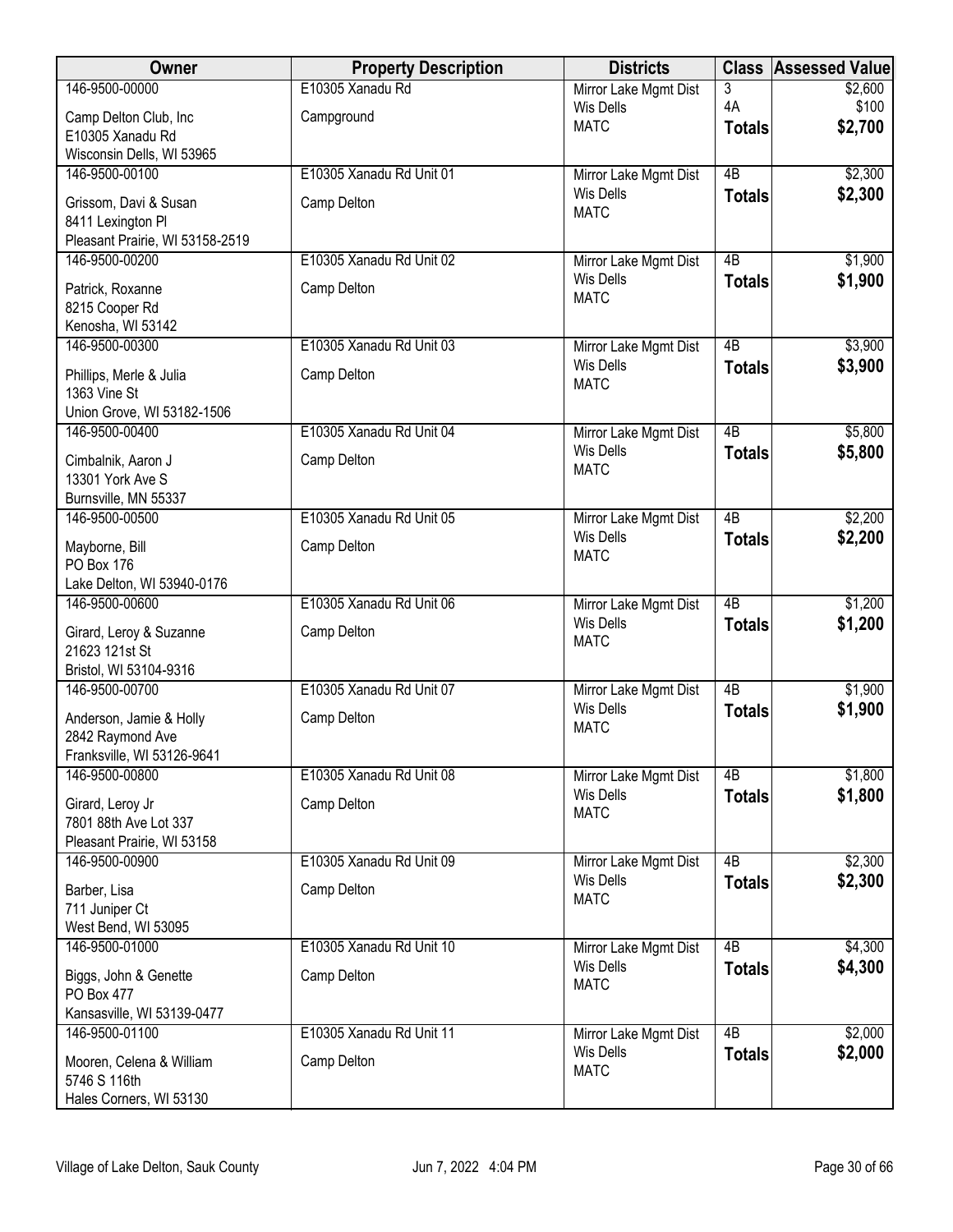| Owner                                                                         | <b>Property Description</b>             | <b>Districts</b>                          |                                  | <b>Class Assessed Value</b> |
|-------------------------------------------------------------------------------|-----------------------------------------|-------------------------------------------|----------------------------------|-----------------------------|
| 146-9500-01200                                                                | E10305 Xanadu Rd Unit 12                | Mirror Lake Mgmt Dist                     | $\overline{AB}$                  | \$2,400                     |
| Kuntz, Peter & Rebecca<br>Attn: Peter & Rebecca Kuntz                         | Camp Delton                             | <b>Wis Dells</b><br><b>MATC</b>           | <b>Totals</b>                    | \$2,400                     |
| 1710 Twilight Trl<br>Madison, WI 53716-1884                                   |                                         |                                           |                                  |                             |
| 146-9500-01400                                                                | E10305 Xanadu Rd Unit 14                | Mirror Lake Mgmt Dist                     | 4B                               | \$800                       |
| Stewert, Joe & Jessie<br>7579 S Quincy Ave<br>Oak Creek, WI 53154-2346        | Camp Delton                             | <b>Wis Dells</b><br><b>MATC</b>           | <b>Totals</b>                    | \$800                       |
| 146-9500-01500                                                                | E10305 Xanadu Rd Unit 15                | Mirror Lake Mgmt Dist                     | $\overline{AB}$                  | \$4,400                     |
| Chavez, Reyes<br>912 N Prater Ave                                             | Camp Delton                             | Wis Dells<br><b>MATC</b>                  | <b>Totals</b>                    | \$4,400                     |
| Melrose Park, IL 60164-1111                                                   |                                         |                                           |                                  |                             |
| 146-9500-01600                                                                | E10305 Xanadu Rd Unit 16                | Mirror Lake Mgmt Dist<br><b>Wis Dells</b> | $\overline{AB}$                  | \$200                       |
| Simonson, Kermit<br>902 Moore St Lot 85                                       | Camp Delton                             | <b>MATC</b>                               | <b>Totals</b>                    | \$200                       |
| Baraboo, WI 53913-2778                                                        |                                         |                                           |                                  |                             |
| 146-9500-01700                                                                | E10305 Xanadu Rd Unit 17                | Mirror Lake Mgmt Dist<br><b>Wis Dells</b> | 4B<br><b>Totals</b>              | \$2,000<br>\$2,000          |
| Brack, John & Carol<br>1021 Prairie Dr #103                                   | Camp Delton                             | <b>MATC</b>                               |                                  |                             |
| Mount Pleasant, WI 53406                                                      |                                         |                                           |                                  |                             |
| 146-9500-01900<br>Dunavan, Victoria                                           | E10305 Xanadu Rd Unit 19<br>Camp Delton | Mirror Lake Mgmt Dist<br><b>Wis Dells</b> | $\overline{AB}$<br><b>Totals</b> | \$1,900<br>\$1,900          |
| PO Box 301<br>Channahan, IL 60410-0301                                        |                                         | <b>MATC</b>                               |                                  |                             |
| 146-9500-02000                                                                | E10305 Xanadu Rd Unit 20                | Mirror Lake Mgmt Dist                     | $\overline{AB}$                  | \$2,100                     |
| Carrasquillo, Domingo & Stephanie<br>3732 Elmwood Ave<br>Berwyn, IL 539404038 | Camp Delton                             | <b>Wis Dells</b><br><b>MATC</b>           | <b>Totals</b>                    | \$2,100                     |
| 146-9500-02100                                                                | E10305 Xanadu Rd Unit 21                | Mirror Lake Mgmt Dist                     | $\overline{AB}$                  | \$2,800                     |
| Sabby, Ronald<br>820 Hickory Rd<br>Twin Lakes, WI 53181                       | Camp Delton                             | <b>Wis Dells</b><br><b>MATC</b>           | <b>Totals</b>                    | \$2,800                     |
| 146-9500-02200                                                                | E10305 Xanadu Rd Unit 22                | Mirror Lake Mgmt Dist                     | 4B                               | \$2,500                     |
| Cramer, Gerald & Marion<br>234 Coolidge Ave                                   | Camp Delton                             | <b>Wis Dells</b><br><b>MATC</b>           | <b>Totals</b>                    | \$2,500                     |
| Barrington, IL 60010-4212                                                     |                                         |                                           |                                  |                             |
| 146-9500-02300                                                                | E10305 Xanadu Rd Unit 23                | Mirror Lake Mgmt Dist                     | 4B                               | \$3,900                     |
| Wojciechowicz, Steve & Diane<br>162 26th Ave                                  | Camp Delton                             | <b>Wis Dells</b><br><b>MATC</b>           | <b>Totals</b>                    | \$3,900                     |
| Racine, WI 53403-9628                                                         |                                         |                                           |                                  |                             |
| 146-9500-02400                                                                | E10305 Xanadu Rd Unit 24                | Mirror Lake Mgmt Dist                     | $\overline{AB}$                  | \$4,900                     |
| DeYoung, Dan & Doreen<br>N8943 Cty Rd FW                                      | Camp Delton                             | <b>Wis Dells</b><br><b>MATC</b>           | <b>Totals</b>                    | \$4,900                     |
| Randolph, WI 53956                                                            |                                         |                                           |                                  |                             |
| 146-9500-02500                                                                | E10305 Xanadu Rd Unit 25                | Mirror Lake Mgmt Dist                     | 4B                               | \$3,700                     |
| O'Neil, Dawn<br>9002 Sheridan Rd Lt 21                                        | Camp Delton                             | <b>Wis Dells</b><br><b>MATC</b>           | <b>Totals</b>                    | \$3,700                     |
| Kenosha, WI 531436962                                                         |                                         |                                           |                                  |                             |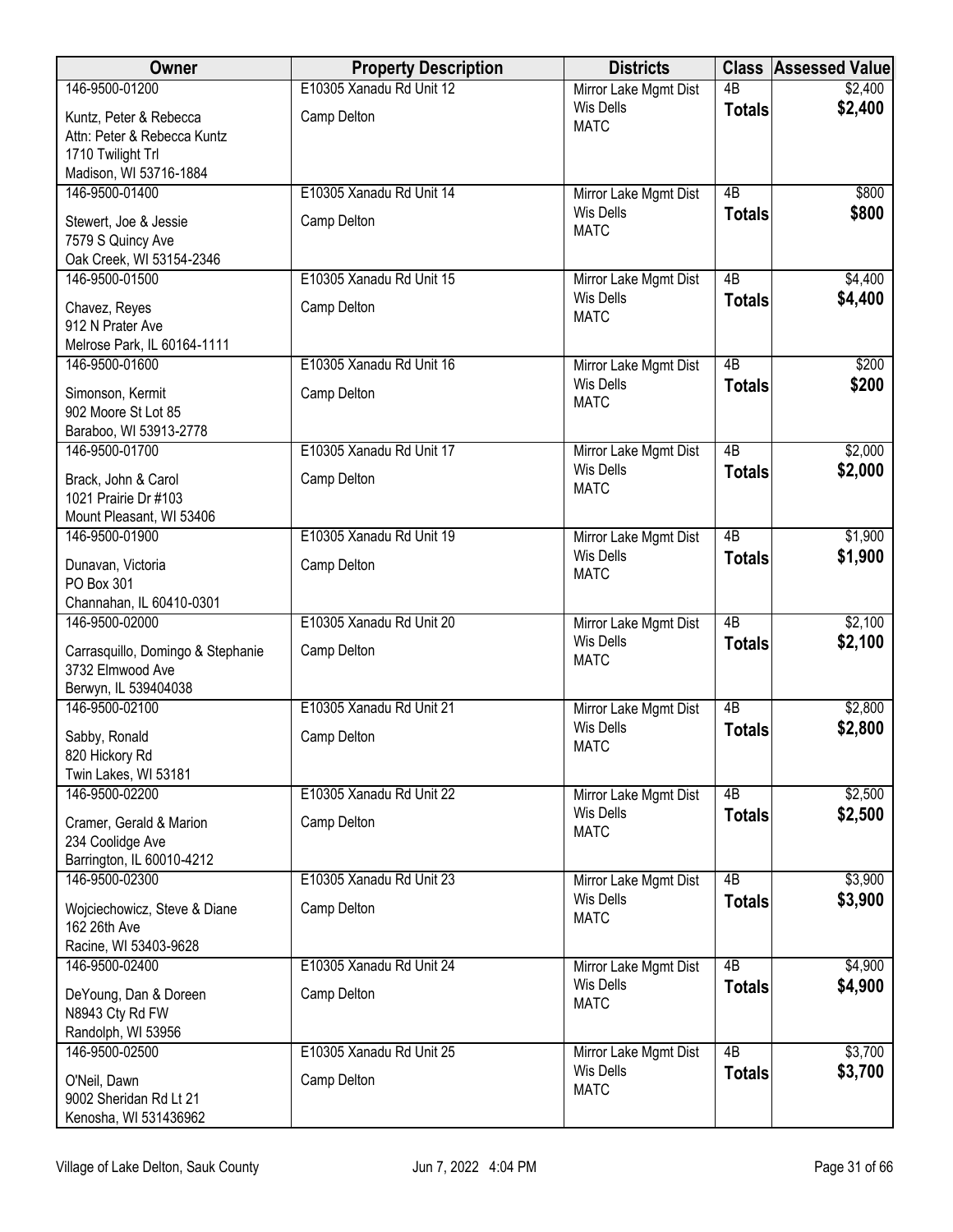| <b>Owner</b>                                 | <b>Property Description</b> | <b>Districts</b>                          |                 | <b>Class Assessed Value</b> |
|----------------------------------------------|-----------------------------|-------------------------------------------|-----------------|-----------------------------|
| 146-9500-02600                               | E10305 Xanadu Rd Unit 26    | Mirror Lake Mgmt Dist                     | $\overline{AB}$ | \$1,800                     |
| Trejo, Maurilio                              | Camp Delton                 | Wis Dells<br><b>MATC</b>                  | <b>Totals</b>   | \$1,800                     |
| 434 Cass Ave                                 |                             |                                           |                 |                             |
| Westmont, IL 60559                           |                             |                                           |                 |                             |
| 146-9500-02700                               | E10305 Xanadu Rd Unit 27    | Mirror Lake Mgmt Dist<br><b>Wis Dells</b> | $\overline{AB}$ | \$6,600                     |
| Cimbalnik, Kurt                              | Camp Delton                 | <b>MATC</b>                               | <b>Totals</b>   | \$6,600                     |
| 5349 Langlade Dr                             |                             |                                           |                 |                             |
| Racine, WI 53402<br>146-9500-02800           | E10305 Xanadu Rd Unit 28    |                                           | 4B              | \$2,800                     |
|                                              |                             | Mirror Lake Mgmt Dist<br><b>Wis Dells</b> | <b>Totals</b>   | \$2,800                     |
| Janinski, Thomas                             | Camp Delton                 | <b>MATC</b>                               |                 |                             |
| N26W2591 Bluemound Rd                        |                             |                                           |                 |                             |
| Pewaukee, WI 53072-4630<br>146-9500-02900    | E10305 Xanadu Rd Unit 29    | Mirror Lake Mgmt Dist                     | $\overline{AB}$ | \$5,100                     |
|                                              |                             | <b>Wis Dells</b>                          | <b>Totals</b>   | \$5,100                     |
| Himpelmann, Richard & Diane                  | Camp Delton                 | <b>MATC</b>                               |                 |                             |
| 5620 N Ridgeway Rd<br>Ringwood, IL 60072     |                             |                                           |                 |                             |
| 146-9500-03000                               | E10305 Xanadu Rd Unit 30    | Mirror Lake Mgmt Dist                     | $\overline{AB}$ | \$3,100                     |
|                                              |                             | <b>Wis Dells</b>                          | <b>Totals</b>   | \$3,100                     |
| Smith, Clinton A & Kerri A<br>2339 Manley Dr | Camp Delton                 | <b>MATC</b>                               |                 |                             |
| Sun Prairie, WI 53590-9262                   |                             |                                           |                 |                             |
| 146-9500-03100                               | E10305 Xanadu Rd Unit 31    | Mirror Lake Mgmt Dist                     | $\overline{AB}$ | \$600                       |
| Derat, Pablo & Kathryn                       | Camp Delton                 | <b>Wis Dells</b>                          | <b>Totals</b>   | \$600                       |
| 1136 S Kensington Ave                        |                             | <b>MATC</b>                               |                 |                             |
| La Grange, IL 60525                          |                             |                                           |                 |                             |
| 146-9500-03200                               | E10305 Xanadu Rd Unit 32    | Mirror Lake Mgmt Dist                     | $\overline{AB}$ | \$1,600                     |
| Hubbard, Mike & Valerie                      | Camp Delton                 | <b>Wis Dells</b>                          | <b>Totals</b>   | \$1,600                     |
| 486 Mourning Dove Rd                         |                             | <b>MATC</b>                               |                 |                             |
| Little Suamico, WI 54141-8720                |                             |                                           |                 |                             |
| 146-9500-03300                               | E10305 Xanadu Rd Unit 33    | Mirror Lake Mgmt Dist                     | $\overline{AB}$ | \$6,300                     |
| Zick, Mark & Arndt, Audra                    | Camp Delton                 | <b>Wis Dells</b><br><b>MATC</b>           | <b>Totals</b>   | \$6,300                     |
| Attn: Mark Zick & Audra Arndt                |                             |                                           |                 |                             |
| 5678 Peters Dr                               |                             |                                           |                 |                             |
| West Bend, WI 53095<br>146-9500-03400        | E10305 Xanadu Rd Unit 34    | Mirror Lake Mgmt Dist                     | 4B              | \$4,600                     |
|                                              |                             | <b>Wis Dells</b>                          | <b>Totals</b>   | \$4,600                     |
| Anderson, Larry & Sharon                     | Camp Delton                 | <b>MATC</b>                               |                 |                             |
| 5221 Lynn Rd<br>Greendale, WI 53129-1968     |                             |                                           |                 |                             |
| 146-9500-03600                               | E10305 Xanadu Rd Unit 36    | Mirror Lake Mgmt Dist                     | 4B              | \$200                       |
|                                              |                             | <b>Wis Dells</b>                          | <b>Totals</b>   | \$200                       |
| Schopan, Ruth & Dan<br>27340 Nashua Ct       | Camp Delton                 | <b>MATC</b>                               |                 |                             |
| Tehachapi, CA 93561                          |                             |                                           |                 |                             |
| 146-9500-03700                               | E10305 Xanadu Rd Unit 37    | Mirror Lake Mgmt Dist                     | $\overline{AB}$ | \$2,800                     |
| LeClaire, Randy & Jeanine                    | Camp Delton                 | Wis Dells                                 | <b>Totals</b>   | \$2,800                     |
| 3417 14th PI                                 |                             | <b>MATC</b>                               |                 |                             |
| Kenosha, WI 53144                            |                             |                                           |                 |                             |
| 146-9500-03800                               | E10305 Xanadu Rd Unit 38    | Mirror Lake Mgmt Dist                     | $\overline{AB}$ | \$3,600                     |
| Hempel, Tim & Joyce                          | Camp Delton                 | Wis Dells                                 | <b>Totals</b>   | \$3,600                     |
| 2305 Saint Rita Rd                           |                             | <b>MATC</b>                               |                 |                             |
| Racine, WI 53402                             |                             |                                           |                 |                             |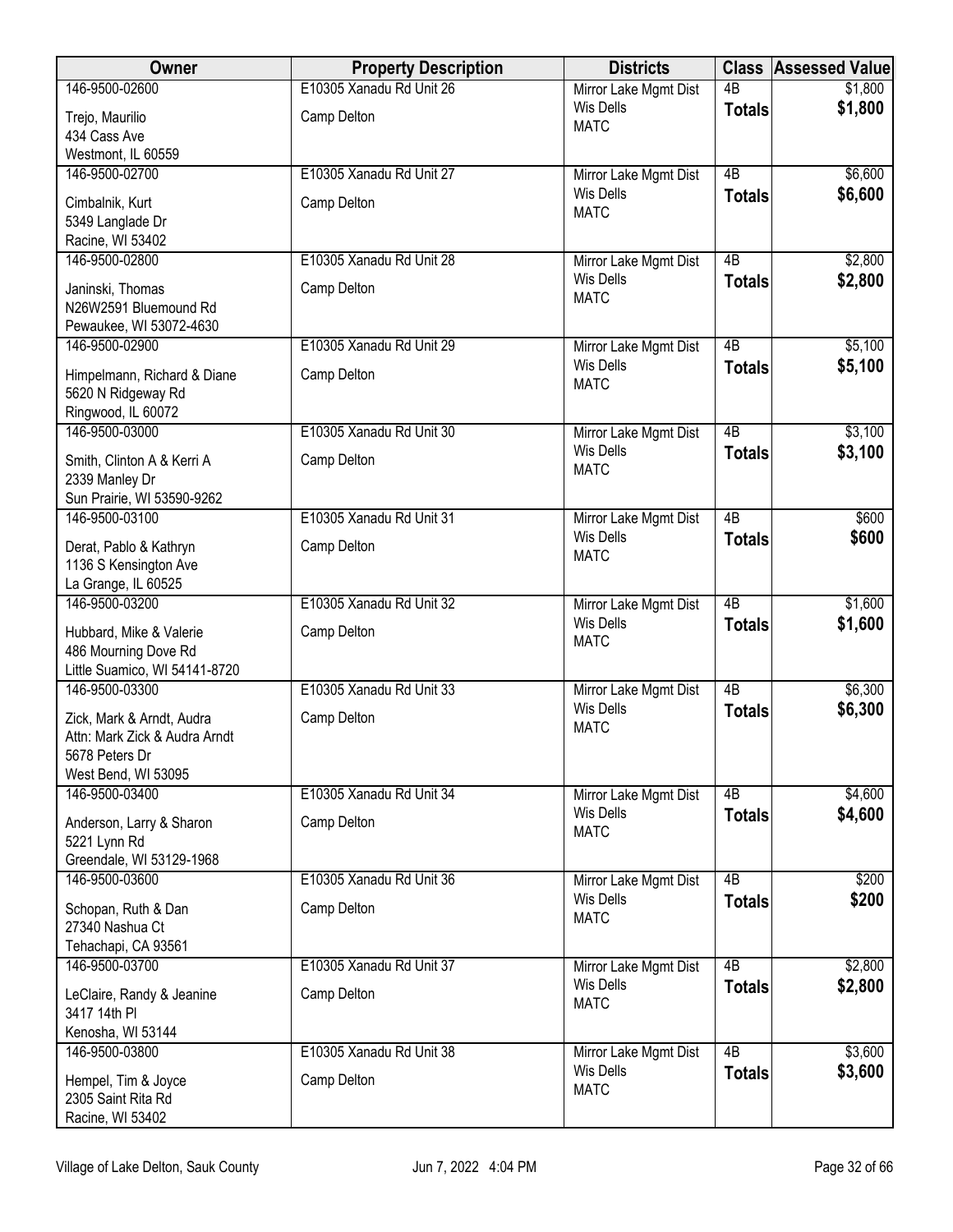| Owner                                                     | <b>Property Description</b> | <b>Districts</b>                          |                                  | <b>Class Assessed Value</b> |
|-----------------------------------------------------------|-----------------------------|-------------------------------------------|----------------------------------|-----------------------------|
| 146-9500-03900                                            | E10305 Xanadu Rd Unit 39    | Mirror Lake Mgmt Dist                     | $\overline{AB}$                  | \$1,900                     |
| Keefner, Amber                                            | Camp Delton                 | <b>Wis Dells</b><br><b>MATC</b>           | <b>Totals</b>                    | \$1,900                     |
| 7813 29th Ave                                             |                             |                                           |                                  |                             |
| Kenosha, WI 53143                                         |                             |                                           |                                  |                             |
| 146-9500-04000                                            | E10305 Xanadu Rd Unit 40    | Mirror Lake Mgmt Dist<br><b>Wis Dells</b> | $\overline{AB}$<br><b>Totals</b> | \$5,500<br>\$5,500          |
| Marshall, Rich                                            | Camp Delton                 | <b>MATC</b>                               |                                  |                             |
| 875 Harborview Ct<br>Oshkosh, WI 54901-1642               |                             |                                           |                                  |                             |
| 146-9500-04100                                            | E10305 Xanadu Rd Unit 41    | Mirror Lake Mgmt Dist                     | $\overline{AB}$                  | \$5,400                     |
|                                                           |                             | Wis Dells                                 | <b>Totals</b>                    | \$5,400                     |
| Mueckler, Richard/Kathleen/Rebecca<br>1199 Farmington Ave | Camp Delton                 | <b>MATC</b>                               |                                  |                             |
| Oshkosh, WI 54901                                         |                             |                                           |                                  |                             |
| 146-9500-04200                                            | E10305 Xanadu Rd Unit 42    | Mirror Lake Mgmt Dist                     | $\overline{AB}$                  | \$1,000                     |
| Montgomery, Katherine & Pauls, Jason                      | Camp Delton                 | <b>Wis Dells</b>                          | <b>Totals</b>                    | \$1,000                     |
| 1771 Delta Dr                                             |                             | <b>MATC</b>                               |                                  |                             |
| Aurora, IL 60503-5716                                     |                             |                                           |                                  |                             |
| 146-9500-04300                                            | E10305 Xanadu Rd Unit 43    | Mirror Lake Mgmt Dist                     | $\overline{AB}$                  | \$6,400                     |
| Young, Ted                                                | Camp Delton                 | <b>Wis Dells</b><br><b>MATC</b>           | <b>Totals</b>                    | \$6,400                     |
| 1302 10th Ave                                             |                             |                                           |                                  |                             |
| Union Grove, WI 53182                                     |                             |                                           |                                  |                             |
| 146-9500-04400                                            | E10305 Xanadu Rd Unit 44    | Mirror Lake Mgmt Dist<br><b>Wis Dells</b> | $\overline{AB}$<br><b>Totals</b> | \$2,100<br>\$2,100          |
| Kohlman, Darlene                                          | Camp Delton                 | <b>MATC</b>                               |                                  |                             |
| Attn: Darlene Kohlman<br>1216 11th Ave                    |                             |                                           |                                  |                             |
| Union Grove, WI 53182-1310                                |                             |                                           |                                  |                             |
| 146-9500-04500                                            | E10305 Xanadu Rd Unit 45    | Mirror Lake Mgmt Dist                     | $\overline{AB}$                  | \$3,700                     |
| Cone, Kent & Diane                                        | Camp Delton                 | <b>Wis Dells</b>                          | <b>Totals</b>                    | \$3,700                     |
| 2039 S 71st St                                            |                             | <b>MATC</b>                               |                                  |                             |
| West Allis, WI 53219-1204                                 |                             |                                           |                                  |                             |
| 146-9500-04700                                            | E10305 Xanadu Rd Unit 47    | Mirror Lake Mgmt Dist                     | 4B                               | $\sqrt[6]{3}$               |
| Macomber, Andrew & Kelly                                  | Camp Delton                 | <b>Wis Dells</b><br><b>MATC</b>           | <b>Totals</b>                    | \$0                         |
| 9631 84th PI                                              |                             |                                           |                                  |                             |
| Pleasant Prairie, WI 53158-2049                           |                             |                                           |                                  |                             |
| 146-9500-04800                                            | E10305 Xanadu Rd Unit 48    | Mirror Lake Mgmt Dist<br><b>Wis Dells</b> | 4B<br><b>Totals</b>              | \$1,300<br>\$1,300          |
| Matson, Ronald & Doris                                    | Camp Delton                 | <b>MATC</b>                               |                                  |                             |
| 412 Rachael Rd<br>Baraboo, WI 53913                       |                             |                                           |                                  |                             |
| 146-9500-04900                                            | E10305 Xanadu Rd Unit 49    | Mirror Lake Mgmt Dist                     | $\overline{AB}$                  | \$3,300                     |
|                                                           |                             | <b>Wis Dells</b>                          | <b>Totals</b>                    | \$3,300                     |
| Cramer, Jerry & Marion<br>234 Coolidge Ave                | Camp Delton                 | <b>MATC</b>                               |                                  |                             |
| Barrington, IL 60010-4212                                 |                             |                                           |                                  |                             |
| 146-9500-05000                                            | E10305 Xanadu Rd Unit 50    | Mirror Lake Mgmt Dist                     | 4B                               | \$7,500                     |
| Moore, Tim & Linda                                        | Camp Delton                 | <b>Wis Dells</b>                          | <b>Totals</b>                    | \$7,500                     |
| 3809 Castleton Crossing                                   |                             | <b>MATC</b>                               |                                  |                             |
| Sun Prairie, WI 53590                                     |                             |                                           |                                  |                             |
| 146-9500-05100                                            | E10305 Xanadu Rd Unit 51    | Mirror Lake Mgmt Dist                     | $\overline{AB}$                  | \$4,300                     |
| Usedom, Ronald & Akins, Pamela Sue                        | Camp Delton                 | <b>Wis Dells</b>                          | <b>Totals</b>                    | \$4,300                     |
| 2121 S Pantano Rd Lot 246                                 |                             | <b>MATC</b>                               |                                  |                             |
| Tucson, AZ 85710-6109                                     |                             |                                           |                                  |                             |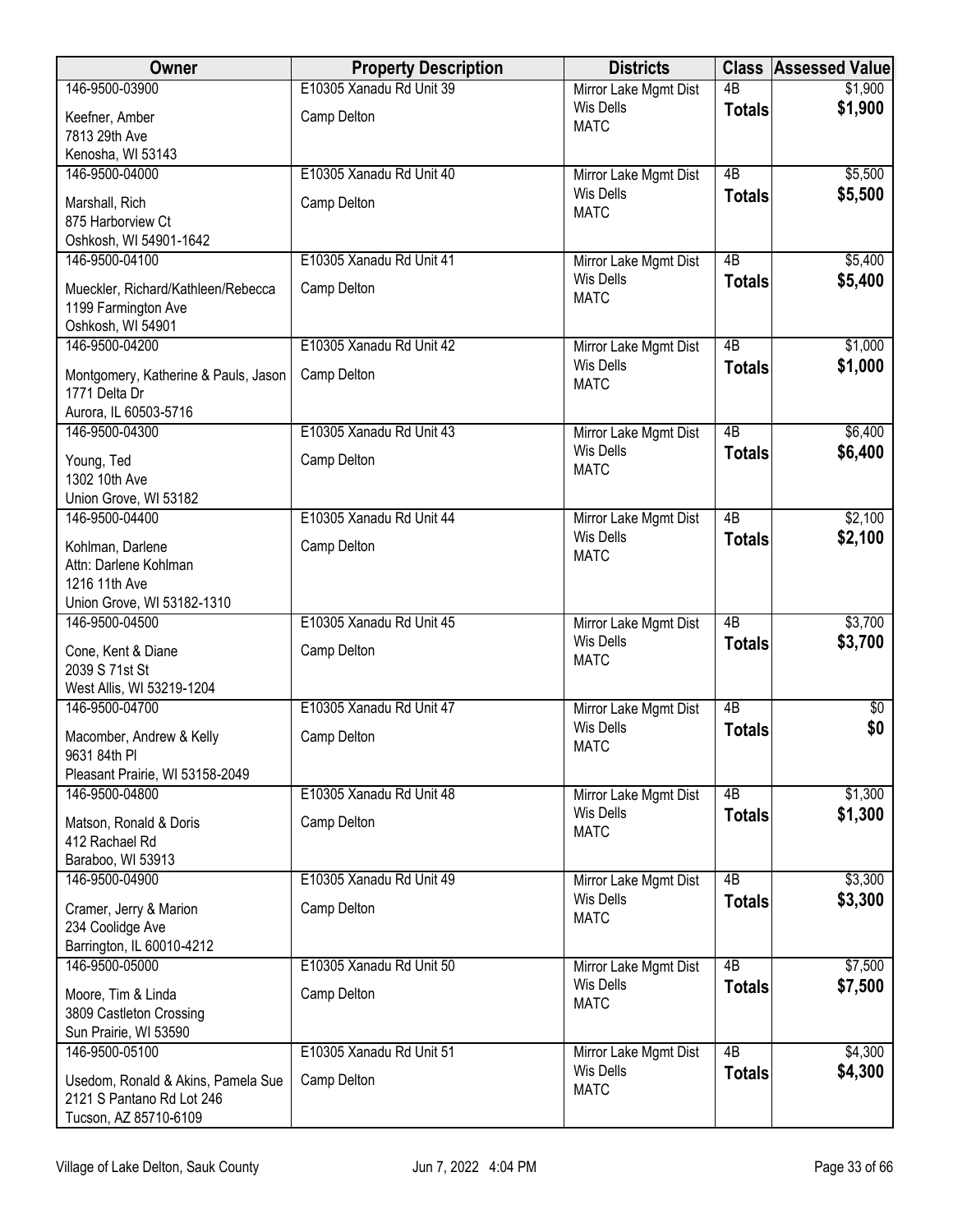| Owner                                                                                                 | <b>Property Description</b>             | <b>Districts</b>                                         |                 | <b>Class Assessed Value</b> |
|-------------------------------------------------------------------------------------------------------|-----------------------------------------|----------------------------------------------------------|-----------------|-----------------------------|
| 146-9500-05200                                                                                        | E10305 Xanadu Rd Unit 52                | Mirror Lake Mgmt Dist                                    | $\overline{AB}$ | \$6,100                     |
| Boehme, Tom & Pat                                                                                     | Camp Delton                             | <b>Wis Dells</b><br><b>MATC</b>                          | <b>Totals</b>   | \$6,100                     |
| 925 Hunter Dr #43                                                                                     |                                         |                                                          |                 |                             |
| Mt Pleasant, WI 53406                                                                                 |                                         |                                                          |                 |                             |
| 146-9500-05300                                                                                        | E10305 Xanadu Rd Unit 53                | Mirror Lake Mgmt Dist<br><b>Wis Dells</b>                | $\overline{AB}$ | \$2,300<br>\$2,300          |
| Young, William & Suzanne<br>Attn: William & Susan Young<br>901 14th Ave                               | Camp Delton                             | <b>MATC</b>                                              | <b>Totals</b>   |                             |
| Union Grove, WI 53182-1421                                                                            |                                         |                                                          |                 |                             |
| 146-9500-05400                                                                                        | E10305 Xanadu Rd Unit 54                | Mirror Lake Mgmt Dist                                    | 4B              | \$5,900                     |
| Kohlman, Herb & Jan<br>23010 Hillcrest Rd<br>Kansasville, WI 53139                                    | Camp Delton                             | <b>Wis Dells</b><br><b>MATC</b>                          | <b>Totals</b>   | \$5,900                     |
| 146-9500-05500                                                                                        | E10305 Xanadu Rd Unit 55                | Mirror Lake Mgmt Dist                                    | $\overline{AB}$ | \$3,200                     |
| Clementi, Peter & Rebecca<br>8821 S 35th St                                                           | Camp Delton                             | <b>Wis Dells</b><br><b>MATC</b>                          | <b>Totals</b>   | \$3,200                     |
| Franklin, WI 53132-9342                                                                               |                                         |                                                          |                 |                             |
| 146-9500-05700                                                                                        | E10305 Xanadu Rd Unit 57                | Mirror Lake Mgmt Dist                                    | 4B              | \$1,900                     |
| Ornstein, Bonita<br>69 Long Common Rd #1C                                                             | Camp Delton                             | <b>Wis Dells</b><br><b>MATC</b>                          | <b>Totals</b>   | \$1,900                     |
| Riverside, IL 60546-2173<br>146-9500-05800                                                            | E10305 Xanadu Rd Unit 58                | Mirror Lake Mgmt Dist                                    | $\overline{AB}$ | \$3,900                     |
|                                                                                                       |                                         | <b>Wis Dells</b>                                         | <b>Totals</b>   | \$3,900                     |
| Nelson, Tim & Tina<br>8453 Northview Dr<br>Pleasant Prairie, WI 53158                                 | Camp Delton                             | <b>MATC</b>                                              |                 |                             |
| 146-9500-05900                                                                                        | E10305 Xanadu Rd Unit 59                | Mirror Lake Mgmt Dist                                    | $\overline{AB}$ | \$200                       |
| Rizo, Maneul & Ruth<br>Attn: Manuel & Ruth Rizo<br>4111 N Damen Ave                                   | Camp Delton                             | <b>Wis Dells</b><br><b>MATC</b>                          | <b>Totals</b>   | \$200                       |
| Chicago, IL 60618-3019<br>146-9500-06000                                                              | E10305 Xanadu Rd Unit 60                | Mirror Lake Mgmt Dist                                    | 4B              | \$1,300                     |
| Kupper, Gary & Linda<br>4420 Ellen Dr                                                                 | Camp Delton                             | Wis Dells<br><b>MATC</b>                                 | <b>Totals</b>   | \$1,300                     |
| Racine, WI 53405                                                                                      |                                         |                                                          |                 |                             |
| 146-9500-06100                                                                                        | E10305 Xanadu Rd Unit 61                | Mirror Lake Mgmt Dist                                    | 4B              | \$6,800                     |
| Pron, David & Cynthia<br>4535 Caroline Dr<br>Racine, WI 53405-1131                                    | Camp Delton                             | <b>Wis Dells</b><br><b>MATC</b>                          | <b>Totals</b>   | \$6,800                     |
| 146-9500-06200                                                                                        | E10305 Xanadu Rd Unit 62                | Mirror Lake Mgmt Dist                                    | 4B              | \$2,300                     |
| Helding, Mark & Jill<br>2520 90th St                                                                  | Camp Delton                             | <b>Wis Dells</b><br><b>MATC</b>                          | <b>Totals</b>   | \$2,300                     |
| Sturtevant, WI 53177                                                                                  |                                         |                                                          | $\overline{AB}$ |                             |
| 146-9500-06300<br>Gavigan, Tom & Judy<br>6631 Spring Hill Dr Unit 67<br>Mount Pleasant, WI 53406-2687 | E10305 Xanadu Rd Unit 63<br>Camp Delton | Mirror Lake Mgmt Dist<br><b>Wis Dells</b><br><b>MATC</b> | <b>Totals</b>   | \$1,500<br>\$1,500          |
| 146-9500-06400                                                                                        | E10305 Xanadu Rd Unit 64                | Mirror Lake Mgmt Dist                                    | 4B              | \$3,600                     |
| Congemi, Cindy & Adriana<br>W227 S8885 St Joseph Dr<br>Big Bend, WI 53103                             | Camp Delton                             | <b>Wis Dells</b><br><b>MATC</b>                          | <b>Totals</b>   | \$3,600                     |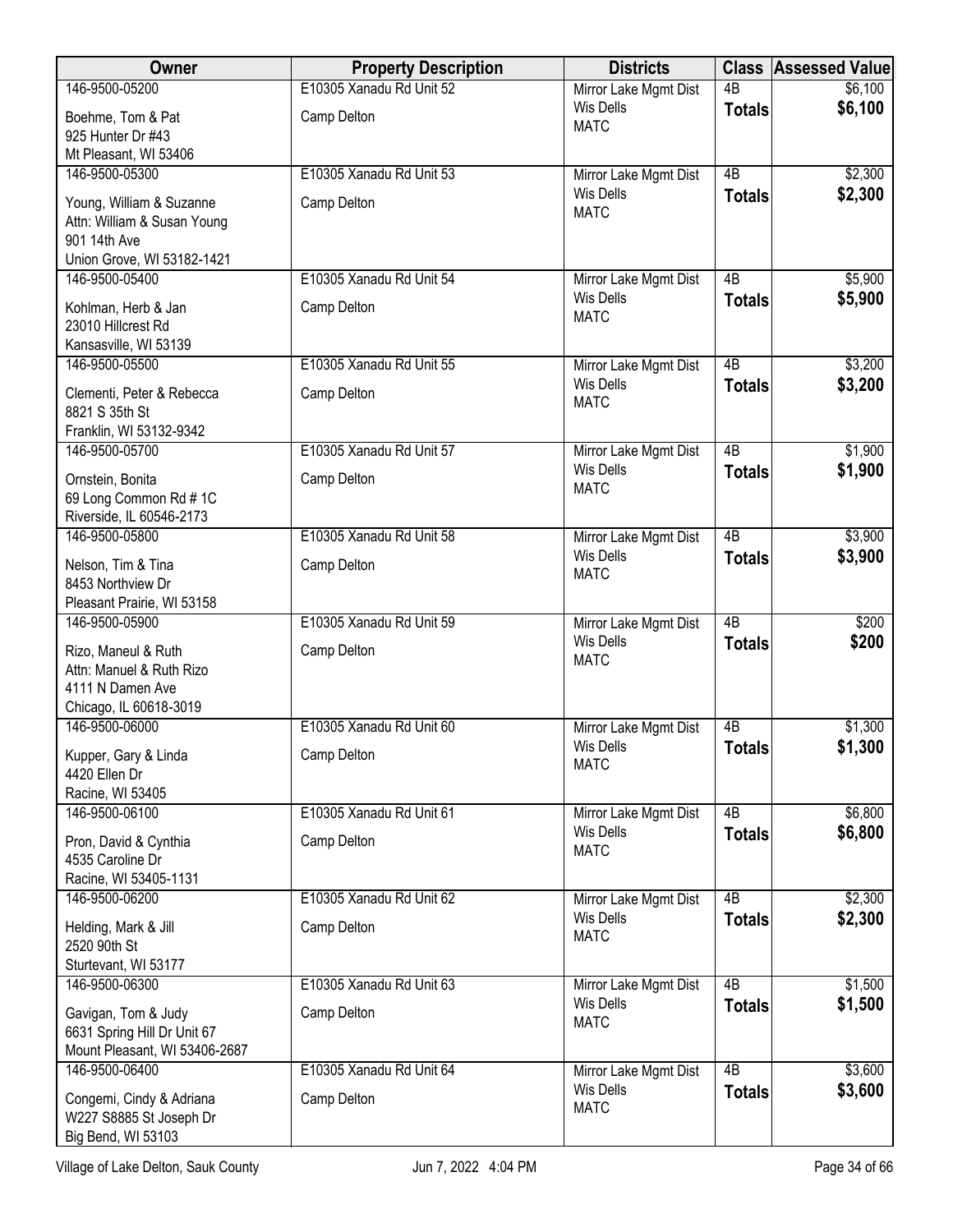| Owner                                            | <b>Property Description</b> | <b>Districts</b>                          |                 | <b>Class Assessed Value</b> |
|--------------------------------------------------|-----------------------------|-------------------------------------------|-----------------|-----------------------------|
| 146-9500-06600                                   | E10305 Xanadu Rd Unit 66    | Mirror Lake Mgmt Dist                     | $\overline{AB}$ | \$5,700                     |
| Wilkinson, Cathleen                              | Camp Delton                 | <b>Wis Dells</b><br><b>MATC</b>           | <b>Totals</b>   | \$5,700                     |
| 112 Walnut Ridge Dr                              |                             |                                           |                 |                             |
| Union Grove, WI 53182                            |                             |                                           |                 |                             |
| 146-9500-06700                                   | E10305 Xanadu Rd Unit 67    | Mirror Lake Mgmt Dist                     | 4B              | \$4,000                     |
| Stenzel, Jeff                                    | Camp Delton                 | <b>Wis Dells</b><br><b>MATC</b>           | <b>Totals</b>   | \$4,000                     |
| 26110 S Loomis Rd                                |                             |                                           |                 |                             |
| Wind Lake, WI 53185<br>146-9500-06800            |                             |                                           | $\overline{AB}$ |                             |
|                                                  | E10305 Xanadu Rd Unit 68    | Mirror Lake Mgmt Dist<br><b>Wis Dells</b> | <b>Totals</b>   | \$6,400<br>\$6,400          |
| Kupka, Debra & Pfotenhauer, Sally                | Camp Delton                 | <b>MATC</b>                               |                 |                             |
| 5155 Balboa Dr<br>New Berlin, WI 53151           |                             |                                           |                 |                             |
| 146-9500-06900                                   | E10305 Xanadu Rd Unit 69    | Mirror Lake Mgmt Dist                     | 4B              | \$300                       |
|                                                  |                             | <b>Wis Dells</b>                          | <b>Totals</b>   | \$300                       |
| Cogan, Gladys<br><b>PO Box 252</b>               | Camp Delton                 | <b>MATC</b>                               |                 |                             |
| Kieler, WI 53812-0252                            |                             |                                           |                 |                             |
| 146-9500-07000                                   | E10305 Xanadu Rd Unit 70    | Mirror Lake Mgmt Dist                     | 4B              | \$5,700                     |
| Gudenschwager, Lisa & Eric                       | Camp Delton                 | <b>Wis Dells</b>                          | <b>Totals</b>   | \$5,700                     |
| 3206 Derby Down                                  |                             | <b>MATC</b>                               |                 |                             |
| Madison, WI 53713                                |                             |                                           |                 |                             |
| 146-9500-07100                                   | E10305 Xanadu Rd Unit 71    | Mirror Lake Mgmt Dist                     | $\overline{AB}$ | \$2,800                     |
| Gregg, James and Kimberlie                       | Camp Delton                 | <b>Wis Dells</b>                          | <b>Totals</b>   | \$2,800                     |
| 13825 W Lilac Ln                                 |                             | <b>MATC</b>                               |                 |                             |
| New Berlin, WI 53151-3153                        |                             |                                           |                 |                             |
| 146-9500-07300                                   | E10305 Xanadu Rd Unit 73    | Mirror Lake Mgmt Dist                     | $\overline{AB}$ | \$1,900                     |
| Brown, Jill                                      | Camp Delton                 | <b>Wis Dells</b><br><b>MATC</b>           | <b>Totals</b>   | \$1,900                     |
| 8744 W Maple St                                  |                             |                                           |                 |                             |
| West Allis, WI 53214<br>146-9500-07400           | E10305 Xanadu Rd Unit 74    |                                           | $\overline{AB}$ | \$1,400                     |
|                                                  |                             | Mirror Lake Mgmt Dist<br><b>Wis Dells</b> | <b>Totals</b>   | \$1,400                     |
| Hanson, Kristen                                  | Camp Delton                 | <b>MATC</b>                               |                 |                             |
| 1328 E Hamilton Ave<br>Eau Claire, WI 54701-7338 |                             |                                           |                 |                             |
| 146-9500-07500                                   | E10305 Xanadu Rd Unit 75    | Mirror Lake Mgmt Dist                     | 4B              | \$1,700                     |
|                                                  |                             | <b>Wis Dells</b>                          | <b>Totals</b>   | \$1,700                     |
| Kosanke, Cynthia<br>Attn: Cynthia Kosanke        | Camp Delton                 | <b>MATC</b>                               |                 |                             |
| 7127 W Eden PI                                   |                             |                                           |                 |                             |
| Milwaukee, WI 53220-1103                         |                             |                                           |                 |                             |
| 146-9500-07600                                   | E10305 Xanadu Rd Unit 76    | Mirror Lake Mgmt Dist                     | 4B              | \$4,400                     |
| Torres, James                                    | Camp Delton                 | <b>Wis Dells</b>                          | <b>Totals</b>   | \$4,400                     |
| 1115 Hilltop Dr                                  |                             | <b>MATC</b>                               |                 |                             |
| Rock Falls, IL 61071-1419                        |                             |                                           |                 |                             |
| 146-9500-07700                                   | E10305 Xanadu Rd Unit 77    | Mirror Lake Mgmt Dist                     | 4B              | \$2,200                     |
| Wachowiacz, Brian & Connie                       | Camp Delton                 | <b>Wis Dells</b><br><b>MATC</b>           | <b>Totals</b>   | \$2,200                     |
| 3834 S 98th Ct                                   |                             |                                           |                 |                             |
| Milwaukee, WI 53228<br>146-9500-07800            | E10305 Xanadu Rd Unit 78    |                                           | 4B              | \$6,200                     |
|                                                  |                             | Mirror Lake Mgmt Dist<br><b>Wis Dells</b> | <b>Totals</b>   | \$6,200                     |
| Stewart, Craig & Diane                           | Camp Delton                 | <b>MATC</b>                               |                 |                             |
| PO Box 306<br>Lake Delton, WI 53940              |                             |                                           |                 |                             |
|                                                  |                             |                                           |                 |                             |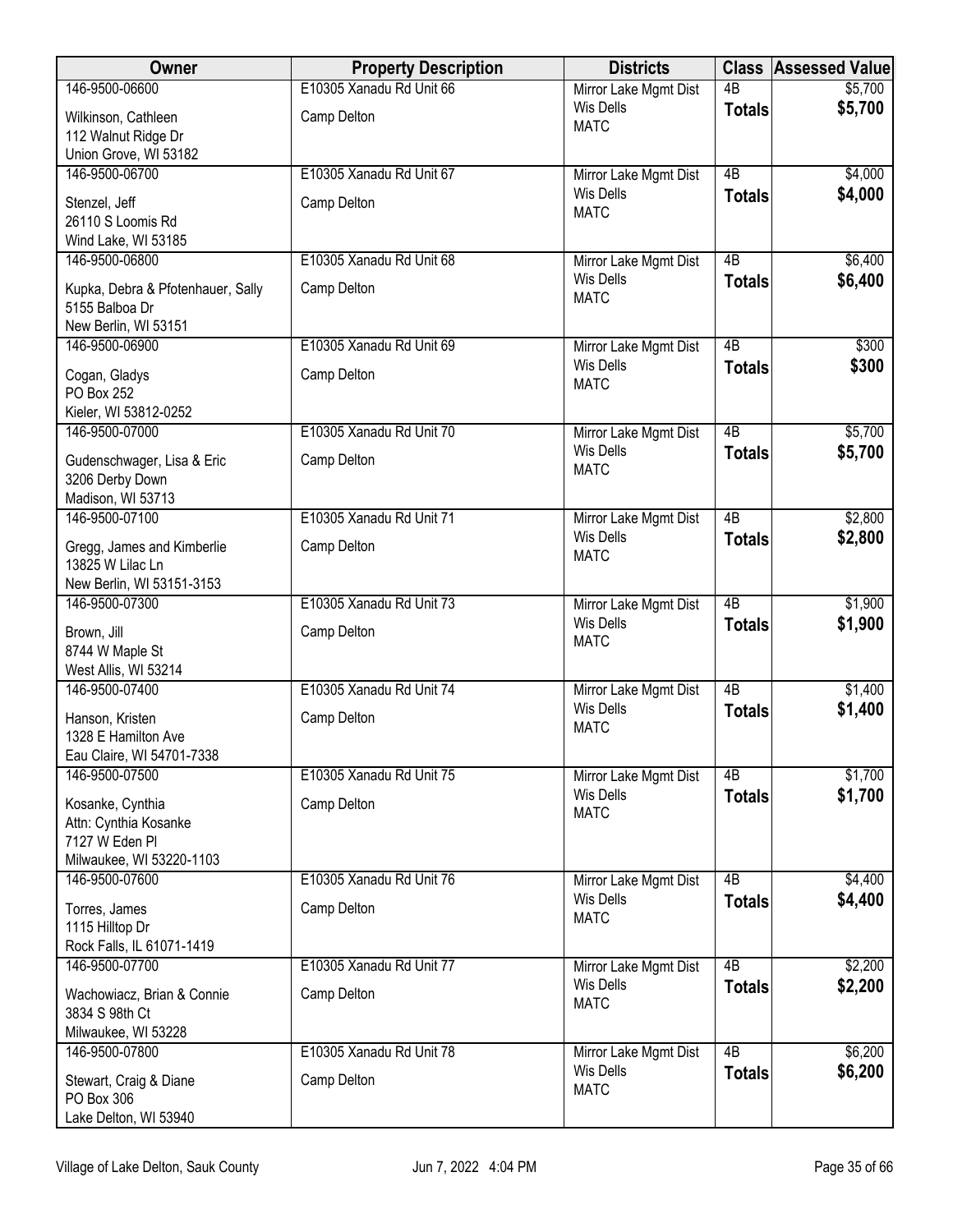| Owner                                                                                                   | <b>Property Description</b> | <b>Districts</b>                          |                 | <b>Class Assessed Value</b> |
|---------------------------------------------------------------------------------------------------------|-----------------------------|-------------------------------------------|-----------------|-----------------------------|
| 146-9500-07900                                                                                          | E10305 Xanadu Rd Unit 79    | Mirror Lake Mgmt Dist                     | $\overline{AB}$ | \$2,700                     |
| Yokers, Dennis & Vicki                                                                                  | Camp Delton                 | <b>Wis Dells</b><br><b>MATC</b>           | <b>Totals</b>   | \$2,700                     |
| 85 Heartstone Dr                                                                                        |                             |                                           |                 |                             |
| Newnan, GA 30263                                                                                        |                             |                                           |                 |                             |
| 146-9500-08000                                                                                          | E10305 Xanadu Rd Unit 80    | Mirror Lake Mgmt Dist<br><b>Wis Dells</b> | $\overline{AB}$ | \$2,300                     |
| Fiore, Leslie & Judy<br>N55 W34897 W Lake Dr<br>Oconomowoc, WI 53066                                    | Camp Delton                 | <b>MATC</b>                               | <b>Totals</b>   | \$2,300                     |
| 146-9500-08100                                                                                          | E10305 Xanadu Rd Unit 81    | Mirror Lake Mgmt Dist                     | 4B              | \$6,400                     |
| Kohel, James and Denise<br>Attn: James & Denise Kohel<br>3116 Storybrook Dr<br>Mount Pleasant, WI 53406 | Camp Delton                 | <b>Wis Dells</b><br><b>MATC</b>           | <b>Totals</b>   | \$6,400                     |
| 146-9500-08200                                                                                          | E10305 Xanadu Rd Unit 82    | Mirror Lake Mgmt Dist                     | 4B              | \$4,700                     |
| Rogers, Scott & Rotar, Rod<br>7002 Sawmill Rd<br>Madison, WI 53717                                      | Camp Delton                 | <b>Wis Dells</b><br><b>MATC</b>           | <b>Totals</b>   | \$4,700                     |
| 146-9500-08300                                                                                          | E10305 Xanadu Rd Unit 83    | Mirror Lake Mgmt Dist                     | $\overline{AB}$ | \$2,900                     |
| Beach, Terrell                                                                                          | Camp Delton                 | <b>Wis Dells</b><br><b>MATC</b>           | <b>Totals</b>   | \$2,900                     |
| 39W396 Kurt Ct<br>St Charles, IL 60175-7654                                                             |                             |                                           |                 |                             |
| 146-9500-08400                                                                                          | E10305 Xanadu Rd Unit 84    | Mirror Lake Mgmt Dist                     | $\overline{AB}$ | \$2,700                     |
| Marshall, Robert & Patricia<br>3027 Joshua Ln                                                           | Camp Delton                 | <b>Wis Dells</b><br><b>MATC</b>           | <b>Totals</b>   | \$2,700                     |
| West Bend, WI 53095                                                                                     |                             |                                           |                 |                             |
| 146-9500-08600                                                                                          | E10305 Xanadu Rd Unit 86    | Mirror Lake Mgmt Dist                     | $\overline{AB}$ | \$5,900                     |
| Leyrer, Robert<br>8217 Nolan St<br>Harvard, IL 60033                                                    | Camp Delton                 | <b>Wis Dells</b><br><b>MATC</b>           | <b>Totals</b>   | \$5,900                     |
| 146-9500-08700                                                                                          | E10305 Xanadu Rd Unit 87    | Mirror Lake Mgmt Dist                     | 4B              | \$9,200                     |
| Holland, Corey & Terri<br>3706 E Bottsford Ave<br>Cudahy, WI 53110                                      | Camp Delton                 | <b>Wis Dells</b><br><b>MATC</b>           | <b>Totals</b>   | \$9,200                     |
| 146-9500-08800                                                                                          | E10305 Xanadu Rd Unit 88    | Mirror Lake Mgmt Dist                     | 4B              | \$6,900                     |
| Ernst, Daniel & Sue<br>10 Parkcrest Ct<br>Madison, WI 53711                                             | Camp Delton                 | <b>Wis Dells</b><br><b>MATC</b>           | <b>Totals</b>   | \$6,900                     |
| 146-9500-08900                                                                                          | E10305 Xanadu Rd Unit 89    | Mirror Lake Mgmt Dist                     | $\overline{AB}$ | $\sqrt[6]{30}$              |
| Blake, Laura & Olson, Diane<br>39115 N Broadway Ave<br>Antioch, IL 60002                                | Camp Delton                 | <b>Wis Dells</b><br><b>MATC</b>           | <b>Totals</b>   | \$0                         |
| 146-9500-09000                                                                                          | E10305 Xanadu Rd Unit 90    | Mirror Lake Mgmt Dist                     | $\overline{AB}$ | \$1,800                     |
| Thompson, Art & Pat<br>627 Old Indian Mound Trl<br>Sun Prairie, WI 53590                                | Camp Delton                 | Wis Dells<br><b>MATC</b>                  | <b>Totals</b>   | \$1,800                     |
| 146-9500-09100                                                                                          | E10305 Xanadu Rd Unit 91    | Mirror Lake Mgmt Dist                     | $\overline{AB}$ | $\sqrt[6]{}$                |
| Thompson, Art & Pat<br>627 Old Indian Mound Trl<br>Sun Prairie, WI 53590                                | Camp Delton                 | <b>Wis Dells</b><br><b>MATC</b>           | <b>Totals</b>   | \$0                         |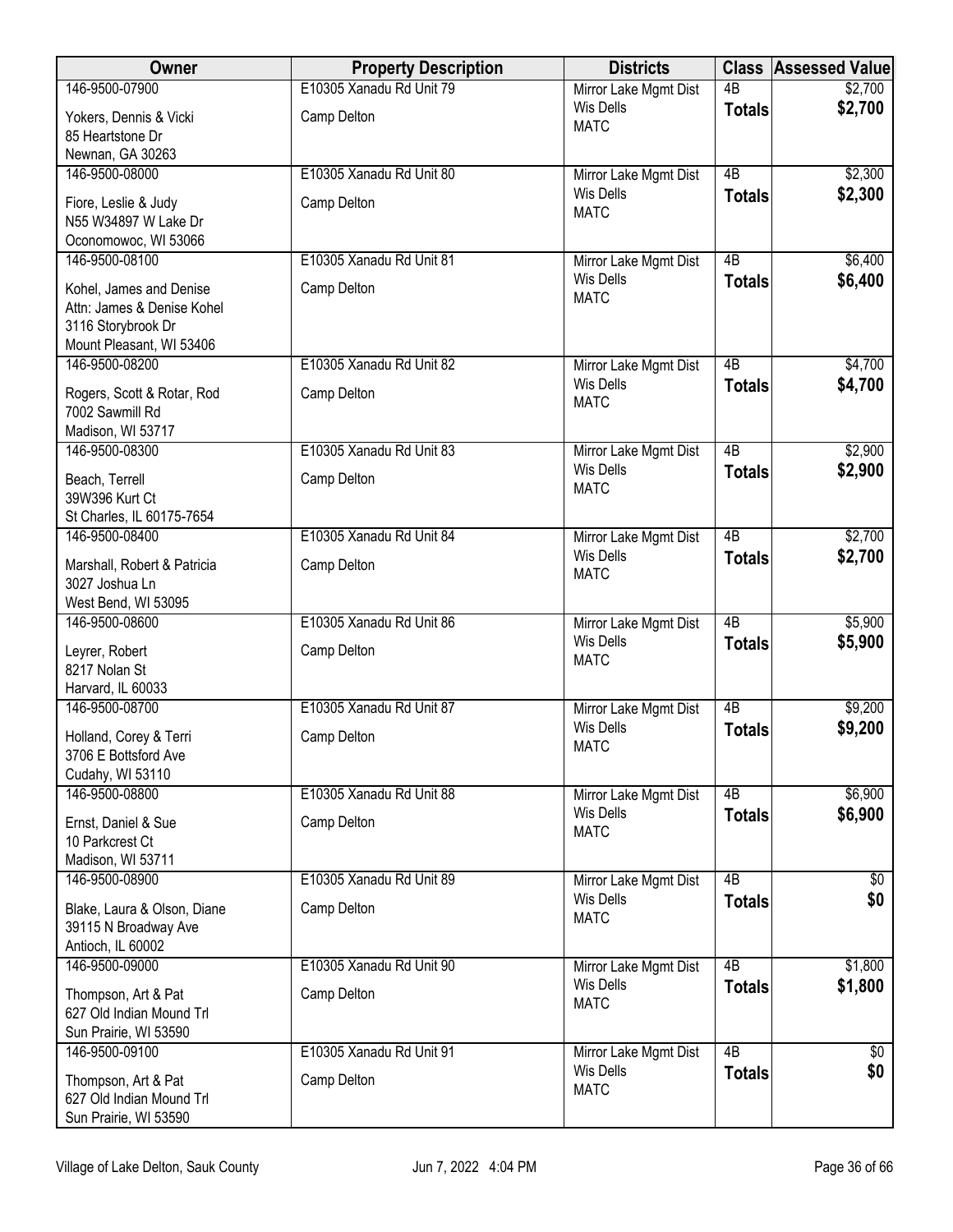| Owner                                                  | <b>Property Description</b> | <b>Districts</b>                          |                                  | <b>Class Assessed Value</b> |
|--------------------------------------------------------|-----------------------------|-------------------------------------------|----------------------------------|-----------------------------|
| 146-9500-09200                                         | E10305 Xanadu Rd Unit 92    | Mirror Lake Mgmt Dist                     | $\overline{AB}$                  | \$7,300                     |
| Welsh, Margaret & Steven                               | Camp Delton                 | Wis Dells<br><b>MATC</b>                  | <b>Totals</b>                    | \$7,300                     |
| 134 Vassallo Ln                                        |                             |                                           |                                  |                             |
| Union Grove, WI 53182-2102<br>146-9500-10200           | E10305 Xanadu Rd Unit 102   | Mirror Lake Mgmt Dist                     | $\overline{AB}$                  | \$300                       |
|                                                        |                             | <b>Wis Dells</b>                          | <b>Totals</b>                    | \$300                       |
| Matthew & Jamie Martinsen<br>1121 Peace Pipe PI #204   | Camp Delton                 | <b>MATC</b>                               |                                  |                             |
| Myrtle Beach, SC 53144                                 |                             |                                           |                                  |                             |
| 146-9500-10300                                         | E10305 Xanadu Rd Unit 103   | Mirror Lake Mgmt Dist                     | 4B                               | \$3,800                     |
| Stolfi, Don & Patti                                    | Camp Delton                 | <b>Wis Dells</b>                          | <b>Totals</b>                    | \$3,800                     |
| 1322 93rd Ave                                          |                             | <b>MATC</b>                               |                                  |                             |
| Kenosha, WI 53144                                      |                             |                                           |                                  |                             |
| 146-9500-10400                                         | E10305 Xanadu Rd Unit 104   | Mirror Lake Mgmt Dist<br><b>Wis Dells</b> | 4B                               | \$2,400                     |
| Gomez, Ana                                             | Camp Delton                 | <b>MATC</b>                               | <b>Totals</b>                    | \$2,400                     |
| 4018 W 25th St                                         |                             |                                           |                                  |                             |
| Chicago, IL 60623<br>146-9500-10500                    | E10305 Xanadu Rd Unit 105   | Mirror Lake Mgmt Dist                     | $\overline{AB}$                  | \$1,200                     |
| Vega, Antonio                                          | Camp Delton                 | <b>Wis Dells</b>                          | <b>Totals</b>                    | \$1,200                     |
| 1417 N 34th Ave                                        |                             | <b>MATC</b>                               |                                  |                             |
| Melrose Park, IL 60160                                 |                             |                                           |                                  |                             |
| 146-9500-10600                                         | E10305 Xanadu Rd Unit 106   | Mirror Lake Mgmt Dist                     | 4B                               | \$1,300                     |
| Foeckler, Chad & Christy                               | Camp Delton                 | Wis Dells                                 | <b>Totals</b>                    | \$1,300                     |
| 9014 S 79th St                                         |                             | <b>MATC</b>                               |                                  |                             |
| Franklin, WI 53132                                     |                             |                                           |                                  |                             |
| 146-9500-10700                                         | E10305 Xanadu Rd Unit 107   | Mirror Lake Mgmt Dist<br><b>Wis Dells</b> | $\overline{AB}$<br><b>Totals</b> | \$3,400<br>\$3,400          |
| Papenfuss, Harodl & Ruth                               | Camp Delton                 | <b>MATC</b>                               |                                  |                             |
| N91 W16910 Laurel Ln<br>Menomonee Falls, WI 53051-2190 |                             |                                           |                                  |                             |
| 146-9500-10800                                         | E10305 Xanadu Rd Unit 108   | Mirror Lake Mgmt Dist                     | 4B                               | \$2,000                     |
| Verhalen, James & Donna                                | Camp Delton                 | <b>Wis Dells</b>                          | <b>Totals</b>                    | \$2,000                     |
| 245 Four Seasons Ln                                    |                             | <b>MATC</b>                               |                                  |                             |
| Kewaskum, WI 53040-2101                                |                             |                                           |                                  |                             |
| 146-9500-10900                                         | E10305 Xanadu Rd Unit 109   | Mirror Lake Mgmt Dist                     | 4B                               | \$2,800                     |
| Steinbach, Thomas & Sandy                              | Camp Delton                 | Wis Dells<br><b>MATC</b>                  | <b>Totals</b>                    | \$2,800                     |
| W236 N6069 Pine Ter                                    |                             |                                           |                                  |                             |
| Sussex, WI 53089<br>146-9500-11000                     | E10305 Xanadu Rd Unit 110   | Mirror Lake Mgmt Dist                     | $\overline{AB}$                  | \$4,000                     |
|                                                        |                             | Wis Dells                                 | <b>Totals</b>                    | \$4,000                     |
| Nelson, Mitchell & Debra<br>126 Woody Way              | Camp Delton                 | <b>MATC</b>                               |                                  |                             |
| Oakwood Hills, IL 60013-1135                           |                             |                                           |                                  |                             |
| 146-9500-11100                                         | E10305 Xanadu Rd Unit 111   | Mirror Lake Mgmt Dist                     | $\overline{AB}$                  | \$5,300                     |
| Jablonski, Timothy A.                                  | Camp Delton                 | <b>Wis Dells</b>                          | <b>Totals</b>                    | \$5,300                     |
| 635 E London Ct                                        |                             | <b>MATC</b>                               |                                  |                             |
| Round Lake Beach, IL 60073                             |                             |                                           |                                  |                             |
| 146-9500-11200                                         | E10305 Xanadu Rd Unit 112   | Mirror Lake Mgmt Dist<br><b>Wis Dells</b> | 4B                               | \$2,200                     |
| Eiblisch, Jeanne & Fritz                               | Camp Delton                 | <b>MATC</b>                               | <b>Totals</b>                    | \$2,200                     |
| 520 Lake St                                            |                             |                                           |                                  |                             |
| Crystal Lake, IL 60014-5714                            |                             |                                           |                                  |                             |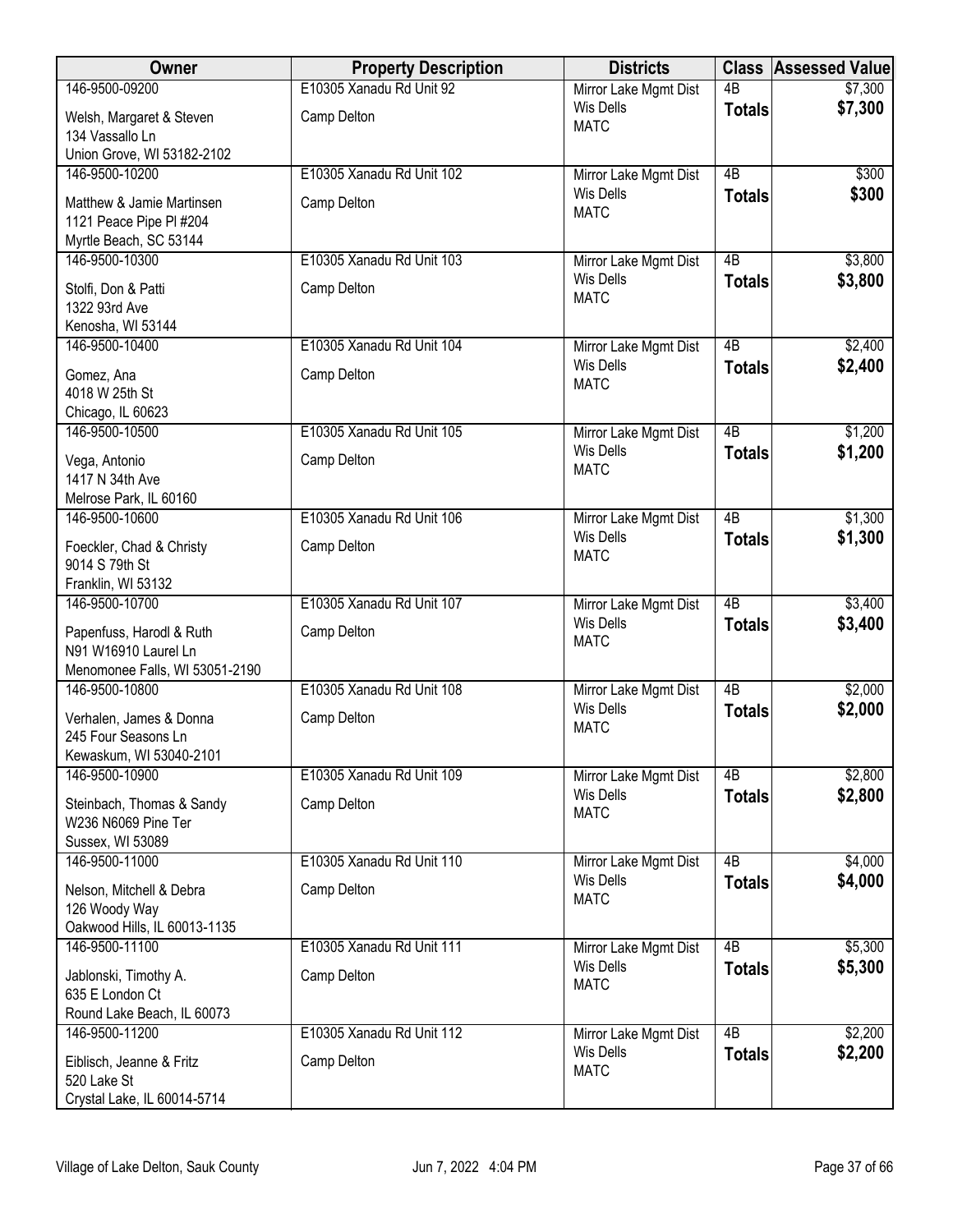| Owner                                                                                                      | <b>Property Description</b> | <b>Districts</b>                                         |                 | <b>Class Assessed Value</b> |
|------------------------------------------------------------------------------------------------------------|-----------------------------|----------------------------------------------------------|-----------------|-----------------------------|
| 146-9500-11400                                                                                             | E10305 Xanadu Rd Unit 114   | Mirror Lake Mgmt Dist                                    | $\overline{AB}$ | \$1,900                     |
| Hughes, Debra J                                                                                            | Camp Delton                 | Wis Dells<br><b>MATC</b>                                 | <b>Totals</b>   | \$1,900                     |
| 3305 Gallop Ct                                                                                             |                             |                                                          |                 |                             |
| Grayslake, IL 60030                                                                                        |                             |                                                          |                 |                             |
| 146-9500-11500                                                                                             | E10305 Xanadu Rd Unit 115   | Mirror Lake Mgmt Dist                                    | $\overline{AB}$ | \$1,300                     |
| O'Haver-Alvarez, Chris & Jennifer<br>511 E Seventh St<br>Rock Falls, IL 61071                              | Camp Delton                 | <b>Wis Dells</b><br><b>MATC</b>                          | <b>Totals</b>   | \$1,300                     |
| 146-9500-11600                                                                                             | E10305 Xanadu Rd Unit 116   | Mirror Lake Mgmt Dist                                    | 4B              | \$2,500                     |
| Hubacz, Robert & Gina<br>11122 W Rawson Ave<br>Franklin, WI 53132-1714                                     | Camp Delton                 | <b>Wis Dells</b><br><b>MATC</b>                          | <b>Totals</b>   | \$2,500                     |
| 146-9500-11700                                                                                             | E10305 Xanadu Rd Unit 117   | Mirror Lake Mgmt Dist                                    | 4B              | \$5,500                     |
| Herman, Eugene<br>555 Veterans Apt #202<br>West Bend, WI 53090-2540                                        | Camp Delton                 | <b>Wis Dells</b><br><b>MATC</b>                          | <b>Totals</b>   | \$5,500                     |
| 146-9500-11800                                                                                             | E10305 Xanadu Rd Unit 118   | Mirror Lake Mgmt Dist                                    | $\overline{AB}$ | \$2,400                     |
| Helm, Heidi & Rick<br>323 Chestnut St<br>Black River Falls, WI 54615                                       | Camp Delton                 | <b>Wis Dells</b><br><b>MATC</b>                          | <b>Totals</b>   | \$2,400                     |
| 146-9500-11900                                                                                             | E10305 Xanadu Rd Unit 119   | Mirror Lake Mgmt Dist                                    | 4B              | \$300                       |
| Helm, Rick & Heidi<br>323 Chestnut St                                                                      | Camp Delton                 | Wis Dells<br><b>MATC</b>                                 | <b>Totals</b>   | \$300                       |
| Black River Falls, WI 54615<br>146-9500-12000                                                              | E10305 Xanadu Rd Unit 120   |                                                          | $\overline{AB}$ | \$1,900                     |
| Schweers, James & Janet<br>26110 W Loomis Rd<br>Wind Lake, WI 53185                                        | Camp Delton                 | Mirror Lake Mgmt Dist<br><b>Wis Dells</b><br><b>MATC</b> | <b>Totals</b>   | \$1,900                     |
| 146-9500-12100                                                                                             | E10305 Xanadu Rd Unit 121   | Mirror Lake Mgmt Dist                                    | 4B              | \$1,900                     |
| Hollister, Ricky & Barbara<br>Attn: Ricky & Barbara Hollister<br>N14403 Fairview Rd<br>Fairchild, WI 54741 | Camp Delton                 | <b>Wis Dells</b><br><b>MATC</b>                          | <b>Totals</b>   | \$1,900                     |
| 146-9500-12200                                                                                             | E10305 Xanadu Rd Unit 122   | Mirror Lake Mgmt Dist                                    | 4B              | \$1,800                     |
| Bender - Gilbertson, Sandra<br>905 E Pearl St<br>Merrillan, WI 54754                                       | Camp Delton                 | <b>Wis Dells</b><br><b>MATC</b>                          | <b>Totals</b>   | \$1,800                     |
| 146-9500-12300                                                                                             | E10305 Xanadu Rd Unit 123   | Mirror Lake Mgmt Dist                                    | $\overline{AB}$ | \$6,500                     |
| Torres, Sergio & Gloria<br>2322 S Clinton Ave<br>Berwyn, IL 60402                                          | Camp Delton                 | Wis Dells<br><b>MATC</b>                                 | <b>Totals</b>   | \$6,500                     |
| 146-9500-12500                                                                                             | E10305 Xanadu Rd Unit 125   | Mirror Lake Mgmt Dist                                    | $\overline{AB}$ | \$1,600                     |
| Frederick, Margaret<br>4147 N Plainfield Ave<br>Chicago, IL 60634-1038                                     | Camp Delton                 | Wis Dells<br><b>MATC</b>                                 | <b>Totals</b>   | \$1,600                     |
| 146-9500-12600                                                                                             | E10305 Xanadu Rd Unit 126   | Mirror Lake Mgmt Dist                                    | 4B              | \$5,300                     |
| Kalmerton, Matthew & Angela<br>34125 N Primrose Ct<br>Round Lake, IL 60073                                 | Camp Delton                 | <b>Wis Dells</b><br><b>MATC</b>                          | <b>Totals</b>   | \$5,300                     |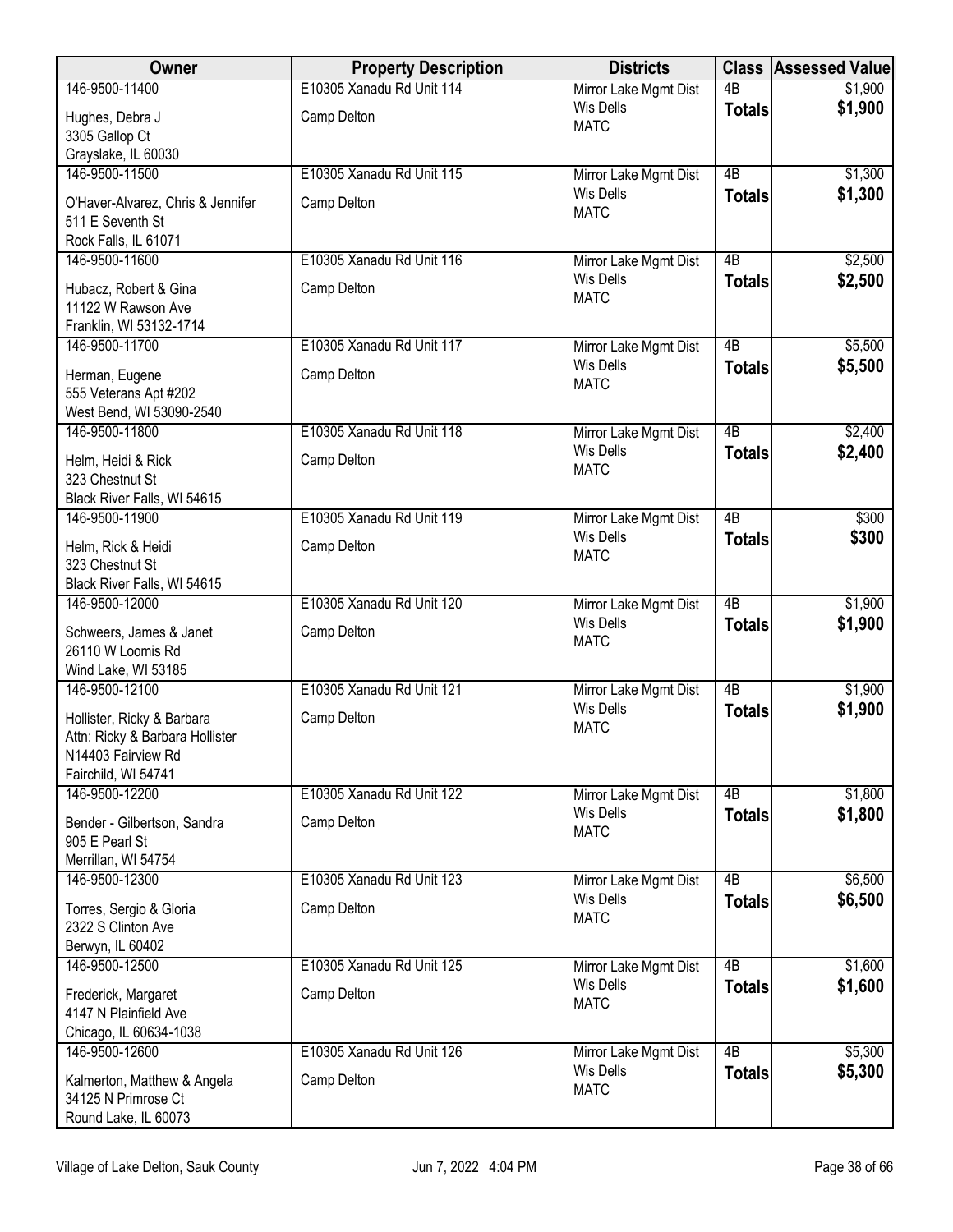| Owner                                       | <b>Property Description</b> | <b>Districts</b>                          |                 | <b>Class Assessed Value</b> |
|---------------------------------------------|-----------------------------|-------------------------------------------|-----------------|-----------------------------|
| 146-9500-12700                              | E10305 Xanadu Rd Unit 127   | Mirror Lake Mgmt Dist                     | $\overline{AB}$ | \$2,600                     |
| Schloemer, Riley & Janet                    | Camp Delton                 | Wis Dells<br><b>MATC</b>                  | <b>Totals</b>   | \$2,600                     |
| 4482 Old Kennedy Rd<br>Milton, WI 53563     |                             |                                           |                 |                             |
| 146-9500-12800                              | E10305 Xanadu Rd Unit 128   | Mirror Lake Mgmt Dist                     | $\overline{AB}$ | \$3,900                     |
|                                             |                             | <b>Wis Dells</b>                          | <b>Totals</b>   | \$3,900                     |
| Herrera, Noe<br>416 Sunset Dr               | Camp Delton                 | <b>MATC</b>                               |                 |                             |
| Hartford, WI 53027-2352                     |                             |                                           |                 |                             |
| 146-9500-12900                              | E10305 Xanadu Rd Unit 129   | Mirror Lake Mgmt Dist                     | 4B              | \$5,300                     |
| Hollister, Ricky & Barbara                  | Camp Delton                 | <b>Wis Dells</b>                          | <b>Totals</b>   | \$5,300                     |
| N14403 Fairview Rd                          |                             | <b>MATC</b>                               |                 |                             |
| Fairchild, WI 54741-8503                    |                             |                                           |                 |                             |
| 146-9500-13000                              | E10305 Xanadu Rd Unit 130   | Mirror Lake Mgmt Dist                     | 4B              | \$4,800                     |
| Czubakowski, Jeff & Holly                   | Camp Delton                 | <b>Wis Dells</b><br><b>MATC</b>           | <b>Totals</b>   | \$4,800                     |
| 5312 Root River Dr                          |                             |                                           |                 |                             |
| Greendale, WI 53129                         |                             |                                           |                 |                             |
| 146-9500-13100                              | E10305 Xanadu Rd Unit 131   | Mirror Lake Mgmt Dist<br><b>Wis Dells</b> | $\overline{AB}$ | \$900                       |
| Gloria, Enedelia & Marcy                    | Camp Delton                 | <b>MATC</b>                               | <b>Totals</b>   | \$900                       |
| 4843 S Kilpatrick Ave                       |                             |                                           |                 |                             |
| Chicago, IL 60632<br>146-9500-13200         | E10305 Xanadu Rd Unit 132   | Mirror Lake Mgmt Dist                     | $\overline{AB}$ | \$1,800                     |
|                                             |                             | <b>Wis Dells</b>                          | <b>Totals</b>   | \$1,800                     |
| Alequin, Carmen Mary<br>154 N Lotus Ave     | Camp Delton                 | <b>MATC</b>                               |                 |                             |
| Chicago, IL 60644                           |                             |                                           |                 |                             |
| 146-9500-13300                              | E10305 Xanadu Rd Unit 133   | Mirror Lake Mgmt Dist                     | $\overline{AB}$ | \$5,100                     |
| Golla, Micheal A                            | Camp Delton                 | <b>Wis Dells</b>                          | <b>Totals</b>   | \$5,100                     |
| 4245 S First St                             |                             | <b>MATC</b>                               |                 |                             |
| Milwaukee, WI 53207                         |                             |                                           |                 |                             |
| 146-9500-13400                              | E10305 Xanadu Rd Unit 134   | Mirror Lake Mgmt Dist                     | 4B              | \$3,600                     |
| Sarson, Al & Kathy & Stalheim, Kim          | Camp Delton                 | <b>Wis Dells</b>                          | <b>Totals</b>   | \$3,600                     |
| W14202 Young Rd                             |                             | <b>MATC</b>                               |                 |                             |
| Black River Falls, WI 54615                 |                             |                                           |                 |                             |
| 146-9500-13600                              | E10305 Xanadu Rd Unit 136   | Mirror Lake Mgmt Dist<br><b>Wis Dells</b> | 4B              | \$4,000                     |
| Falk, Wendy                                 | Camp Delton                 | <b>MATC</b>                               | <b>Totals</b>   | \$4,000                     |
| 2543 S 94th St                              |                             |                                           |                 |                             |
| West Allis, WI 53227<br>146-9500-13700      | E10305 Xanadu Rd Unit 137   | Mirror Lake Mgmt Dist                     | $\overline{AB}$ | \$1,000                     |
|                                             |                             | Wis Dells                                 | <b>Totals</b>   | \$1,000                     |
| Rodriques, Winifred<br>3911 Shakespeare Ave | Camp Delton                 | <b>MATC</b>                               |                 |                             |
| Lyons, IL 60534                             |                             |                                           |                 |                             |
| 146-9500-13800                              | E10305 Xanadu Rd Unit 138   | Mirror Lake Mgmt Dist                     | $\overline{AB}$ | \$500                       |
| Duran, Josepth & Maria                      | Camp Delton                 | Wis Dells                                 | <b>Totals</b>   | \$500                       |
| 3242 East Ave                               |                             | <b>MATC</b>                               |                 |                             |
| Berwyn, IL 60409                            |                             |                                           |                 |                             |
| 146-9500-14000                              | E10305 Xanadu Rd Unit 140   | Mirror Lake Mgmt Dist                     | 4B              | \$2,500                     |
| Alvarez, Jesse                              | Camp Delton                 | Wis Dells<br><b>MATC</b>                  | <b>Totals</b>   | \$2,500                     |
| 1825 W 23rd St                              |                             |                                           |                 |                             |
| Chicago, IL 60608-4311                      |                             |                                           |                 |                             |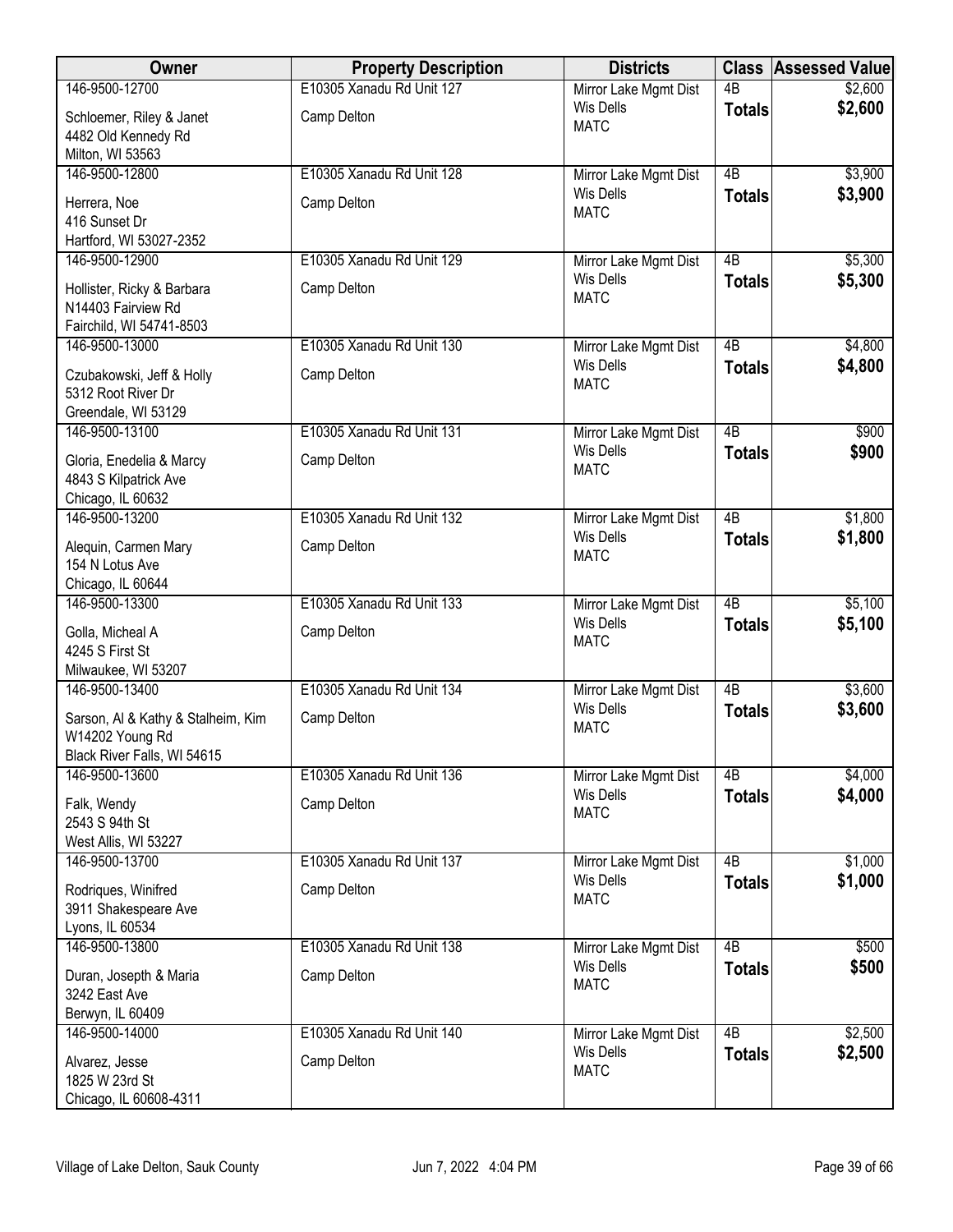| Owner                                         | <b>Property Description</b> | <b>Districts</b>                          |                 | <b>Class Assessed Value</b> |
|-----------------------------------------------|-----------------------------|-------------------------------------------|-----------------|-----------------------------|
| 146-9500-14100                                | E10305 Xanadu Rd Unit 141   | Mirror Lake Mgmt Dist                     | $\overline{AB}$ | \$1,600                     |
| Bach, Janet                                   | Camp Delton                 | Wis Dells<br><b>MATC</b>                  | <b>Totals</b>   | \$1,600                     |
| 706 Klaman St                                 |                             |                                           |                 |                             |
| Harvard, IL 60033                             |                             |                                           |                 |                             |
| 146-9500-14200                                | E10305 Xanadu Rd Unit 142   | Mirror Lake Mgmt Dist<br><b>Wis Dells</b> | $\overline{AB}$ | \$3,600                     |
| Stauffer, Ann                                 | Camp Delton                 | <b>MATC</b>                               | <b>Totals</b>   | \$3,600                     |
| 12383 Black Oak Trl                           |                             |                                           |                 |                             |
| Huntley, IL 60142                             |                             |                                           |                 |                             |
| 146-9500-14300                                | E10305 Xanadu Rd Unit 143   | Mirror Lake Mgmt Dist<br>Wis Dells        | $\overline{AB}$ | \$3,000<br>\$3,000          |
| Sullivan, John & Barb                         | Camp Delton                 | <b>MATC</b>                               | <b>Totals</b>   |                             |
| 2408 Carl Ct                                  |                             |                                           |                 |                             |
| McHenry, IL 60051-9726<br>146-9500-14400      |                             |                                           | $\overline{AB}$ |                             |
|                                               | E10305 Xanadu Rd Unit 144   | Mirror Lake Mgmt Dist<br><b>Wis Dells</b> | <b>Totals</b>   | \$2,300<br>\$2,300          |
| Wilson, Woodrow                               | Camp Delton                 | <b>MATC</b>                               |                 |                             |
| 4221 S 6th St Lot F7                          |                             |                                           |                 |                             |
| Milwaukee, WI 53221<br>146-9500-14500         | E10305 Xanadu Rd Unit 145   | Mirror Lake Mgmt Dist                     | 4B              | \$800                       |
|                                               |                             | Wis Dells                                 | <b>Totals</b>   | \$800                       |
| Delgado, Marisol                              | Camp Delton                 | <b>MATC</b>                               |                 |                             |
| 1213 N Austin Blvd<br>Chicago, IL 60651-1024  |                             |                                           |                 |                             |
| 146-9500-14600                                | E10305 Xanadu Rd Unit 146   | Mirror Lake Mgmt Dist                     | $\overline{AB}$ | \$6,600                     |
|                                               |                             | Wis Dells                                 | <b>Totals</b>   | \$6,600                     |
| Hollister, Dan & Maryann<br>1083 White Oak Dr | Camp Delton                 | <b>MATC</b>                               |                 |                             |
| Union Grove, WI 53182                         |                             |                                           |                 |                             |
| 146-9500-14700                                | E10305 Xanadu Rd Unit 147   | Mirror Lake Mgmt Dist                     | $\overline{AB}$ | \$1,100                     |
|                                               |                             | <b>Wis Dells</b>                          | <b>Totals</b>   | \$1,100                     |
| Abernathy, Heidi & Shawn<br>1086 White Oak Dr | Camp Delton                 | <b>MATC</b>                               |                 |                             |
| Union Grove, WI 53182                         |                             |                                           |                 |                             |
| 146-9500-14900                                | E10305 Xanadu Rd Unit 149   | Mirror Lake Mgmt Dist                     | $\overline{AB}$ | \$2,100                     |
| Disterhaft, Julie L                           | Camp Delton                 | <b>Wis Dells</b>                          | <b>Totals</b>   | \$2,100                     |
| 307 W Main St                                 |                             | <b>MATC</b>                               |                 |                             |
| Princetonl, WI 54968                          |                             |                                           |                 |                             |
| 146-9500-15000                                | E10305 Xanadu Rd Unit 150   | Mirror Lake Mgmt Dist                     | $\overline{AB}$ | \$5,200                     |
| Foeckler, Larry & Linda                       | Camp Delton                 | <b>Wis Dells</b>                          | <b>Totals</b>   | \$5,200                     |
| 4775 W Mapleleaf Cir                          |                             | <b>MATC</b>                               |                 |                             |
| Greenfield, WI 53220                          |                             |                                           |                 |                             |
| 146-9500-15100                                | E10305 Xanadu Rd Unit 151   | Mirror Lake Mgmt Dist                     | $\overline{AB}$ | \$1,500                     |
| Morgan, Mary L.                               | Camp Delton                 | Wis Dells                                 | <b>Totals</b>   | \$1,500                     |
| 5938 3rd Ave                                  |                             | <b>MATC</b>                               |                 |                             |
| Kenosha, WI 53140                             |                             |                                           |                 |                             |
| 146-9500-15200                                | E10305 Xanadu Rd Unit 152   | Mirror Lake Mgmt Dist                     | $\overline{AB}$ | \$5,300                     |
| Whitaker, Adrian & Susan                      | Camp Delton                 | Wis Dells<br><b>MATC</b>                  | <b>Totals</b>   | \$5,300                     |
| 2960 Silver Creek Rd #176                     |                             |                                           |                 |                             |
| Bullhead City, AZ 86442-7944                  |                             |                                           |                 |                             |
| 146-9500-15300                                | E10305 Xanadu Rd Unit 153   | Mirror Lake Mgmt Dist                     | 4B              | \$2,200                     |
| Vega, Patricia                                | Camp Delton                 | Wis Dells<br><b>MATC</b>                  | <b>Totals</b>   | \$2,200                     |
| 10232 W Palmer Ave                            |                             |                                           |                 |                             |
| Melrose Park, IL 60164-1962                   |                             |                                           |                 |                             |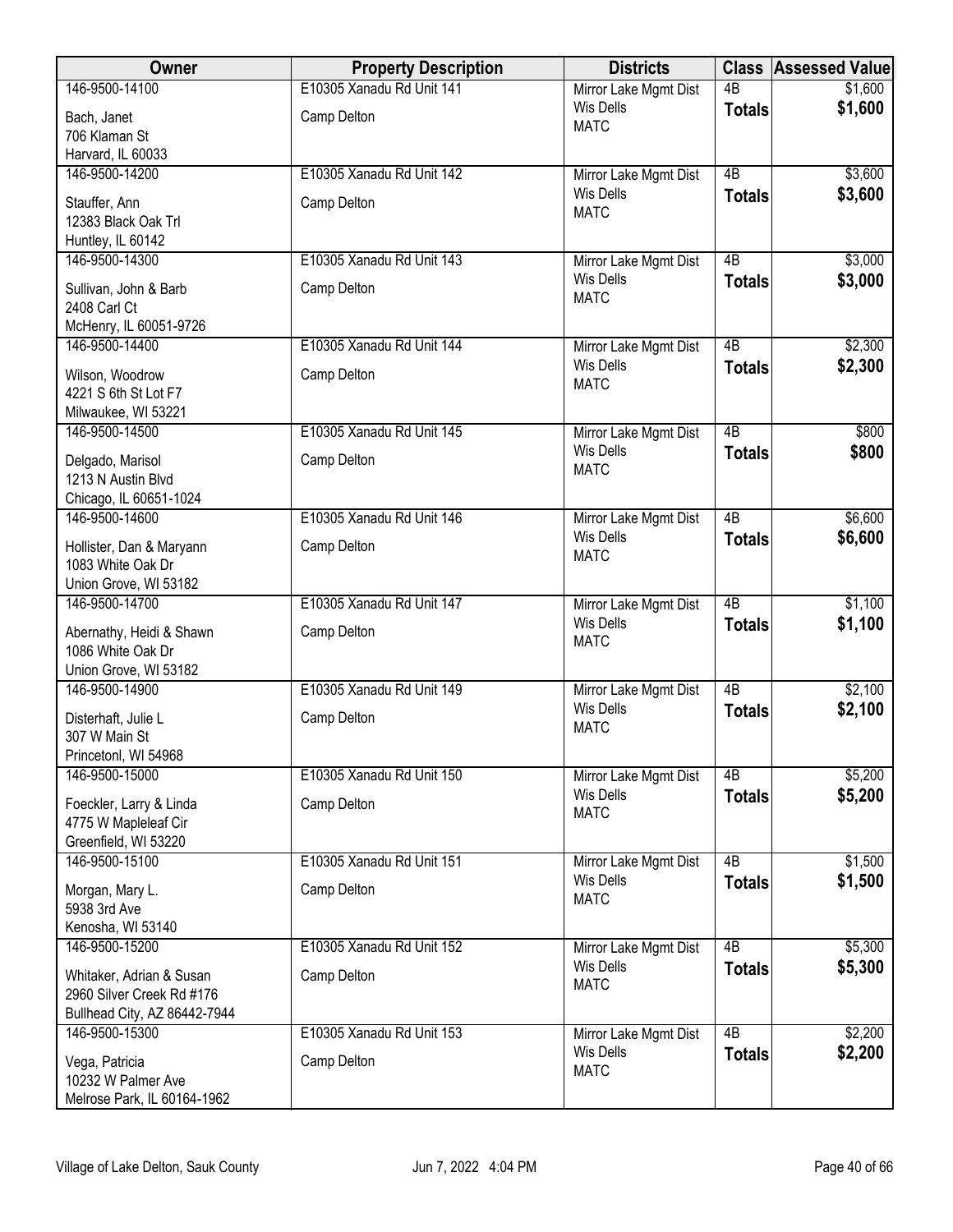| Owner                                    | <b>Property Description</b> | <b>Districts</b>                          |                     | <b>Class Assessed Value</b> |
|------------------------------------------|-----------------------------|-------------------------------------------|---------------------|-----------------------------|
| 146-9500-15400                           | E10305 Xanadu Rd Unit 154   | Mirror Lake Mgmt Dist                     | $\overline{AB}$     | \$1,700                     |
| Joo-King, Joe & Teresa                   | Camp Delton                 | Wis Dells<br><b>MATC</b>                  | <b>Totals</b>       | \$1,700                     |
| 5367 Eastway Apt 1                       |                             |                                           |                     |                             |
| Greendale, WI 53129                      |                             |                                           |                     |                             |
| 146-9500-15500                           | E10305 Xanadu Rd Unit 155   | Mirror Lake Mgmt Dist<br><b>Wis Dells</b> | $\overline{AB}$     | \$2,400<br>\$2,400          |
| Lopez, Jesus                             | Camp Delton                 | <b>MATC</b>                               | <b>Totals</b>       |                             |
| 3001 S Central Park Ave                  |                             |                                           |                     |                             |
| Chicago, IL 60623-4649<br>146-9500-15600 | E10305 Xanadu Rd Unit 156   | Mirror Lake Mgmt Dist                     | 4B                  | \$300                       |
|                                          |                             | <b>Wis Dells</b>                          | <b>Totals</b>       | \$300                       |
| Loyola, Manuela & Marco                  | Camp Delton                 | <b>MATC</b>                               |                     |                             |
| 2327 W 23rd PI<br>Chicago, IL 60608      |                             |                                           |                     |                             |
| 146-9500-15700                           | E10305 Xanadu Rd Unit 157   | Mirror Lake Mgmt Dist                     | 4B                  | \$300                       |
|                                          |                             | <b>Wis Dells</b>                          | <b>Totals</b>       | \$300                       |
| Cabello, Cesar<br>3459 S Leavitt         | Camp Delton                 | <b>MATC</b>                               |                     |                             |
| Chicago, IL 60608                        |                             |                                           |                     |                             |
| 146-9500-15800                           | E10305 Xanadu Rd Unit 158   | Mirror Lake Mgmt Dist                     | $\overline{AB}$     | \$400                       |
| Duran, Vito & Anita                      | Camp Delton                 | <b>Wis Dells</b>                          | <b>Totals</b>       | \$400                       |
| 15412 Pine Dr                            |                             | <b>MATC</b>                               |                     |                             |
| Oak Forest, IL 60452-1632                |                             |                                           |                     |                             |
| 146-9500-16000                           | E10305 Xanadu Rd Unit 160   | Mirror Lake Mgmt Dist                     | 4B                  | \$4,100                     |
| Clements, Darryl & Eileen                | Camp Delton                 | Wis Dells                                 | <b>Totals</b>       | \$4,100                     |
| 32811 73rd St                            |                             | <b>MATC</b>                               |                     |                             |
| Burlington, WI 53105-8832                |                             |                                           |                     |                             |
| 146-9500-16100                           | E10305 Xanadu Rd Unit 161   | Mirror Lake Mgmt Dist                     | $\overline{AB}$     | \$1,800                     |
| Kupka-Reichert, Faye                     | Camp Delton                 | <b>Wis Dells</b>                          | <b>Totals</b>       | \$1,800                     |
| 4455 N 51st Blvd                         |                             | <b>MATC</b>                               |                     |                             |
| Milwaukee, WI 53218-5707                 |                             |                                           |                     |                             |
| 146-9500-16200                           | E10305 Xanadu Rd Unit 162   | Mirror Lake Mgmt Dist                     | 4B                  | \$8,600                     |
| Thornton, Steve & Debra                  | Camp Delton                 | <b>Wis Dells</b><br><b>MATC</b>           | <b>Totals</b>       | \$8,600                     |
| 1406 71st Dr                             |                             |                                           |                     |                             |
| Union Grove, WI 53182<br>146-9500-16300  |                             |                                           |                     |                             |
|                                          | E10305 Xanadu Rd Unit 163   | Mirror Lake Mgmt Dist<br><b>Wis Dells</b> | 4B<br><b>Totals</b> | \$600<br>\$600              |
| Garvey, Michael                          | Camp Delton                 | <b>MATC</b>                               |                     |                             |
| 6128 S Moody Ave<br>Chicago, IL 60638    |                             |                                           |                     |                             |
| 146-9500-16400                           | E10305 Xanadu Rd Unit 164   | Mirror Lake Mgmt Dist                     | $\overline{AB}$     | \$400                       |
|                                          |                             | Wis Dells                                 | <b>Totals</b>       | \$400                       |
| Korn, Scott & Patty<br>2871 Canyon Dr    | Camp Delton                 | <b>MATC</b>                               |                     |                             |
| Jackson, WI 53037                        |                             |                                           |                     |                             |
| 146-9500-16500                           | E10305 Xanadu Rd Unit 165   | Mirror Lake Mgmt Dist                     | $\overline{AB}$     | \$8,100                     |
| Smith, John & Dorothea                   | Camp Delton                 | Wis Dells                                 | <b>Totals</b>       | \$8,100                     |
| 7 Meal Ranch Rd                          |                             | <b>MATC</b>                               |                     |                             |
| Theodosia, MO 65761                      |                             |                                           |                     |                             |
| 146-9500-16600                           | E10305 Xanadu Rd Unit 166   | Mirror Lake Mgmt Dist                     | 4B                  | \$3,300                     |
| Marks, Nancy                             | Camp Delton                 | <b>Wis Dells</b>                          | <b>Totals</b>       | \$3,300                     |
| N1155 Joy Dr                             |                             | <b>MATC</b>                               |                     |                             |
| Genoa City, WI 53128-2510                |                             |                                           |                     |                             |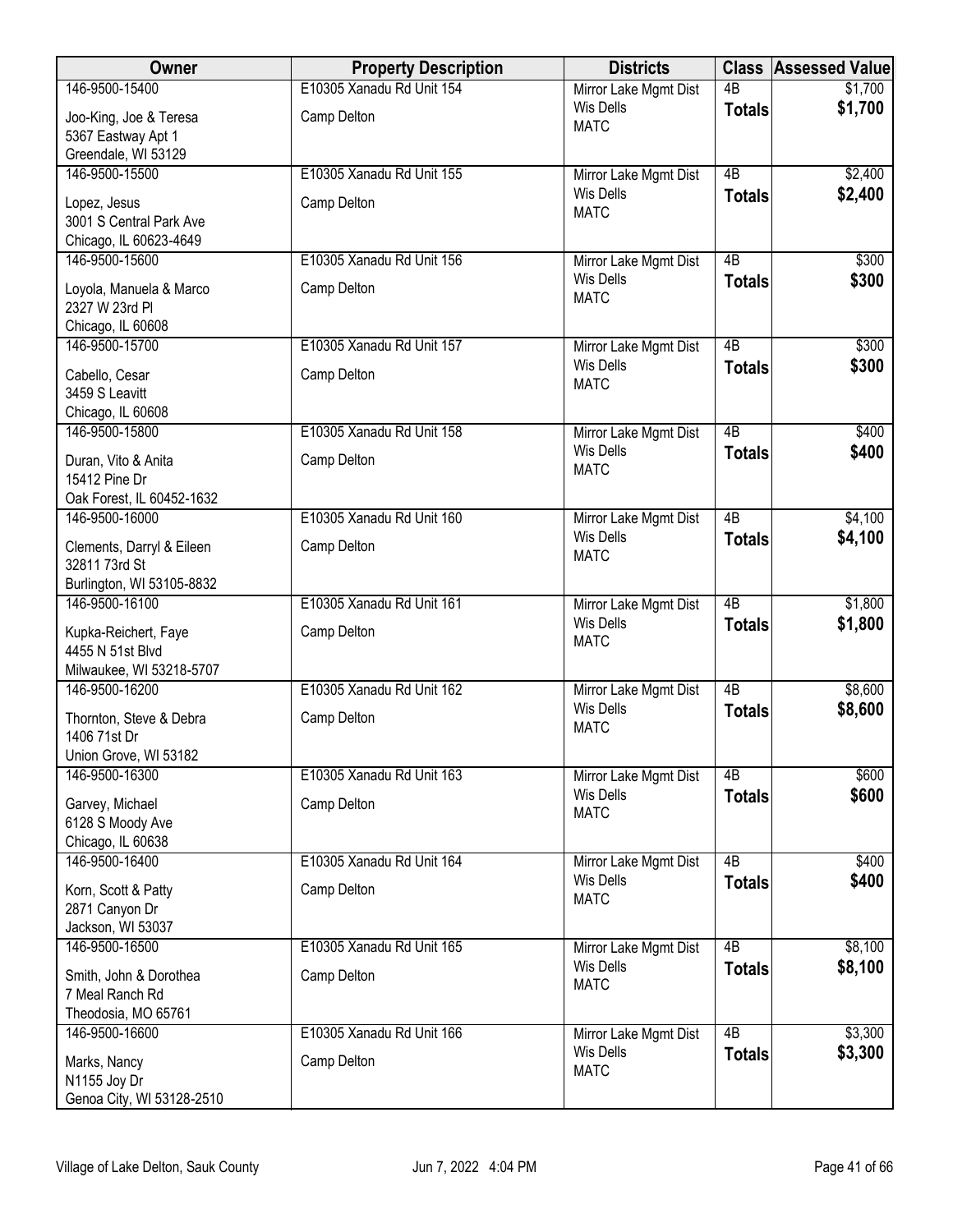| Owner                          | <b>Property Description</b> | <b>Districts</b>      |                 | <b>Class Assessed Value</b> |
|--------------------------------|-----------------------------|-----------------------|-----------------|-----------------------------|
| 146-9500-16700                 | E10305 Xanadu Rd Unit 167   | Mirror Lake Mgmt Dist | $\overline{AB}$ | \$1,600                     |
| Kupka, Sandra                  | Camp Delton                 | <b>Wis Dells</b>      | <b>Totals</b>   | \$1,600                     |
| 2851 S 69th St                 |                             | <b>MATC</b>           |                 |                             |
| Milwaukee, WI 53219            |                             |                       |                 |                             |
| 146-9500-16800                 | E10305 Xanadu Rd Unit 168   | Mirror Lake Mgmt Dist | $\overline{AB}$ | \$2,200                     |
| Wroblewski, Mary               | Camp Delton                 | <b>Wis Dells</b>      | <b>Totals</b>   | \$2,200                     |
| 7024 W Van Norman Ave          |                             | <b>MATC</b>           |                 |                             |
| Greenfield, WI 53220           |                             |                       |                 |                             |
| 146-9500-16900                 | E10305 Xanadu Rd Unit 169   | Mirror Lake Mgmt Dist | $\overline{AB}$ | \$1,600                     |
| Berzill, Mark & Wikel, Lindsay | Camp Delton                 | <b>Wis Dells</b>      | <b>Totals</b>   | \$1,600                     |
| 2737 E Carpenter Ave           |                             | <b>MATC</b>           |                 |                             |
| Cudahy, WI 53110               |                             |                       |                 |                             |
| 146-9500-17100                 | E10305 Xanadu Rd Unit 171   | Mirror Lake Mgmt Dist | $\overline{AB}$ | \$4,500                     |
| Mason, John & Sally            | Camp Delton                 | <b>Wis Dells</b>      | <b>Totals</b>   | \$4,500                     |
| W2296 Piper Rd                 |                             | <b>MATC</b>           |                 |                             |
| Whitewater, WI 53190-3052      |                             |                       |                 |                             |
| 146-9500-17200                 | E10305 Xanadu Rd Unit 172   | Mirror Lake Mgmt Dist | 4B              | \$1,100                     |
| Wood, Chan                     | Camp Delton                 | <b>Wis Dells</b>      | <b>Totals</b>   | \$1,100                     |
| 806 S James St                 |                             | <b>MATC</b>           |                 |                             |
| Richland Center, WI 53581-2813 |                             |                       |                 |                             |
| 146-9500-17300                 | E10305 Xanadu Rd Unit 173   | Mirror Lake Mgmt Dist | $\overline{AB}$ | \$2,500                     |
| Krause, Kelly                  | Camp Delton                 | <b>Wis Dells</b>      | <b>Totals</b>   | \$2,500                     |
| 1418 Wolf Dr                   |                             | <b>MATC</b>           |                 |                             |
| West Bend, WI 53090-8455       |                             |                       |                 |                             |
| 146-9500-17400                 | E10305 Xanadu Rd Unit 174   | Mirror Lake Mgmt Dist | $\overline{AB}$ | \$2,600                     |
| Sheats, Richard & Anita        | Camp Delton                 | <b>Wis Dells</b>      | <b>Totals</b>   | \$2,600                     |
| 214 Park St                    |                             | <b>MATC</b>           |                 |                             |
| Wales, WI 53183                |                             |                       |                 |                             |
| 146-9500-17500                 | E10305 Xanadu Rd Unit 175   | Mirror Lake Mgmt Dist | $\overline{AB}$ | \$2,100                     |
| Sullivan, Jim & Mary           | Camp Delton                 | <b>Wis Dells</b>      | <b>Totals</b>   | \$2,100                     |
| 329 Deer Meadow Dr             |                             | <b>MATC</b>           |                 |                             |
| Fredonia, WI 53021             |                             |                       |                 |                             |
| 146-9500-17600                 | E10305 Xanadu Rd Unit 176   | Mirror Lake Mgmt Dist | 4B              | \$2,300                     |
| Mangless, Tony & Jill          | Camp Delton                 | <b>Wis Dells</b>      | <b>Totals</b>   | \$2,300                     |
| 1370 21st St Apt A             |                             | <b>MATC</b>           |                 |                             |
| Hazel Green, WI 53811-9409     |                             |                       |                 |                             |
| 146-9500-17700                 | E10305 Xanadu Rd Unit 177   | Mirror Lake Mgmt Dist | 4B              | \$1,200                     |
| Lechner Janice                 | Camp Delton                 | <b>Wis Dells</b>      | <b>Totals</b>   | \$1,200                     |
| 3531 County Hwy H              |                             | <b>MATC</b>           |                 |                             |
| Sturtevant, WI 53177           |                             |                       |                 |                             |
| 146-9500-17800                 | E10305 Xanadu Rd Unit 178   | Mirror Lake Mgmt Dist | $\overline{AB}$ | \$700                       |
| Peardon, Matthew & Sheri       | Camp Delton                 | <b>Wis Dells</b>      | <b>Totals</b>   | \$700                       |
| W1079 Hooper Rd                |                             | <b>MATC</b>           |                 |                             |
| Palmyra, WI 53156              |                             |                       |                 |                             |
| 146-9500-30100                 | E10305 Xanadu Rd Unit 301   | Mirror Lake Mgmt Dist | 4B              | \$3,600                     |
| Johnson, Ernest & Lee Ann      | Camp Delton                 | <b>Wis Dells</b>      | <b>Totals</b>   | \$3,600                     |
| 420 Moore Park Ln Apt 106      |                             | <b>MATC</b>           |                 |                             |
| Merritt Island, FL 32952-4898  |                             |                       |                 |                             |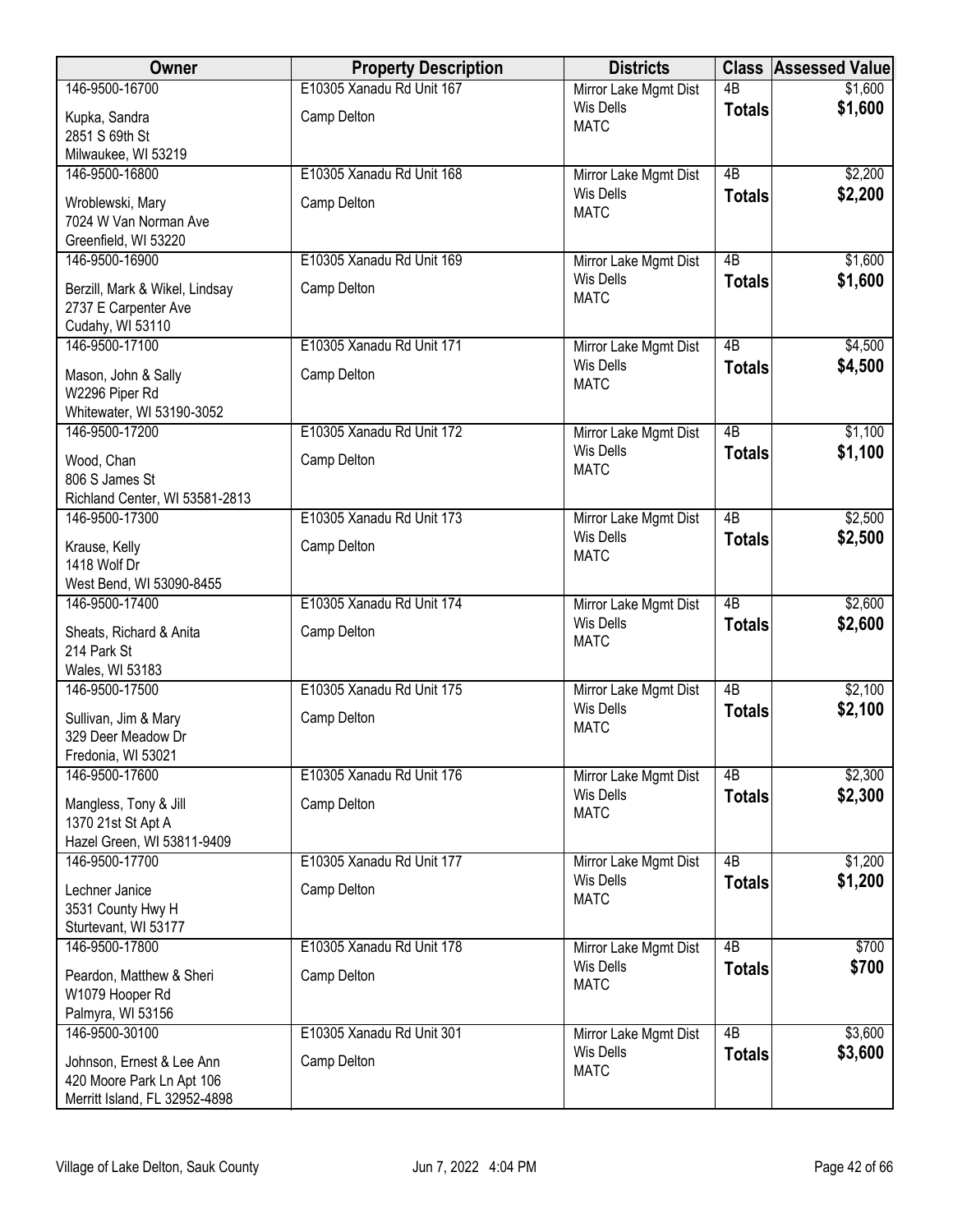| Owner                                                       | <b>Property Description</b> | <b>Districts</b>                          |                 | <b>Class Assessed Value</b> |
|-------------------------------------------------------------|-----------------------------|-------------------------------------------|-----------------|-----------------------------|
| 146-9500-30200                                              | E10305 Xanadu Rd Unit 302   | Mirror Lake Mgmt Dist                     | $\overline{AB}$ | \$1,300                     |
| Sisler, Gary & Michael                                      | Camp Delton                 | Wis Dells<br><b>MATC</b>                  | <b>Totals</b>   | \$1,300                     |
| 1877 N Ferry Landing Rd<br>Galena, IL 61036                 |                             |                                           |                 |                             |
| 146-9500-30300                                              | E10305 Xanadu Rd Unit 303   | Mirror Lake Mgmt Dist                     | $\overline{AB}$ | \$1,600                     |
|                                                             |                             | <b>Wis Dells</b>                          | <b>Totals</b>   | \$1,600                     |
| Sisler, Gary & Michael<br>1877 N Ferry Landing Rd           | Camp Delton                 | <b>MATC</b>                               |                 |                             |
| Galena, IL 61036                                            |                             |                                           |                 |                             |
| 146-9500-30400                                              | E10305 Xanadu Rd Unit 304   | Mirror Lake Mgmt Dist                     | 4B              | \$600                       |
| Krupper, Ryan J                                             | Camp Delton                 | <b>Wis Dells</b><br><b>MATC</b>           | <b>Totals</b>   | \$600                       |
| 4775 Wessex Dr                                              |                             |                                           |                 |                             |
| Brookfiel, WI 53045<br>146-9500-30500                       |                             |                                           | 4B              |                             |
|                                                             | E10305 Xanadu Rd Unit 305   | Mirror Lake Mgmt Dist<br><b>Wis Dells</b> | <b>Totals</b>   | \$1,800<br>\$1,800          |
| Diederich, Raphael & Pat<br>7502 South Dr                   | Camp Delton                 | <b>MATC</b>                               |                 |                             |
| Wonder Lake, IL 60097-8634                                  |                             |                                           |                 |                             |
| 146-9500-30600                                              | E10305 Xanadu Rd Unit 306   | Mirror Lake Mgmt Dist                     | $\overline{AB}$ | \$2,400                     |
| Fehlberg, Sandy                                             | Camp Delton                 | <b>Wis Dells</b>                          | <b>Totals</b>   | \$2,400                     |
| 4416 Byrd Ave                                               |                             | <b>MATC</b>                               |                 |                             |
| Racine, WI 53405                                            |                             |                                           |                 |                             |
| 146-9500-30700                                              | E10305 Xanadu Rd Unit 307   | Mirror Lake Mgmt Dist                     | $\overline{AB}$ | \$1,200                     |
| Peterson, Eric and Sarah                                    | Camp Delton                 | <b>Wis Dells</b><br><b>MATC</b>           | <b>Totals</b>   | \$1,200                     |
| 3847 W Jargo Rd                                             |                             |                                           |                 |                             |
| Deerfield, WI 53531<br>146-9500-30800                       | E10305 Xanadu Rd Unit 308   | Mirror Lake Mgmt Dist                     | $\overline{AB}$ | $\sqrt{$0}$                 |
|                                                             |                             | <b>Wis Dells</b>                          | <b>Totals</b>   | \$0                         |
| Moll, Kevin<br>5411 W Rosedale Ave                          | Camp Delton                 | <b>MATC</b>                               |                 |                             |
| Chicago, IL 60646-6525                                      |                             |                                           |                 |                             |
| 146-9500-30900                                              | E10305 Xanadu Rd Unit 309   | Mirror Lake Mgmt Dist                     | 4B              | \$1,500                     |
| Moll, Kevin                                                 | Camp Delton                 | <b>Wis Dells</b><br><b>MATC</b>           | <b>Totals</b>   | \$1,500                     |
| 5411 W Rosedale                                             |                             |                                           |                 |                             |
| Chicago, IL 60630-1234<br>146-9500-31000                    | E10305 Xanadu Rd Unit 310   | Mirror Lake Mgmt Dist                     | 4B              | \$2,700                     |
|                                                             |                             | <b>Wis Dells</b>                          | <b>Totals</b>   | \$2,700                     |
| Pfannerstil, Nate & Tammy<br>Attn: Nate & Tammy Pfannerstil | Camp Delton                 | <b>MATC</b>                               |                 |                             |
| 3502 49th St                                                |                             |                                           |                 |                             |
| Greenfield, WI 53220-1513                                   |                             |                                           |                 |                             |
| 146-9500-31100                                              | E10305 Xanadu Rd Unit 311   | Mirror Lake Mgmt Dist                     | $\overline{AB}$ | \$7,200                     |
| Jannetta, Michael & Ingrid                                  | Camp Delton                 | <b>Wis Dells</b><br><b>MATC</b>           | <b>Totals</b>   | \$7,200                     |
| 4005 Hunters Cv                                             |                             |                                           |                 |                             |
| Bellevue, NE 68123-1159<br>146-9500-31200                   | E10305 Xanadu Rd Unit 312   | Mirror Lake Mgmt Dist                     | $\overline{AB}$ | \$7,800                     |
|                                                             |                             | Wis Dells                                 | <b>Totals</b>   | \$7,800                     |
| Chermak, Paul<br>25136 Laurel Valley Rd                     | Camp Delton                 | <b>MATC</b>                               |                 |                             |
| Leesburg, FL 34748-1818                                     |                             |                                           |                 |                             |
| 146-9500-31300                                              | E10305 Xanadu Rd Unit 313   | Mirror Lake Mgmt Dist                     | 4B              | \$7,300                     |
| Davis, Todd & Nancy                                         | Camp Delton                 | Wis Dells                                 | <b>Totals</b>   | \$7,300                     |
| 8945 Dunkelow Rd                                            |                             | <b>MATC</b>                               |                 |                             |
| Franksville, WI 53128                                       |                             |                                           |                 |                             |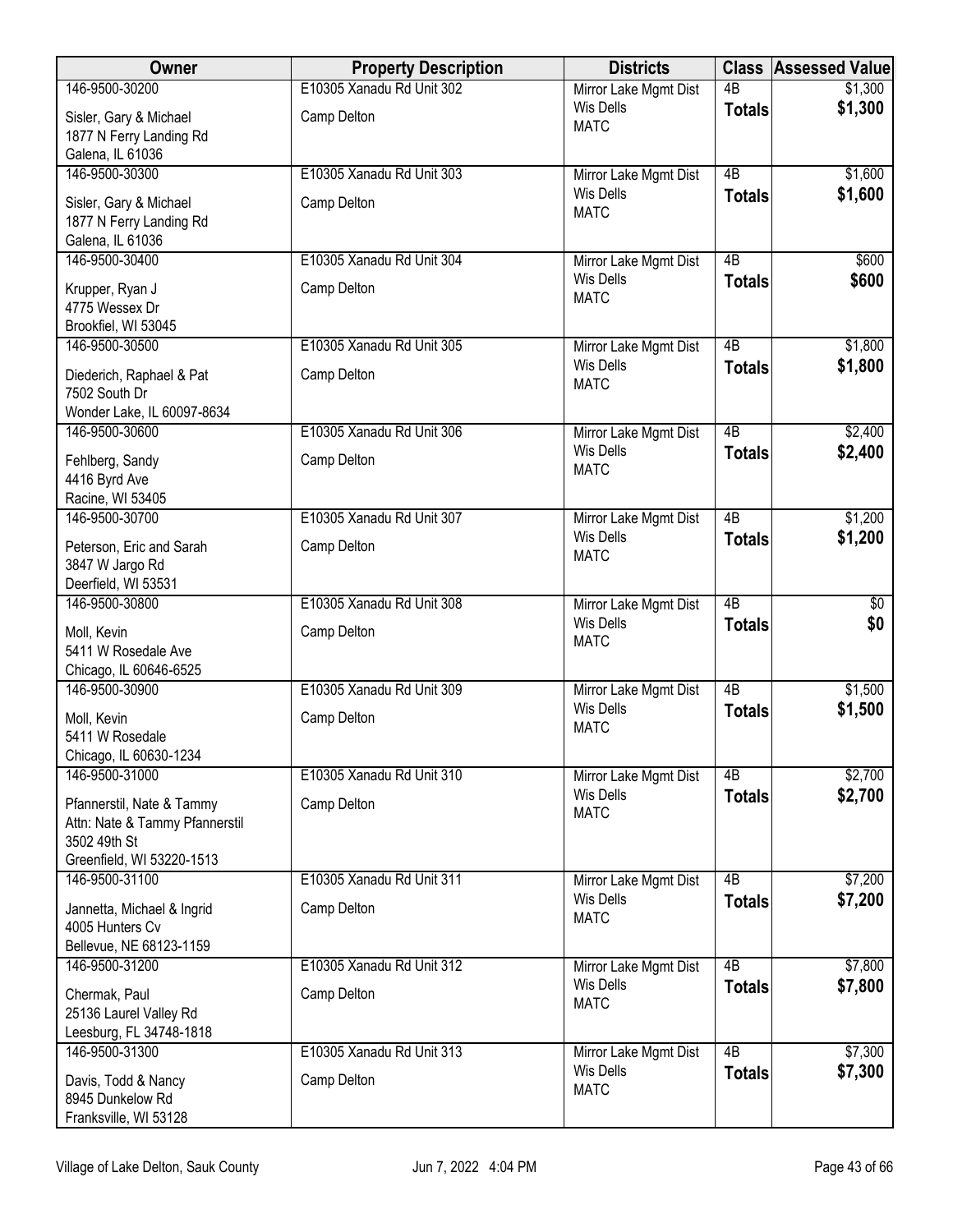| <b>Owner</b>                                    | <b>Property Description</b> | <b>Districts</b>                          | <b>Class</b>    | <b>Assessed Value</b> |
|-------------------------------------------------|-----------------------------|-------------------------------------------|-----------------|-----------------------|
| 146-9500-31400                                  | E10305 Xanadu Rd Unit 314   | Mirror Lake Mgmt Dist                     | $\overline{AB}$ | \$2,100               |
| Connelly, James                                 | Camp Delton                 | <b>Wis Dells</b>                          | <b>Totals</b>   | \$2,100               |
| 828 Grace St Apt 604                            |                             | <b>MATC</b>                               |                 |                       |
| Chicago, IL 60613                               |                             |                                           |                 |                       |
| 146-9500-31500                                  | E10305 Xanadu Rd Unit 315   | Mirror Lake Mgmt Dist                     | $\overline{AB}$ | \$2,300               |
| Connelly, James                                 | Camp Delton                 | Wis Dells                                 | <b>Totals</b>   | \$2,300               |
| 828 Grace St Apt 604                            |                             | <b>MATC</b>                               |                 |                       |
| Chicago, IL 60613                               |                             |                                           |                 |                       |
| 146-9500-31600                                  | E10305 Xanadu Rd Unit 316   | Mirror Lake Mgmt Dist                     | $\overline{AB}$ | \$3,300               |
| Newman, Edward & Janet                          | Camp Delton                 | Wis Dells                                 | <b>Totals</b>   | \$3,300               |
| 1161 Oakwood Manor Dr                           |                             | <b>MATC</b>                               |                 |                       |
| Hubertus, WI 53033                              |                             |                                           |                 |                       |
| 146-9500-31700                                  | E10305 Xanadu Rd Unit 317   | Mirror Lake Mgmt Dist                     | 4B              | \$6,400               |
| Reed, Calvin                                    | Camp Delton                 | <b>Wis Dells</b>                          | <b>Totals</b>   | \$6,400               |
| 3205 W Stephenons St #2                         |                             | <b>MATC</b>                               |                 |                       |
| Freeport, IL 61032                              |                             |                                           |                 |                       |
| 146-9500-31800                                  | E10305 Xanadu Rd Unit 318   | Mirror Lake Mgmt Dist                     | $\overline{AB}$ | \$4,100               |
| Rodriquez, Barb                                 | Camp Delton                 | <b>Wis Dells</b>                          | <b>Totals</b>   | \$4,100               |
| Attn: Barb Rodriquez                            |                             | <b>MATC</b>                               |                 |                       |
| 2610 Varonen Ave                                |                             |                                           |                 |                       |
| Waukegan, IL 60087-3652                         |                             |                                           |                 |                       |
| 146-9500-31900                                  | E10305 Xanadu Rd Unit 319   | Mirror Lake Mgmt Dist                     | $\overline{AB}$ | \$200                 |
| Gomez, Veronica                                 | Camp Delton                 | <b>Wis Dells</b><br><b>MATC</b>           | <b>Totals</b>   | \$200                 |
| 4738 S Loomis                                   |                             |                                           |                 |                       |
| Chicago, IL 60609-4216                          |                             |                                           |                 |                       |
| 146-9500-40100                                  | E10305 Xanadu Rd Unit 401   | Mirror Lake Mgmt Dist<br><b>Wis Dells</b> | $\overline{AB}$ | \$1,900               |
| Boss, Ryan                                      | Camp Delton                 | <b>MATC</b>                               | <b>Totals</b>   | \$1,900               |
| Attn: Ryan Boss                                 |                             |                                           |                 |                       |
| 3217 S 23rd St                                  |                             |                                           |                 |                       |
| Milwaukee, WI 53215-4410<br>146-9500-40200      | E10305 Xanadu Rd Unit 402   |                                           |                 | \$300                 |
|                                                 |                             | Mirror Lake Mgmt Dist<br><b>Wis Dells</b> | 4B              | \$300                 |
| Ferruzzi, Melody                                | Camp Delton                 | <b>MATC</b>                               | <b>Totals</b>   |                       |
| 20823 82nd St                                   |                             |                                           |                 |                       |
| Bristol, WI 53104-8700<br>146-9500-40300        | E10305 Xanadu Rd Unit 403   |                                           | 4B              | \$1,200               |
|                                                 |                             | Mirror Lake Mgmt Dist<br>Wis Dells        | <b>Totals</b>   | \$1,200               |
| Lang, David & Karen                             | Camp Delton                 | <b>MATC</b>                               |                 |                       |
| 353 Castlewood Ln<br>Bartlett, IL 60103         |                             |                                           |                 |                       |
| 146-9500-40400                                  | E10305 Xanadu Rd Unit 404   | Mirror Lake Mgmt Dist                     | $\overline{AB}$ | \$1,700               |
|                                                 |                             | <b>Wis Dells</b>                          | <b>Totals</b>   | \$1,700               |
| Mallonen, Ed & Tina                             | Camp Delton                 | <b>MATC</b>                               |                 |                       |
| 3860 E Carpenter Ave<br>Cudahy, WI 53110        |                             |                                           |                 |                       |
| 146-9500-40500                                  | E10305 Xanadu Rd Unit 405   | Mirror Lake Mgmt Dist                     | 4B              | \$7,600               |
|                                                 |                             | Wis Dells                                 | <b>Totals</b>   | \$7,600               |
| Mallonen, Machelle & Bauman, Kari               | Camp Delton                 | <b>MATC</b>                               |                 |                       |
| 5955 S Quality Ave<br>Cudahy, WI 53110-3128     |                             |                                           |                 |                       |
| 146-9500-40600                                  | E10305 Xanadu Rd Unit 406   | Mirror Lake Mgmt Dist                     | $\overline{AB}$ | \$2,100               |
|                                                 |                             | <b>Wis Dells</b>                          | <b>Totals</b>   | \$2,100               |
| Ballantine, Richard & Connie<br>469 Mildred Ave | Camp Delton                 | <b>MATC</b>                               |                 |                       |
| Cary, IL 60013                                  |                             |                                           |                 |                       |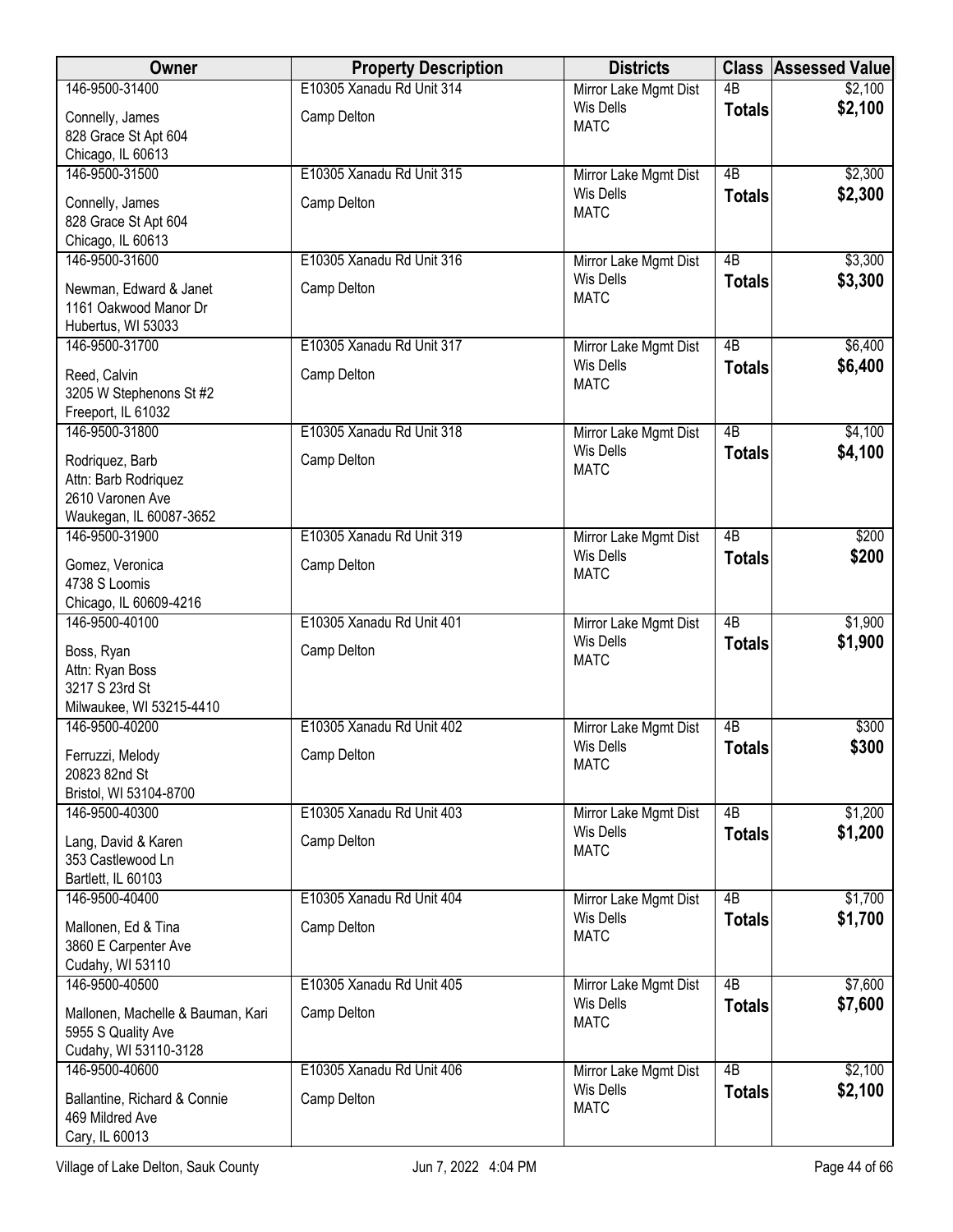| Owner                                                                      | <b>Property Description</b> | <b>Districts</b>                          |                     | <b>Class Assessed Value</b> |
|----------------------------------------------------------------------------|-----------------------------|-------------------------------------------|---------------------|-----------------------------|
| 146-9500-40700                                                             | E10305 Xanadu Rd Unit 407   | Mirror Lake Mgmt Dist                     | $\overline{AB}$     | \$5,800                     |
| Harlon, H & Jacqueline J<br>1420 Ellis Ave                                 | Camp Delton                 | Wis Dells<br><b>MATC</b>                  | <b>Totals</b>       | \$5,800                     |
| Racine, WI 53402-2743                                                      |                             |                                           |                     |                             |
| 146-9500-40800                                                             | E10305 Xanadu Rd Unit 408   | Mirror Lake Mgmt Dist                     | $\overline{AB}$     | \$1,200                     |
| Clemens, Richard J                                                         | Camp Delton                 | Wis Dells<br><b>MATC</b>                  | <b>Totals</b>       | \$1,200                     |
| 745 Brinsmere Dr                                                           |                             |                                           |                     |                             |
| Elm Grove, WI 53122-2403<br>146-9500-40900                                 | E10305 Xanadu Rd Unit 409   | Mirror Lake Mgmt Dist                     | 4B                  | \$1,800                     |
|                                                                            |                             | Wis Dells                                 | <b>Totals</b>       | \$1,800                     |
| Bolling, Steve & Kris<br>1132 Black Bear Dr<br>Mukwonago, WI 53149         | Camp Delton                 | <b>MATC</b>                               |                     |                             |
| 146-9500-41000                                                             | E10305 Xanadu Rd Unit 410   | Mirror Lake Mgmt Dist                     | $\overline{AB}$     | \$6,000                     |
| Price, Amber<br>4340 Cannonball Trl                                        | Camp Delton                 | <b>Wis Dells</b><br><b>MATC</b>           | <b>Totals</b>       | \$6,000                     |
| Dodgeville, WI 53533<br>146-9500-41100                                     | E10305 Xanadu Rd Unit 411   | Mirror Lake Mgmt Dist                     | $\overline{AB}$     | \$1,900                     |
|                                                                            |                             | Wis Dells                                 | <b>Totals</b>       | \$1,900                     |
| Bava, Phillip & Cathleen<br>515 Lexington Ave<br>Fox River Grove, IL 60021 | Camp Delton                 | <b>MATC</b>                               |                     |                             |
| 146-9500-41200                                                             | E10305 Xanadu Rd Unit 412   | Mirror Lake Mgmt Dist                     | $\overline{AB}$     | \$4,200                     |
| Provenza, Mario                                                            | Camp Delton                 | <b>Wis Dells</b>                          | <b>Totals</b>       | \$4,200                     |
| 806 Buttonwood Dr                                                          |                             | <b>MATC</b>                               |                     |                             |
| Bradenton, FL 34208-8008                                                   |                             |                                           |                     |                             |
| 146-9500-41300                                                             | E10305 Xanadu Rd Unit 413   | Mirror Lake Mgmt Dist                     | $\overline{AB}$     | \$4,100                     |
| Hart, Bret & Jody                                                          | Camp Delton                 | <b>Wis Dells</b>                          | <b>Totals</b>       | \$4,100                     |
| 2032 Timber Trail Dr                                                       |                             | <b>MATC</b>                               |                     |                             |
| Delavan, WI 53115                                                          |                             |                                           |                     |                             |
| 146-9500-41400                                                             | E10305 Xanadu Rd Unit 414   | Mirror Lake Mgmt Dist<br>Wis Dells        | 4B                  | \$8,100                     |
| Bialecki, Dave & Sharon                                                    | Camp Delton                 | <b>MATC</b>                               | <b>Totals</b>       | \$8,100                     |
| 3047 92nd St                                                               |                             |                                           |                     |                             |
| Sturtevant, WI 53117                                                       |                             |                                           |                     |                             |
| 146-9500-41500                                                             | E10305 Xanadu Rd Unit 415   | Mirror Lake Mgmt Dist<br><b>Wis Dells</b> | 4B<br><b>Totals</b> | \$3,200<br>\$3,200          |
| Wilczewski, Pawel & Wioletta                                               | Camp Delton                 | <b>MATC</b>                               |                     |                             |
| 180 Cool Stone Bnd<br>Lake in the Hills, IL 60156                          |                             |                                           |                     |                             |
| 146-9500-41600                                                             | E10305 Xanadu Rd Unit 416   | Mirror Lake Mgmt Dist                     | $\overline{AB}$     | \$500                       |
|                                                                            |                             | <b>Wis Dells</b>                          | <b>Totals</b>       | \$500                       |
| Repak, Al & Pat<br>326 S Warwick Ave                                       | Camp Delton                 | <b>MATC</b>                               |                     |                             |
| Westmont, IL 60559                                                         |                             |                                           |                     |                             |
| 146-9500-41700                                                             | E10305 Xanadu Rd Unit 417   | Mirror Lake Mgmt Dist                     | $\overline{AB}$     | \$2,200                     |
| Krasemann, Raymond & Tracy                                                 | Camp Delton                 | <b>Wis Dells</b>                          | <b>Totals</b>       | \$2,200                     |
| 3608 S 93rd St                                                             |                             | <b>MATC</b>                               |                     |                             |
| Milwaukee, WI 53228                                                        |                             |                                           |                     |                             |
| 146-9500-41800                                                             | E10305 Xanadu Rd Unit 418   | Mirror Lake Mgmt Dist                     | 4B                  | \$7,700                     |
| Rollo, Rich & Aloisio, Tina                                                | Camp Delton                 | <b>Wis Dells</b>                          | <b>Totals</b>       | \$7,700                     |
| 2314 Lathrop Ave                                                           |                             | <b>MATC</b>                               |                     |                             |
| North Riverside, IL 60546-1337                                             |                             |                                           |                     |                             |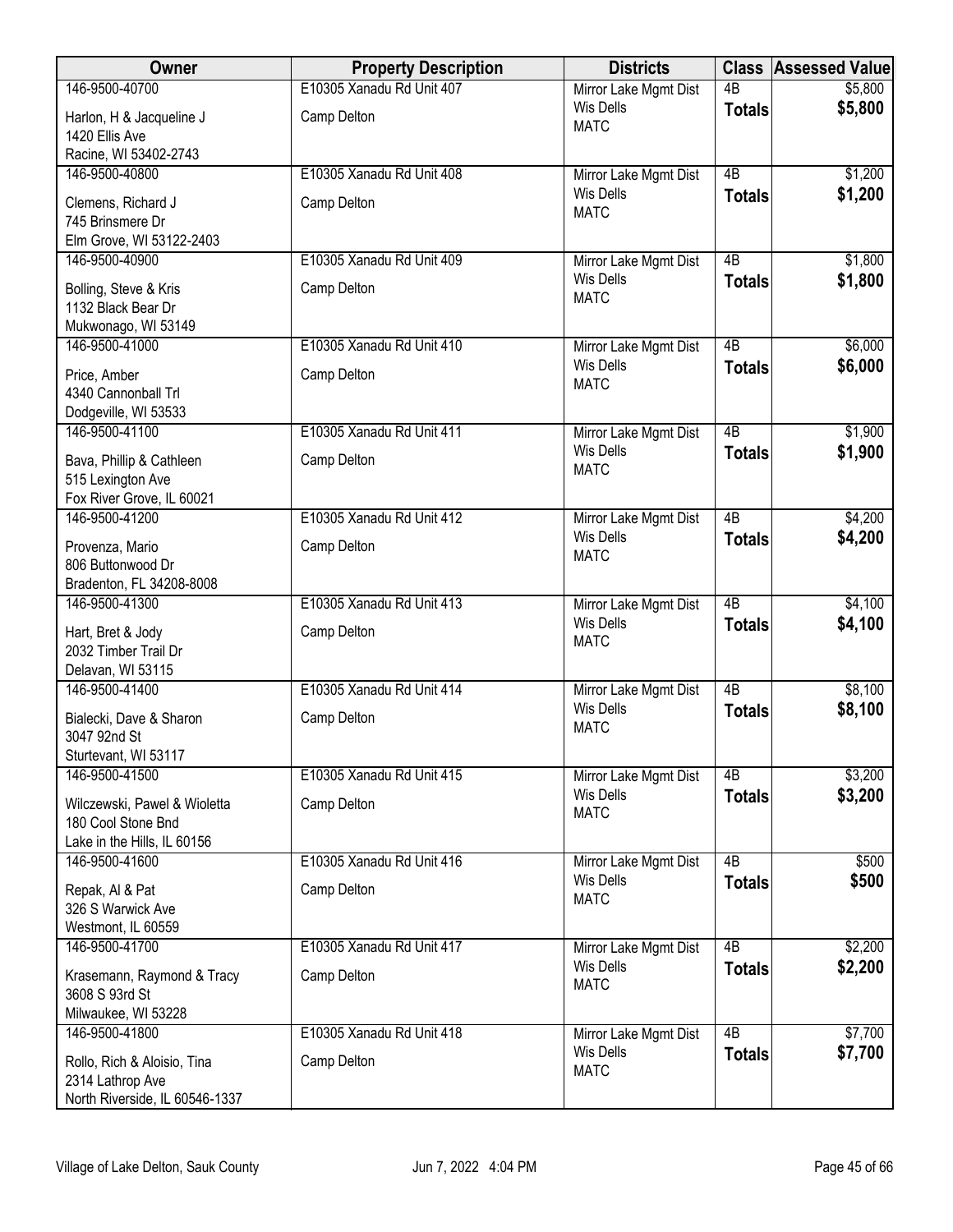| Owner                                      | <b>Property Description</b> | <b>Districts</b>                          |                 | <b>Class Assessed Value</b> |
|--------------------------------------------|-----------------------------|-------------------------------------------|-----------------|-----------------------------|
| 146-9500-41900                             | E10305 Xanadu Rd Unit 419   | Mirror Lake Mgmt Dist                     | $\overline{AB}$ | \$2,900                     |
| Lindaas, Elizabeth                         | Camp Delton                 | <b>Wis Dells</b>                          | <b>Totals</b>   | \$2,900                     |
| 5410 S Driftwood Dr                        |                             | <b>MATC</b>                               |                 |                             |
| Janesville, WI 53546                       |                             |                                           |                 |                             |
| 146-9500-42000                             | E10305 Xanadu Rd Unit 420   | Mirror Lake Mgmt Dist                     | $\overline{AB}$ | \$1,000                     |
| Sormrude, Gerald & Lisa                    | Camp Delton                 | <b>Wis Dells</b><br><b>MATC</b>           | <b>Totals</b>   | \$1,000                     |
| 1230 S 45th St                             |                             |                                           |                 |                             |
| West Milwaukee, WI 53214                   |                             |                                           |                 |                             |
| 146-9500-42100                             | E10305 Xanadu Rd Unit 421   | Mirror Lake Mgmt Dist                     | 4B              | \$7,300                     |
| Gribble, Larry                             | Camp Delton                 | <b>Wis Dells</b><br><b>MATC</b>           | <b>Totals</b>   | \$7,300                     |
| 3655 Pitch Ln                              |                             |                                           |                 |                             |
| Sarasota, FL 34232                         |                             |                                           |                 |                             |
| 146-9500-42200                             | E10305 Xanadu Rd Unit 422   | Mirror Lake Mgmt Dist                     | 4B              | \$3,000                     |
| Kish, Alex & Sandra                        | Camp Delton                 | <b>Wis Dells</b><br><b>MATC</b>           | <b>Totals</b>   | \$3,000                     |
| 525 Peters Dr                              |                             |                                           |                 |                             |
| Waukesha, WI 53188-2419                    |                             |                                           |                 |                             |
| 146-9500-42300                             | E10305 Xanadu Rd Unit 423   | Mirror Lake Mgmt Dist                     | $\overline{AB}$ | \$2,700                     |
| Baase, Gary & Jessica                      | Camp Delton                 | <b>Wis Dells</b><br><b>MATC</b>           | <b>Totals</b>   | \$2,700                     |
| Attn: Gary & Jessica Baase                 |                             |                                           |                 |                             |
| 6108 43rd Ave                              |                             |                                           |                 |                             |
| Kenosha, WI 53142                          |                             |                                           |                 |                             |
| 146-9500-42400                             | E10305 Xanadu Rd Unit 424   | Mirror Lake Mgmt Dist<br><b>Wis Dells</b> | $\overline{AB}$ | \$1,500                     |
| Bell, Blaine & Jennifer                    | Camp Delton                 | <b>MATC</b>                               | <b>Totals</b>   | \$1,500                     |
| 4610 Rutland Dunn Townline Rd              |                             |                                           |                 |                             |
| Oregon, WI 53575                           |                             |                                           |                 |                             |
| 146-9500-42600                             | E10305 Xanadu Rd Unit 426   | Mirror Lake Mgmt Dist<br>Wis Dells        | $\overline{AB}$ | \$6,200                     |
| Piotrowski, Awatif S                       | Camp Delton                 | <b>MATC</b>                               | <b>Totals</b>   | \$6,200                     |
| 338 S Brainard Ave                         |                             |                                           |                 |                             |
| La Grange, IL 60525                        |                             |                                           |                 |                             |
| 146-9500-42700                             | E10305 Xanadu Rd Unit 427   | Mirror Lake Mgmt Dist<br><b>Wis Dells</b> | 4B              | \$4,000<br>\$4,000          |
| Kelps, Charlotte                           | Camp Delton                 | <b>MATC</b>                               | <b>Totals</b>   |                             |
| 8024 Cooper Rd                             |                             |                                           |                 |                             |
| Kenosha, WI 53142                          |                             |                                           |                 |                             |
| 146-9500-42800                             | E10305 Xanadu Rd Unit 428   | Mirror Lake Mgmt Dist<br><b>Wis Dells</b> | 4B              | \$7,700                     |
| Vandegrift, Jan & Mary                     | Camp Delton                 | <b>MATC</b>                               | <b>Totals</b>   | \$7,700                     |
| 2797 Rosellen Ave                          |                             |                                           |                 |                             |
| Fitchburg, WI 53711-6506<br>146-9500-42900 |                             |                                           | $\overline{AB}$ |                             |
|                                            | E10305 Xanadu Rd Unit 429   | Mirror Lake Mgmt Dist<br><b>Wis Dells</b> |                 | \$8,800<br>\$8,800          |
| Piotrowski, Michael & Turek, Melanie       | Camp Delton                 | <b>MATC</b>                               | <b>Totals</b>   |                             |
| 1724 Concord Dr                            |                             |                                           |                 |                             |
| Downers Grove, IL 60516                    |                             |                                           | $\overline{AB}$ |                             |
| 146-9500-43000                             | E10305 Xanadu Rd Unit 430   | Mirror Lake Mgmt Dist<br>Wis Dells        |                 | \$3,200<br>\$3,200          |
| Sorenson, James & Cheryl                   | Camp Delton                 | <b>MATC</b>                               | <b>Totals</b>   |                             |
| 5 Gina St                                  |                             |                                           |                 |                             |
| Madison, WI 53704                          | E10305 Xanadu Rd Unit 431   |                                           | 4B              | \$900                       |
| 146-9500-43100                             |                             | Mirror Lake Mgmt Dist<br><b>Wis Dells</b> |                 | \$900                       |
| Lucht, Dave                                | Camp Delton                 | <b>MATC</b>                               | <b>Totals</b>   |                             |
| 2044 Settlement Trl                        |                             |                                           |                 |                             |
| Racine, WI 53406                           |                             |                                           |                 |                             |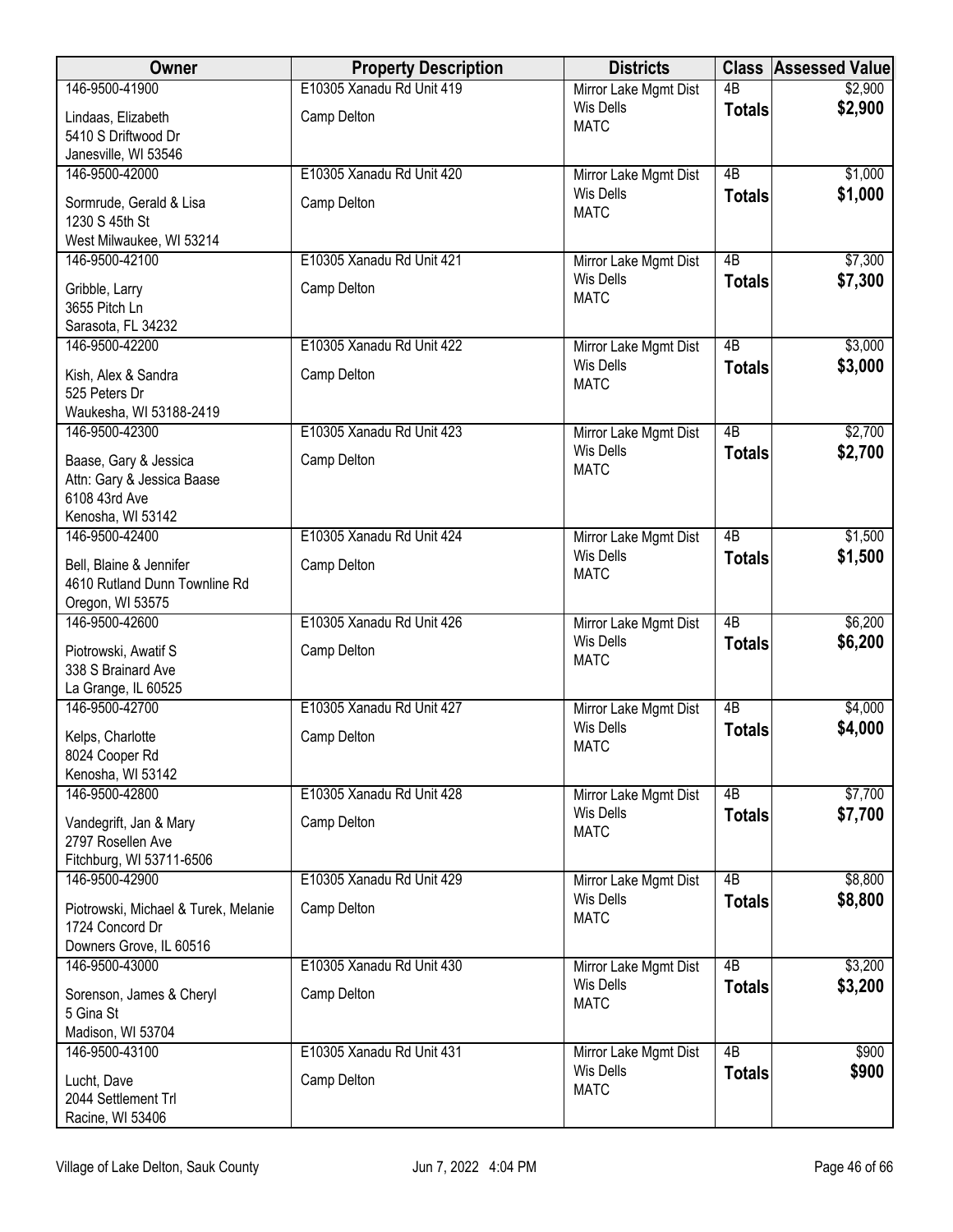| Owner                                           | <b>Property Description</b> | <b>Districts</b>                          | <b>Class</b>    | <b>Assessed Value</b> |
|-------------------------------------------------|-----------------------------|-------------------------------------------|-----------------|-----------------------|
| 146-9500-43200                                  | E10305 Xanadu Rd Unit 432   | Mirror Lake Mgmt Dist                     | 4B              | \$5,100               |
| Steinhoff, John & Meilink, Bridgette            | Camp Delton                 | <b>Wis Dells</b><br><b>MATC</b>           | <b>Totals</b>   | \$5,100               |
| 4115 Carthage Rd<br>Toledo, OH 43612-1604       |                             |                                           |                 |                       |
| 146-9500-43300                                  | E10305 Xanadu Rd Unit 433   | Mirror Lake Mgmt Dist                     | $\overline{AB}$ | \$6,300               |
| Ketchum, Thomas<br>6614 7th St                  | Camp Delton                 | <b>Wis Dells</b><br><b>MATC</b>           | <b>Totals</b>   | \$6,300               |
| Kenosha, WI 53144-7207                          |                             |                                           |                 |                       |
| 146-9500-43400                                  | E10305 Xanadu Rd Unit 434   | Mirror Lake Mgmt Dist                     | 4B              | \$2,400               |
| Eisch, Roland/Dalsoren, Ben<br>2229 Luann Ln #8 | Camp Delton                 | <b>Wis Dells</b><br><b>MATC</b>           | <b>Totals</b>   | \$2,400               |
| Madison, WI 53713<br>146-9500-43500             | E10305 Xanadu Rd Unit 435   | Mirror Lake Mgmt Dist                     | $\overline{AB}$ | \$4,300               |
| Buchholtz, Jennifer L                           | Camp Delton                 | <b>Wis Dells</b><br><b>MATC</b>           | <b>Totals</b>   | \$4,300               |
| Attn: Jennifer L Buchholtz<br>1117 Cliffwood Ln |                             |                                           |                 |                       |
| La Crosse, WI 54601-6032                        |                             |                                           |                 |                       |
| 146-9500-43600                                  | E10305 Xanadu Rd Unit 436   | Mirror Lake Mgmt Dist                     | $\overline{AB}$ | \$1,600               |
| Governatori, Raymond<br>Governatori, Barbara    | Camp Delton                 | <b>Wis Dells</b><br><b>MATC</b>           | <b>Totals</b>   | \$1,600               |
| 8359 SW 79 Cir                                  |                             |                                           |                 |                       |
| Ocala, FL 33476<br>146-9500-43700               | E10305 Xanadu Rd Unit 437   | Mirror Lake Mgmt Dist                     | $\overline{AB}$ | \$300                 |
|                                                 |                             | <b>Wis Dells</b>                          | <b>Totals</b>   | \$300                 |
| Maher, Stever & Hoeper, Alex<br>4110 Buckeye Rd | Camp Delton                 | <b>MATC</b>                               |                 |                       |
| Madison, WI 53716-1647                          |                             |                                           |                 |                       |
| 146-9500-43800                                  | E10305 Xanadu Rd Unit 438   | Mirror Lake Mgmt Dist                     | $\overline{AB}$ | \$2,000               |
| Thornton, Kelli & Kerri<br>1406 71st Dr         | Camp Delton                 | <b>Wis Dells</b><br><b>MATC</b>           | <b>Totals</b>   | \$2,000               |
| Unio Grove, WI 53182                            |                             |                                           |                 |                       |
| 146-9500-43900                                  | E10305 Xanadu Rd Unit 439   | Mirror Lake Mgmt Dist                     | 4B              | \$1,500               |
| Valle, John & Hohler, Linda<br>7913 E Osage Ave | Camp Delton                 | Wis Dells<br><b>MATC</b>                  | <b>Totals</b>   | \$1,500               |
| Mesa, AZ 85212-1506                             |                             |                                           |                 |                       |
| 146-9500-44000                                  | E10305 Xanadu Rd Unit 440   | Mirror Lake Mgmt Dist                     | 4B              | \$1,800               |
| Kagarise, Burton & Pat<br>540 Thornhill Dr #203 | Camp Delton                 | <b>Wis Dells</b><br><b>MATC</b>           | <b>Totals</b>   | \$1,800               |
| Carol Stream, IL 60188                          |                             |                                           |                 |                       |
| 146-9500-44100                                  | E10305 Xanadu Rd Unit 441   | Mirror Lake Mgmt Dist<br><b>Wis Dells</b> | $\overline{AB}$ | \$4,200               |
| Payne, Lauren                                   | Camp Delton                 | <b>MATC</b>                               | <b>Totals</b>   | \$4,200               |
| 3205 Lakeview Cir<br>Racine, WI 53402           |                             |                                           |                 |                       |
| 146-9500-44200                                  | E10305 Xanadu Rd Unit 442   | Mirror Lake Mgmt Dist                     | $\overline{AB}$ | \$900                 |
| Payne, Lauren                                   | Camp Delton                 | <b>Wis Dells</b>                          | <b>Totals</b>   | \$900                 |
| 3205 Lakeview Cr                                |                             | <b>MATC</b>                               |                 |                       |
| Racine, WI 53402                                |                             |                                           |                 |                       |
| 146-9500-44300                                  | E10305 Xanadu Rd Unit 443   | Mirror Lake Mgmt Dist                     | 4B              | \$6,500               |
| Walz, Judy                                      | Camp Delton                 | <b>Wis Dells</b>                          | <b>Totals</b>   | \$6,500               |
| W158 N11139 Legend Ave                          |                             | <b>MATC</b>                               |                 |                       |
| Germantown, WI 53022-5615                       |                             |                                           |                 |                       |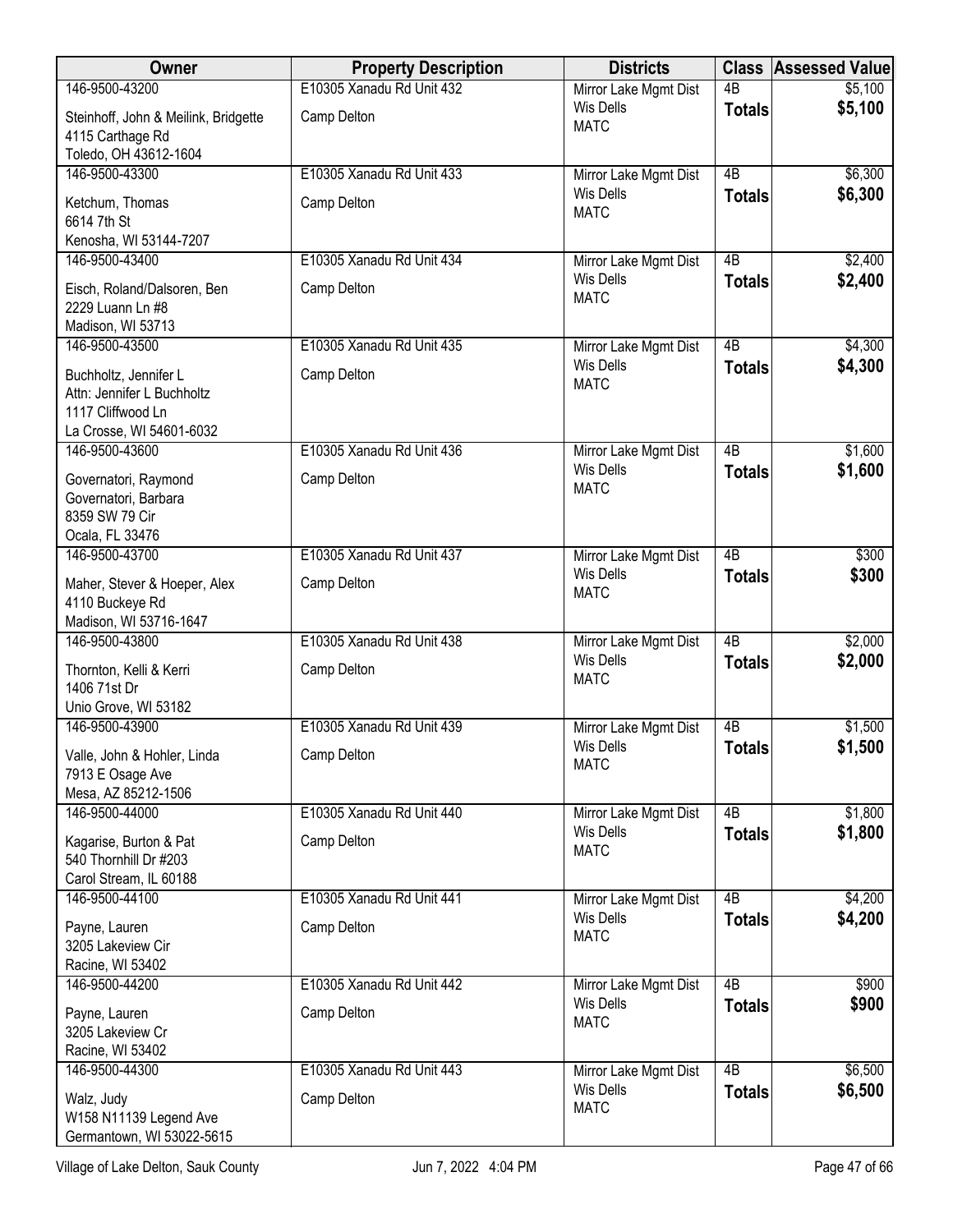| 146-9500-44400<br>4B<br>\$1,500<br>\$1,500<br><b>Wis Dells</b><br><b>Totals</b><br>Camp Delton<br>Dinan, Mark and Tracy<br><b>MATC</b><br>2621 Rolling Fields Dr<br>Mount Pleasant, WI 53406-2265<br>146-9500-44500<br>$\overline{AB}$<br>\$2,900<br>E10305 Xanadu Rd Unit 445<br>Mirror Lake Mgmt Dist<br><b>Wis Dells</b><br>\$2,900<br><b>Totals</b><br>Tullo, Joseph & Kim<br>Camp Delton<br><b>MATC</b><br>632 S George St<br>Mount Prospect, IL 60056<br>146-9500-44600<br>4B<br>\$3,300<br>E10305 Xanadu Rd Unit 446<br>Mirror Lake Mgmt Dist<br><b>Wis Dells</b><br>\$3,300<br><b>Totals</b><br>Camp Delton<br>Swanson, Mike/Jones, John<br><b>MATC</b><br>12160 Elston St<br>Spring Hill, FL 34609<br>146-9500-44700<br>E10305 Xanadu Rd Unit 447<br>4B<br>\$700<br>Mirror Lake Mgmt Dist<br><b>Wis Dells</b><br>\$700<br><b>Totals</b><br>Camp Delton<br>Comer, Dawson A<br><b>MATC</b><br>W1600 County Rd B<br>Genoa City, WI 53128-1935<br>$\overline{AB}$<br>\$1,800<br>146-9500-44900<br>E10305 Xanadu Rd Unit 449<br>Mirror Lake Mgmt Dist<br><b>Wis Dells</b><br>\$1,800<br><b>Totals</b><br>Camp Delton<br>Darbutas, Joseph<br><b>MATC</b><br>7715 3rd Ave<br>Kenosha, WI 53153<br>4B<br>\$1,400<br>146-9500-45000<br>E10305 Xanadu Rd Unit 450<br>Mirror Lake Mgmt Dist<br>\$1,400<br>Wis Dells<br><b>Totals</b><br>Camp Delton<br>McCole, Patrick & Mary<br><b>MATC</b><br>5519 380th Ave<br>Burlington, WI 53105<br>$\overline{AB}$<br>\$1,200<br>146-9500-45100<br>E10305 Xanadu Rd Unit 451<br>Mirror Lake Mgmt Dist<br><b>Wis Dells</b><br>\$1,200<br><b>Totals</b><br>Taylor, Gina<br>Camp Delton<br><b>MATC</b><br>3111 S Flack Rd<br>Beloit, WI 53511-1421<br>4B<br>\$4,600<br>146-9500-45200<br>E10305 Xanadu Rd Unit 452<br>Mirror Lake Mgmt Dist<br><b>Wis Dells</b><br>\$4,600<br><b>Totals</b><br>Camp Delton<br>Silenzi, Mike<br><b>MATC</b><br>Silenzi, Jen<br>1117 Chelsea DR<br>Lake Zurich, IL 60047-3138<br>\$7,300<br>146-9500-45300<br>E10305 Xanadu Rd Unit 453<br>4B<br>Mirror Lake Mgmt Dist<br>\$7,300<br><b>Wis Dells</b><br><b>Totals</b><br>Camp Delton<br>Silenzi, Dan & Elizabeth<br><b>MATC</b><br>821 Rowlett Ave<br>Northlake, IL 60164<br>$\overline{AB}$<br>146-9500-45400<br>E10305 Xanadu Rd Unit 454<br>\$7,500<br>Mirror Lake Mgmt Dist<br><b>Wis Dells</b><br>\$7,500<br><b>Totals</b><br>Camp Delton<br>Kus, Chis & Iwona<br><b>MATC</b><br>2808 Ausplaines<br>River Grove, IL 60171<br>$\overline{AB}$<br>146-9500-45500<br>E10305 Xanadu Rd Unit 455<br>\$400<br>Mirror Lake Mgmt Dist<br>Wis Dells<br>\$400<br><b>Totals</b><br>Camp Delton<br>McGee, Cheri<br><b>MATC</b><br>1108 Westview Dr<br>Rochelle, IL 61068<br>146-9500-45600<br>E10305 Xanadu Rd Unit 456<br>4B<br>\$500<br>Mirror Lake Mgmt Dist<br><b>Wis Dells</b><br>\$500<br><b>Totals</b><br>Camp Delton<br>Plodzien, Carol & Brongiel, Geri<br><b>MATC</b><br>3201 Talismon Ln | Owner | <b>Property Description</b> | <b>Districts</b>      | <b>Class Assessed Value</b> |
|---------------------------------------------------------------------------------------------------------------------------------------------------------------------------------------------------------------------------------------------------------------------------------------------------------------------------------------------------------------------------------------------------------------------------------------------------------------------------------------------------------------------------------------------------------------------------------------------------------------------------------------------------------------------------------------------------------------------------------------------------------------------------------------------------------------------------------------------------------------------------------------------------------------------------------------------------------------------------------------------------------------------------------------------------------------------------------------------------------------------------------------------------------------------------------------------------------------------------------------------------------------------------------------------------------------------------------------------------------------------------------------------------------------------------------------------------------------------------------------------------------------------------------------------------------------------------------------------------------------------------------------------------------------------------------------------------------------------------------------------------------------------------------------------------------------------------------------------------------------------------------------------------------------------------------------------------------------------------------------------------------------------------------------------------------------------------------------------------------------------------------------------------------------------------------------------------------------------------------------------------------------------------------------------------------------------------------------------------------------------------------------------------------------------------------------------------------------------------------------------------------------------------------------------------------------------------------------------------------------------------------------------------------------------------------------------------------------------------------------------------------------------------------------------------------------------------------------------------------------------------------------------------------------|-------|-----------------------------|-----------------------|-----------------------------|
|                                                                                                                                                                                                                                                                                                                                                                                                                                                                                                                                                                                                                                                                                                                                                                                                                                                                                                                                                                                                                                                                                                                                                                                                                                                                                                                                                                                                                                                                                                                                                                                                                                                                                                                                                                                                                                                                                                                                                                                                                                                                                                                                                                                                                                                                                                                                                                                                                                                                                                                                                                                                                                                                                                                                                                                                                                                                                                               |       | E10305 Xanadu Rd Unit 444   | Mirror Lake Mgmt Dist |                             |
|                                                                                                                                                                                                                                                                                                                                                                                                                                                                                                                                                                                                                                                                                                                                                                                                                                                                                                                                                                                                                                                                                                                                                                                                                                                                                                                                                                                                                                                                                                                                                                                                                                                                                                                                                                                                                                                                                                                                                                                                                                                                                                                                                                                                                                                                                                                                                                                                                                                                                                                                                                                                                                                                                                                                                                                                                                                                                                               |       |                             |                       |                             |
|                                                                                                                                                                                                                                                                                                                                                                                                                                                                                                                                                                                                                                                                                                                                                                                                                                                                                                                                                                                                                                                                                                                                                                                                                                                                                                                                                                                                                                                                                                                                                                                                                                                                                                                                                                                                                                                                                                                                                                                                                                                                                                                                                                                                                                                                                                                                                                                                                                                                                                                                                                                                                                                                                                                                                                                                                                                                                                               |       |                             |                       |                             |
|                                                                                                                                                                                                                                                                                                                                                                                                                                                                                                                                                                                                                                                                                                                                                                                                                                                                                                                                                                                                                                                                                                                                                                                                                                                                                                                                                                                                                                                                                                                                                                                                                                                                                                                                                                                                                                                                                                                                                                                                                                                                                                                                                                                                                                                                                                                                                                                                                                                                                                                                                                                                                                                                                                                                                                                                                                                                                                               |       |                             |                       |                             |
|                                                                                                                                                                                                                                                                                                                                                                                                                                                                                                                                                                                                                                                                                                                                                                                                                                                                                                                                                                                                                                                                                                                                                                                                                                                                                                                                                                                                                                                                                                                                                                                                                                                                                                                                                                                                                                                                                                                                                                                                                                                                                                                                                                                                                                                                                                                                                                                                                                                                                                                                                                                                                                                                                                                                                                                                                                                                                                               |       |                             |                       |                             |
|                                                                                                                                                                                                                                                                                                                                                                                                                                                                                                                                                                                                                                                                                                                                                                                                                                                                                                                                                                                                                                                                                                                                                                                                                                                                                                                                                                                                                                                                                                                                                                                                                                                                                                                                                                                                                                                                                                                                                                                                                                                                                                                                                                                                                                                                                                                                                                                                                                                                                                                                                                                                                                                                                                                                                                                                                                                                                                               |       |                             |                       |                             |
|                                                                                                                                                                                                                                                                                                                                                                                                                                                                                                                                                                                                                                                                                                                                                                                                                                                                                                                                                                                                                                                                                                                                                                                                                                                                                                                                                                                                                                                                                                                                                                                                                                                                                                                                                                                                                                                                                                                                                                                                                                                                                                                                                                                                                                                                                                                                                                                                                                                                                                                                                                                                                                                                                                                                                                                                                                                                                                               |       |                             |                       |                             |
|                                                                                                                                                                                                                                                                                                                                                                                                                                                                                                                                                                                                                                                                                                                                                                                                                                                                                                                                                                                                                                                                                                                                                                                                                                                                                                                                                                                                                                                                                                                                                                                                                                                                                                                                                                                                                                                                                                                                                                                                                                                                                                                                                                                                                                                                                                                                                                                                                                                                                                                                                                                                                                                                                                                                                                                                                                                                                                               |       |                             |                       |                             |
|                                                                                                                                                                                                                                                                                                                                                                                                                                                                                                                                                                                                                                                                                                                                                                                                                                                                                                                                                                                                                                                                                                                                                                                                                                                                                                                                                                                                                                                                                                                                                                                                                                                                                                                                                                                                                                                                                                                                                                                                                                                                                                                                                                                                                                                                                                                                                                                                                                                                                                                                                                                                                                                                                                                                                                                                                                                                                                               |       |                             |                       |                             |
|                                                                                                                                                                                                                                                                                                                                                                                                                                                                                                                                                                                                                                                                                                                                                                                                                                                                                                                                                                                                                                                                                                                                                                                                                                                                                                                                                                                                                                                                                                                                                                                                                                                                                                                                                                                                                                                                                                                                                                                                                                                                                                                                                                                                                                                                                                                                                                                                                                                                                                                                                                                                                                                                                                                                                                                                                                                                                                               |       |                             |                       |                             |
|                                                                                                                                                                                                                                                                                                                                                                                                                                                                                                                                                                                                                                                                                                                                                                                                                                                                                                                                                                                                                                                                                                                                                                                                                                                                                                                                                                                                                                                                                                                                                                                                                                                                                                                                                                                                                                                                                                                                                                                                                                                                                                                                                                                                                                                                                                                                                                                                                                                                                                                                                                                                                                                                                                                                                                                                                                                                                                               |       |                             |                       |                             |
|                                                                                                                                                                                                                                                                                                                                                                                                                                                                                                                                                                                                                                                                                                                                                                                                                                                                                                                                                                                                                                                                                                                                                                                                                                                                                                                                                                                                                                                                                                                                                                                                                                                                                                                                                                                                                                                                                                                                                                                                                                                                                                                                                                                                                                                                                                                                                                                                                                                                                                                                                                                                                                                                                                                                                                                                                                                                                                               |       |                             |                       |                             |
|                                                                                                                                                                                                                                                                                                                                                                                                                                                                                                                                                                                                                                                                                                                                                                                                                                                                                                                                                                                                                                                                                                                                                                                                                                                                                                                                                                                                                                                                                                                                                                                                                                                                                                                                                                                                                                                                                                                                                                                                                                                                                                                                                                                                                                                                                                                                                                                                                                                                                                                                                                                                                                                                                                                                                                                                                                                                                                               |       |                             |                       |                             |
|                                                                                                                                                                                                                                                                                                                                                                                                                                                                                                                                                                                                                                                                                                                                                                                                                                                                                                                                                                                                                                                                                                                                                                                                                                                                                                                                                                                                                                                                                                                                                                                                                                                                                                                                                                                                                                                                                                                                                                                                                                                                                                                                                                                                                                                                                                                                                                                                                                                                                                                                                                                                                                                                                                                                                                                                                                                                                                               |       |                             |                       |                             |
|                                                                                                                                                                                                                                                                                                                                                                                                                                                                                                                                                                                                                                                                                                                                                                                                                                                                                                                                                                                                                                                                                                                                                                                                                                                                                                                                                                                                                                                                                                                                                                                                                                                                                                                                                                                                                                                                                                                                                                                                                                                                                                                                                                                                                                                                                                                                                                                                                                                                                                                                                                                                                                                                                                                                                                                                                                                                                                               |       |                             |                       |                             |
|                                                                                                                                                                                                                                                                                                                                                                                                                                                                                                                                                                                                                                                                                                                                                                                                                                                                                                                                                                                                                                                                                                                                                                                                                                                                                                                                                                                                                                                                                                                                                                                                                                                                                                                                                                                                                                                                                                                                                                                                                                                                                                                                                                                                                                                                                                                                                                                                                                                                                                                                                                                                                                                                                                                                                                                                                                                                                                               |       |                             |                       |                             |
|                                                                                                                                                                                                                                                                                                                                                                                                                                                                                                                                                                                                                                                                                                                                                                                                                                                                                                                                                                                                                                                                                                                                                                                                                                                                                                                                                                                                                                                                                                                                                                                                                                                                                                                                                                                                                                                                                                                                                                                                                                                                                                                                                                                                                                                                                                                                                                                                                                                                                                                                                                                                                                                                                                                                                                                                                                                                                                               |       |                             |                       |                             |
|                                                                                                                                                                                                                                                                                                                                                                                                                                                                                                                                                                                                                                                                                                                                                                                                                                                                                                                                                                                                                                                                                                                                                                                                                                                                                                                                                                                                                                                                                                                                                                                                                                                                                                                                                                                                                                                                                                                                                                                                                                                                                                                                                                                                                                                                                                                                                                                                                                                                                                                                                                                                                                                                                                                                                                                                                                                                                                               |       |                             |                       |                             |
|                                                                                                                                                                                                                                                                                                                                                                                                                                                                                                                                                                                                                                                                                                                                                                                                                                                                                                                                                                                                                                                                                                                                                                                                                                                                                                                                                                                                                                                                                                                                                                                                                                                                                                                                                                                                                                                                                                                                                                                                                                                                                                                                                                                                                                                                                                                                                                                                                                                                                                                                                                                                                                                                                                                                                                                                                                                                                                               |       |                             |                       |                             |
|                                                                                                                                                                                                                                                                                                                                                                                                                                                                                                                                                                                                                                                                                                                                                                                                                                                                                                                                                                                                                                                                                                                                                                                                                                                                                                                                                                                                                                                                                                                                                                                                                                                                                                                                                                                                                                                                                                                                                                                                                                                                                                                                                                                                                                                                                                                                                                                                                                                                                                                                                                                                                                                                                                                                                                                                                                                                                                               |       |                             |                       |                             |
|                                                                                                                                                                                                                                                                                                                                                                                                                                                                                                                                                                                                                                                                                                                                                                                                                                                                                                                                                                                                                                                                                                                                                                                                                                                                                                                                                                                                                                                                                                                                                                                                                                                                                                                                                                                                                                                                                                                                                                                                                                                                                                                                                                                                                                                                                                                                                                                                                                                                                                                                                                                                                                                                                                                                                                                                                                                                                                               |       |                             |                       |                             |
|                                                                                                                                                                                                                                                                                                                                                                                                                                                                                                                                                                                                                                                                                                                                                                                                                                                                                                                                                                                                                                                                                                                                                                                                                                                                                                                                                                                                                                                                                                                                                                                                                                                                                                                                                                                                                                                                                                                                                                                                                                                                                                                                                                                                                                                                                                                                                                                                                                                                                                                                                                                                                                                                                                                                                                                                                                                                                                               |       |                             |                       |                             |
|                                                                                                                                                                                                                                                                                                                                                                                                                                                                                                                                                                                                                                                                                                                                                                                                                                                                                                                                                                                                                                                                                                                                                                                                                                                                                                                                                                                                                                                                                                                                                                                                                                                                                                                                                                                                                                                                                                                                                                                                                                                                                                                                                                                                                                                                                                                                                                                                                                                                                                                                                                                                                                                                                                                                                                                                                                                                                                               |       |                             |                       |                             |
|                                                                                                                                                                                                                                                                                                                                                                                                                                                                                                                                                                                                                                                                                                                                                                                                                                                                                                                                                                                                                                                                                                                                                                                                                                                                                                                                                                                                                                                                                                                                                                                                                                                                                                                                                                                                                                                                                                                                                                                                                                                                                                                                                                                                                                                                                                                                                                                                                                                                                                                                                                                                                                                                                                                                                                                                                                                                                                               |       |                             |                       |                             |
|                                                                                                                                                                                                                                                                                                                                                                                                                                                                                                                                                                                                                                                                                                                                                                                                                                                                                                                                                                                                                                                                                                                                                                                                                                                                                                                                                                                                                                                                                                                                                                                                                                                                                                                                                                                                                                                                                                                                                                                                                                                                                                                                                                                                                                                                                                                                                                                                                                                                                                                                                                                                                                                                                                                                                                                                                                                                                                               |       |                             |                       |                             |
|                                                                                                                                                                                                                                                                                                                                                                                                                                                                                                                                                                                                                                                                                                                                                                                                                                                                                                                                                                                                                                                                                                                                                                                                                                                                                                                                                                                                                                                                                                                                                                                                                                                                                                                                                                                                                                                                                                                                                                                                                                                                                                                                                                                                                                                                                                                                                                                                                                                                                                                                                                                                                                                                                                                                                                                                                                                                                                               |       |                             |                       |                             |
|                                                                                                                                                                                                                                                                                                                                                                                                                                                                                                                                                                                                                                                                                                                                                                                                                                                                                                                                                                                                                                                                                                                                                                                                                                                                                                                                                                                                                                                                                                                                                                                                                                                                                                                                                                                                                                                                                                                                                                                                                                                                                                                                                                                                                                                                                                                                                                                                                                                                                                                                                                                                                                                                                                                                                                                                                                                                                                               |       |                             |                       |                             |
|                                                                                                                                                                                                                                                                                                                                                                                                                                                                                                                                                                                                                                                                                                                                                                                                                                                                                                                                                                                                                                                                                                                                                                                                                                                                                                                                                                                                                                                                                                                                                                                                                                                                                                                                                                                                                                                                                                                                                                                                                                                                                                                                                                                                                                                                                                                                                                                                                                                                                                                                                                                                                                                                                                                                                                                                                                                                                                               |       |                             |                       |                             |
|                                                                                                                                                                                                                                                                                                                                                                                                                                                                                                                                                                                                                                                                                                                                                                                                                                                                                                                                                                                                                                                                                                                                                                                                                                                                                                                                                                                                                                                                                                                                                                                                                                                                                                                                                                                                                                                                                                                                                                                                                                                                                                                                                                                                                                                                                                                                                                                                                                                                                                                                                                                                                                                                                                                                                                                                                                                                                                               |       |                             |                       |                             |
|                                                                                                                                                                                                                                                                                                                                                                                                                                                                                                                                                                                                                                                                                                                                                                                                                                                                                                                                                                                                                                                                                                                                                                                                                                                                                                                                                                                                                                                                                                                                                                                                                                                                                                                                                                                                                                                                                                                                                                                                                                                                                                                                                                                                                                                                                                                                                                                                                                                                                                                                                                                                                                                                                                                                                                                                                                                                                                               |       |                             |                       |                             |
|                                                                                                                                                                                                                                                                                                                                                                                                                                                                                                                                                                                                                                                                                                                                                                                                                                                                                                                                                                                                                                                                                                                                                                                                                                                                                                                                                                                                                                                                                                                                                                                                                                                                                                                                                                                                                                                                                                                                                                                                                                                                                                                                                                                                                                                                                                                                                                                                                                                                                                                                                                                                                                                                                                                                                                                                                                                                                                               |       |                             |                       |                             |
|                                                                                                                                                                                                                                                                                                                                                                                                                                                                                                                                                                                                                                                                                                                                                                                                                                                                                                                                                                                                                                                                                                                                                                                                                                                                                                                                                                                                                                                                                                                                                                                                                                                                                                                                                                                                                                                                                                                                                                                                                                                                                                                                                                                                                                                                                                                                                                                                                                                                                                                                                                                                                                                                                                                                                                                                                                                                                                               |       |                             |                       |                             |
|                                                                                                                                                                                                                                                                                                                                                                                                                                                                                                                                                                                                                                                                                                                                                                                                                                                                                                                                                                                                                                                                                                                                                                                                                                                                                                                                                                                                                                                                                                                                                                                                                                                                                                                                                                                                                                                                                                                                                                                                                                                                                                                                                                                                                                                                                                                                                                                                                                                                                                                                                                                                                                                                                                                                                                                                                                                                                                               |       |                             |                       |                             |
|                                                                                                                                                                                                                                                                                                                                                                                                                                                                                                                                                                                                                                                                                                                                                                                                                                                                                                                                                                                                                                                                                                                                                                                                                                                                                                                                                                                                                                                                                                                                                                                                                                                                                                                                                                                                                                                                                                                                                                                                                                                                                                                                                                                                                                                                                                                                                                                                                                                                                                                                                                                                                                                                                                                                                                                                                                                                                                               |       |                             |                       |                             |
|                                                                                                                                                                                                                                                                                                                                                                                                                                                                                                                                                                                                                                                                                                                                                                                                                                                                                                                                                                                                                                                                                                                                                                                                                                                                                                                                                                                                                                                                                                                                                                                                                                                                                                                                                                                                                                                                                                                                                                                                                                                                                                                                                                                                                                                                                                                                                                                                                                                                                                                                                                                                                                                                                                                                                                                                                                                                                                               |       |                             |                       |                             |
|                                                                                                                                                                                                                                                                                                                                                                                                                                                                                                                                                                                                                                                                                                                                                                                                                                                                                                                                                                                                                                                                                                                                                                                                                                                                                                                                                                                                                                                                                                                                                                                                                                                                                                                                                                                                                                                                                                                                                                                                                                                                                                                                                                                                                                                                                                                                                                                                                                                                                                                                                                                                                                                                                                                                                                                                                                                                                                               |       |                             |                       |                             |
|                                                                                                                                                                                                                                                                                                                                                                                                                                                                                                                                                                                                                                                                                                                                                                                                                                                                                                                                                                                                                                                                                                                                                                                                                                                                                                                                                                                                                                                                                                                                                                                                                                                                                                                                                                                                                                                                                                                                                                                                                                                                                                                                                                                                                                                                                                                                                                                                                                                                                                                                                                                                                                                                                                                                                                                                                                                                                                               |       |                             |                       |                             |
|                                                                                                                                                                                                                                                                                                                                                                                                                                                                                                                                                                                                                                                                                                                                                                                                                                                                                                                                                                                                                                                                                                                                                                                                                                                                                                                                                                                                                                                                                                                                                                                                                                                                                                                                                                                                                                                                                                                                                                                                                                                                                                                                                                                                                                                                                                                                                                                                                                                                                                                                                                                                                                                                                                                                                                                                                                                                                                               |       |                             |                       |                             |
|                                                                                                                                                                                                                                                                                                                                                                                                                                                                                                                                                                                                                                                                                                                                                                                                                                                                                                                                                                                                                                                                                                                                                                                                                                                                                                                                                                                                                                                                                                                                                                                                                                                                                                                                                                                                                                                                                                                                                                                                                                                                                                                                                                                                                                                                                                                                                                                                                                                                                                                                                                                                                                                                                                                                                                                                                                                                                                               |       |                             |                       |                             |
|                                                                                                                                                                                                                                                                                                                                                                                                                                                                                                                                                                                                                                                                                                                                                                                                                                                                                                                                                                                                                                                                                                                                                                                                                                                                                                                                                                                                                                                                                                                                                                                                                                                                                                                                                                                                                                                                                                                                                                                                                                                                                                                                                                                                                                                                                                                                                                                                                                                                                                                                                                                                                                                                                                                                                                                                                                                                                                               |       |                             |                       |                             |
|                                                                                                                                                                                                                                                                                                                                                                                                                                                                                                                                                                                                                                                                                                                                                                                                                                                                                                                                                                                                                                                                                                                                                                                                                                                                                                                                                                                                                                                                                                                                                                                                                                                                                                                                                                                                                                                                                                                                                                                                                                                                                                                                                                                                                                                                                                                                                                                                                                                                                                                                                                                                                                                                                                                                                                                                                                                                                                               |       |                             |                       |                             |
|                                                                                                                                                                                                                                                                                                                                                                                                                                                                                                                                                                                                                                                                                                                                                                                                                                                                                                                                                                                                                                                                                                                                                                                                                                                                                                                                                                                                                                                                                                                                                                                                                                                                                                                                                                                                                                                                                                                                                                                                                                                                                                                                                                                                                                                                                                                                                                                                                                                                                                                                                                                                                                                                                                                                                                                                                                                                                                               |       |                             |                       |                             |
|                                                                                                                                                                                                                                                                                                                                                                                                                                                                                                                                                                                                                                                                                                                                                                                                                                                                                                                                                                                                                                                                                                                                                                                                                                                                                                                                                                                                                                                                                                                                                                                                                                                                                                                                                                                                                                                                                                                                                                                                                                                                                                                                                                                                                                                                                                                                                                                                                                                                                                                                                                                                                                                                                                                                                                                                                                                                                                               |       |                             |                       |                             |
|                                                                                                                                                                                                                                                                                                                                                                                                                                                                                                                                                                                                                                                                                                                                                                                                                                                                                                                                                                                                                                                                                                                                                                                                                                                                                                                                                                                                                                                                                                                                                                                                                                                                                                                                                                                                                                                                                                                                                                                                                                                                                                                                                                                                                                                                                                                                                                                                                                                                                                                                                                                                                                                                                                                                                                                                                                                                                                               |       |                             |                       |                             |
|                                                                                                                                                                                                                                                                                                                                                                                                                                                                                                                                                                                                                                                                                                                                                                                                                                                                                                                                                                                                                                                                                                                                                                                                                                                                                                                                                                                                                                                                                                                                                                                                                                                                                                                                                                                                                                                                                                                                                                                                                                                                                                                                                                                                                                                                                                                                                                                                                                                                                                                                                                                                                                                                                                                                                                                                                                                                                                               |       |                             |                       |                             |
|                                                                                                                                                                                                                                                                                                                                                                                                                                                                                                                                                                                                                                                                                                                                                                                                                                                                                                                                                                                                                                                                                                                                                                                                                                                                                                                                                                                                                                                                                                                                                                                                                                                                                                                                                                                                                                                                                                                                                                                                                                                                                                                                                                                                                                                                                                                                                                                                                                                                                                                                                                                                                                                                                                                                                                                                                                                                                                               |       |                             |                       |                             |
|                                                                                                                                                                                                                                                                                                                                                                                                                                                                                                                                                                                                                                                                                                                                                                                                                                                                                                                                                                                                                                                                                                                                                                                                                                                                                                                                                                                                                                                                                                                                                                                                                                                                                                                                                                                                                                                                                                                                                                                                                                                                                                                                                                                                                                                                                                                                                                                                                                                                                                                                                                                                                                                                                                                                                                                                                                                                                                               |       |                             |                       |                             |
| Johnsburg, IL 60051                                                                                                                                                                                                                                                                                                                                                                                                                                                                                                                                                                                                                                                                                                                                                                                                                                                                                                                                                                                                                                                                                                                                                                                                                                                                                                                                                                                                                                                                                                                                                                                                                                                                                                                                                                                                                                                                                                                                                                                                                                                                                                                                                                                                                                                                                                                                                                                                                                                                                                                                                                                                                                                                                                                                                                                                                                                                                           |       |                             |                       |                             |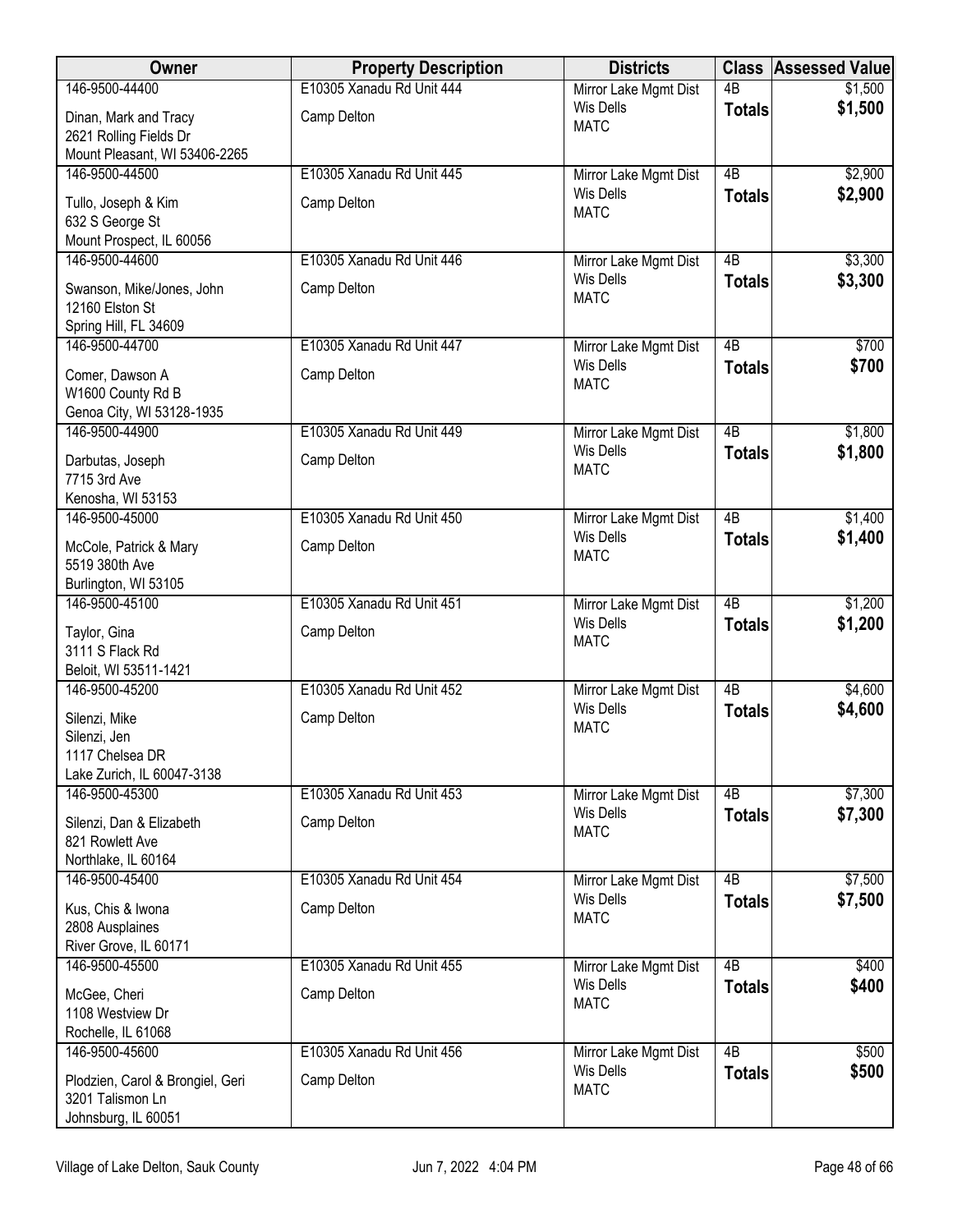| Owner                                                                                              | <b>Property Description</b> | <b>Districts</b>                |                 | <b>Class Assessed Value</b> |
|----------------------------------------------------------------------------------------------------|-----------------------------|---------------------------------|-----------------|-----------------------------|
| 146-9500-45700                                                                                     | E10305 Xanadu Rd Unit 457   | Mirror Lake Mgmt Dist           | $\overline{AB}$ | \$1,700                     |
| Chenoweth, Gary                                                                                    | Camp Delton                 | <b>Wis Dells</b><br><b>MATC</b> | <b>Totals</b>   | \$1,700                     |
| 141 Gunther Rd                                                                                     |                             |                                 |                 |                             |
| Evansville, WI 53536                                                                               |                             |                                 |                 |                             |
| 146-9500-45800                                                                                     | E10305 Xanadu Rd Unit 458   | Mirror Lake Mgmt Dist           | $\overline{AB}$ | $\sqrt{$0}$                 |
| Woodward, David & Debbie<br>12171 Lillian Ave<br>Largo, FL 33778                                   | Camp Delton                 | <b>Wis Dells</b><br><b>MATC</b> | <b>Totals</b>   | \$0                         |
| 146-9500-45900                                                                                     | E10305 Xanadu Rd Unit 459   | Mirror Lake Mgmt Dist           | 4B              | \$3,400                     |
| Woodward, David & Debbie<br>12171 Lillian Ave<br>Largo, FL 33778                                   | Camp Delton                 | <b>Wis Dells</b><br><b>MATC</b> | <b>Totals</b>   | \$3,400                     |
| 146-9500-46000                                                                                     | E10305 Xanadu Rd Unit 460   | Mirror Lake Mgmt Dist           | $\overline{AB}$ | \$1,600                     |
| Cain, Jeff & Debbie<br>7924 24th Ave<br>Kenosha, WI 53143                                          | Camp Delton                 | <b>Wis Dells</b><br><b>MATC</b> | <b>Totals</b>   | \$1,600                     |
| 146-9500-46200                                                                                     | E10305 Xanadu Rd Unit 462   | Mirror Lake Mgmt Dist           | $\overline{AB}$ | \$3,000                     |
| Pierce, Jacqueline Thrasher<br>1415 Arona St<br>Saint Paul, MN 55108                               | Camp Delton                 | <b>Wis Dells</b><br><b>MATC</b> | <b>Totals</b>   | \$3,000                     |
| 146-9500-46400                                                                                     | E10305 Xanadu Rd Unit 464   | Mirror Lake Mgmt Dist           | $\overline{AB}$ | \$2,000                     |
| Klemm, George<br>8953 29th Ave                                                                     | Camp Delton                 | <b>Wis Dells</b><br><b>MATC</b> | <b>Totals</b>   | \$2,000                     |
| Kenosha, WI 53143-6601                                                                             |                             |                                 |                 |                             |
| 146-9500-46500                                                                                     | E10305 Xanadu Rd Unit 465   | Mirror Lake Mgmt Dist           | $\overline{AB}$ | \$1,200                     |
| Cordes, Jean<br>703 Jones Rd #14<br>Rochelle, IL 61068                                             | Camp Delton                 | <b>Wis Dells</b><br><b>MATC</b> | <b>Totals</b>   | \$1,200                     |
| 146-9500-46600                                                                                     | E10305 Xanadu Rd Unit 466   | Mirror Lake Mgmt Dist           | 4B              | \$3,600                     |
| Good, Orville & Linda<br>5589 S Beebe<br>Rochelle, IL 61068                                        | Camp Delton                 | <b>Wis Dells</b><br><b>MATC</b> | <b>Totals</b>   | \$3,600                     |
| 146-9500-46700                                                                                     | E10305 Xanadu Rd Unit 467   | Mirror Lake Mgmt Dist           | 4B              | \$6,300                     |
| Hoffman, Michael & Barbara<br>611 Malvern Hill Dr<br>Madison, WI 53713-3133                        | Camp Delton                 | <b>Wis Dells</b><br><b>MATC</b> | <b>Totals</b>   | \$6,300                     |
| 146-9500-46800                                                                                     | E10305 Xanadu Rd Unit 468   | Mirror Lake Mgmt Dist           | $\overline{AB}$ | \$1,500                     |
| Lewis, Brian<br>4900 N Santa Monica Blvd<br>Whitefish Bay, WI 53217-5911                           | Camp Delton                 | <b>Wis Dells</b><br><b>MATC</b> | <b>Totals</b>   | \$1,500                     |
| 146-9500-46900                                                                                     | E10305 Xanadu Rd Unit 469   | Mirror Lake Mgmt Dist           | $\overline{AB}$ | \$8,500                     |
| Schmidt, Randy & Marlene<br>2900 W Lawn Ave<br>Racine, WI 53405-4410                               | Camp Delton                 | Wis Dells<br><b>MATC</b>        | <b>Totals</b>   | \$8,500                     |
| 146-9500-47000                                                                                     | E10305 Xanadu Rd Unit 470   | Mirror Lake Mgmt Dist           | 4B              | \$3,200                     |
| Tanke, Hans & Nichole<br>Attn: Hans & Nichole Tanke<br>632 E Jordan Ln<br>Oak Creek, WI 53154-7083 | Camp Delton                 | <b>Wis Dells</b><br><b>MATC</b> | <b>Totals</b>   | \$3,200                     |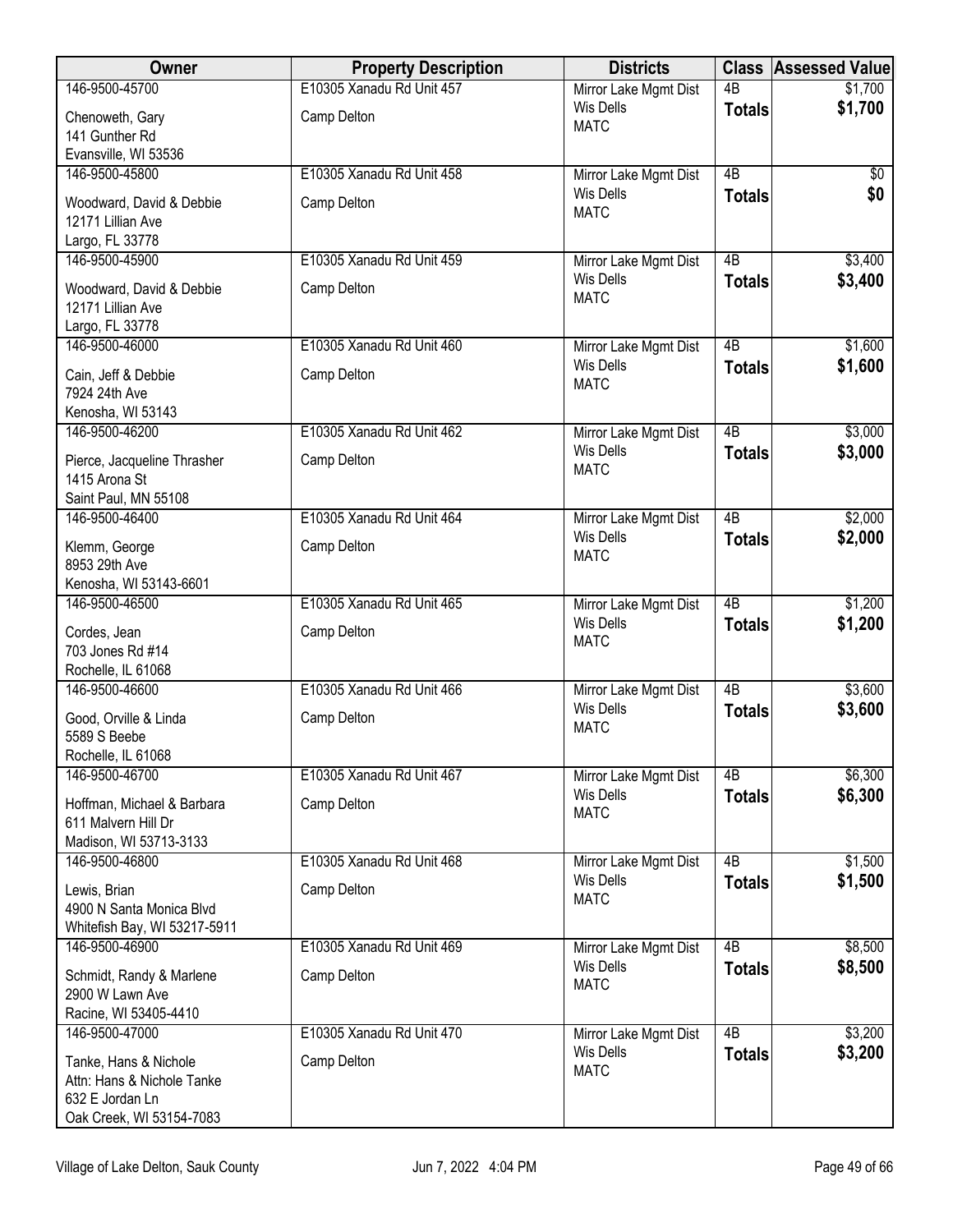| Owner                                       | <b>Property Description</b> | <b>Districts</b>      |                 | <b>Class Assessed Value</b> |
|---------------------------------------------|-----------------------------|-----------------------|-----------------|-----------------------------|
| 146-9500-47100                              | E10305 Xanadu Rd Unit 471   | Mirror Lake Mgmt Dist | $\overline{AB}$ | \$1,600                     |
| Bruss, Adam & Melissa                       | Camp Delton                 | Wis Dells             | <b>Totals</b>   | \$1,600                     |
| S85 W18384 Jean Dr                          |                             | <b>MATC</b>           |                 |                             |
| Muskego, WI 53150                           |                             |                       |                 |                             |
| 146-9500-47200                              | E10305 Xanadu Rd Unit 472   | Mirror Lake Mgmt Dist | $\overline{AB}$ | \$300                       |
| Broadhead, Paul & Rachel                    | Camp Delton                 | Wis Dells             | <b>Totals</b>   | \$300                       |
| 538 E Milwaukee Ave                         |                             | <b>MATC</b>           |                 |                             |
| Fort Atkinson, WI 53538                     |                             |                       |                 |                             |
| 146-9500-47300                              | E10305 Xanadu Rd Unit 473   | Mirror Lake Mgmt Dist | 4B              | \$1,600                     |
| Boettjer, Thomas                            | Camp Delton                 | <b>Wis Dells</b>      | <b>Totals</b>   | \$1,600                     |
| 1115 Park Ln                                |                             | <b>MATC</b>           |                 |                             |
| Spring Grove, IL 60081                      |                             |                       |                 |                             |
| 146-9500-47400                              | E10305 Xanadu Rd Unit 474   | Mirror Lake Mgmt Dist | 4B              | \$3,200                     |
| Berton, Sheryl & Dave                       | Camp Delton                 | <b>Wis Dells</b>      | <b>Totals</b>   | \$3,200                     |
| 2025 Shore Dr                               |                             | <b>MATC</b>           |                 |                             |
| Marinette, WI 54143                         |                             |                       |                 |                             |
| 146-9500-47500                              | E10305 Xanadu Rd Unit 475   | Mirror Lake Mgmt Dist | $\overline{AB}$ | \$3,100                     |
| Casselbury, Lori                            | Camp Delton                 | <b>Wis Dells</b>      | <b>Totals</b>   | \$3,100                     |
| 4317 N Shore Dr                             |                             | <b>MATC</b>           |                 |                             |
| Menominee, MI 49858-1425                    |                             |                       |                 |                             |
| 146-9500-47600                              | E10305 Xanadu Rd Unit 476   | Mirror Lake Mgmt Dist | $\overline{AB}$ | \$1,300                     |
|                                             |                             | <b>Wis Dells</b>      | <b>Totals</b>   | \$1,300                     |
| Leipzig, Paul & Kathy<br>4011 55th Ave      | Camp Delton                 | <b>MATC</b>           |                 |                             |
| Kenosha, WI 53144                           |                             |                       |                 |                             |
| 146-9500-47700                              | E10305 Xanadu Rd Unit 477   | Mirror Lake Mgmt Dist | $\overline{AB}$ | \$6,400                     |
|                                             |                             | <b>Wis Dells</b>      | <b>Totals</b>   | \$6,400                     |
| Kleinmark, James<br>6113 35th Ave           | Camp Delton                 | <b>MATC</b>           |                 |                             |
| Kenosha, WI 53142                           |                             |                       |                 |                             |
| 146-9500-47800                              | E10305 Xanadu Rd Unit 478   | Mirror Lake Mgmt Dist | 4B              | \$7,500                     |
|                                             |                             | <b>Wis Dells</b>      | <b>Totals</b>   | \$7,500                     |
| Treba, Katherine<br>4429 S Pennsylvania Ave | Camp Delton                 | <b>MATC</b>           |                 |                             |
| St. Francis, WI 53235                       |                             |                       |                 |                             |
| 146-9500-47900                              | E10305 Xanadu Rd Unit 479   | Mirror Lake Mgmt Dist | 4B              | \$2,600                     |
|                                             |                             | <b>Wis Dells</b>      | <b>Totals</b>   | \$2,600                     |
| Wendland, Gary & Pam<br>8905 Oriole Ln      | Camp Delton                 | <b>MATC</b>           |                 |                             |
| Wind Lake, WI 53185                         |                             |                       |                 |                             |
| 146-9500-48000                              | E10305 Xanadu Rd Unit 480   | Mirror Lake Mgmt Dist | $\overline{AB}$ | \$2,900                     |
|                                             |                             | Wis Dells             | <b>Totals</b>   | \$2,900                     |
| Reynolds S Kenneth<br>7590 S Manitowoc Ave  | Camp Delton                 | <b>MATC</b>           |                 |                             |
| Oak Creek, WI 53154                         |                             |                       |                 |                             |
| 146-9500-48100                              | E10305 Xanadu Rd Unit 481   | Mirror Lake Mgmt Dist | $\overline{AB}$ | \$1,200                     |
|                                             |                             | Wis Dells             | <b>Totals</b>   | \$1,200                     |
| Hyun, Bong & Ro, Mi Suk                     | Camp Delton                 | <b>MATC</b>           |                 |                             |
| 58 Veneto Ct<br>Streamwood, IL 60107-4532   |                             |                       |                 |                             |
| 146-9500-48200                              | E10305 Xanadu Rd Unit 482   | Mirror Lake Mgmt Dist | 4B              | \$5,900                     |
|                                             |                             | <b>Wis Dells</b>      | <b>Totals</b>   | \$5,900                     |
| Kontowski, Artis                            | Camp Delton                 | <b>MATC</b>           |                 |                             |
| 1600 Menomonee Ave                          |                             |                       |                 |                             |
| South Milwakee, WI 53172                    |                             |                       |                 |                             |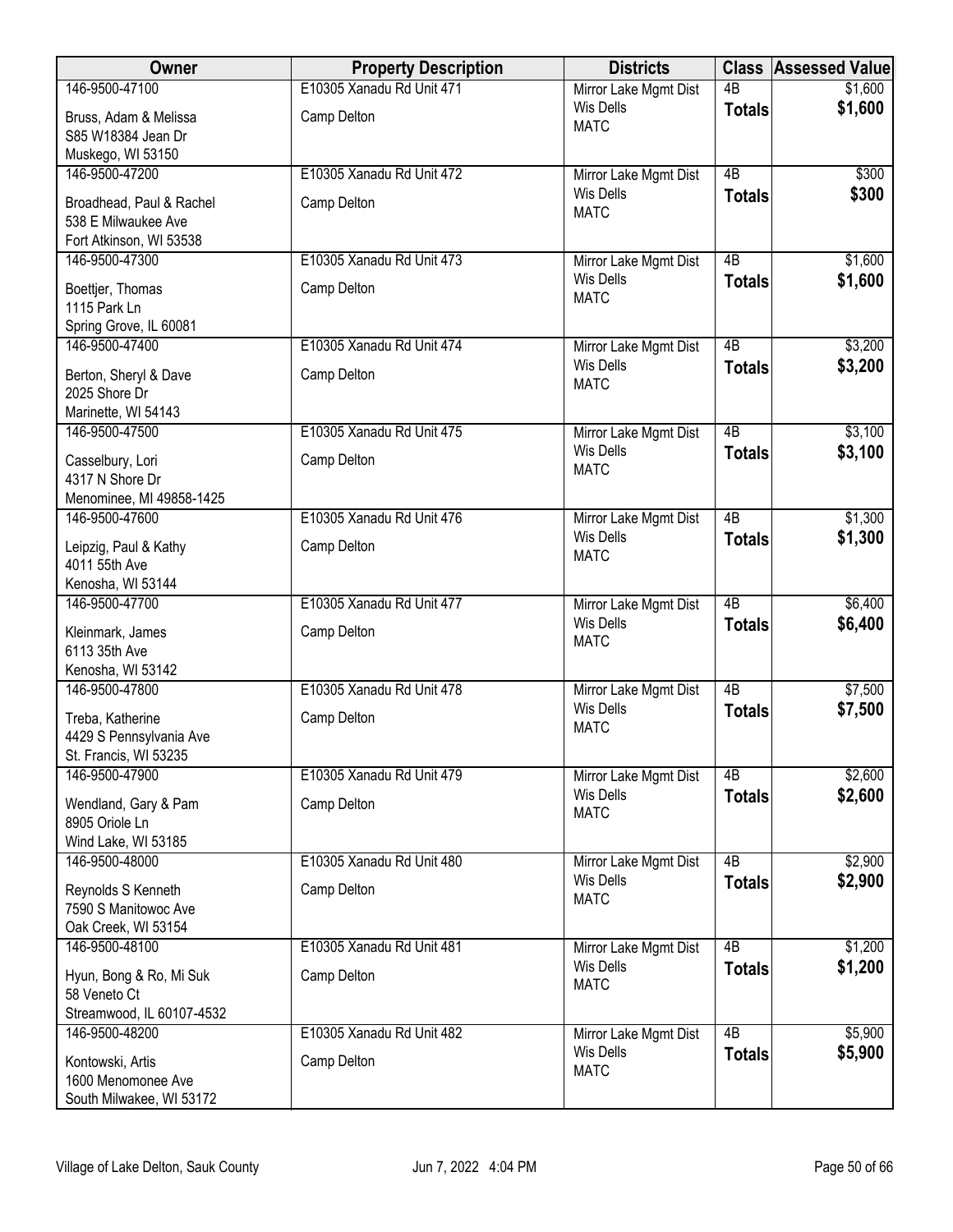| Owner                                            | <b>Property Description</b> | <b>Districts</b>                          |                 | <b>Class Assessed Value</b> |
|--------------------------------------------------|-----------------------------|-------------------------------------------|-----------------|-----------------------------|
| 146-9500-48300                                   | E10305 Xanadu Rd Unit 483   | Mirror Lake Mgmt Dist                     | $\overline{AB}$ | \$2,300                     |
| Halase, Joe & Lynn                               | Camp Delton                 | <b>Wis Dells</b>                          | <b>Totals</b>   | \$2,300                     |
| 7905 Whitetail Dr                                |                             | <b>MATC</b>                               |                 |                             |
| Mount Pleasant, WI 53406-1750                    |                             |                                           |                 |                             |
| 146-9500-48400                                   | E10305 Xanadu Rd Unit 484   | Mirror Lake Mgmt Dist                     | $\overline{AB}$ | \$3,100                     |
| Marifjeren, Bill                                 | Camp Delton                 | <b>Wis Dells</b>                          | <b>Totals</b>   | \$3,100                     |
| 6408 57th Ave                                    |                             | <b>MATC</b>                               |                 |                             |
| Kenosha, WI 53142-3033                           |                             |                                           |                 |                             |
| 146-9500-48500                                   | E10305 Xanadu Rd Unit 485   | Mirror Lake Mgmt Dist                     | 4B              | \$1,200                     |
| Walsh, William & Lois                            | Camp Delton                 | <b>Wis Dells</b><br><b>MATC</b>           | <b>Totals</b>   | \$1,200                     |
| 433 Eberlien Ct #4                               |                             |                                           |                 |                             |
| Mauston, WI 53948                                |                             |                                           |                 |                             |
| 146-9500-48600                                   | E10305 Xanadu Rd Unit 486   | Mirror Lake Mgmt Dist                     | $\overline{AB}$ | \$7,500                     |
| Johnson, James                                   | Camp Delton                 | <b>Wis Dells</b><br><b>MATC</b>           | <b>Totals</b>   | \$7,500                     |
| 8526 48th St                                     |                             |                                           |                 |                             |
| Kenosha, WI 53142                                |                             |                                           |                 |                             |
| 146-9500-48700                                   | E10305 Xanadu Rd Unit 487   | Mirror Lake Mgmt Dist                     | $\overline{AB}$ | \$5,100                     |
| Gagliano, Steve & Zink, Lisa                     | Camp Delton                 | <b>Wis Dells</b><br><b>MATC</b>           | <b>Totals</b>   | \$5,100                     |
| 132 Baron Rd                                     |                             |                                           |                 |                             |
| Mukwonago, WI 53149-1461                         |                             |                                           |                 |                             |
| 146-9500-48800                                   | E10305 Xanadu Rd Unit 488   | Mirror Lake Mgmt Dist                     | $\overline{AB}$ | \$2,100                     |
| Madsen, Peter & Colette                          | Camp Delton                 | <b>Wis Dells</b><br><b>MATC</b>           | <b>Totals</b>   | \$2,100                     |
| 1120 Worthington Dr                              |                             |                                           |                 |                             |
| Hoffman Estates, IL 60169-2338                   |                             |                                           |                 |                             |
| 146-9500-48900                                   | E10305 Xanadu Rd Unit 489   | Mirror Lake Mgmt Dist<br><b>Wis Dells</b> | $\overline{AB}$ | \$1,800                     |
| Olszewski, Robert & Antoni                       | Camp Delton                 | <b>MATC</b>                               | <b>Totals</b>   | \$1,800                     |
| Attn: Rober & Antoni Olszewski                   |                             |                                           |                 |                             |
| 3147 Elder LN                                    |                             |                                           |                 |                             |
| Franklin Park, IL 60131-2512<br>146-9500-49000   | E10305 Xanadu Rd Unit 490   | Mirror Lake Mgmt Dist                     | 4B              | \$200                       |
|                                                  |                             | Wis Dells                                 | <b>Totals</b>   | \$200                       |
| Holcomb, Kevin                                   | Camp Delton                 | <b>MATC</b>                               |                 |                             |
| 4020 S 65th St #12<br>Greenfield, WI 53220       |                             |                                           |                 |                             |
| 146-9500-49100                                   | E10305 Xanadu Rd Unit 491   | Mirror Lake Mgmt Dist                     | 4B              | \$5,100                     |
|                                                  |                             | <b>Wis Dells</b>                          | <b>Totals</b>   | \$5,100                     |
| Rieger, Laurence and Cheryl<br>303 Schroeder Ave | Camp Delton                 | <b>MATC</b>                               |                 |                             |
| Eagle, WI 53119-2123                             |                             |                                           |                 |                             |
| 146-9500-49200                                   | E10305 Xanadu Rd Unit 492   | Mirror Lake Mgmt Dist                     | $\overline{AB}$ | \$1,500                     |
|                                                  |                             | <b>Wis Dells</b>                          | <b>Totals</b>   | \$1,500                     |
| Mawbey, John<br>5259 S Andrae Dr                 | Camp Delton                 | <b>MATC</b>                               |                 |                             |
| New Berlin, WI 53151                             |                             |                                           |                 |                             |
| 146-9500-49300                                   | E10305 Xanadu Rd Unit 493   | Mirror Lake Mgmt Dist                     | $\overline{AB}$ | \$1,300                     |
| Nudi, Cindy                                      | Camp Delton                 | <b>Wis Dells</b>                          | <b>Totals</b>   | \$1,300                     |
| 828 Countway                                     |                             | <b>MATC</b>                               |                 |                             |
| Holland, OH 43528                                |                             |                                           |                 |                             |
| 146-9500-49400                                   | E10305 Xanadu Rd Unit 494   | Mirror Lake Mgmt Dist                     | 4B              | \$8,300                     |
| Peterson, Scott & Carolyn                        | Camp Delton                 | <b>Wis Dells</b>                          | <b>Totals</b>   | \$8,300                     |
| 2154 Mellwood Ave                                |                             | <b>MATC</b>                               |                 |                             |
| Toledo, OH 43613-3532                            |                             |                                           |                 |                             |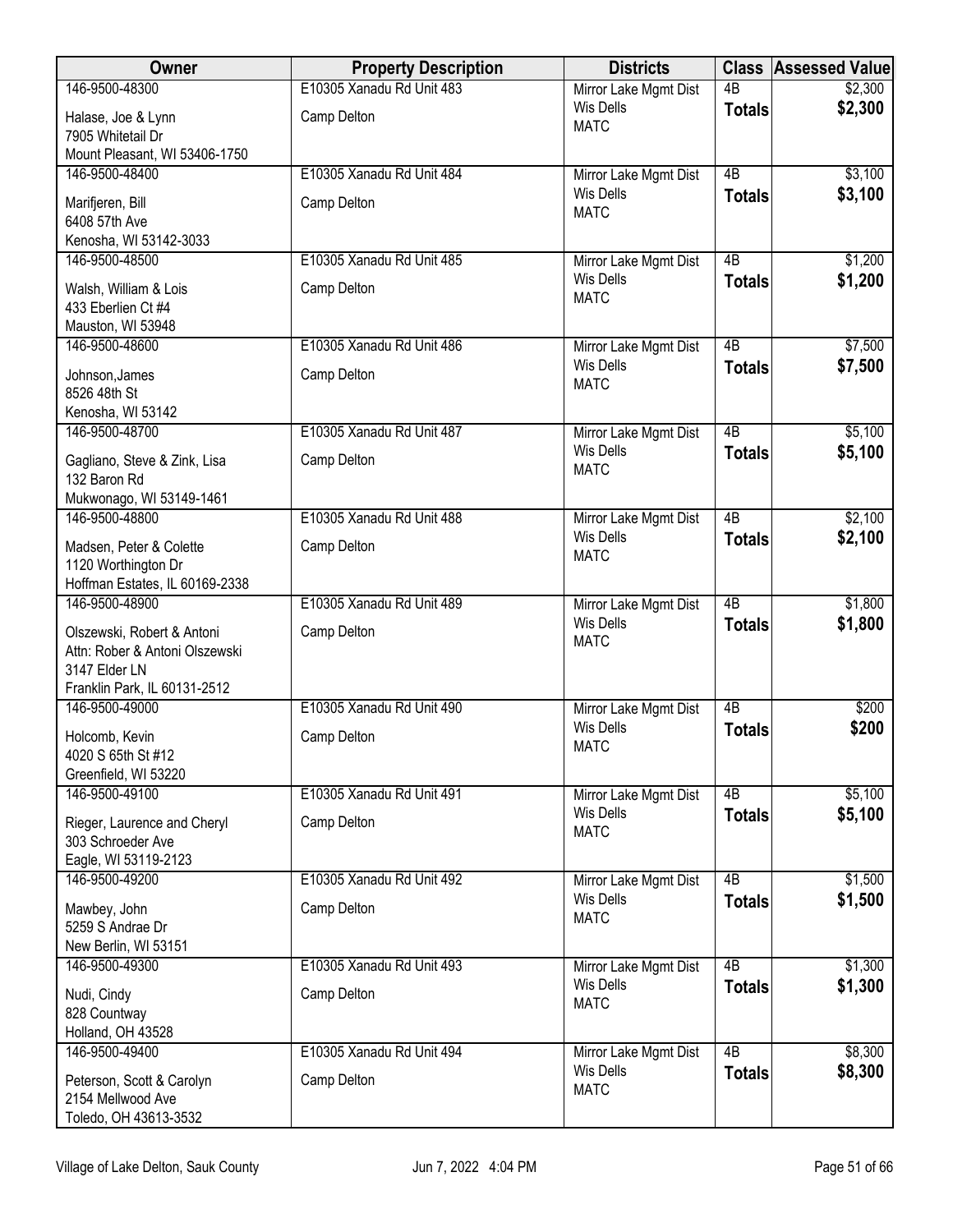| Owner                                                | <b>Property Description</b> | <b>Districts</b>                          |                 | <b>Class Assessed Value</b> |
|------------------------------------------------------|-----------------------------|-------------------------------------------|-----------------|-----------------------------|
| 146-9500-49500                                       | E10305 Xanadu Rd Unit 495   | Mirror Lake Mgmt Dist                     | $\overline{AB}$ | \$2,100                     |
| Caple, Greg & Karen                                  | Camp Delton                 | <b>Wis Dells</b><br><b>MATC</b>           | <b>Totals</b>   | \$2,100                     |
| 843 E Petunia Ln                                     |                             |                                           |                 |                             |
| Beloit, WI 53511-1648                                |                             |                                           |                 |                             |
| 146-9500-49600                                       | E10305 Xanadu Rd Unit 496   | Mirror Lake Mgmt Dist                     | $\overline{AB}$ | \$4,300                     |
| Solin, James & Lynda                                 | Camp Delton                 | <b>Wis Dells</b><br><b>MATC</b>           | <b>Totals</b>   | \$4,300                     |
| W4194 County Rd A                                    |                             |                                           |                 |                             |
| Lily, WI 54491-9034                                  |                             |                                           |                 |                             |
| 146-9500-49700                                       | E10305 Xanadu Rd Unit 497   | Mirror Lake Mgmt Dist<br>Wis Dells        | 4B              | \$8,300                     |
| Ruffolo, Gabe                                        | Camp Delton                 | <b>MATC</b>                               | <b>Totals</b>   | \$8,300                     |
| 3033 97th St                                         |                             |                                           |                 |                             |
| Sturtevant, WI 53177                                 |                             |                                           |                 |                             |
| 146-9500-49800                                       | E10305 Xanadu Rd Unit 498   | Mirror Lake Mgmt Dist<br><b>Wis Dells</b> | 4B              | \$5,900<br>\$5,900          |
| Welton, Ron & Mary Louise                            | Camp Delton                 | <b>MATC</b>                               | <b>Totals</b>   |                             |
| 5716 W Roscoe                                        |                             |                                           |                 |                             |
| Chicago, IL 60634-4343<br>146-9500-49900             | E10305 Xanadu Rd Unit 499   |                                           | $\overline{AB}$ |                             |
|                                                      |                             | Mirror Lake Mgmt Dist<br><b>Wis Dells</b> | <b>Totals</b>   | \$2,200<br>\$2,200          |
| Crocco, Michelle & Mario                             | Camp Delton                 | <b>MATC</b>                               |                 |                             |
| 28515 W Washington Ave                               |                             |                                           |                 |                             |
| Wauconda, IL 60084<br>146-9500-50000                 | E10305 Xanadu Rd Unit 500   | Mirror Lake Mgmt Dist                     | $\overline{AB}$ | \$1,700                     |
|                                                      |                             | <b>Wis Dells</b>                          | <b>Totals</b>   | \$1,700                     |
| Glaman, Robert & Nancy                               | Camp Delton                 | <b>MATC</b>                               |                 |                             |
| 8401 Majesctic Hills Dr<br>Sturtevant, WI 53177-2940 |                             |                                           |                 |                             |
| 146-9500-50100                                       | E10305 Xanadu Rd Unit 501   | Mirror Lake Mgmt Dist                     | $\overline{AB}$ | \$1,800                     |
|                                                      |                             | Wis Dells                                 | <b>Totals</b>   | \$1,800                     |
| Ghoca, Mitch                                         | Camp Delton                 | <b>MATC</b>                               |                 |                             |
| 2345 E Coyote Wash Ln<br>Green Valley, AZ 85614      |                             |                                           |                 |                             |
| 146-9500-50200                                       | E10305 Xanadu Rd Unit 502   | Mirror Lake Mgmt Dist                     | 4B              | \$2,000                     |
|                                                      |                             | <b>Wis Dells</b>                          | <b>Totals</b>   | \$2,000                     |
| Holdimann, Peggy<br>PO Box 23                        | Camp Delton                 | <b>MATC</b>                               |                 |                             |
| Leland, IL 60531-0023                                |                             |                                           |                 |                             |
| 146-9500-50300                                       | E10305 Xanadu Rd Unit 503   | Mirror Lake Mgmt Dist                     | 4B              | \$2,300                     |
|                                                      | Camp Delton                 | <b>Wis Dells</b>                          | <b>Totals</b>   | \$2,300                     |
| Melander, James & Martin, Tara<br>7806 31st Ave      |                             | <b>MATC</b>                               |                 |                             |
| Kenosha, WI 53142                                    |                             |                                           |                 |                             |
| 146-9500-50400                                       | E10305 Xanadu Rd Unit 504   | Mirror Lake Mgmt Dist                     | $\overline{AB}$ | \$1,600                     |
| Gitter, Cheryl                                       | Camp Delton                 | <b>Wis Dells</b>                          | <b>Totals</b>   | \$1,600                     |
| 5061 Fairmont St                                     |                             | <b>MATC</b>                               |                 |                             |
| Pahrump, NV 89061-7775                               |                             |                                           |                 |                             |
| 146-9500-50500                                       | E10305 Xanadu Rd Unit 505   | Mirror Lake Mgmt Dist                     | $\overline{AB}$ | \$1,300                     |
| Chenoweth, Marion & Barbara                          | Camp Delton                 | <b>Wis Dells</b>                          | <b>Totals</b>   | \$1,300                     |
| N8392 Cty EE                                         |                             | <b>MATC</b>                               |                 |                             |
| Portage, WI 53901                                    |                             |                                           |                 |                             |
| 146-9500-50600                                       | E10305 Xanadu Rd Unit 506   | Mirror Lake Mgmt Dist                     | 4B              | \$2,300                     |
| Ours, Robert & Jennifer                              | Camp Delton                 | <b>Wis Dells</b>                          | <b>Totals</b>   | \$2,300                     |
| 8015 17th Ave                                        |                             | <b>MATC</b>                               |                 |                             |
| Kenosha, WI 53185                                    |                             |                                           |                 |                             |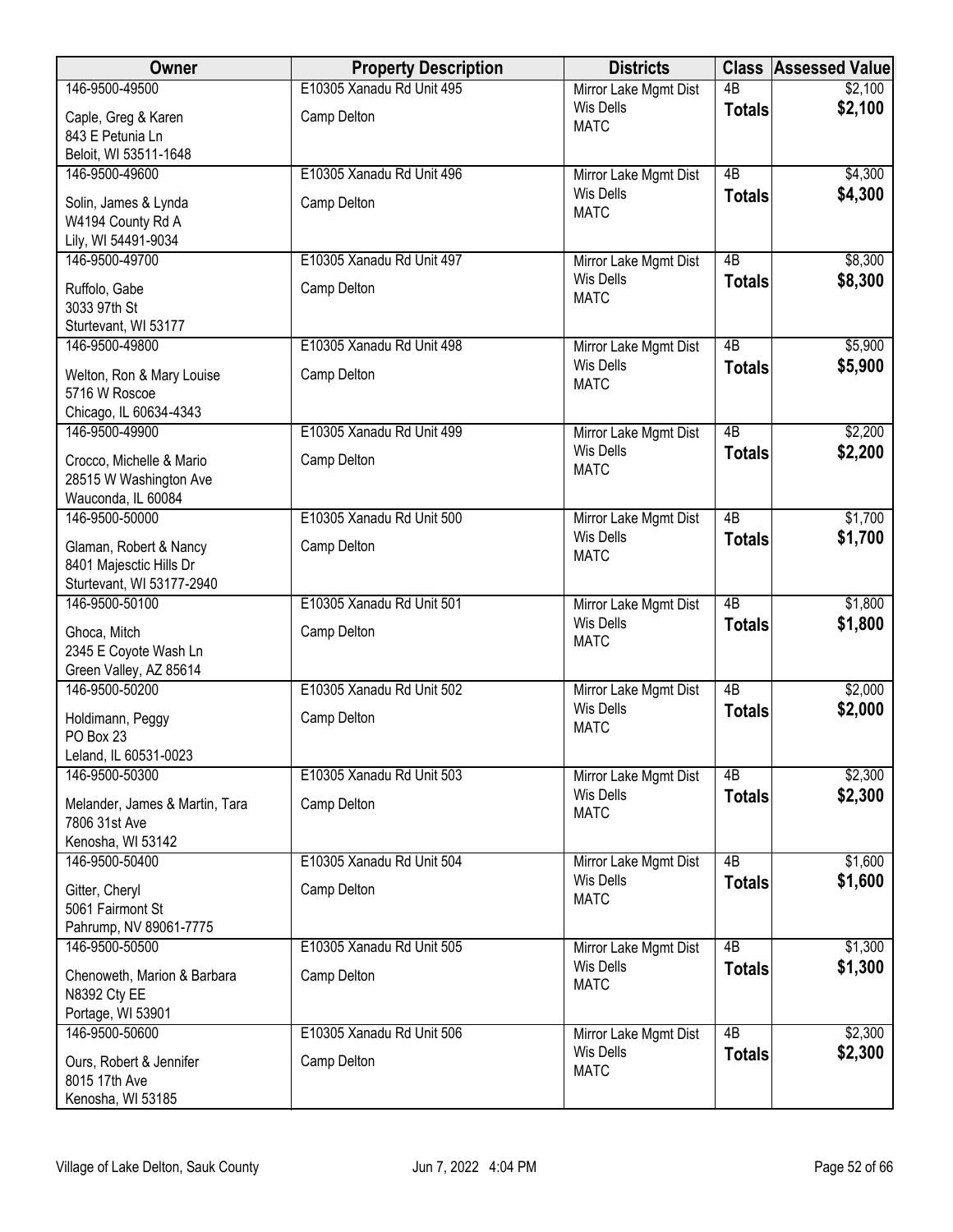| Owner                                         | <b>Property Description</b> | <b>Districts</b>                          |                 | <b>Class Assessed Value</b> |
|-----------------------------------------------|-----------------------------|-------------------------------------------|-----------------|-----------------------------|
| 146-9500-50700                                | E10305 Xanadu Rd Unit 507   | Mirror Lake Mgmt Dist                     | $\overline{AB}$ | \$4,200                     |
| Mueller, Richard                              | Camp Delton                 | <b>Wis Dells</b><br><b>MATC</b>           | <b>Totals</b>   | \$4,200                     |
| 405 N Water St                                |                             |                                           |                 |                             |
| Waterford, WI 53185-4201                      |                             |                                           |                 |                             |
| 146-9500-50800                                | E10305 Xanadu Rd Unit 508   | Mirror Lake Mgmt Dist                     | $\overline{AB}$ | \$2,400                     |
| Brand, Gary                                   | Camp Delton                 | <b>Wis Dells</b><br><b>MATC</b>           | <b>Totals</b>   | \$2,400                     |
| 3333 Osborne Blvd                             |                             |                                           |                 |                             |
| Racine, WI 53405                              |                             |                                           |                 |                             |
| 146-9500-50900                                | E10305 Xanadu Rd Unit 509   | Mirror Lake Mgmt Dist<br>Wis Dells        | $\overline{AB}$ | \$3,100<br>\$3,100          |
| Schmidt, Lee & Tamara                         | Camp Delton                 | <b>MATC</b>                               | <b>Totals</b>   |                             |
| 4 S Emmerson Rd                               |                             |                                           |                 |                             |
| Racine, WI 53406-3406<br>146-9500-51000       | E10305 Xanadu Rd Unit 510   |                                           | $\overline{AB}$ | \$800                       |
|                                               |                             | Mirror Lake Mgmt Dist<br><b>Wis Dells</b> | <b>Totals</b>   | \$800                       |
| Good, Orville, & Linda                        | Camp Delton                 | <b>MATC</b>                               |                 |                             |
| 5589 S Beebe Dr                               |                             |                                           |                 |                             |
| Rochelle, IL 61068-8721<br>146-9500-51100     | E10305 Xanadu Rd Unit 511   | Mirror Lake Mgmt Dist                     | 4B              | \$200                       |
|                                               |                             | Wis Dells                                 | <b>Totals</b>   | \$200                       |
| Johnson, Doug                                 | Camp Delton                 | <b>MATC</b>                               |                 |                             |
| 101 E Chicago St<br>Stoughton, WI 53589-2528  |                             |                                           |                 |                             |
| 146-9500-51200                                | E10305 Xanadu Rd Unit 512   | Mirror Lake Mgmt Dist                     | $\overline{AB}$ | \$6,400                     |
|                                               |                             | <b>Wis Dells</b>                          | <b>Totals</b>   | \$6,400                     |
| Valkman, Greg & Bonnie<br>131 E Mills St #201 | Camp Delton                 | <b>MATC</b>                               |                 |                             |
| Wauconda, IL 60084                            |                             |                                           |                 |                             |
| 146-9500-51400                                | E10305 Xanadu Rd Unit 514   | Mirror Lake Mgmt Dist                     | $\overline{AB}$ | \$5,300                     |
| Gamble, Robert & Sheila                       | Camp Delton                 | <b>Wis Dells</b>                          | <b>Totals</b>   | \$5,300                     |
| 22 S Indiana St                               |                             | <b>MATC</b>                               |                 |                             |
| Mount Pleasant, WI 53405-1960                 |                             |                                           |                 |                             |
| 146-9500-51500                                | E10305 Xanadu Rd Unit 515   | Mirror Lake Mgmt Dist                     | $\overline{AB}$ | \$2,600                     |
| Cheney, James                                 | Camp Delton                 | <b>Wis Dells</b>                          | <b>Totals</b>   | \$2,600                     |
| 1308 Sycamore St                              |                             | <b>MATC</b>                               |                 |                             |
| Peru, IL 61354                                |                             |                                           |                 |                             |
| 146-9500-51600                                | E10305 Xanadu Rd Unit 516   | Mirror Lake Mgmt Dist                     | 4B              | \$7,000                     |
| Baumann, Florian & Betty                      | Camp Delton                 | <b>Wis Dells</b>                          | <b>Totals</b>   | \$7,000                     |
| 5515 County Rd H                              |                             | <b>MATC</b>                               |                 |                             |
| Franksville, WI 53126-9449                    |                             |                                           |                 |                             |
| 146-9500-51700                                | E10305 Xanadu Rd Unit 517   | Mirror Lake Mgmt Dist                     | 4B              | \$6,300                     |
| Loften, Carrie & Tony                         | Camp Delton                 | Wis Dells<br><b>MATC</b>                  | <b>Totals</b>   | \$6,300                     |
| 122 S 8th St                                  |                             |                                           |                 |                             |
| Palmyra, WI 53156                             |                             |                                           |                 |                             |
| 146-9500-51800                                | E10305 Xanadu Rd Unit 518   | Mirror Lake Mgmt Dist<br><b>Wis Dells</b> | $\overline{AB}$ | \$4,800<br>\$4,800          |
| Anderson, Don & Susan                         | Camp Delton                 | <b>MATC</b>                               | <b>Totals</b>   |                             |
| W7263 Frielane 2                              |                             |                                           |                 |                             |
| Menasha, WI 54952-9425<br>146-9500-52000      | E10305 Xanadu Rd Unit 520   |                                           | 4B              | \$2,100                     |
|                                               |                             | Mirror Lake Mgmt Dist<br><b>Wis Dells</b> | <b>Totals</b>   | \$2,100                     |
| Szuilk, Rael & Nick                           | Camp Delton                 | <b>MATC</b>                               |                 |                             |
| 1882 16th Ave                                 |                             |                                           |                 |                             |
| Kenosha, WI 53140                             |                             |                                           |                 |                             |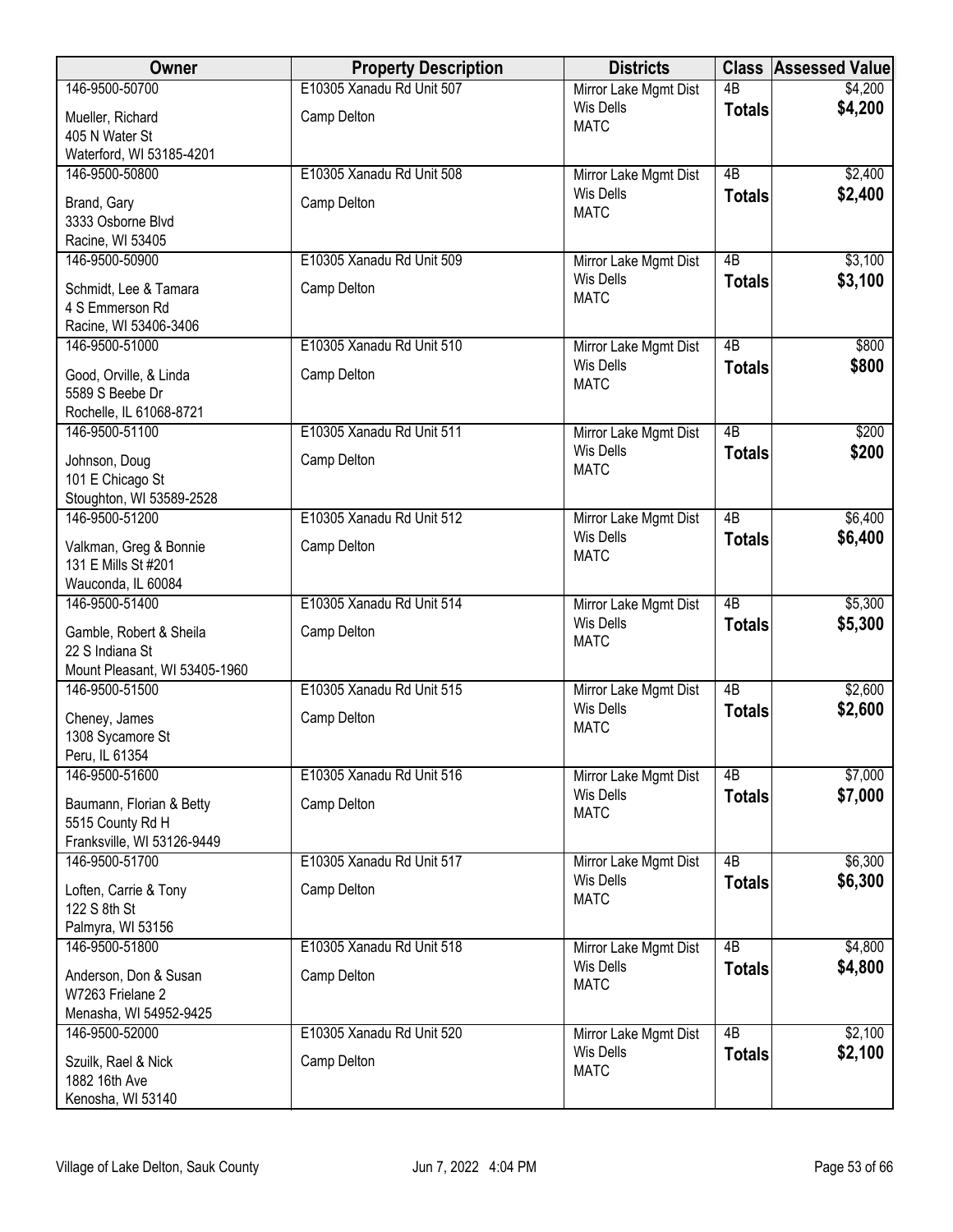| Owner                                                                                              | <b>Property Description</b>              | <b>Districts</b>                                         |                 | <b>Class Assessed Value</b> |
|----------------------------------------------------------------------------------------------------|------------------------------------------|----------------------------------------------------------|-----------------|-----------------------------|
| 146-9500-52100                                                                                     | E10305 Xanadu Rd Unit 521                | Mirror Lake Mgmt Dist                                    | $\overline{AB}$ | \$7,500                     |
| Drefahl, Tammy                                                                                     | Camp Delton                              | <b>Wis Dells</b><br><b>MATC</b>                          | <b>Totals</b>   | \$7,500                     |
| W3574 County Rd J                                                                                  |                                          |                                                          |                 |                             |
| East Troy, WI 53120                                                                                |                                          |                                                          |                 |                             |
| 146-9500-52200                                                                                     | E10305 Xanadu Rd Unit 522                | Mirror Lake Mgmt Dist                                    | 4B              | \$1,000                     |
| Edgeworth, James<br>530 N Silverbrook Dr #203<br>West Bend, WI 53090                               | Camp Delton                              | <b>Wis Dells</b><br><b>MATC</b>                          | <b>Totals</b>   | \$1,000                     |
| 146-9500-52300                                                                                     | E10305 Xanadu Rd Unit 523                | Mirror Lake Mgmt Dist                                    | $\overline{AB}$ | \$7,400                     |
| Koerner, Glenn & Angie<br>Attn: Glenn & Angie Koerner<br>W6604 Parkview Dr<br>Greenville, WI 54942 | Camp Delton                              | <b>Wis Dells</b><br><b>MATC</b>                          | <b>Totals</b>   | \$7,400                     |
| 146-9500-52400                                                                                     | E10305 Xanadu Rd Unit 524                | Mirror Lake Mgmt Dist                                    | 4B              | \$500                       |
| Powers, Gary<br>7421 W Tuckaway Creek Dr<br>Franklin, WI 53132-2703                                | Camp Delton                              | <b>Wis Dells</b><br><b>MATC</b>                          | <b>Totals</b>   | \$500                       |
| 146-9500-52500                                                                                     | E10305 Xanadu Rd Unit 525                | Mirror Lake Mgmt Dist                                    | 4B              | \$9,600                     |
| Powers, Gregory<br>7421 W Tuckaway Creek Dr<br>Franklin, WI 53132                                  | Camp Delton                              | <b>Wis Dells</b><br><b>MATC</b>                          | <b>Totals</b>   | \$9,600                     |
| 146-9500-52600                                                                                     | E10305 Xanadu Rd Unit 526                | Mirror Lake Mgmt Dist                                    | 4B              | \$9,700                     |
| Wolfe, James<br>211 N Schuyler St<br>Lena, IL 61048-9729                                           | Camp Delton                              | <b>Wis Dells</b><br><b>MATC</b>                          | <b>Totals</b>   | \$9,700                     |
| 146-9500-52700                                                                                     | E10305 Xanadu Rd Unit 527                | Mirror Lake Mgmt Dist                                    | $\overline{AB}$ | \$8,500                     |
| Gillingham, Brent & Tammy<br>824 S James St<br>Richland Center, WI 53581                           | Camp Delton                              | <b>Wis Dells</b><br><b>MATC</b>                          | <b>Totals</b>   | \$8,500                     |
| 146-9500-52800                                                                                     | E10305 Xanadu Rd Unit 528                | Mirror Lake Mgmt Dist                                    | 4B              | \$400                       |
| Cashman, David & Thelma<br>125 4th St<br>Libertyville, IL 60048-2307                               | Camp Delton                              | <b>Wis Dells</b><br><b>MATC</b>                          | <b>Totals</b>   | \$400                       |
| 146-9500-52900                                                                                     | E10305 Xanadu Rd Unit 529                | Mirror Lake Mgmt Dist                                    | 4B              | \$3,100                     |
| Kelsner, Kathleen & Swenson, Bob<br>10126 Winding River Rd<br>Punta Gorda, FL 33950-1350           | Camp Delton                              | <b>Wis Dells</b><br><b>MATC</b>                          | <b>Totals</b>   | \$3,100                     |
| 146-9500-53000                                                                                     | E10305 Xanadu Rd Unit 530                | Mirror Lake Mgmt Dist                                    | 4B              | \$2,100                     |
| Mason, Steve & Christine<br>W2255 Piper Rd                                                         | Camp Delton                              | <b>Wis Dells</b><br><b>MATC</b>                          | <b>Totals</b>   | \$2,100                     |
| Whitewater, WI 53190                                                                               |                                          |                                                          | 4B              |                             |
| 146-9500-53100<br>Harvey, Terry<br>N4396 13th Ln<br>Wautoma, WI 54982-5277                         | E10305 Xanadu Rd Unit 531<br>Camp Delton | Mirror Lake Mgmt Dist<br><b>Wis Dells</b><br><b>MATC</b> | <b>Totals</b>   | \$1,800<br>\$1,800          |
| 146-9500-53200                                                                                     | E10305 Xanadu Rd Unit 532                | Mirror Lake Mgmt Dist                                    | 4B              | \$3,200                     |
| Long, Richard & Barbara<br>3088 Oak St<br>Cottage Grove, WI 53527                                  | Camp Delton                              | <b>Wis Dells</b><br><b>MATC</b>                          | <b>Totals</b>   | \$3,200                     |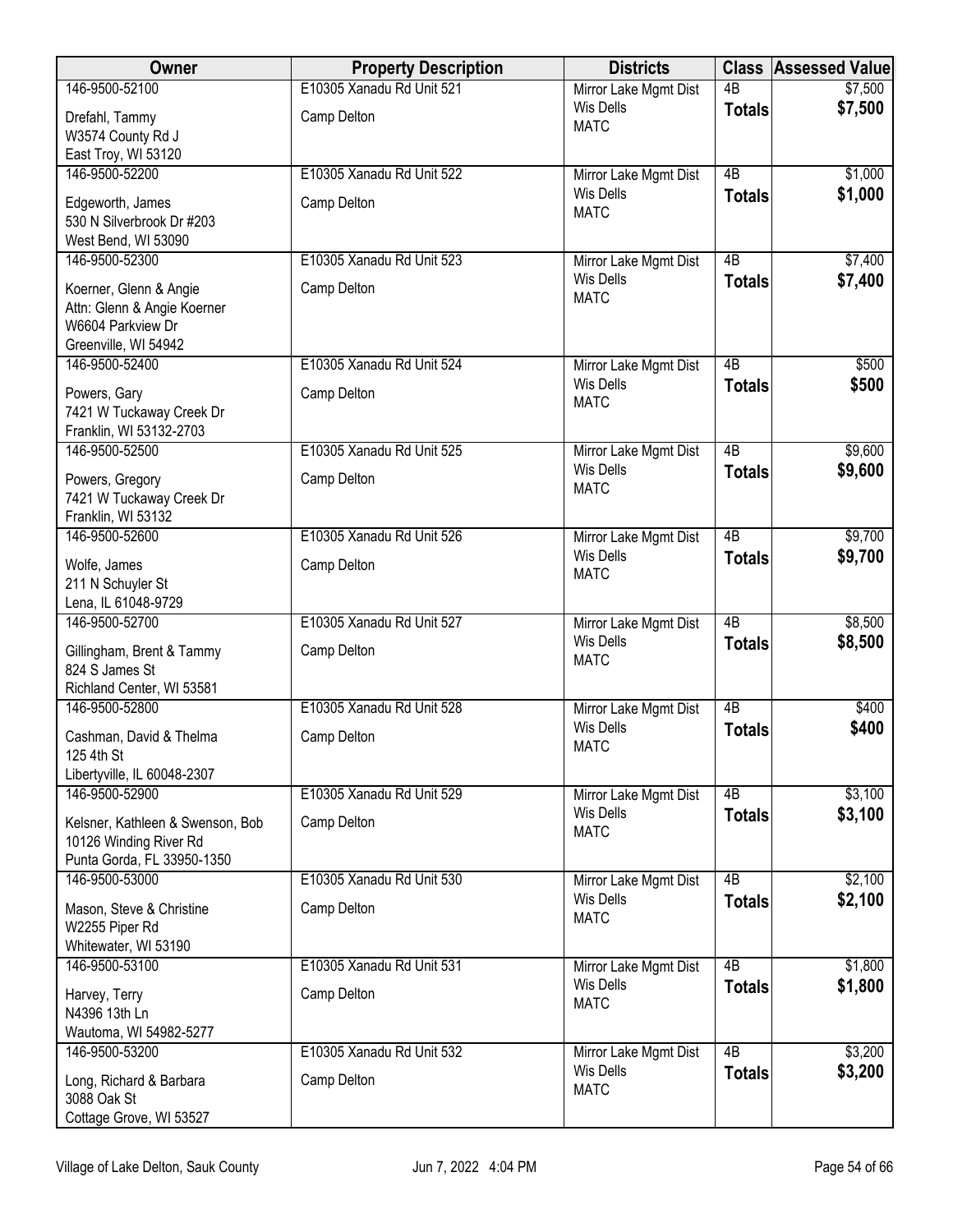| Owner                                             | <b>Property Description</b> | <b>Districts</b>                          |                 | <b>Class Assessed Value</b> |
|---------------------------------------------------|-----------------------------|-------------------------------------------|-----------------|-----------------------------|
| 146-9500-53300                                    | E10305 Xanadu Rd Unit 533   | Mirror Lake Mgmt Dist                     | $\overline{AB}$ | \$1,000                     |
| Hallaci, Nevruze                                  | Camp Delton                 | <b>Wis Dells</b>                          | <b>Totals</b>   | \$1,000                     |
| 8036 S Wildwood Dr Apt 203                        |                             | <b>MATC</b>                               |                 |                             |
| Oak Creek, WI 53154-7403                          |                             |                                           |                 |                             |
| 146-9500-53400                                    | E10305 Xanadu Rd Unit 534   | Mirror Lake Mgmt Dist                     | $\overline{AB}$ | \$200                       |
| Kuhr, Monika                                      | Camp Delton                 | <b>Wis Dells</b><br><b>MATC</b>           | <b>Totals</b>   | \$200                       |
| Attn: Monika Kuhr                                 |                             |                                           |                 |                             |
| 1227 S Old Wilke Rd Apt 410                       |                             |                                           |                 |                             |
| Arlington Heights, IL 6005-2966<br>146-9500-53500 | E10305 Xanadu Rd Unit 535   |                                           | 4B              |                             |
|                                                   |                             | Mirror Lake Mgmt Dist<br><b>Wis Dells</b> | <b>Totals</b>   | \$9,200<br>\$9,200          |
| McClellan, Gary & Carol                           | Camp Delton                 | <b>MATC</b>                               |                 |                             |
| 691 W Dekora St                                   |                             |                                           |                 |                             |
| Saukville, WI 53080<br>146-9500-53600             | E10305 Xanadu Rd Unit 536   | Mirror Lake Mgmt Dist                     | 4B              | \$1,400                     |
|                                                   |                             | <b>Wis Dells</b>                          | <b>Totals</b>   | \$1,400                     |
| Jensen, Ellen<br>800 West Ave N #55               | Camp Delton                 | <b>MATC</b>                               |                 |                             |
| West Salem, WI 54669                              |                             |                                           |                 |                             |
| 146-9500-53700                                    | E10305 Xanadu Rd Unit 537   | Mirror Lake Mgmt Dist                     | $\overline{AB}$ | \$2,400                     |
| Bausch, Dylan & William, Lydia                    | Camp Delton                 | <b>Wis Dells</b>                          | <b>Totals</b>   | \$2,400                     |
| 3209 Caledonia St                                 |                             | <b>MATC</b>                               |                 |                             |
| Racine, WI 53402                                  |                             |                                           |                 |                             |
| 146-9500-53800                                    | E10305 Xanadu Rd Unit 538   | Mirror Lake Mgmt Dist                     | $\overline{AB}$ | \$1,800                     |
| Bauer, Chad & Margiorie                           | Camp Delton                 | <b>Wis Dells</b>                          | <b>Totals</b>   | \$1,800                     |
| 448 Hickory Dr                                    |                             | <b>MATC</b>                               |                 |                             |
| Wheeling, IL 60090                                |                             |                                           |                 |                             |
| 146-9500-53900                                    | E10305 Xanadu Rd Unit 539   | Mirror Lake Mgmt Dist                     | $\overline{AB}$ | \$4,200                     |
| Van Tassell, Greg & Erin                          | Camp Delton                 | <b>Wis Dells</b><br><b>MATC</b>           | <b>Totals</b>   | \$4,200                     |
| Attn: Greg & Erin Van Tassell                     |                             |                                           |                 |                             |
| 5208 County Rd D                                  |                             |                                           |                 |                             |
| Afton, WI 53501-9524<br>146-9500-54000            |                             |                                           | 4B              |                             |
|                                                   | E10305 Xanadu Rd Unit 540   | Mirror Lake Mgmt Dist<br>Wis Dells        | <b>Totals</b>   | \$2,200<br>\$2,200          |
| Hemer, Jason & Jamie                              | Camp Delton                 | <b>MATC</b>                               |                 |                             |
| Attn: Jason & Jamie Hemer<br>9125 Carol Ann Dr    |                             |                                           |                 |                             |
| Sturtevant, WI 53177-2761                         |                             |                                           |                 |                             |
| 146-9500-54100                                    | E10305 Xanadu Rd Unit 541   | Mirror Lake Mgmt Dist                     | 4B              | \$6,300                     |
| Gambino, Giorgio and Rose                         | Camp Delton                 | <b>Wis Dells</b>                          | <b>Totals</b>   | \$6,300                     |
| 3530 Bunker Hill Dr                               |                             | <b>MATC</b>                               |                 |                             |
| Algonquin, IL 60102-4813                          |                             |                                           |                 |                             |
| 146-9500-54200                                    | E10305 Xanadu Rd Unit 542   | Mirror Lake Mgmt Dist                     | $\overline{AB}$ | \$6,300                     |
| Santi, Joel                                       | Camp Delton                 | <b>Wis Dells</b>                          | <b>Totals</b>   | \$6,300                     |
| Attn: Joel Santi                                  |                             | <b>MATC</b>                               |                 |                             |
| 1107 Holly Ct Apt 210                             |                             |                                           |                 |                             |
| Oak Park, IL 60301-1016                           |                             |                                           |                 |                             |
| 146-9500-54300                                    | E10305 Xanadu Rd Unit 543   | Mirror Lake Mgmt Dist                     | $\overline{AB}$ | \$8,700                     |
| Koderca, Frank                                    | Camp Delton                 | Wis Dells<br><b>MATC</b>                  | <b>Totals</b>   | \$8,700                     |
| 8136 67th Ave                                     |                             |                                           |                 |                             |
| Kenosha, WI 53142-1861                            |                             |                                           |                 |                             |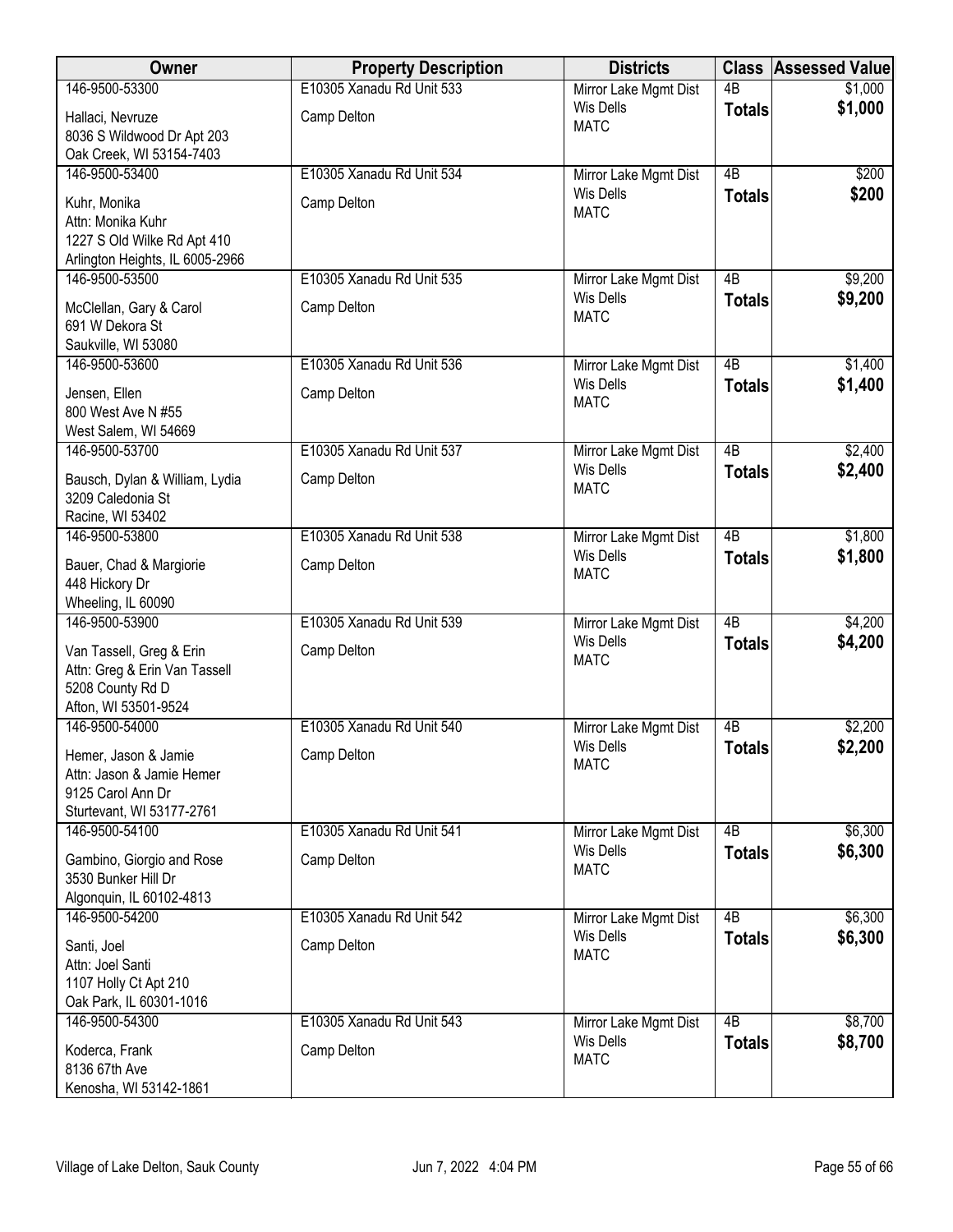| Owner                         | <b>Property Description</b> | <b>Districts</b>         |                 | <b>Class Assessed Value</b> |
|-------------------------------|-----------------------------|--------------------------|-----------------|-----------------------------|
| 146-9500-54400                | E10305 Xanadu Rd Unit 544   | Mirror Lake Mgmt Dist    | $\overline{AB}$ | \$1,700                     |
| Havill, Marvin & Judy         | Camp Delton                 | Wis Dells<br><b>MATC</b> | <b>Totals</b>   | \$1,700                     |
| W5137 Meirkwood Dr            |                             |                          |                 |                             |
| Jefferson, WI 53549           |                             |                          |                 |                             |
| 146-9500-54500                | E10305 Xanadu Rd Unit 545   | Mirror Lake Mgmt Dist    | $\overline{AB}$ | \$1,500                     |
| Corner, David & Theresa       | Camp Delton                 | <b>Wis Dells</b>         | <b>Totals</b>   | \$1,500                     |
| W1600 County Rd B             |                             | <b>MATC</b>              |                 |                             |
| Genoa City, WI 53128          |                             |                          |                 |                             |
| 146-9500-54600                | E10305 Xanadu Rd Unit 546   | Mirror Lake Mgmt Dist    | 4B              | \$900                       |
| Burazin, Ron & Sue            | Camp Delton                 | <b>Wis Dells</b>         | <b>Totals</b>   | \$900                       |
| 6434 S 19th                   |                             | <b>MATC</b>              |                 |                             |
| Milwaukee, WI 53221-5251      |                             |                          |                 |                             |
| 146-9500-54700                | E10305 Xanadu Rd Unit 547   | Mirror Lake Mgmt Dist    | $\overline{AB}$ | \$1,200                     |
| Gambino, Joseph & Julie       | Camp Delton                 | Wis Dells                | <b>Totals</b>   | \$1,200                     |
| 104 Preaknesss Dr             |                             | <b>MATC</b>              |                 |                             |
| Oswego, IL 60543-4082         |                             |                          |                 |                             |
| 146-9500-54800                | E10305 Xanadu Rd Unit 548   | Mirror Lake Mgmt Dist    | $\overline{AB}$ | \$2,500                     |
| Gambino, Joseph & Julie       | Camp Delton                 | <b>Wis Dells</b>         | <b>Totals</b>   | \$2,500                     |
| 104 Preakness Dr              |                             | <b>MATC</b>              |                 |                             |
| Oswego, IL 60543-4082         |                             |                          |                 |                             |
| 146-9500-54900                | E10305 Xanadu Rd Unit 549   | Mirror Lake Mgmt Dist    | $\overline{AB}$ | \$3,400                     |
| Beneventi, Bob & Mary         | Camp Delton                 | <b>Wis Dells</b>         | <b>Totals</b>   | \$3,400                     |
| PO Box 332                    |                             | <b>MATC</b>              |                 |                             |
| Leaf River, IL 61047-0332     |                             |                          |                 |                             |
| 146-9500-55100                | E10305 Xanadu Rd Unit 551   | Mirror Lake Mgmt Dist    | $\overline{AB}$ | \$1,800                     |
| Miers, Jerry & Gail           | Camp Delton                 | Wis Dells                | <b>Totals</b>   | \$1,800                     |
| 11909 Heron Dr                |                             | <b>MATC</b>              |                 |                             |
| Huntley, IL 60142             |                             |                          |                 |                             |
| 146-9500-55200                | E10305 Xanadu Rd Unit 552   | Mirror Lake Mgmt Dist    | 4B              | \$2,300                     |
| Gruber, Charles               | Camp Delton                 | Wis Dells                | <b>Totals</b>   | \$2,300                     |
| PO Box 512                    |                             | <b>MATC</b>              |                 |                             |
| Delavan, WI 53115-0512        |                             |                          |                 |                             |
| 146-9500-55300                | E10305 Xanadu Rd Unit 553   | Mirror Lake Mgmt Dist    | 4B              | \$300                       |
| Scheid, Steve                 | Camp Delton                 | <b>Wis Dells</b>         | <b>Totals</b>   | \$300                       |
| 219 N Musket Ridge Dr         |                             | <b>MATC</b>              |                 |                             |
| Sun Prairie, WI 53590         |                             |                          |                 |                             |
| 146-9500-55400                | E10305 Xanadu Rd Unit 554   | Mirror Lake Mgmt Dist    | $\overline{AB}$ | \$8,200                     |
| Zipp, Mary and Schultz, Nancy | Camp Delton                 | <b>Wis Dells</b>         | <b>Totals</b>   | \$8,200                     |
| 422 Harrison Ave              |                             | <b>MATC</b>              |                 |                             |
| Waukesha, WI 53186            |                             |                          |                 |                             |
| 146-9500-55500                | E10305 Xanadu Rd Unit 555   | Mirror Lake Mgmt Dist    | $\overline{AB}$ | \$300                       |
| Johnson, Todd & Lori          | Camp Delton                 | Wis Dells                | <b>Totals</b>   | \$300                       |
| 700 Lake Shore Dr             |                             | <b>MATC</b>              |                 |                             |
| Wauconda, IL 60084            |                             |                          |                 |                             |
| 146-9500-55600                | E10305 Xanadu Rd Unit 556   | Mirror Lake Mgmt Dist    | 4B              | \$800                       |
| Ceranowski, Christine         | Camp Delton                 | <b>Wis Dells</b>         | <b>Totals</b>   | \$800                       |
| W150 S7002 Cornell Cir        |                             | <b>MATC</b>              |                 |                             |
| Muskego, WI 53150             |                             |                          |                 |                             |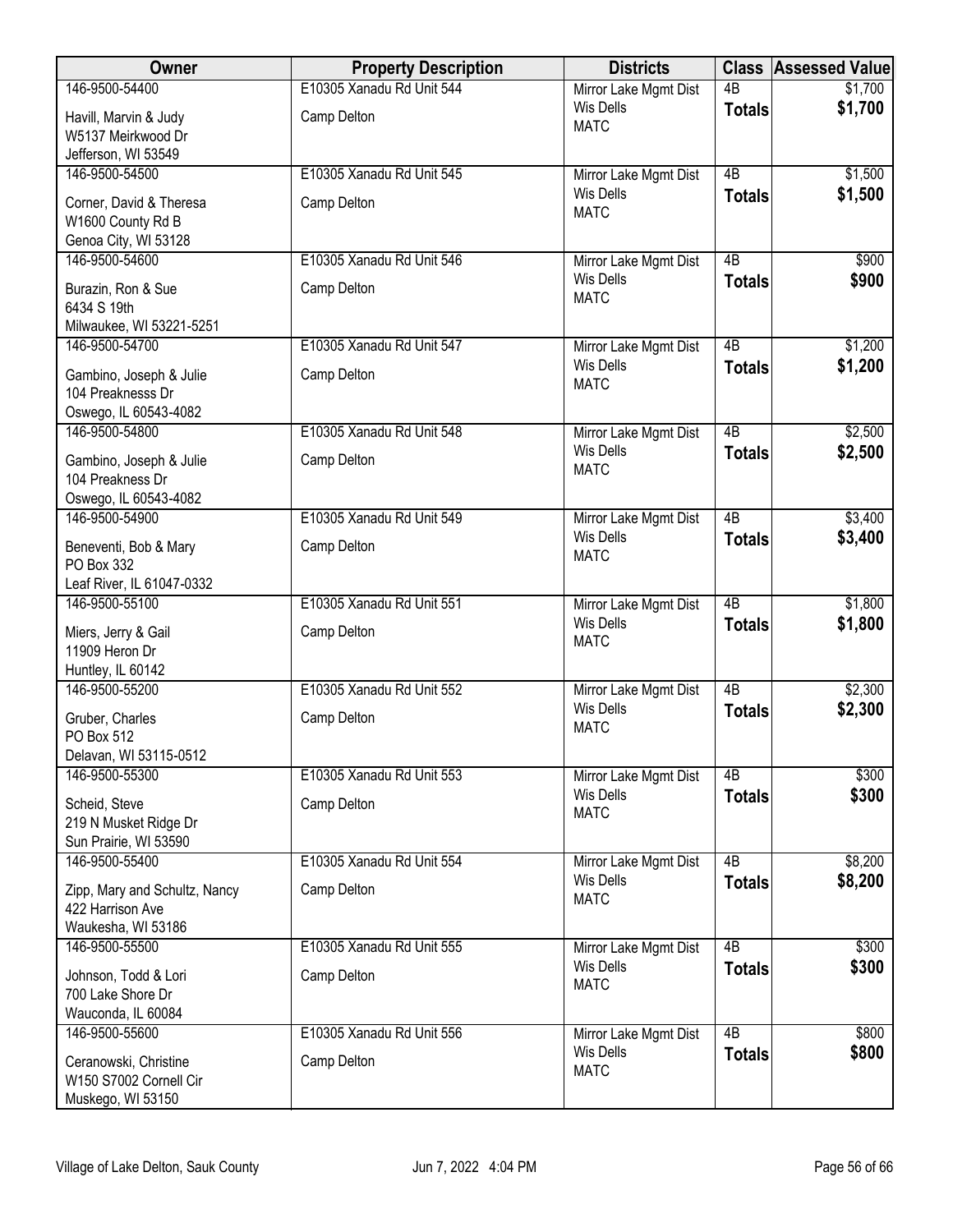| Owner                                                               | <b>Property Description</b> | <b>Districts</b>                          |                      | <b>Class Assessed Value</b> |
|---------------------------------------------------------------------|-----------------------------|-------------------------------------------|----------------------|-----------------------------|
| 146-9500-55700                                                      | E10305 Xanadu Rd Unit 557   | Mirror Lake Mgmt Dist                     | $\overline{AB}$      | \$1,400                     |
| Ceranowski, Marty & Barb<br>2764 S 71st St                          | Camp Delton                 | Wis Dells<br><b>MATC</b>                  | <b>Totals</b>        | \$1,400                     |
| Milwaukee, WI 532192971                                             |                             |                                           |                      |                             |
| 146-9500-55800                                                      | E10305 Xanadu Rd Unit 558   | Mirror Lake Mgmt Dist                     | $\overline{AB}$      | \$1,800                     |
| Gamble, Greg & Pamela<br>8934 W 3 Mile Rd                           | Camp Delton                 | <b>Wis Dells</b><br><b>MATC</b>           | <b>Totals</b>        | \$1,800                     |
| Franksville, WI 531269614<br>146-9500-55900                         | E10305 Xanadu Rd Unit 559   | Mirror Lake Mgmt Dist                     | 4B                   | \$6,000                     |
|                                                                     |                             | <b>Wis Dells</b>                          | <b>Totals</b>        | \$6,000                     |
| Casselbury, Stephen & Theresa<br>208 Elm St                         | Camp Delton                 | <b>MATC</b>                               |                      |                             |
| Walworth, WI 53184<br>146-9500-56000                                | E10305 Xanadu Rd Unit 560   | Mirror Lake Mgmt Dist                     | 4B                   | \$2,600                     |
|                                                                     |                             | <b>Wis Dells</b>                          | <b>Totals</b>        | \$2,600                     |
| Schaefer, Roman & Sue<br>5203 S Lake Dr<br>Cudahy, WI 53110-2013    | Camp Delton                 | <b>MATC</b>                               |                      |                             |
| 146-9500-56100                                                      | E10305 Xanadu Rd Unit 561   | Mirror Lake Mgmt Dist                     | $\overline{AB}$      | \$5,500                     |
| Robinson, Jessie<br>2120 Savanna Dr                                 | Camp Delton                 | <b>Wis Dells</b><br><b>MATC</b>           | <b>Totals</b>        | \$5,500                     |
| Janesville, WI 53546                                                |                             |                                           |                      |                             |
| 146-9500-56200                                                      | E10305 Xanadu Rd Unit 562   | Mirror Lake Mgmt Dist<br><b>Wis Dells</b> | $\overline{AB}$      | \$6,200                     |
| Berton, Douglas & Kay                                               | Camp Delton                 | <b>MATC</b>                               | <b>Totals</b>        | \$6,200                     |
| 500 Pheasant Trl                                                    |                             |                                           |                      |                             |
| Deerfield, WI 53531-9344<br>146-9500-56300                          | E10305 Xanadu Rd Unit 563   | Mirror Lake Mgmt Dist                     | $\overline{AB}$      | \$2,300                     |
|                                                                     |                             | <b>Wis Dells</b>                          | <b>Totals</b>        | \$2,300                     |
| Thompson, Barry<br>W159 N10158 Comanche St                          | Camp Delton                 | <b>MATC</b>                               |                      |                             |
| Germantown, WI 53022-4811                                           |                             |                                           |                      |                             |
| 146-9500-84100                                                      | E10305 Xanadu Rd Unit 841   | Mirror Lake Mgmt Dist                     | 4B                   | \$5,600                     |
| Margetson, Robert & Susan                                           | Camp Delton                 | <b>Wis Dells</b>                          | <b>Totals</b>        | \$5,600                     |
| 2801 69th St                                                        |                             | <b>MATC</b>                               |                      |                             |
| Kenosha, WI 53143                                                   |                             |                                           |                      |                             |
| 146-9500-84200                                                      | E10305 Xanadu Rd Unit 842   | Mirror Lake Mgmt Dist                     | 4 <sub>B</sub>       | \$3,800                     |
| Bragg, Charles & Melody<br>619 Lawn Dr<br>Loves Park, IL 61111-5130 | Camp Delton                 | <b>Wis Dells</b><br><b>MATC</b>           | <b>Totals</b>        | \$3,800                     |
| 146-9500-84300                                                      | E10305 Xanadu Rd Unit 843   | Mirror Lake Mgmt Dist                     | $\overline{AB}$      | \$300                       |
| Nelson, Rick & Amy                                                  | Camp Delton                 | <b>Wis Dells</b>                          | <b>Totals</b>        | \$300                       |
| 7616 15th Ave                                                       |                             | <b>MATC</b>                               |                      |                             |
| Kenosha, WI 53143                                                   |                             |                                           |                      |                             |
| 146-9600-00000                                                      | 75 Gasser Rd Unit E         | <b>Wis Dells</b>                          | $\overline{3}$<br>4A | \$74,400<br>\$37,300        |
| Noodles & Company #234                                              | Restaurant                  | TID <sub>3</sub><br><b>MATC</b>           | <b>Totals</b>        | \$111,700                   |
| Attn: KE Andrews                                                    |                             |                                           |                      |                             |
| 2424 Ridge Rd<br>Rockwall, TX 75087                                 |                             |                                           |                      |                             |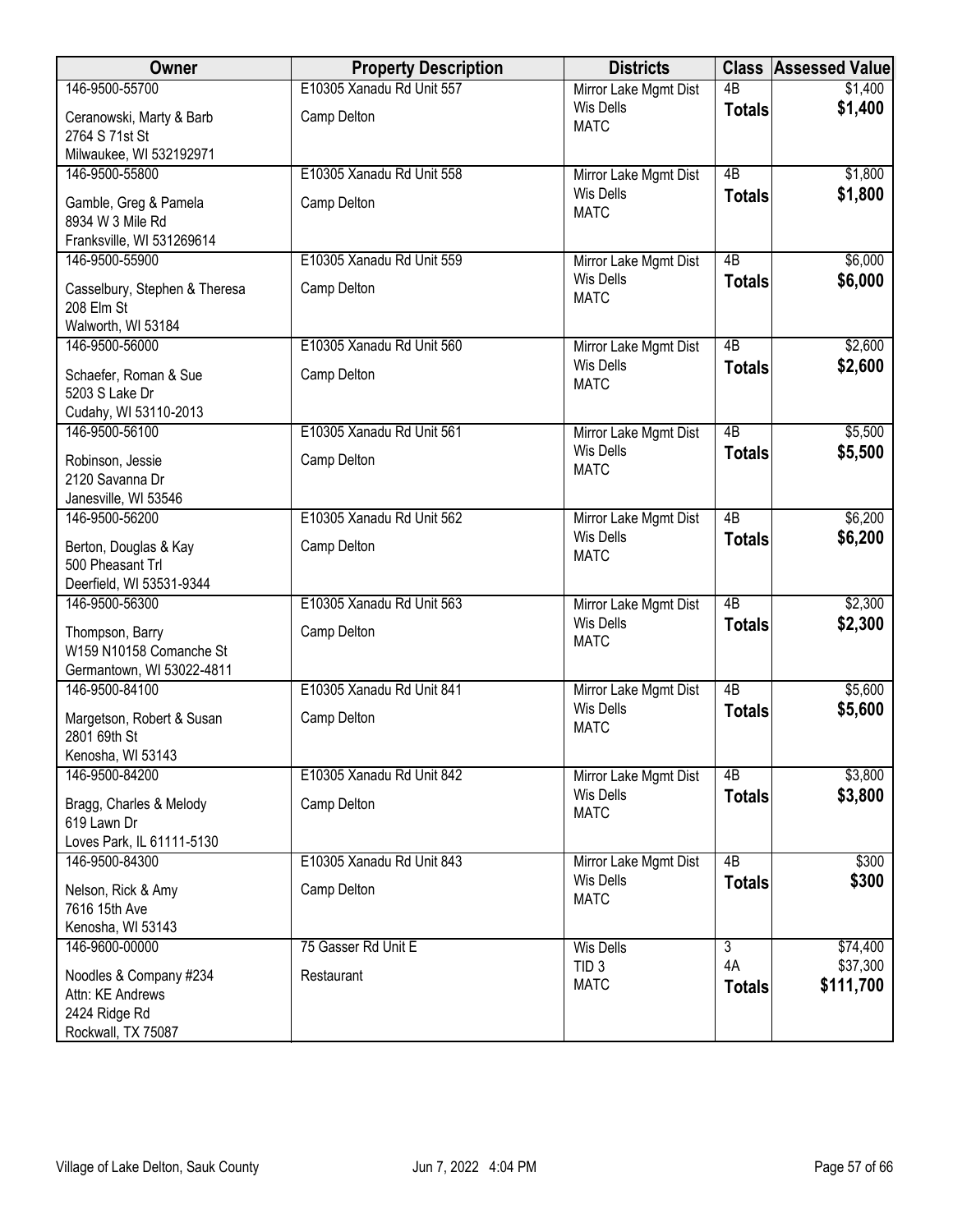| Owner                                                          | <b>Property Description</b>  | <b>Districts</b>                |                           | <b>Class Assessed Value</b> |
|----------------------------------------------------------------|------------------------------|---------------------------------|---------------------------|-----------------------------|
| 146-9601-00000                                                 | 210 Gasser Rd Unit 1050      | <b>Wis Dells</b>                |                           | \$700                       |
| Fifth Third Bank National Association, In                      | Leasing                      | TID <sub>3</sub><br><b>MATC</b> | <b>Totals</b>             | \$700                       |
| d.b.a. Currency Procesing Solutions                            |                              |                                 |                           |                             |
| 38 Fountain Square Plaza<br>1090 HM                            |                              |                                 |                           |                             |
| Cincinnati, OH 45263                                           |                              |                                 |                           |                             |
| 146-9602-00000                                                 | 1010 S Wis Dells Pkwy Unit B | <b>Wis Dells</b>                | $\overline{3}$            | \$8,300                     |
| AKA Wireless, Inc.                                             | Retail                       | <b>MATC</b>                     | 4A                        | \$17,400                    |
| Attn: Marvin F. Poer & Company                                 |                              |                                 | <b>Totals</b>             | \$25,700                    |
| PO Box 802206                                                  |                              |                                 |                           |                             |
| Dallas, TX 75380-2206<br>146-9603-00000                        | 75 Gasser Rd                 | <b>Wis Dells</b>                | $\overline{\overline{3}}$ | \$92,900                    |
|                                                                |                              | TID <sub>3</sub>                | 4A                        | \$2,300                     |
| <b>Starbucks Corporation</b><br>d.b.a. Starbucks Coffee #18900 | Retail                       | <b>MATC</b>                     | <b>Totals</b>             | \$95,200                    |
| PO Box 34442                                                   |                              |                                 |                           |                             |
| M/S S-Tax 3                                                    |                              |                                 |                           |                             |
| Seattle, WA 98124-1442<br>146-9605-00000                       | (scattered)                  | <b>Wis Dells</b>                | 4A                        | \$2,000                     |
|                                                                |                              | <b>MATC</b>                     | <b>Totals</b>             | \$2,000                     |
| Amerigas Propane, LP<br><b>PO Box 798</b>                      | Leasing                      |                                 |                           |                             |
| Valley Forge, PA 19482                                         |                              |                                 |                           |                             |
| 146-9614-00000                                                 | 210 Gasser Rd Unit 501       | <b>Wis Dells</b>                | $\overline{3}$            | \$900                       |
| Premium Brands Opco, LLC                                       | Retail                       | TID <sub>3</sub>                | <b>Totals</b>             | \$900                       |
| d.b.a. Loft Outlet Stores #3024                                |                              | <b>MATC</b>                     |                           |                             |
| 2500 Westfield Dr Ste 1-202                                    |                              |                                 |                           |                             |
| Elgin, IL 60124<br>146-9619-00000                              | 134 N Delavan St Unit A      | <b>Wis Dells</b>                | $\overline{3}$            | \$13,900                    |
| Katee Sales, Inc                                               | Bookkeeping & Consulting     | <b>MATC</b>                     | 4A                        | \$100                       |
| Attn: Thomas Wakefield                                         |                              |                                 | <b>Totals</b>             | \$14,000                    |
| PO Box 10                                                      |                              |                                 |                           |                             |
| Lake Delton, WI 53940-0010                                     |                              |                                 |                           |                             |
| 146-9620-00000                                                 | 644 Wis Dells Pkwy           | <b>Wis Dells</b><br><b>MATC</b> | 3<br><b>Totals</b>        | \$700<br>\$700              |
| CIT Finance, LLC                                               | Leasing                      |                                 |                           |                             |
| Attn: Ryan LLC<br>PO Box 460709                                |                              |                                 |                           |                             |
| Houston, TX 77056                                              |                              |                                 |                           |                             |
| 146-9620-40000                                                 | 45 Hillman Rd                | <b>Wis Dells</b>                | $\overline{3}$            | \$31,000                    |
| First-Citizens Bank & Trust Company                            | Leasing                      | TID <sub>3</sub><br><b>MATC</b> | <b>Totals</b>             | \$31,000                    |
| Attn: Ryan Tax Compliance                                      |                              |                                 |                           |                             |
| Services, LLC<br>PO Box 460709                                 |                              |                                 |                           |                             |
| Houston, TX 77056                                              |                              |                                 |                           |                             |
| 146-9621-00000                                                 | 198 Berry Ln                 | <b>Wis Dells</b>                | 3                         | \$83,600                    |
| Cedar Stone Villas, LLC                                        | <b>Residential Bldgs</b>     | <b>MATC</b>                     | 4A                        | \$100<br>\$83,700           |
| 240 Trout Rd                                                   |                              |                                 | <b>Totals</b>             |                             |
| Wisconsin Dells, WI 53965<br>146-9622-00000                    | 230 W Munroe Ave             | <b>Wis Dells</b>                | $\overline{3}$            | \$2,100                     |
|                                                                |                              | TID <sub>2</sub>                | 4A                        | \$1,200                     |
| Meat Market, LLC<br>Attn: Mikeal Vold                          | Meat Processing/Retail       | <b>MATC</b>                     | <b>Totals</b>             | \$3,300                     |
| 700 Lincoln Ave                                                |                              |                                 |                           |                             |
| Baraboo, WI 53913                                              |                              |                                 |                           |                             |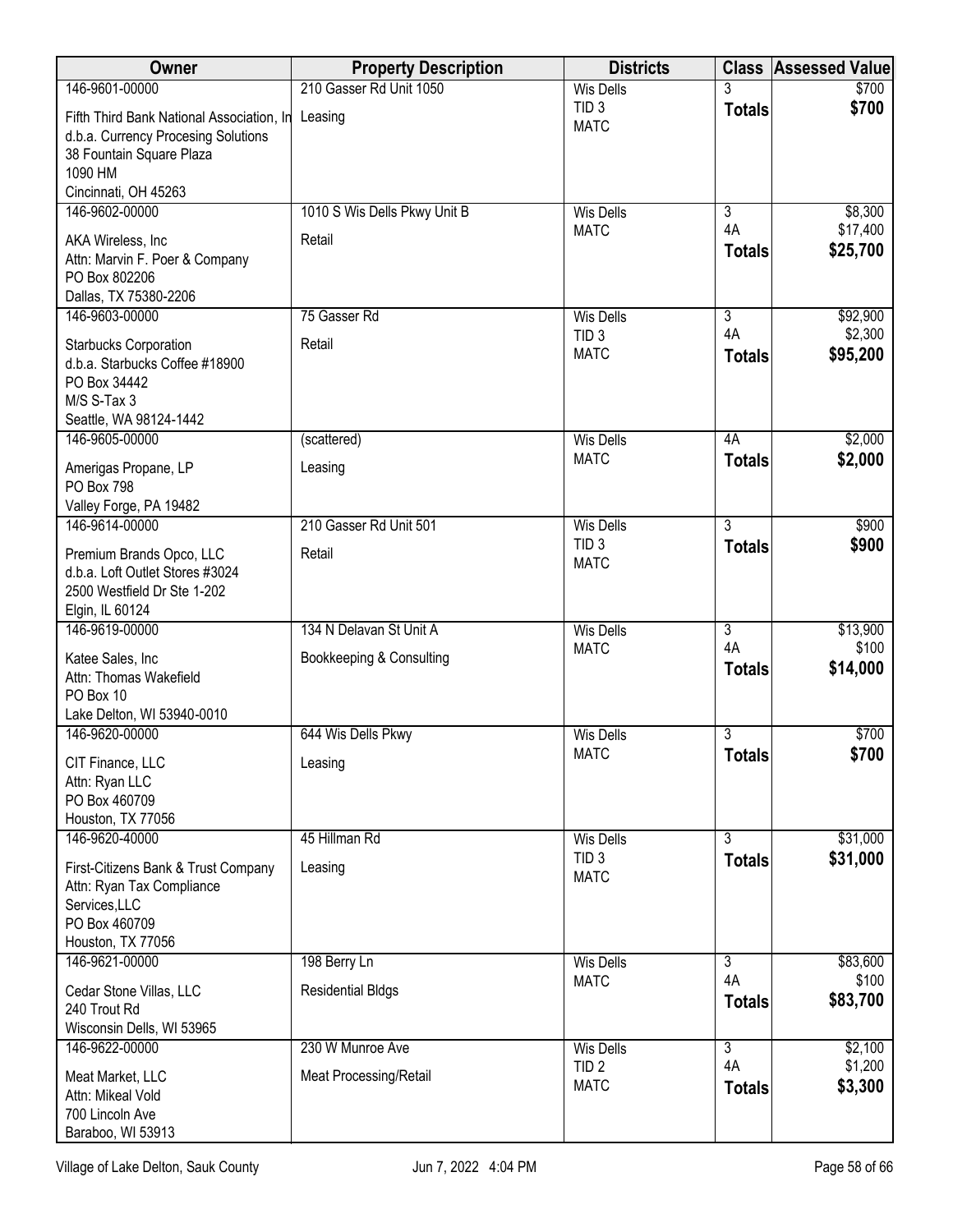| Owner                                               | <b>Property Description</b> | <b>Districts</b>                | <b>Class</b>         | <b>Assessed Value</b> |
|-----------------------------------------------------|-----------------------------|---------------------------------|----------------------|-----------------------|
| 146-9623-00000                                      | (scattered)                 | <b>Wis Dells</b>                |                      | \$100                 |
| Conopco, Inc                                        | Leasing                     | <b>MATC</b>                     | <b>Totals</b>        | \$100                 |
| PO Box 5195                                         |                             |                                 |                      |                       |
| Oak Brook, IL 60522-5195                            |                             |                                 |                      |                       |
| 146-9624-00000                                      | 1301 Kalahari Dr            | <b>Wis Dells</b>                | $\overline{3}$       | \$400                 |
| Digital Cinema Distribution Coalition, LL           |                             | <b>MATC</b>                     | <b>Totals</b>        | \$400                 |
| 1840 Century Park E Ste 550                         |                             |                                 |                      |                       |
| Los Angeles, CA 90067                               |                             |                                 |                      |                       |
| 146-9625-00000                                      | 1701 Wis Dells Pkwy         | <b>Wis Dells</b>                | $\overline{3}$       | \$2,000               |
| D A Grindstaff, Inc                                 | Resort Housekeeping         | <b>MATC</b>                     | 4A                   | \$4,300               |
| d.b.a. MasterCorp, Inc                              |                             |                                 | <b>Totals</b>        | \$6,300               |
| Attn: Site 204                                      |                             |                                 |                      |                       |
| PO Box 4027                                         |                             |                                 |                      |                       |
| Crossville, TN 38557                                |                             |                                 |                      |                       |
| 146-9626-00000                                      | 31 Wis Dells Pkwy S         | <b>Wis Dells</b>                | $\overline{3}$<br>4A | \$31,900<br>\$23,700  |
| Chicken Crusaders, Inc                              | Restaurant                  | <b>MATC</b>                     | <b>Totals</b>        | \$55,600              |
| d.b.a. Kentucky Fried Chicken                       | <b>DOOMAGE ASSESSMENT</b>   |                                 |                      |                       |
| PO Box 509                                          |                             |                                 |                      |                       |
| Lake Delton, WI 53940                               |                             |                                 |                      |                       |
| 146-9627-00000                                      | 1031 Wis Dells Pkwy         | <b>Wis Dells</b><br><b>MATC</b> | $\overline{3}$       | \$14,400              |
| Mt Olympus Resorts, LLC                             | Lodging                     |                                 | <b>Totals</b>        | \$14,400              |
| d.b.a. Carousel Inn & Suites                        |                             |                                 |                      |                       |
| PO Box 5                                            |                             |                                 |                      |                       |
| Wisconsin Dells, WI 53965                           |                             |                                 |                      |                       |
| 146-9628-00000                                      | 1185 E Hiawatha Dr          | <b>Wis Dells</b><br><b>MATC</b> | $\overline{3}$       | \$5,100               |
| <b>Wisconsin Dells Getaways</b>                     | <b>Apartment Rental</b>     |                                 | <b>Totals</b>        | \$5,100               |
| d.b.a. Lake View Apts                               | <b>DOOMAGE ASSESSMENT</b>   |                                 |                      |                       |
| PO Box 728                                          |                             |                                 |                      |                       |
| Lake Delton, WI 53940<br>146-9629-00000             | 1630 Wis Dells Pkwy         | <b>Wis Dells</b>                | $\overline{3}$       | \$63,700              |
|                                                     |                             | <b>MATC</b>                     | 4A                   | \$100                 |
| Mt Olympus Resorts, LLC                             | <b>Hotel Operations</b>     |                                 | <b>Totals</b>        | \$63,800              |
| d.b.a. Diamond Hotel                                |                             |                                 |                      |                       |
| PO Box 5                                            |                             |                                 |                      |                       |
| Wisconsin Dells, WI 53965<br>146-9630-00000         | 1280 E Hiawatha Dr          | <b>Wis Dells</b>                | $\overline{3}$       | \$9,200               |
|                                                     |                             | <b>MATC</b>                     | 4A                   | \$100                 |
| Summer House, LLC                                   | Bar/Grill                   |                                 | <b>Totals</b>        | \$9,300               |
| d.b.a. Port Vista                                   |                             |                                 |                      |                       |
| PO Box 626<br>Lake Delton, WI 53940                 |                             |                                 |                      |                       |
| 146-9631-00000                                      | 101 Miller Dr               | <b>Wis Dells</b>                | $\overline{3}$       | \$66,300              |
|                                                     |                             | <b>MATC</b>                     | 4A                   | \$7,600               |
| Holtz Builders, Inc                                 | Construction                |                                 | <b>Totals</b>        | \$73,900              |
| 101 Miller Dr<br>PO Box 429                         |                             |                                 |                      |                       |
| Lake Delton, WI 53940                               |                             |                                 |                      |                       |
| 146-9633-00000                                      | 1241 Kalahari Dr Unit 1     | <b>Wis Dells</b>                | $\overline{3}$       | \$25,200              |
|                                                     |                             | <b>MATC</b>                     | 4A                   | \$23,700              |
| Roaring Fork, LLC                                   | Restaurant                  |                                 | <b>Totals</b>        | \$48,900              |
| d.b.a. Qdoba Mexican Eats<br>241 N Broadway Ste 501 |                             |                                 |                      |                       |
| Milwaukee, WI 53202                                 |                             |                                 |                      |                       |
|                                                     |                             |                                 |                      |                       |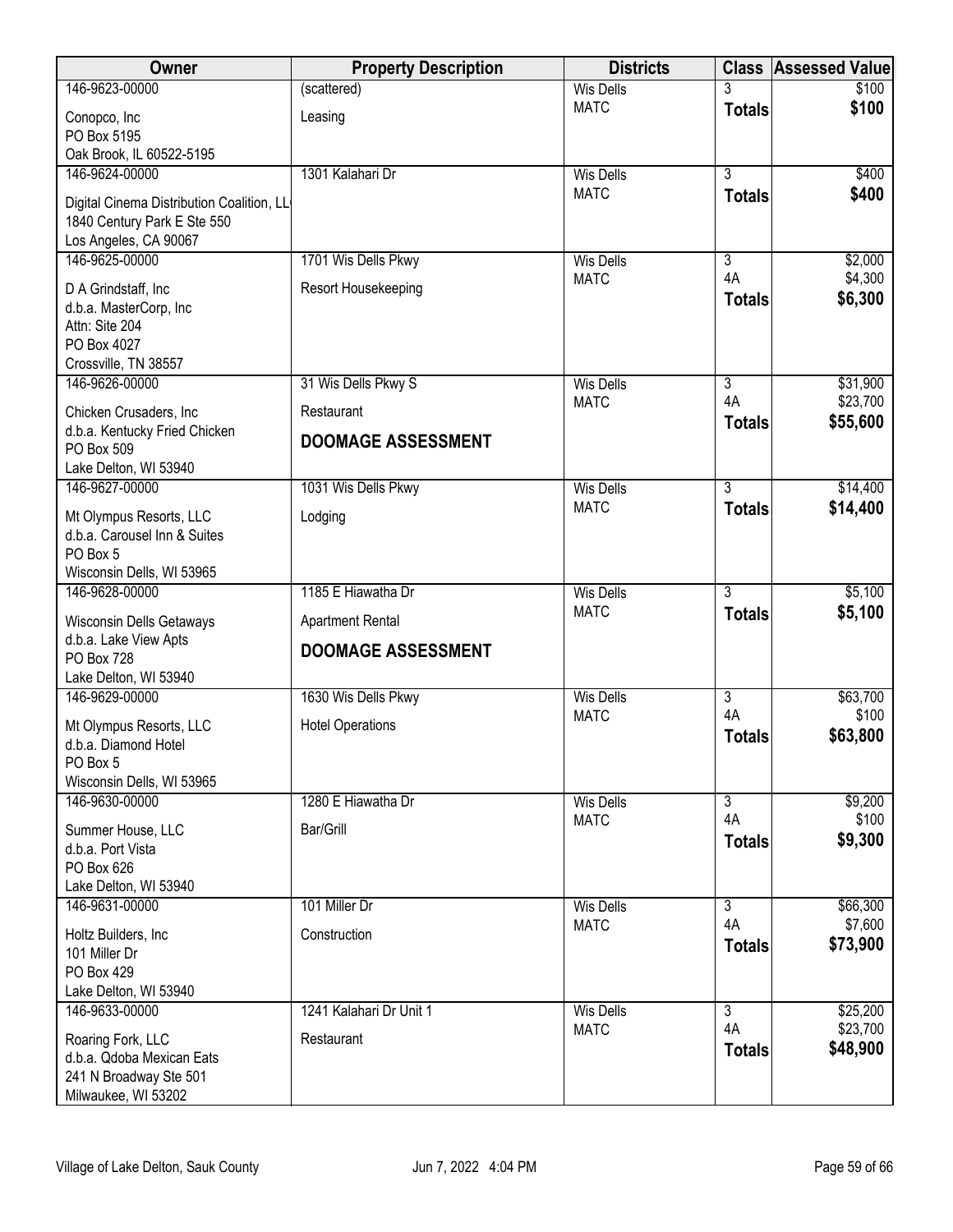| <b>Owner</b>                          | <b>Property Description</b> | <b>Districts</b>                | <b>Class</b>         | <b>Assessed Value</b> |
|---------------------------------------|-----------------------------|---------------------------------|----------------------|-----------------------|
| 146-9634-00000                        | 210 Gasser Rd Unit 131      | <b>Wis Dells</b>                | 3                    | \$21,900              |
| New Balance Athletics, Inc.           | Retail                      | TID <sub>3</sub>                | 4A                   | \$68,800              |
| 100 Guest St                          |                             | <b>MATC</b>                     | <b>Totals</b>        | \$90,700              |
| Boston, MA 02129                      |                             |                                 |                      |                       |
| 146-9635-00000                        | 1241 Kalahari Dr Unit 2     | <b>Wis Dells</b>                | $\overline{3}$       | \$79,600              |
|                                       |                             | <b>MATC</b>                     | 4A                   | \$115,700             |
| Familyland Enterprises, Inc           | Restaurant                  |                                 | <b>Totals</b>        | \$195,300             |
| d.b.a. Macs<br>807 Vine St            |                             |                                 |                      |                       |
| Wisconsin Dells, WI 53965             |                             |                                 |                      |                       |
| 146-9636-00000                        | 210 Gasser Rd Unit 1080     | <b>Wis Dells</b>                | $\overline{3}$       | \$163,100             |
|                                       |                             | TID <sub>3</sub>                | 4A                   | \$200                 |
| Bath & Body Works, LLC                | Retail                      | <b>MATC</b>                     | <b>Totals</b>        | \$163,300             |
| Attn: Grant Thorton LLP               |                             |                                 |                      |                       |
| PO Box 4747                           |                             |                                 |                      |                       |
| Oak Brook, IL 60522-4747              |                             |                                 | $\overline{3}$       |                       |
| 146-9639-00000                        | (scattered)                 | <b>Wis Dells</b><br><b>MATC</b> | 4A                   | \$149,200<br>\$800    |
| Family Entertainment Group, LLC       | Entertainment               |                                 | <b>Totals</b>        | \$150,000             |
| 1265 Hamilton Pkwy                    |                             |                                 |                      |                       |
| Itasca, IL 60143                      |                             |                                 |                      |                       |
| 146-9640-00000                        | 130 Commerce St             | <b>Wis Dells</b>                | $\overline{3}$       | \$2,300               |
| Scholl's Wellness Company, LLC        | Services                    | TID <sub>2</sub>                | <b>Totals</b>        | \$2,300               |
| PO Box 80615                          |                             | <b>MATC</b>                     |                      |                       |
| Indianapolis, IN 46280                |                             |                                 |                      |                       |
| 146-9642-00000                        | 1030 S Wis Dells Pkwy       | <b>Wis Dells</b>                | $\overline{3}$       | \$700                 |
| Farmer Bros Co                        | Wholesale                   | <b>MATC</b>                     | <b>Totals</b>        | \$700                 |
| Attn: Tax Dept                        |                             |                                 |                      |                       |
| 1912 Farmer Brothers Dr               |                             |                                 |                      |                       |
| Northlake, TX 76262                   |                             |                                 |                      |                       |
| 146-9646-00000                        | 69 Commerce St Unit 6       | <b>Wis Dells</b>                | $\overline{3}$       | \$1,400               |
|                                       |                             | TID <sub>2</sub>                | 4A                   | \$4,500               |
| Cell Plus II, Inc                     | Sales/Service               | <b>MATC</b>                     | <b>Totals</b>        | \$5,900               |
| 502 Berkley Blvd<br>Baraboo, WI 53913 |                             |                                 |                      |                       |
| 146-9647-00000                        | 69 Commerce St Unit 1       | <b>Wis Dells</b>                | $\overline{3}$       | \$600                 |
|                                       |                             | TID <sub>2</sub>                | 4A                   | \$400                 |
| Cell Plus II, Inc                     | Sales/Service               | <b>MATC</b>                     | <b>Totals</b>        | \$1,000               |
| 502 Berkley Blvd                      |                             |                                 |                      |                       |
| Baraboo, WI 53913                     |                             |                                 |                      |                       |
| 146-9649-00000                        | 524 Wis Dells Pkwy          | <b>Wis Dells</b>                | $\overline{3}$<br>4A | \$500<br>\$100        |
| Reel Brothers Investments, Inc        | Retail                      | <b>MATC</b>                     |                      | \$600                 |
| PO Box 120                            |                             |                                 | <b>Totals</b>        |                       |
| Mauston, WI 53948                     |                             |                                 |                      |                       |
| 146-9650-00000                        | 187 Commerce St             | <b>Wis Dells</b>                | $\overline{3}$       | \$6,300               |
| Hub Chemical                          | Sales/Service               | TID <sub>2</sub>                | <b>Totals</b>        | \$6,300               |
| Attn: Terry Hilgeman                  |                             | <b>MATC</b>                     |                      |                       |
| 187 Commerce                          | <b>DOOMAGE ASSESSMENT</b>   |                                 |                      |                       |
| Wisconsin Dells, WI 53965             |                             |                                 |                      |                       |
| 146-9651-00000                        | 40 W Munroe Ave             | <b>Wis Dells</b>                | 4A                   | \$1,100               |
| Kimberly Mexican Store                | Retail                      | TID <sub>4</sub>                | <b>Totals</b>        | \$1,100               |
| 40 Monroe Ave                         |                             | <b>MATC</b>                     |                      |                       |
| Wiscinsin Dells, WI 53965             | <b>DOOMAGE ASSESSMENT</b>   |                                 |                      |                       |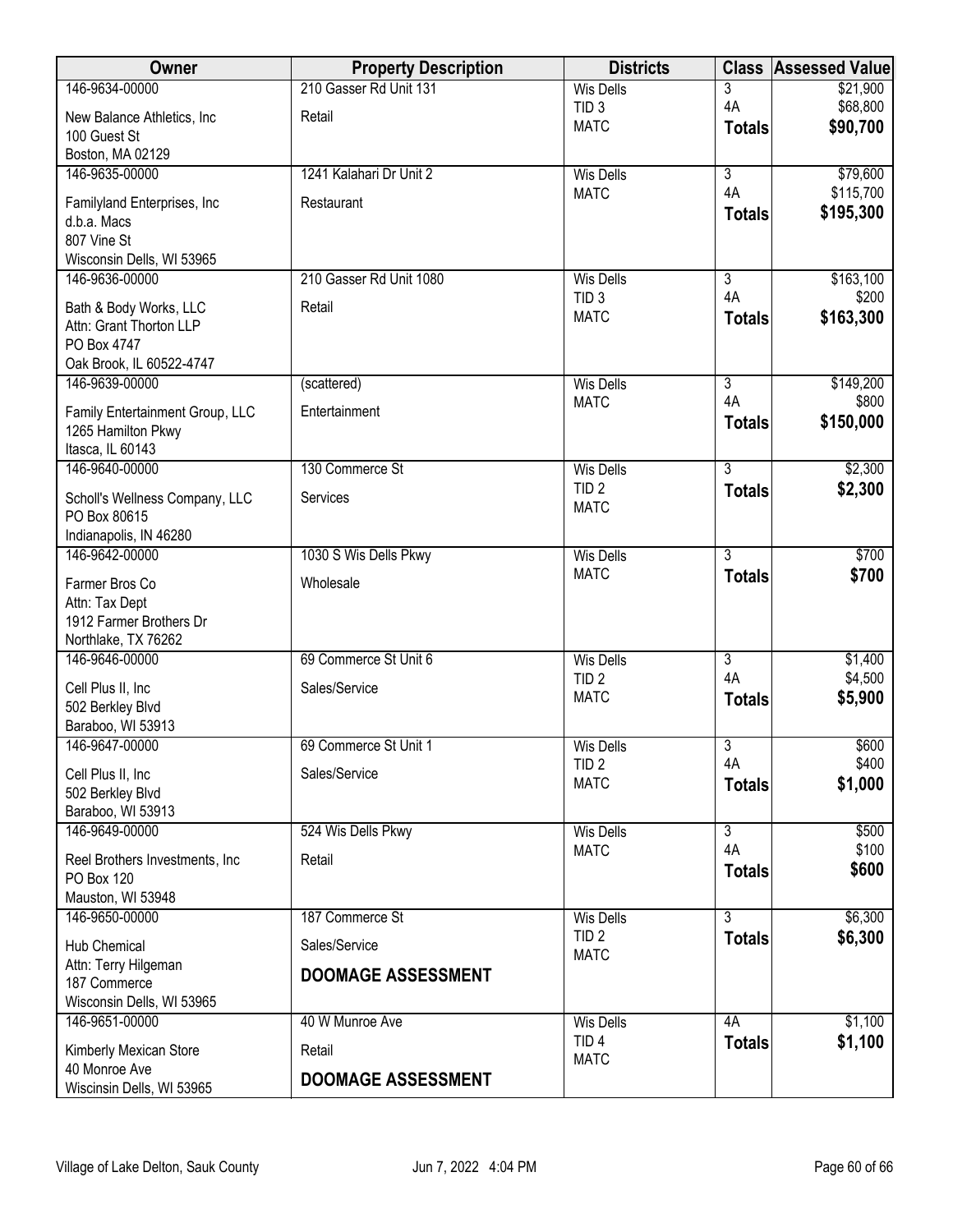| Owner                                                 | <b>Property Description</b>    | <b>Districts</b>                |                                 | <b>Class Assessed Value</b> |
|-------------------------------------------------------|--------------------------------|---------------------------------|---------------------------------|-----------------------------|
| 146-9652-00000                                        | 250 W Munroe Ave               | <b>Wis Dells</b>                |                                 | \$9,000                     |
| Ortiz, Sara                                           | Grocery                        | TID <sub>2</sub><br><b>MATC</b> | <b>Totals</b>                   | \$9,000                     |
| d.b.a. La Canasta Mexicana                            | <b>DOOMAGE ASSESSMENT</b>      |                                 |                                 |                             |
| 229 W Hiawatha Dr                                     |                                |                                 |                                 |                             |
| Wisconsin Dells, WI 53965<br>146-9654-00000           | 200 W Hiawatha Dr              | <b>Wis Dells</b>                | $\overline{3}$                  | \$4,700                     |
|                                                       |                                | <b>MATC</b>                     | <b>Totals</b>                   | \$4,700                     |
| IRH Lake Delton, LLC<br>PO Box 670                    | Rental                         |                                 |                                 |                             |
| Lake Delton, WI 53940                                 |                                |                                 |                                 |                             |
| 146-9655-00000                                        | 1010 S Wis Dells Pkwy          | <b>Wis Dells</b>                | $\overline{\overline{3}}$       | \$58,400                    |
| Southing Grange, Inc                                  | Restaurant                     | <b>MATC</b>                     | 4A                              | \$82,700                    |
| d.b.a. Pizza Hut                                      |                                |                                 | <b>Totals</b>                   | \$141,100                   |
| 434 S Yellowstone Dr #101                             |                                |                                 |                                 |                             |
| Madison, WI 53719                                     |                                |                                 |                                 |                             |
| 146-9656-00000                                        | 200 W Hiawatha Dr              | <b>Wis Dells</b><br><b>MATC</b> | $\overline{3}$<br><b>Totals</b> | \$3,200<br>\$3,200          |
| Intrax, Inc                                           | <b>International Employers</b> |                                 |                                 |                             |
| Attn: Accounting Manager<br>600 California St 10th FL | <b>DOOMAGE ASSESSMENT</b>      |                                 |                                 |                             |
| San Francisco, CA 94108                               |                                |                                 |                                 |                             |
| 146-9657-00000                                        | 14 County Rd P                 | <b>Wis Dells</b>                | $\overline{3}$                  | \$39,200                    |
| Total Renal Care, Inc                                 | Medical                        | TID <sub>2</sub>                | 4A                              | \$30,500                    |
| 14400 Metcalf Ave                                     |                                | <b>MATC</b>                     | <b>Totals</b>                   | \$69,700                    |
| Overland Park, KS 66223                               |                                |                                 |                                 |                             |
| 146-9658-00000                                        | 111 Ridgewood St               | <b>Wis Dells</b>                | 4A                              | \$78,500                    |
| Eco-Site, Inc                                         | Tower                          | <b>MATC</b>                     | <b>Totals</b>                   | \$78,500                    |
| Attn: Ryan PTS Dept 850                               |                                |                                 |                                 |                             |
| PO Box 460169<br>Houston, TX 77056                    |                                |                                 |                                 |                             |
| 146-9659-00000                                        | 1410 Wis Dells Pkwy            | <b>Wis Dells</b>                | $\overline{3}$                  | \$78,700                    |
| Best Lockers, LLC                                     | Leasing                        | <b>MATC</b>                     | <b>Totals</b>                   | \$78,700                    |
| PO Box 941460                                         |                                |                                 |                                 |                             |
| Maitland, FL 32794-1460                               |                                |                                 |                                 |                             |
| 146-9661-10000                                        | 75 Gasser Rd Unit E            | Wis Dells                       | $\overline{\overline{3}}$       | \$2,400                     |
| Huntington Technology Finance, Inc.                   | Leasing                        | TID <sub>3</sub><br><b>MATC</b> | <b>Totals</b>                   | \$2,400                     |
| 2285 Franklin Rd                                      |                                |                                 |                                 |                             |
| PO Box 2017<br>Bloomfield Hills, MI 48302             |                                |                                 |                                 |                             |
| 146-9662-00000                                        | 210 Gasser Rd Unit 730         | <b>Wis Dells</b>                | $\overline{3}$                  | \$73,600                    |
|                                                       |                                | TID <sub>3</sub>                | 4A                              | \$37,400                    |
| Express Fashion Operations, LLC<br>PO Box 2580        | Retail                         | <b>MATC</b>                     | <b>Totals</b>                   | \$111,000                   |
| Westerville, OH 43086-2580                            | <b>DOOMAGE ASSESSMENT</b>      |                                 |                                 |                             |
| 146-9663-00000                                        | 511 E Adams St                 | <b>Wis Dells</b>                | $\overline{3}$                  | \$19,400                    |
| Best Lockers, LLC                                     | Leasing                        | <b>MATC</b>                     | <b>Totals</b>                   | \$19,400                    |
| PO Box 941460                                         |                                |                                 |                                 |                             |
| Maitland, FL 32794-1460                               |                                |                                 |                                 |                             |
| 146-9668-00000                                        | 1481 Wis Dells Pkwy            | <b>Wis Dells</b><br><b>MATC</b> | $\overline{3}$<br>4A            | \$90,400<br>\$6,200         |
| Elvis & Miza Investments, LLC                         | Restaurant                     |                                 | <b>Totals</b>                   | \$96,600                    |
| 1481 Wis Dells Pkwy<br>Wisconsin Dells, WI 53965      |                                |                                 |                                 |                             |
|                                                       |                                |                                 |                                 |                             |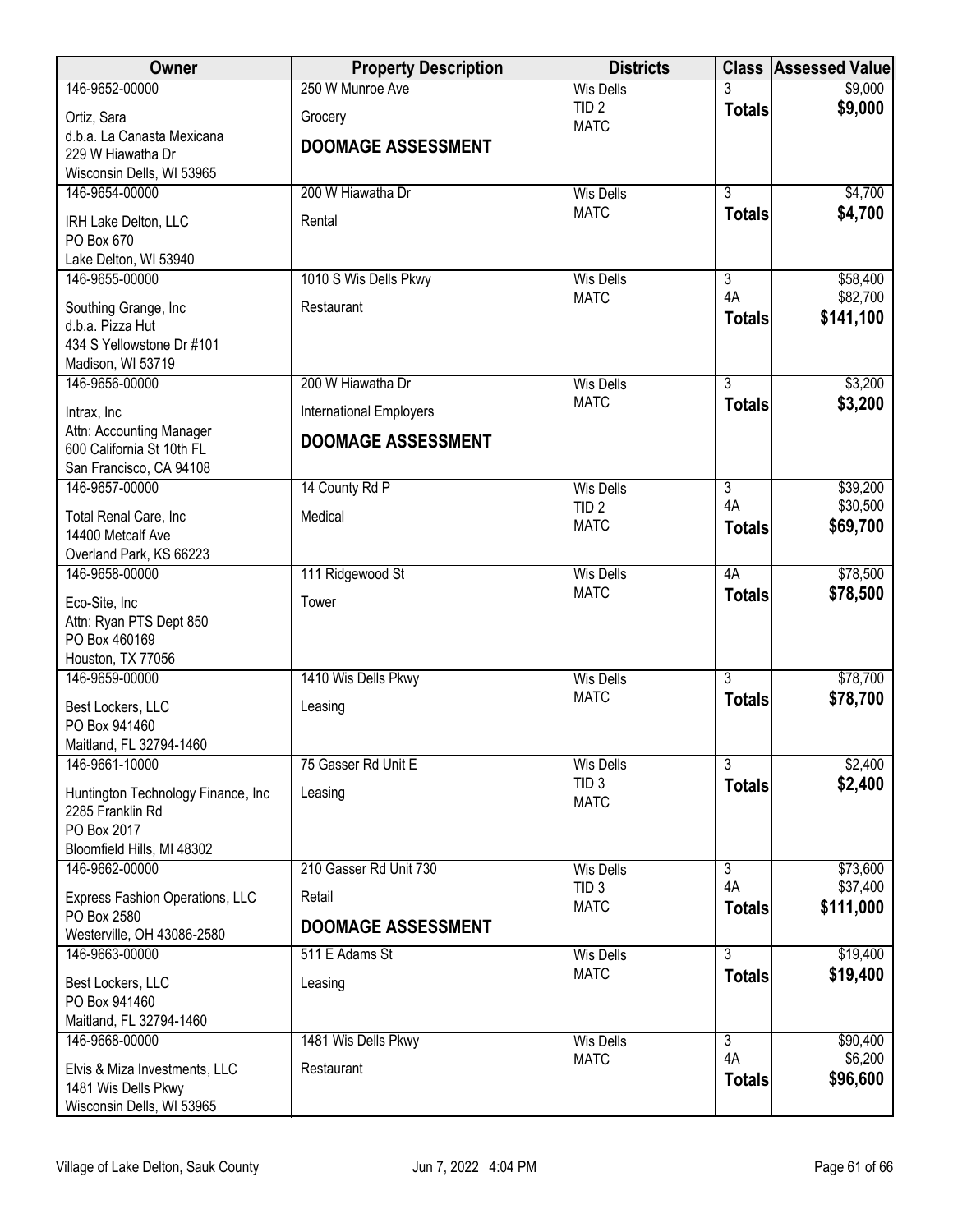| Owner                                                           | <b>Property Description</b> | <b>Districts</b>                     |                      | <b>Class Assessed Value</b> |
|-----------------------------------------------------------------|-----------------------------|--------------------------------------|----------------------|-----------------------------|
| 146-9671-00000                                                  | 70 Commerce St              | <b>Wis Dells</b>                     |                      | \$5,800                     |
| Westby Co-Op Credit Union<br><b>PO Box 190</b>                  | <b>Credit Union</b>         | TID <sub>2</sub><br><b>MATC</b>      | <b>Totals</b>        | \$5,800                     |
| Lake Delton, WI 53940-0190                                      |                             |                                      |                      |                             |
| 146-9676-00000                                                  | 210 Gasser Rd Unit 211      | <b>Wis Dells</b>                     | $\overline{3}$       | \$15,800                    |
| General Nutrition, LLC<br>d.b.a. General Nutrition Center #6022 | Retail                      | TID <sub>3</sub><br><b>MATC</b>      | 4A<br><b>Totals</b>  | \$3,700<br>\$19,500         |
| PO Box 548                                                      | <b>DOOMAGE ASSESSMENT</b>   |                                      |                      |                             |
| Glen Rock, NJ 07452                                             |                             |                                      |                      |                             |
| 146-9677-00000                                                  | E10305 Xanadu Rd            | Mirror Lake Mgmt Dist                | 4A                   | \$23,200                    |
| SBA Structures, LLC                                             | Tower                       | <b>Wis Dells</b><br><b>MATC</b>      | <b>Totals</b>        | \$23,200                    |
| Attn: Tax Dept<br>8051 Congress Ave                             | <b>DOOMAGE ASSESSMENT</b>   |                                      |                      |                             |
| Boca Raton, FL 33487                                            |                             |                                      |                      |                             |
| 146-9678-00000                                                  | 1670 Wis Dells Pkwy         | <b>Wis Dells</b>                     | 4A                   | \$33,200                    |
| TowerCo 2013, LLC                                               | Tower                       | <b>MATC</b>                          | <b>Totals</b>        | \$33,200                    |
| 5000 Valleystone Dr Ste 200                                     |                             |                                      |                      |                             |
| Cary, NC 27519                                                  |                             |                                      |                      |                             |
| 146-9679-00000                                                  | 532 W Munroe Ave            | <b>Wis Dells</b>                     | $\overline{3}$       | \$87,300                    |
| Kwik Trip, Inc                                                  | Convenience Store           | <b>MATC</b>                          | 4A                   | \$100                       |
| d.b.a. Kwik Trip #583                                           |                             |                                      | <b>Totals</b>        | \$87,400                    |
| 1626 Oak St                                                     |                             |                                      |                      |                             |
| La Crosse, WI 54602                                             |                             |                                      |                      |                             |
| 146-9680-00000                                                  | 110 Wis Dells Pkwy          | <b>Wis Dells</b>                     | $\overline{3}$<br>4A | \$9,700                     |
| HuHot Mongolian Grill, Inc                                      | Restaurant                  | TID <sub>4</sub><br><b>MATC</b>      |                      | \$15,700<br>\$25,400        |
| 110 Wis Dells Pkwy                                              |                             |                                      | <b>Totals</b>        |                             |
| Lake Delton, WI 53940                                           |                             |                                      | $\overline{3}$       |                             |
| 146-9681-00000                                                  | 921 S Wis Dells Pkwy        | <b>Wis Dells</b><br>TID <sub>3</sub> | 4A                   | \$177,600<br>\$43,500       |
| Kkjs, LLC                                                       | <b>Hotel Operations</b>     | <b>MATC</b>                          | <b>Totals</b>        | \$221,100                   |
| d.b.a. Hampton Inn & Suites<br>1414 6th St                      | <b>DOOMAGE ASSESSMENT</b>   |                                      |                      |                             |
| Charleston, IL 61920                                            |                             |                                      |                      |                             |
| 146-9682-00000                                                  | 1550 Wis Dells Pkwy         | Wis Dells                            | $\overline{3}$       | \$2,000                     |
| Dells Aerial Park, LLC                                          | Recreation                  | <b>MATC</b>                          | 4A                   | \$8,900                     |
| Attn: Suzanne Field                                             |                             |                                      | 4B                   | \$60,000                    |
| 1550 Wisconsin Dells Pkwy                                       |                             |                                      | <b>Totals</b>        | \$70,900                    |
| Wisconsin Dells, WI 53965                                       |                             |                                      |                      |                             |
| 146-9683-00000                                                  | 1300 Great Wolf Dr Unit 140 | <b>Wis Dells</b>                     | $\overline{3}$       | \$96,000                    |
| Five Guys Enterprises, LLC                                      | Restaurant                  | TID <sub>3</sub>                     | 4A                   | \$205,300                   |
| d.b.a. Five Guys Burgers & Fries                                |                             | <b>MATC</b>                          | <b>Totals</b>        | \$301,300                   |
| 2523 Bridle Creek Trl                                           |                             |                                      |                      |                             |
| Chanhassen, MN 55317-9372                                       |                             |                                      |                      |                             |
| 146-9684-00000                                                  | 1300 Great Wolf Dr Unit 100 | <b>Wis Dells</b><br>TID <sub>3</sub> | $\overline{3}$<br>4A | \$76,100<br>\$20,900        |
| Panera, LLC                                                     | Restaurant                  | <b>MATC</b>                          | <b>Totals</b>        | \$97,000                    |
| Attn: Marvin F Poer & Company                                   |                             |                                      |                      |                             |
| PO Box 802206<br>Dallas, TX 75380-2206                          |                             |                                      |                      |                             |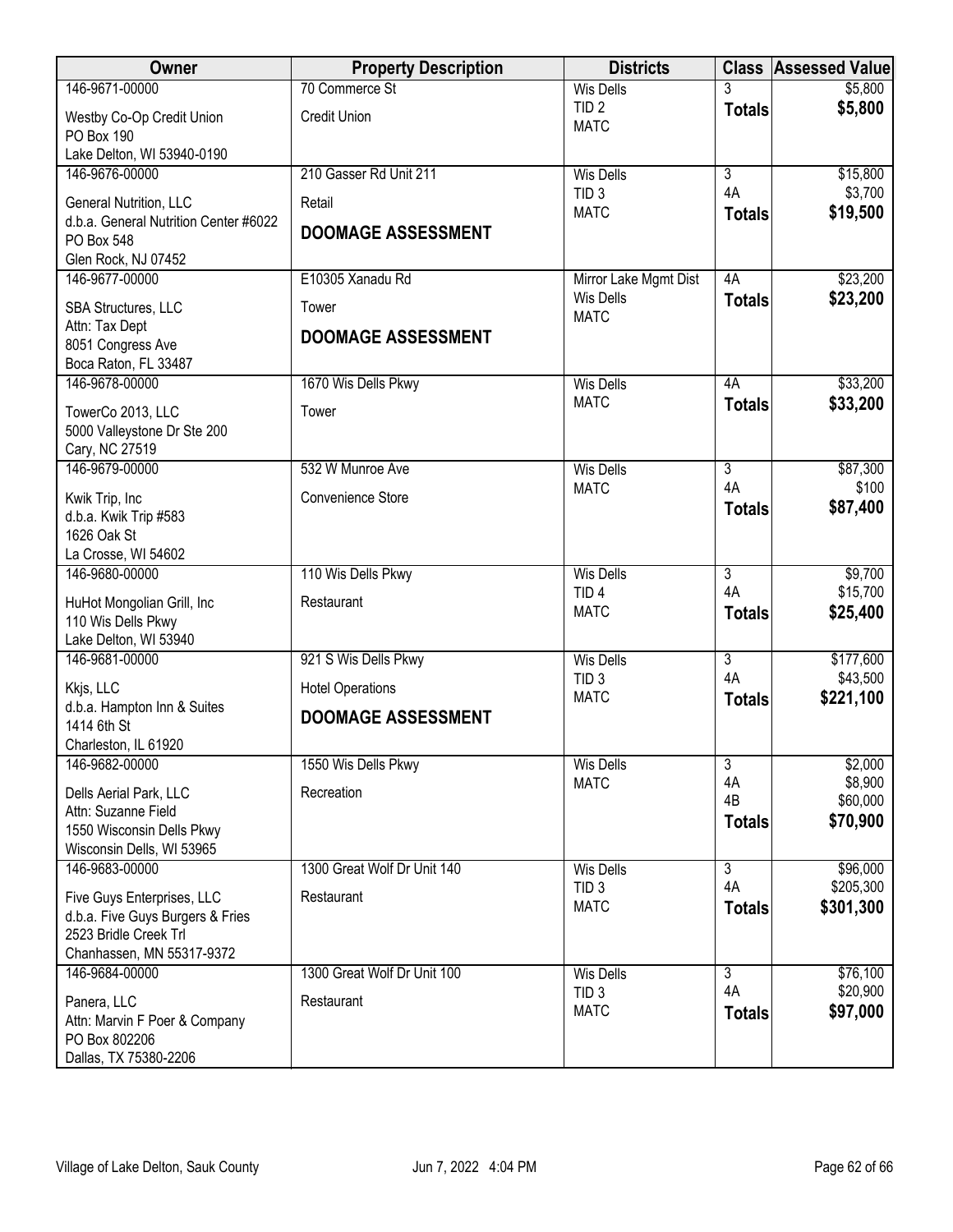| Owner                                               | <b>Property Description</b>  | <b>Districts</b>                     | <b>Class</b>   | <b>Assessed Value</b> |
|-----------------------------------------------------|------------------------------|--------------------------------------|----------------|-----------------------|
| 146-9685-00000                                      | 210 Gasser Rd                | <b>Wis Dells</b>                     | 3              | \$135,600             |
| Columbia Brands USA, LLC                            | Retail                       | TID <sub>3</sub>                     | 4A             | \$206,600             |
| PO Box 80615                                        |                              | <b>MATC</b>                          | <b>Totals</b>  | \$342,200             |
| Indianapolis, IN 46280                              |                              |                                      |                |                       |
| 146-9686-00000                                      | 1770 Wis Dells Pkwy          | <b>Wis Dells</b>                     | $\overline{3}$ | \$7,000               |
| Ascentium Capital, LLC                              | Leasing                      | <b>MATC</b>                          | <b>Totals</b>  | \$7,000               |
| Attn: Advanced Property Tax                         |                              |                                      |                |                       |
| Compliance                                          |                              |                                      |                |                       |
| 1611 N Interstate 35e Ste#428                       |                              |                                      |                |                       |
| Carrollton, TX 75006-8616<br>146-9688-00000         | 210 Gasser Rd Unit 105       | <b>Wis Dells</b>                     | 3              | \$93,600              |
|                                                     |                              | TID <sub>3</sub>                     | 4A             | \$125,400             |
| Vera Bradley Sales, LLC                             | Retail                       | <b>MATC</b>                          | <b>Totals</b>  | \$219,000             |
| d.b.a. #4055                                        |                              |                                      |                |                       |
| 12420 Stonebridge Rd<br>Roanoke, IN 46783           |                              |                                      |                |                       |
| 146-9689-00000                                      | 155 W Adams St Unit 2        | <b>Wis Dells</b>                     | $\overline{3}$ | \$1,300               |
|                                                     |                              | <b>MATC</b>                          | <b>Totals</b>  | \$1,300               |
| Baxter Healthcare, Inc<br>Attn: Ryan LLC - Dept 313 | Leasing                      |                                      |                |                       |
| PO Box 4900                                         | <b>DOOMAGE ASSESSMENT</b>    |                                      |                |                       |
| Scottsdale, AZ 85261                                |                              |                                      |                |                       |
| 146-9689-10000                                      | 14 County Rd P               | <b>Wis Dells</b>                     | $\overline{3}$ | \$800                 |
| Baxter Healthcare, Inc                              | Leasing                      | TID <sub>2</sub>                     | <b>Totals</b>  | \$800                 |
| Attn: Ryan LLC - Dept 313                           |                              | <b>MATC</b>                          |                |                       |
| PO Box 4900                                         |                              |                                      |                |                       |
| Scottsdale, AZ 85261                                |                              |                                      |                |                       |
| 146-9691-00000                                      | 920 Canyon Rd                | <b>Wis Dells</b>                     | $\overline{3}$ | \$586,700             |
| Sundara Spa, LLC                                    | Wellness Spa & Inn           | <b>MATC</b>                          | <b>Totals</b>  | \$586,700             |
| Attn: Thomas J Vanwie                               |                              |                                      |                |                       |
| 920 Canyon Rd                                       |                              |                                      |                |                       |
| Wisconsin Dells, WI 53940-8470                      |                              |                                      |                |                       |
| 146-9692-00000                                      | 101 Progressive Dr           | <b>Wis Dells</b><br>TID <sub>3</sub> | 4A             | \$100<br>\$100        |
| T F Foodcourt, LLC                                  | Signs                        | <b>MATC</b>                          | <b>Totals</b>  |                       |
| PO Box 68                                           |                              |                                      |                |                       |
| Lake Delton, WI 53940<br>146-9693-00000             | 1770 Wis Dells Pkwy Unit B09 | <b>Wis Dells</b>                     | 4B             | \$1,300               |
|                                                     |                              | <b>MATC</b>                          | <b>Totals</b>  | \$1,300               |
| Peterson, Ryan                                      | <b>Bonanza Campsites</b>     |                                      |                |                       |
| Attn: Ryan Peterson<br>1211 30th Ave NE             |                              |                                      |                |                       |
| Austin, MN 55912-6033                               |                              |                                      |                |                       |
| 146-9694-00000                                      | 210 Gasser Rd Unit 1060      | <b>Wis Dells</b>                     | 3              | \$5,000               |
|                                                     | Retail                       | TID <sub>3</sub>                     | 4A             | \$12,000              |
| Jerky Depot, LLC<br>d.b.a. Dell's Moonshine Co.     |                              | <b>MATC</b>                          | <b>Totals</b>  | \$17,000              |
| 1501 Rose St Apt 2                                  | <b>DOOMAGE ASSESSMENT</b>    |                                      |                |                       |
| La Crosse, WI 54603-2287                            |                              |                                      |                |                       |
| 146-9695-00000                                      | 210 Gasser Rd Unit 231       | <b>Wis Dells</b>                     | $\overline{3}$ | \$8,600               |
| Pepper Palace, Inc.                                 | Retail                       | TID <sub>3</sub>                     | 4A             | \$1,500               |
| 3275 Newport Hwy Ste 5                              |                              | <b>MATC</b>                          | <b>Totals</b>  | \$10,100              |
| Sevierville, TN 37876-1195                          |                              |                                      |                |                       |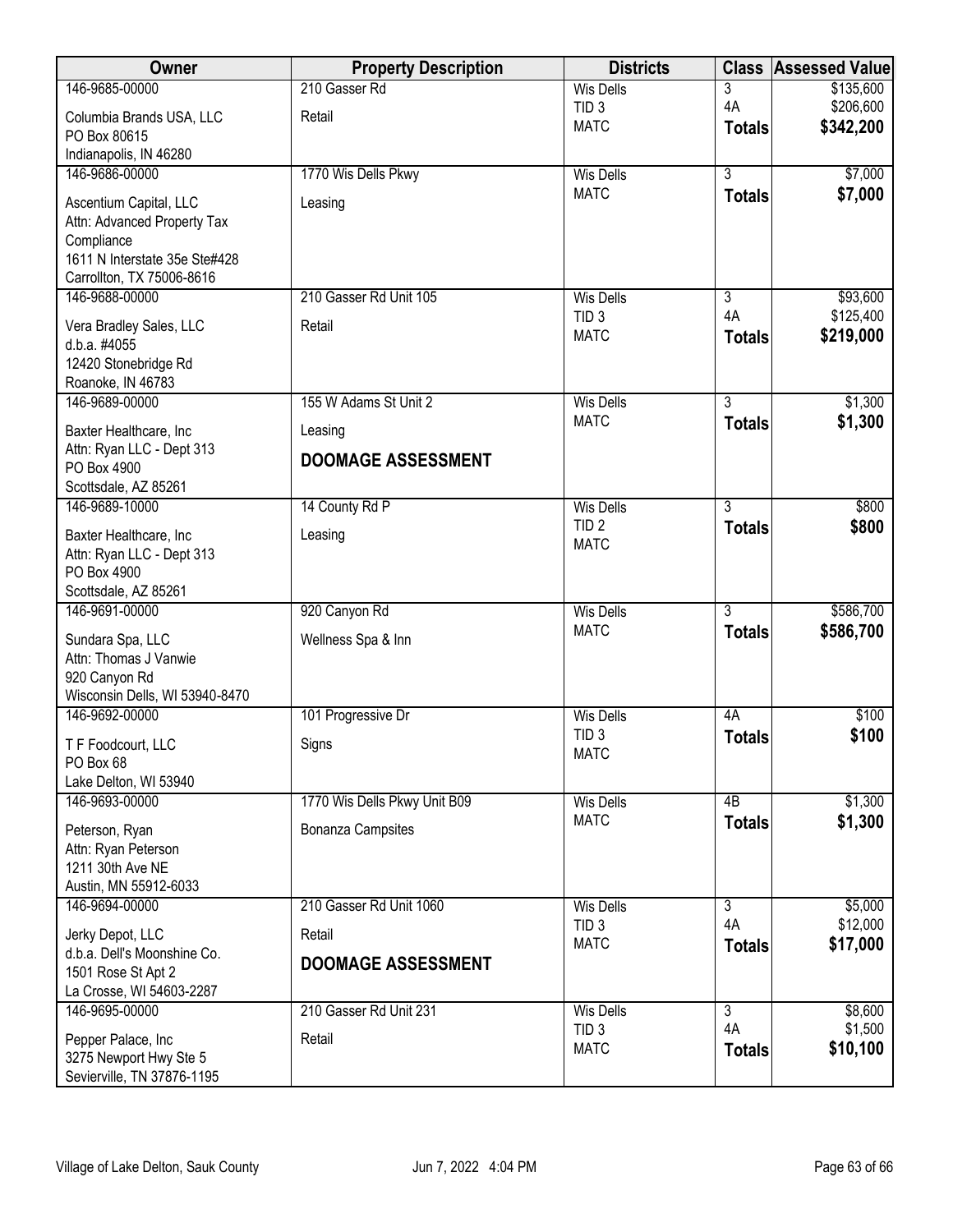| Owner                                                                                                          | <b>Property Description</b> | <b>Districts</b>                |                     | <b>Class Assessed Value</b> |
|----------------------------------------------------------------------------------------------------------------|-----------------------------|---------------------------------|---------------------|-----------------------------|
| 146-9696-00000                                                                                                 | 1550 Wis Dells Pkwy         | <b>Wis Dells</b>                |                     | \$1,200                     |
| 36th Street Capital Partners, LLC<br>625 1st St SE Ste 800<br>Cedar Rapids, IA 52401                           | Services                    | <b>MATC</b>                     | <b>Totals</b>       | \$1,200                     |
| 146-9698-00000                                                                                                 | 444 Wis Dells Pkwy S        | <b>Wis Dells</b>                | $\overline{3}$      | \$891,800                   |
| Lake Delton Development, LLC<br>PO Box 154<br>Wis Dells, WI 53965                                              | <b>Hotel Operations</b>     | TID <sub>3</sub><br><b>MATC</b> | <b>Totals</b>       | \$891,800                   |
| 146-9699-00000                                                                                                 | 1305 Kalahari Dr            | <b>Wis Dells</b>                | 3                   | \$47,400                    |
| Linde Leased Equipment, Inc.<br>Attn: Tax Dept<br>10 Riverview Dr<br>Danbury, CT 06810                         | Leasing                     | <b>MATC</b>                     | <b>Totals</b>       | \$47,400                    |
| 146-9700-00000                                                                                                 | 768 Xanadu Rd               | Mirror Lake Mgmt Dist           | 4A                  | \$87,500                    |
| Tillman Infrastructure, LLC                                                                                    | Tower                       | <b>Wis Dells</b>                | <b>Totals</b>       | \$87,500                    |
| Attn: Ryan, LLC<br>100 Congress Ave Ste 1900<br>Austin, TX 78701                                               | <b>DOOMAGE ASSESSMENT</b>   | <b>MATC</b>                     |                     |                             |
| 146-9701-00000                                                                                                 | (scattered)                 | <b>Wis Dells</b>                | 4A                  | \$325,900                   |
| Unite Private Networks, LLC<br>1511 Baltimore Ave FI 2<br>Kansas City, MO 64108                                | Services                    | <b>MATC</b>                     | <b>Totals</b>       | \$325,900                   |
| 146-9702-00000                                                                                                 | 1217 Clara Ave              | <b>Wis Dells</b>                | $\overline{3}$      | \$1,500                     |
| Amber Showalter<br>Attn: Amber Showalter<br>1217 Clara Ave<br>Wisconsin Dells, WI 53965-9704                   | Contractor                  | <b>MATC</b>                     | 4A<br><b>Totals</b> | \$300<br>\$1,800            |
| 146-9703-00000                                                                                                 | 75 Gasser Rd Unit C         | <b>Wis Dells</b>                | $\overline{3}$      | \$16,400                    |
| Rosati's Pizza<br>75 Gasser Rd Unit C                                                                          | Restaurant                  | TID <sub>3</sub><br><b>MATC</b> | 4A<br><b>Totals</b> | \$19,400<br>\$35,800        |
| Lake Delton, WI 53940                                                                                          | <b>DOOMAGE ASSESSMENT</b>   |                                 |                     |                             |
| 146-9704-00000                                                                                                 | 69 Commerce St Unit 7       | <b>Wis Dells</b>                | $\overline{3}$      | \$8,200                     |
| <b>Great Clips</b>                                                                                             | Salon                       | TID <sub>2</sub><br><b>MATC</b> | 4A                  | \$49,200                    |
| 69 Commerce St Ste 7                                                                                           | <b>DOOMAGE ASSESSMENT</b>   |                                 | <b>Totals</b>       | \$57,400                    |
| Wisconsin Dells, WI 53965-9209<br>146-9705-00000                                                               | 461 Wis Dells Pkwy          | <b>Wis Dells</b>                | 3                   | \$720,100                   |
| Dells Parkway Hotel Group, LLC<br>d.b.a. Spring Hill Suites<br>PO Box 282<br>Waterloo, WI 53564                | <b>Hotel Operations</b>     | TID <sub>4</sub><br><b>MATC</b> | <b>Totals</b>       | \$720,100                   |
| 146-9706-00000                                                                                                 | 511 Wis Dells Pkwy          | <b>Wis Dells</b>                | 3                   | \$762,900                   |
| Dells Parkway Hotel Group II, LLC<br>d.b.a. Mariott Fairfield Inn & Suites<br>PO Box 282<br>Waterloo, WI 53594 | <b>Hotel Operations</b>     | TID <sub>4</sub><br><b>MATC</b> | <b>Totals</b>       | \$762,900                   |
| 146-9707-00000                                                                                                 | 1370 E Hiawatha Dr          | <b>Wis Dells</b>                | $\overline{3}$      | \$2,500                     |
| GreatAmerica Financial Services Corp<br>625 First St SE<br>Ste 800<br>Cedar Rapids, IA 52401                   | Leasing                     | <b>MATC</b>                     | <b>Totals</b>       | \$2,500                     |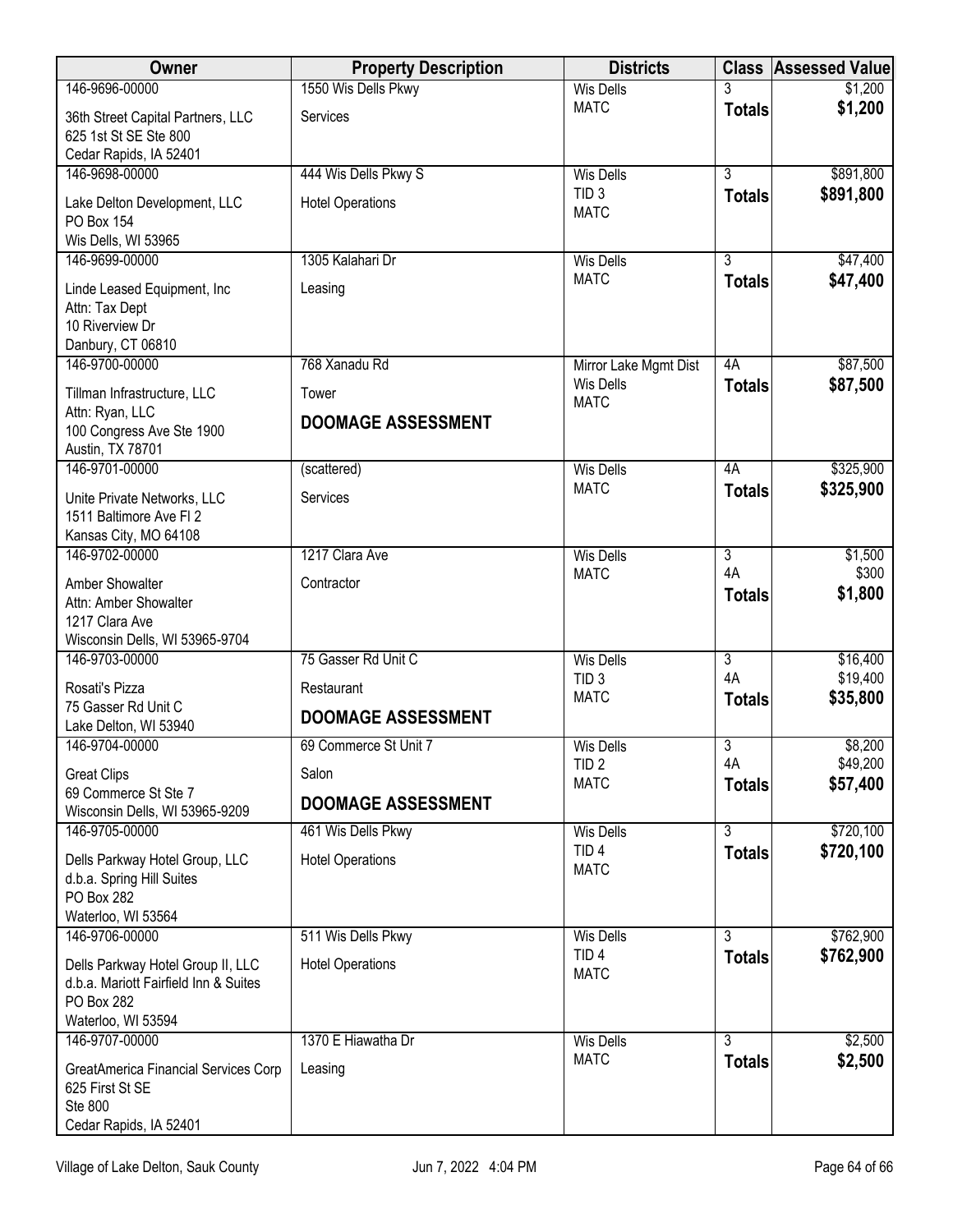| Owner                                                                                                                    | <b>Property Description</b>         | <b>Districts</b>                                    |                                       | <b>Class Assessed Value</b>     |
|--------------------------------------------------------------------------------------------------------------------------|-------------------------------------|-----------------------------------------------------|---------------------------------------|---------------------------------|
| 146-9708-00000                                                                                                           | 245 W Munroe Ave                    | <b>Wis Dells</b>                                    | 3                                     | \$40,000                        |
| Dells Dental, LLC<br>245 W Munroe Ave                                                                                    | <b>Dental Services</b>              | TID <sub>4</sub><br><b>MATC</b>                     | <b>Totals</b>                         | \$40,000                        |
| Wisconsin Dells, WI 53965-9656                                                                                           | <b>DOOMAGE ASSESSMENT</b>           |                                                     |                                       |                                 |
| 146-9709-00000                                                                                                           | 101 Miller Dr                       | <b>Wis Dells</b>                                    | $\overline{3}$                        | \$1,200                         |
| GreatAmerica Financial Services Corp<br>625 First St SE<br>Ste 800                                                       | Leasing                             | <b>MATC</b>                                         | <b>Totals</b>                         | \$1,200                         |
| Cedar Rapids, IA 52401                                                                                                   |                                     |                                                     |                                       |                                 |
| 146-9710-00000                                                                                                           | 1010 Wis Dells Pkwy S               | <b>Wis Dells</b>                                    | $\overline{3}$                        | \$1,500                         |
| GreatAmerica Financial Services Corp<br>625 First St SE<br>Ste 800<br>Cedar Rapids, IA 52401                             | Leasing                             | <b>MATC</b>                                         | <b>Totals</b>                         | \$1,500                         |
| 146-9711-00000                                                                                                           | (scattered)                         | <b>Wis Dells</b>                                    | 3                                     | \$100                           |
| ADT Commercial, LLC<br>PO Box 54767<br>Lexington, KY 40555                                                               | <b>Commercial Security Services</b> | <b>MATC</b>                                         | <b>Totals</b>                         | \$100                           |
| 146-9712-00000                                                                                                           | 210 Gasser Rd Unit 381              | <b>Wis Dells</b>                                    | $\overline{3}$                        | \$1,500                         |
| Huntington Technology Finance, Inc<br>2285 Franklin Rd<br>PO Box 2017                                                    | Leasing                             | TID <sub>3</sub><br><b>MATC</b>                     | <b>Totals</b>                         | \$1,500                         |
| Bloomfield Hills, MI 48302                                                                                               |                                     |                                                     |                                       |                                 |
| 146-9713-00000<br>Ross Dress For Less, Inc<br>d.b.a. #2191<br>Attn: Ryan, LLC<br>15 W 6th St Ste 2400<br>Tulsa, OK 74119 | 119 Commerce St<br>Retail           | <b>Wis Dells</b><br>TID <sub>2</sub><br><b>MATC</b> | $\overline{3}$<br>4A<br><b>Totals</b> | \$458,100<br>\$400<br>\$458,500 |
| 146-9714-00000                                                                                                           | 100 Gasser Rd Unit A                | <b>Wis Dells</b>                                    | $\overline{3}$                        | \$1,200                         |
| Ekaterra Tea MSO USA, LLC<br>PO Box 5195<br>Oak Brook, IL 60522-5195                                                     | Retail                              | TID <sub>3</sub><br><b>MATC</b>                     | <b>Totals</b>                         | \$1,200                         |
| 146-9715-00000                                                                                                           | (scattered)                         | Wis Dells                                           | $\overline{3}$                        | \$1,400                         |
| Florida's Natural Food Service, Inc.<br>20205 Hwy 27 N<br>Lake Wales, FL 33853                                           | Services                            | <b>MATC</b>                                         | <b>Totals</b>                         | \$1,400                         |
| 146-9716-00000                                                                                                           | (scattered)                         | <b>Wis Dells</b>                                    | 4A                                    | \$9,900                         |
| Waste Management of Wisconsin, Inc.<br>Attn: Marvin F Poer And Company<br>PO Box 802206<br>Dallas, TX 75380              | <b>Waste Services</b>               | <b>MATC</b>                                         | <b>Totals</b>                         | \$9,900                         |
| 146-9717-00000                                                                                                           | 210 Gasser Rd Unit 103              | <b>Wis Dells</b>                                    | 3                                     | \$5,600                         |
| Huntington Technology Finance, Inc<br>2285 Franklin Rd<br>PO Box 2017<br>Bloomfield Hills, MI 48302                      | Leasing                             | TID <sub>3</sub><br><b>MATC</b>                     | <b>Totals</b>                         | \$5,600                         |